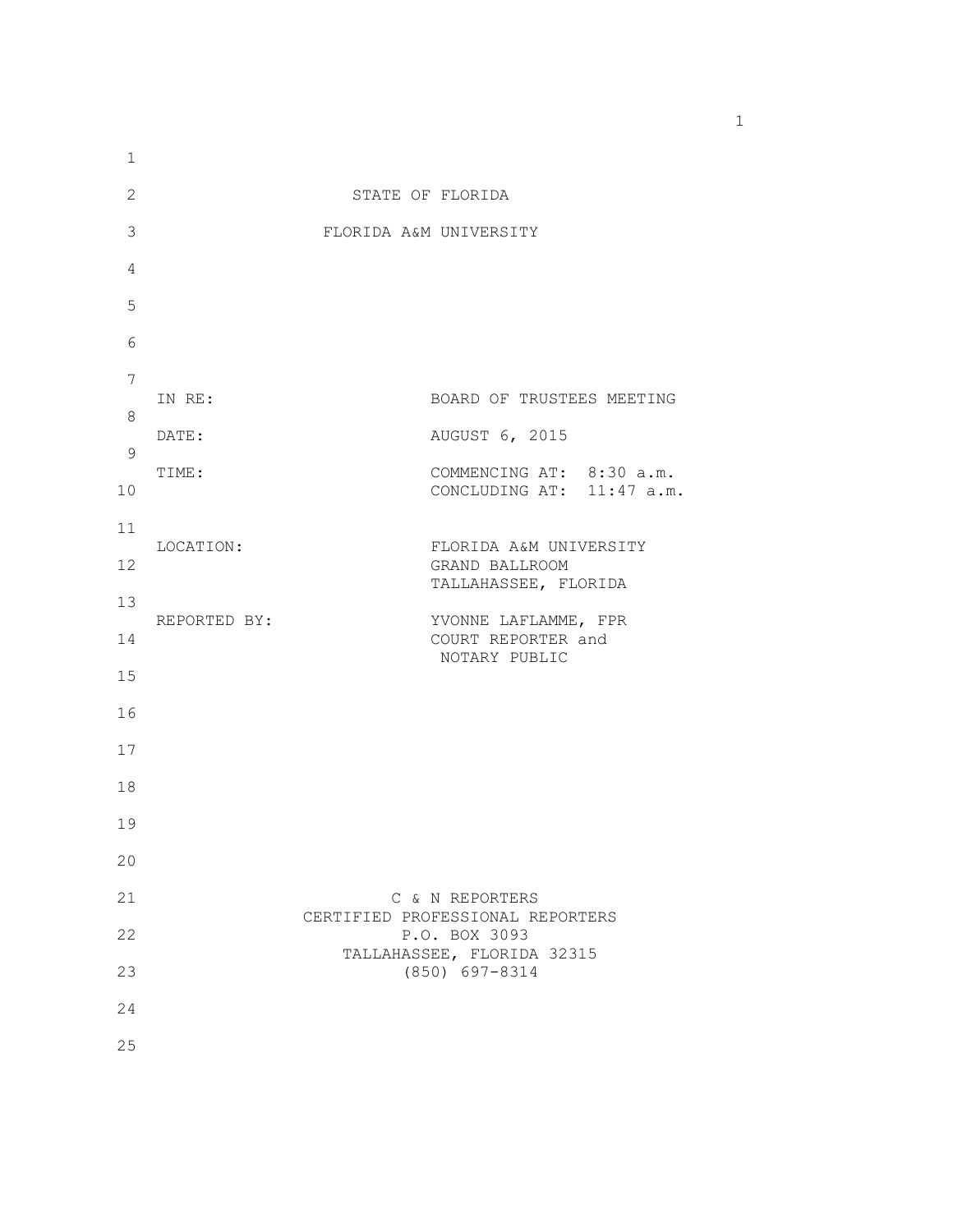1 \*\*\*\*\*\*\*\*\*\*\*\*\*\*\*\*\*\*\*\*\*\*\*\*\*\*\*\*\*\*\*\*\*\*\*\*\*\*\*\*\*\*\*\*\*\*\*\*\*\*\*\*\*\*\*\*\*\* CHAIRMAN MONTGOMERY: Thank you. Good morning,  $\mathcal{L}$  Board of Trustees of Florida A&M. I call this meeting 3 to order. 4 Attorney Barge-Miles, will you please call the 5 roll? 6 ATTORNEY BARGE-MILES: Trustee Alston? 7 TRUSTEE ALSTON: Here. 8 ATTORNEY BARGE-MILES: Trustee Boyce? 9 TRUSTEE BOYCE: Here. 10 ATTORNEY BARGE-MILES: Trustee Grable? 11 TRUSTEE GRABLE: Here. 12 ATTORNEY BARGE-MILES: Trustee Lawson? 13 TRUSTEE LAWSON: Here. 14 ATTORNEY BARGE-MILES: Trustee McWilliams? 15 TRUSTEE McWILLIAMS: Here. 16 ATTORNEY BARGE-MILES: Trustee Montgomery? 17 CHAIRMAN MONTGOMERY: Here. 18 ATTORNEY BARGE-MILES: Trustee Moore? 19 TRUSTEE MOORE: Here.  $20$  ATTORNEY BARGE-MILES: Trustee Shannon? 21 TRUSTEE SHANNON: Here. 22 ATTORNEY BARGE-MILES: Trustee White? 23 TRUSTEE WHITE: Here. 24 ATTORNEY BARGE-MILES: Trustee Woody? 25 TRUSTEE WOODY: Here.

 $\sim$  2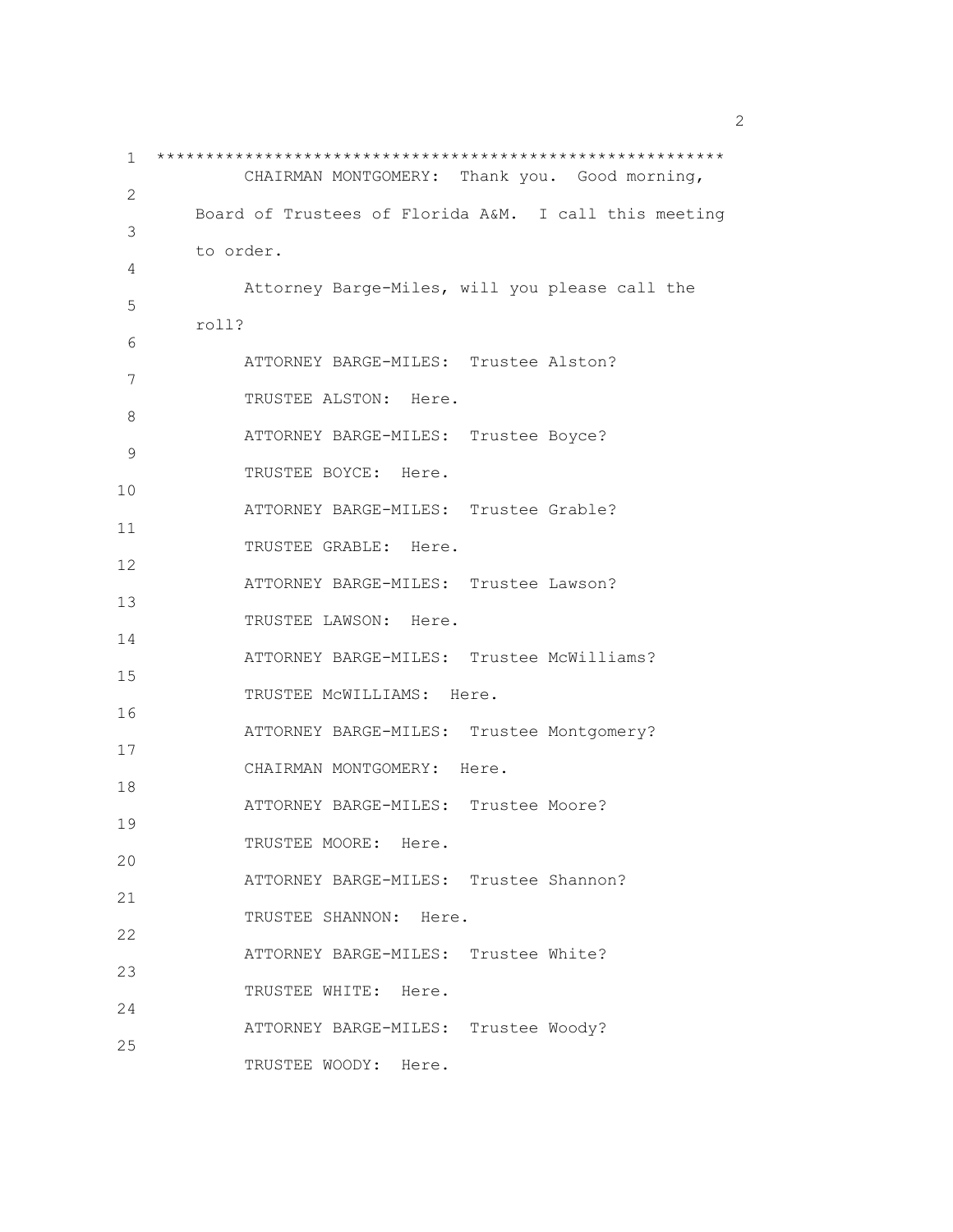1 ATTORNEY BARGE-MILES: And Trustee Warren 2 indicated he would not be able to attend. 3 You have a quorum. 4 CHAIRMAN MONTGOMERY: Thank you. The Board's 5 bylaws provide that the Board shall select its Chair 6 and Vice-Chair from the appointed members at its first 7 regular meeting after July, in odd-numbered years. 8 I'm turning the gavel over to Trustee Spurgeon 9 McWilliams to run the election. He is a former 10 Vice-Chair and has the longest tenure on anyone 11 currently on the board, and he was appointed to the 12 board in 2006. 13 TRUSTEE McWILLIAMS: Thank you, Trustee 14 Montgomery. And as you are aware, we need to elect 15 the Board Chair. 16 Are there nominations for Chair of the Board, 17 FAMU Trustees? 18 TRUSTEE ALSTON: I would like to nominate -- I'm 19 sorry. Mr. Chair? 20 TRUSTEE McWILLIAMS: Yes. 21 TRUSTEE ALSTON: I would like to nominate Trustee 22 Montgomery. 23 TRUSTEE WOODY: Second. 24 TRUSTEE McWILLIAMS: Trustee Montgomery has been 25 nominated. Are there any other nominations for chair?

 $\sim$  3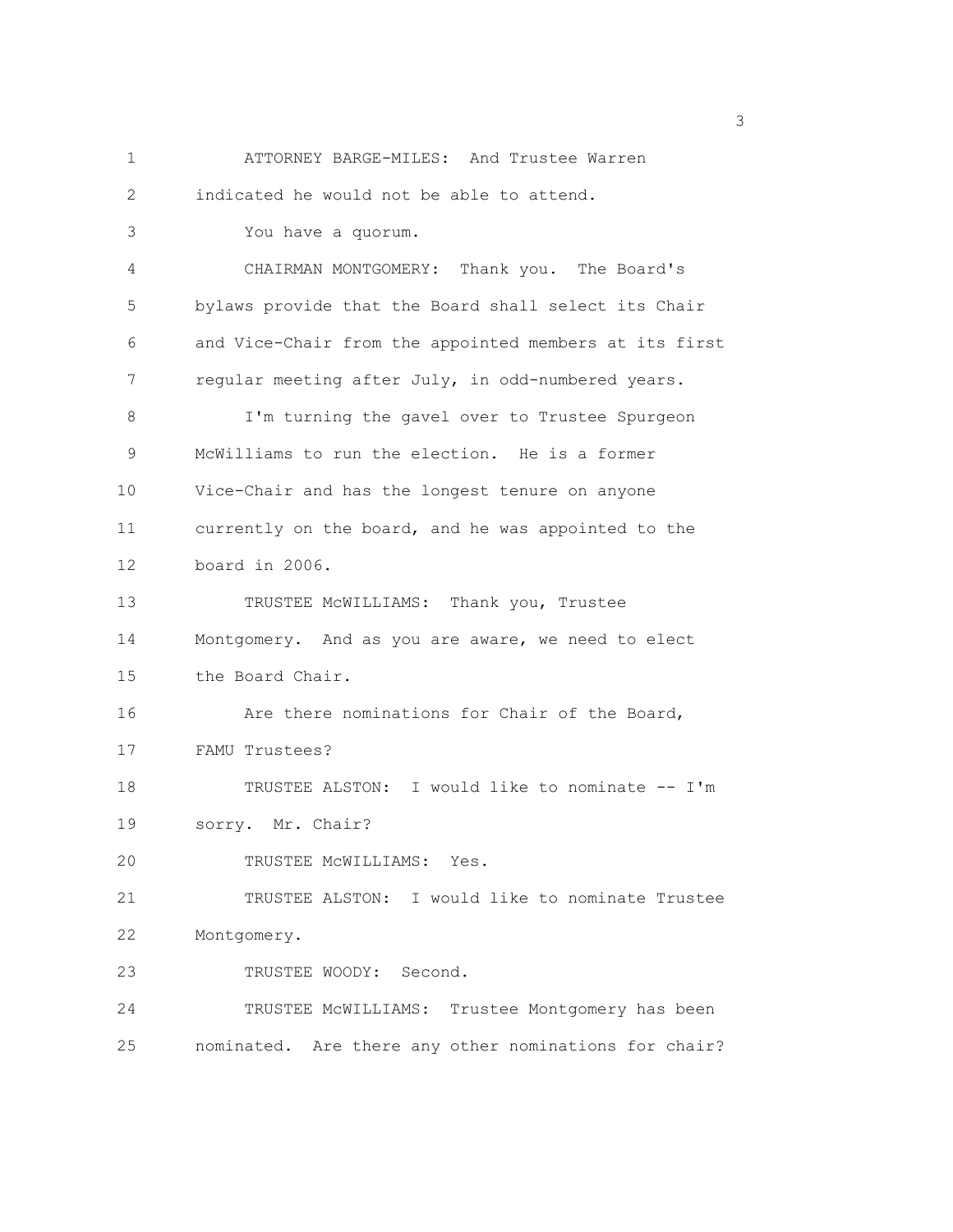4 1 Can I get a motion for closure? 2 TRUSTEE GRABLE: I make a motion to close 3 nominations. 4 TRUSTEE MOORE: Second. 5 TRUSTEE McWILLIAMS: We are -- I suppose we need 6 a roll call vote? If there's only one, do we still 7 need a roll call vote? I don't think so. 8 **ATTORNEY BARGE-MILES:** Yes. 9 TRUSTEE McWILLIAMS: We do? Okay. I'm asking 10 for a roll call vote then. If Ms. Barge-Miles will 11 call names of Trustees, and please indicate which of 12 the candidates you are supporting for the office of 13 Chair of Board of Trustees. 14 ATTORNEY BARGE-MILES: Trustee Alston? 15 TRUSTEE ALSTON: Montgomery. 16 ATTORNEY BARGE-MILES: Trustee Boyce? 17 TRUSTEE BOYCE: Montgomery. 18 ATTORNEY BARGE-MILES: Trustee Grable? 19 TRUSTEE GRABLE: Montgomery. 20 ATTORNEY BARGE-MILES: Trustee Graham? 21 TRUSTEE GRAHAM: Montgomery. 22 ATTORNEY BARGE-MILES: Trustee Lawson? 23 TRUSTEE LAWSON: Montgomery. 24 ATTORNEY BARGE-MILES: Trustee McWilliams? 25 TRUSTEE McWILLIAMS: Montgomery.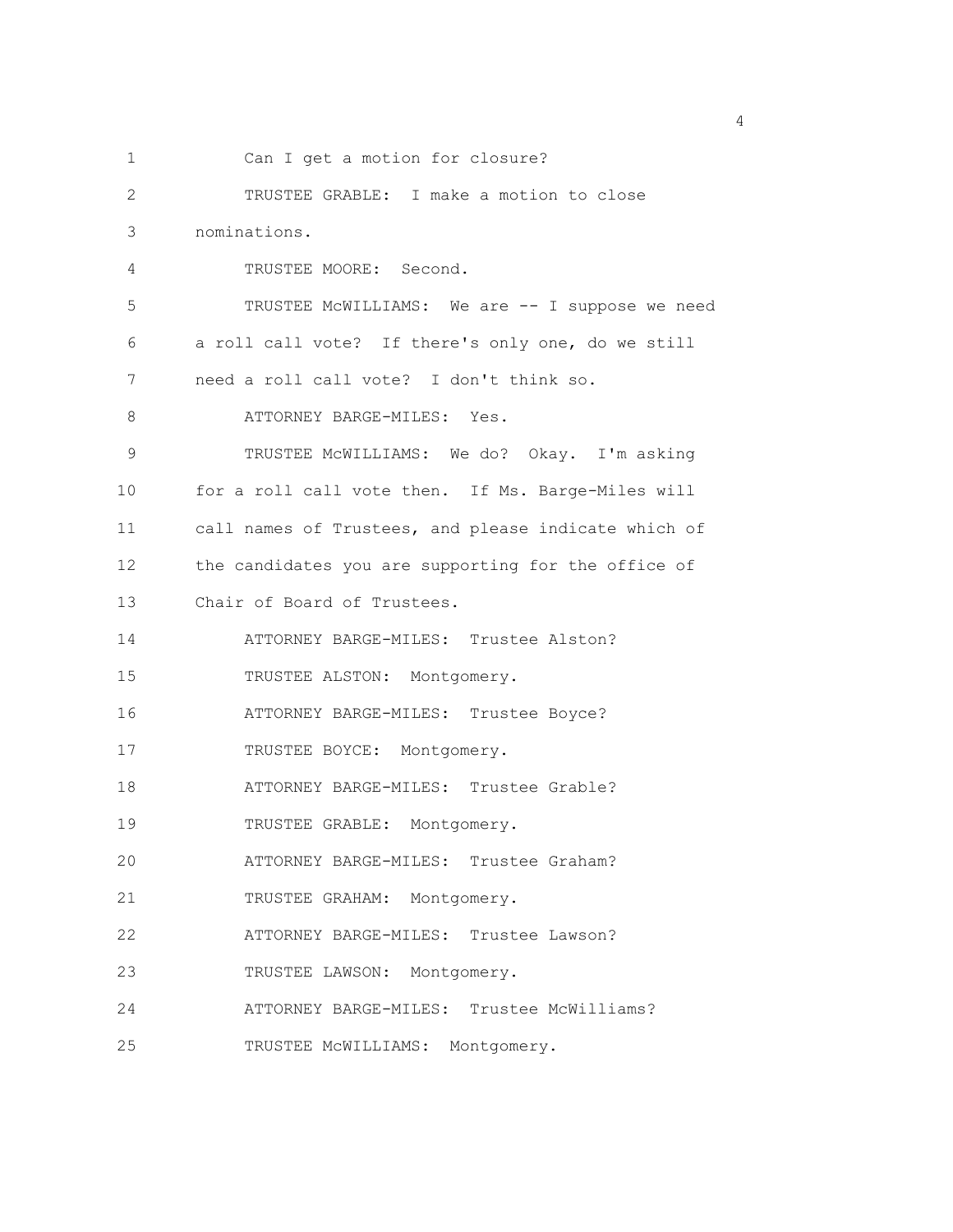| 1  | ATTORNEY BARGE-MILES: Trustee Montgomery?           |
|----|-----------------------------------------------------|
| 2  | TRUSTEE MONTGOMERY: Montgomery.                     |
| 3  | ATTORNEY BARGE-MILES: Trustee Moore?                |
| 4  | TRUSTEE MOORE: Montgomery.                          |
| 5  | ATTORNEY BARGE-MILES: Trustee Shannon?              |
| 6  | TRUSTEE SHANNON: Montgomery.                        |
| 7  | ATTORNEY BARGE-MILES: Trustee Warren is not         |
| 8  | here.                                               |
| 9  | Trustee White?                                      |
| 10 | TRUSTEE WHITE: Montgomery.                          |
| 11 | ATTORNEY BARGE-MILES: Trustee Woody?                |
| 12 | TRUSTEE WOODY: Montgomery.                          |
| 13 | ATTORNEY BARGE-MILES: Unanimous.                    |
| 14 | TRUSTEE MCWILLIAMS: Thank you. And Chair, my        |
| 15 | work is done, so I'm turning the gavel over to your |
| 16 | newest Chair Montgomery. Thank you.                 |
| 17 | CHAIRMAN MONTGOMERY: Thank you, again, Trustee      |
| 18 | McWilliams.                                         |
| 19 | Are there nominations for Vice-Chair of the Board   |
| 20 | of Trustees?                                        |
| 21 | TRUSTEE MCWILLIAMS: Mr. Chair, I nominate           |
| 22 | Trustee Lawson.                                     |
| 23 | CHAIRMAN MONTGOMERY: Are there any further          |
| 24 | nominations?                                        |
| 25 | TRUSTEE SHANNON: Mr. Chair, I would like to         |

<u>5</u> September 2005 and 2006 and 2007 and 2007 and 2008 and 2007 and 2008 and 2008 and 2008 and 2008 and 2008 and 2008 and 2008 and 2008 and 2008 and 2008 and 2008 and 2008 and 2008 and 2008 and 2008 and 2008 and 2008 and 2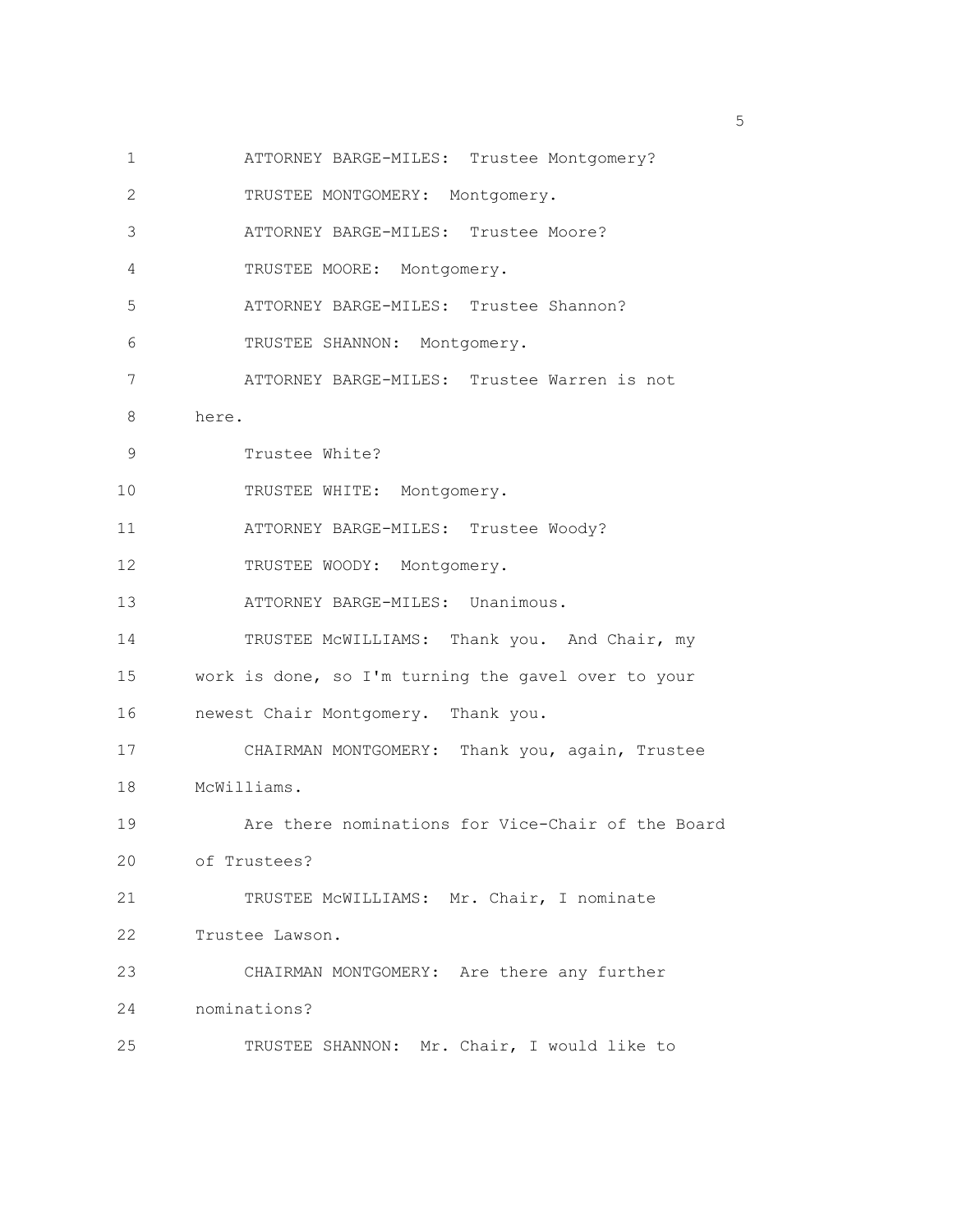1 nominate Trustee Kimberly Moore.

| 2  | CHAIRMAN MONTGOMERY: Okay. We have one                |
|----|-------------------------------------------------------|
| 3  | nomination for Trustee Lawson and one nomination for  |
| 4  | Trustee Moore for the position of Vice-Chair. Are     |
| 5  | there any additional nominations?                     |
| 6  | Move to close nominations?                            |
| 7  | TRUSTEE WOODY: Move to close nominations.             |
| 8  | TRUSTEE GRAHAM: Second.                               |
| 9  | CHAIRMAN MONTGOMERY: Nominations have been            |
| 10 | closed. Again, our candidates for Vice-Chair, Kelvin  |
| 11 | Lawson, and Trustee Kimberly Moore.                   |
| 12 | I am asking for a roll call vote. When Attorney       |
| 13 | Barge-Miles indicate calls your name, please indicate |
| 14 | which candidate you're supporting for the office of   |
| 15 | Vice-Chair.                                           |
| 16 | ATTORNEY BARGE-MILES: Trustee Alston?                 |
| 17 | TRUSTEE ALSTON: Lawson.                               |
| 18 | ATTORNEY BARGE-MILES: Trustee Boyce?                  |
| 19 | TRUSTEE BOYCE: Lawson.                                |
| 20 | ATTORNEY BARGE-MILES: Trustee Grable?                 |
| 21 | TRUSTEE GRABLE: Lawson.                               |
| 22 | ATTORNEY BARGE-MILES: Trustee Graham?                 |
| 23 | TRUSTEE GRAHAM: Lawson.                               |
| 24 | ATTORNEY BARGE-MILES: Trustee Lawson?                 |
| 25 | TRUSTEE LAWSON: Lawson.                               |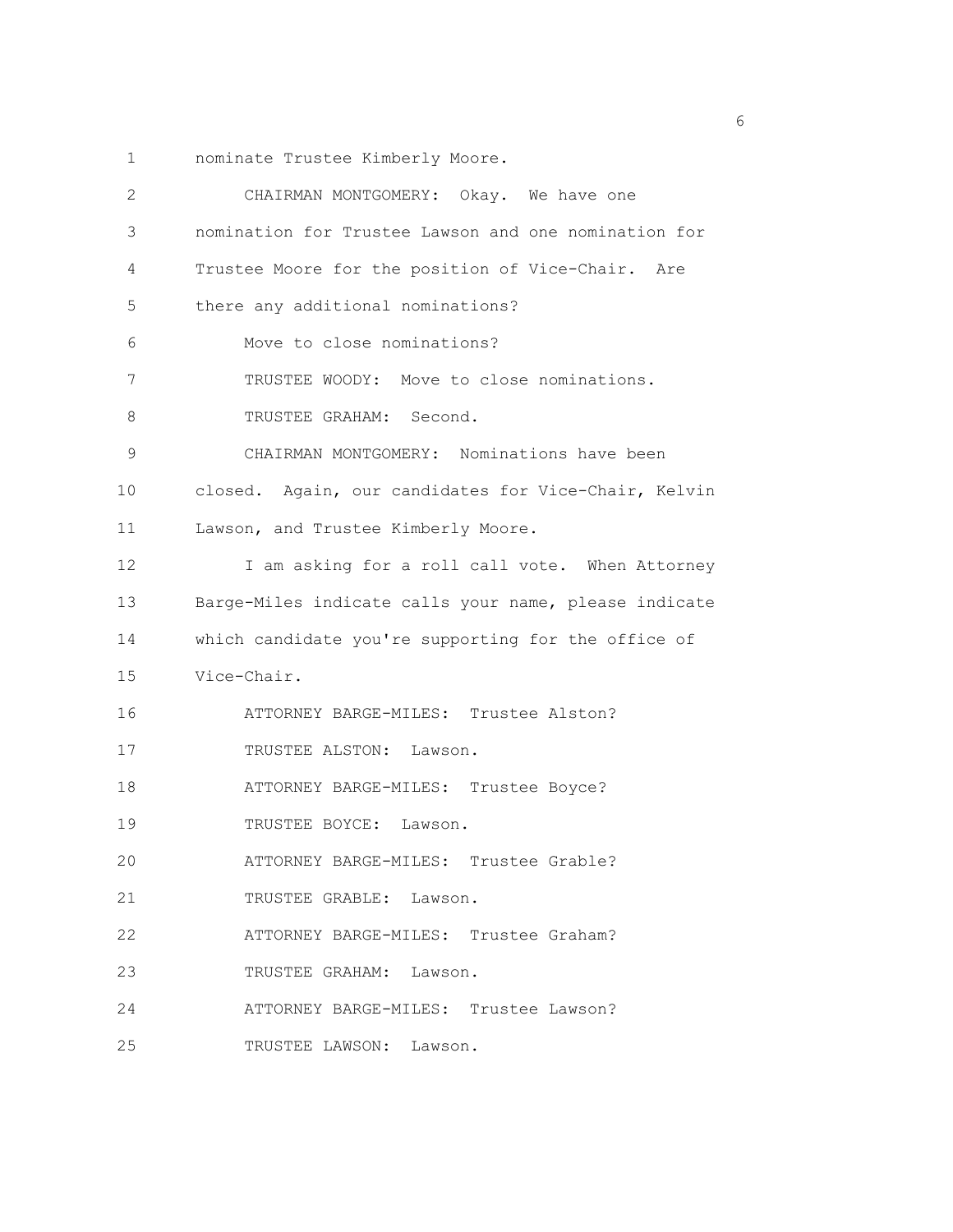| 1  | ATTORNEY BARGE-MILES: Trustee McWilliams?             |
|----|-------------------------------------------------------|
| 2  | TRUSTEE MCWILLIAMS: Lawson.                           |
| 3  | ATTORNEY BARGE-MILES: Trustee Montgomery?             |
| 4  | CHAIRMAN MONTGOMERY: Lawson.                          |
| 5  | ATTORNEY BARGE-MILES: Trustee Moore?                  |
| 6  | TRUSTEE MOORE: Lawson.                                |
| 7  | ATTORNEY BARGE-MILES: Trustee Shannon?                |
| 8  | TRUSTEE SHANNON: Trustee Moore.                       |
| 9  | ATTORNEY BARGE-MILES: Trustee Warren is not           |
| 10 | here.                                                 |
| 11 | Trustee White?                                        |
| 12 | TRUSTEE WHITE: Lawson.                                |
| 13 | ATTORNEY BARGE-MILES: Trustee Woody.                  |
| 14 | TRUSTEE WOODY: Lawson.                                |
| 15 | ATTORNEY BARGE-MILES: Ten for Trustee Lawson;         |
| 16 | one for Trustee Moore.                                |
| 17 | CHAIRMAN MONTGOMERY: Thank you, Attorney Barge-       |
| 18 | Miles. I'll take a point of personal privilege and    |
| 19 | say that I appreciate the trust and the continued     |
| 20 | trust in keeping me in the leadership role as the     |
| 21 | Chair of the Board. I am humbled by your support, and |
| 22 | I thank you as we move forward.                       |
| 23 | Trustee Lawson, do you have a comment with where      |
| 24 | we are with regard to selection?                      |
| 25 | Yes, I do. Thank you,<br>TRUSTEE LAWSON:              |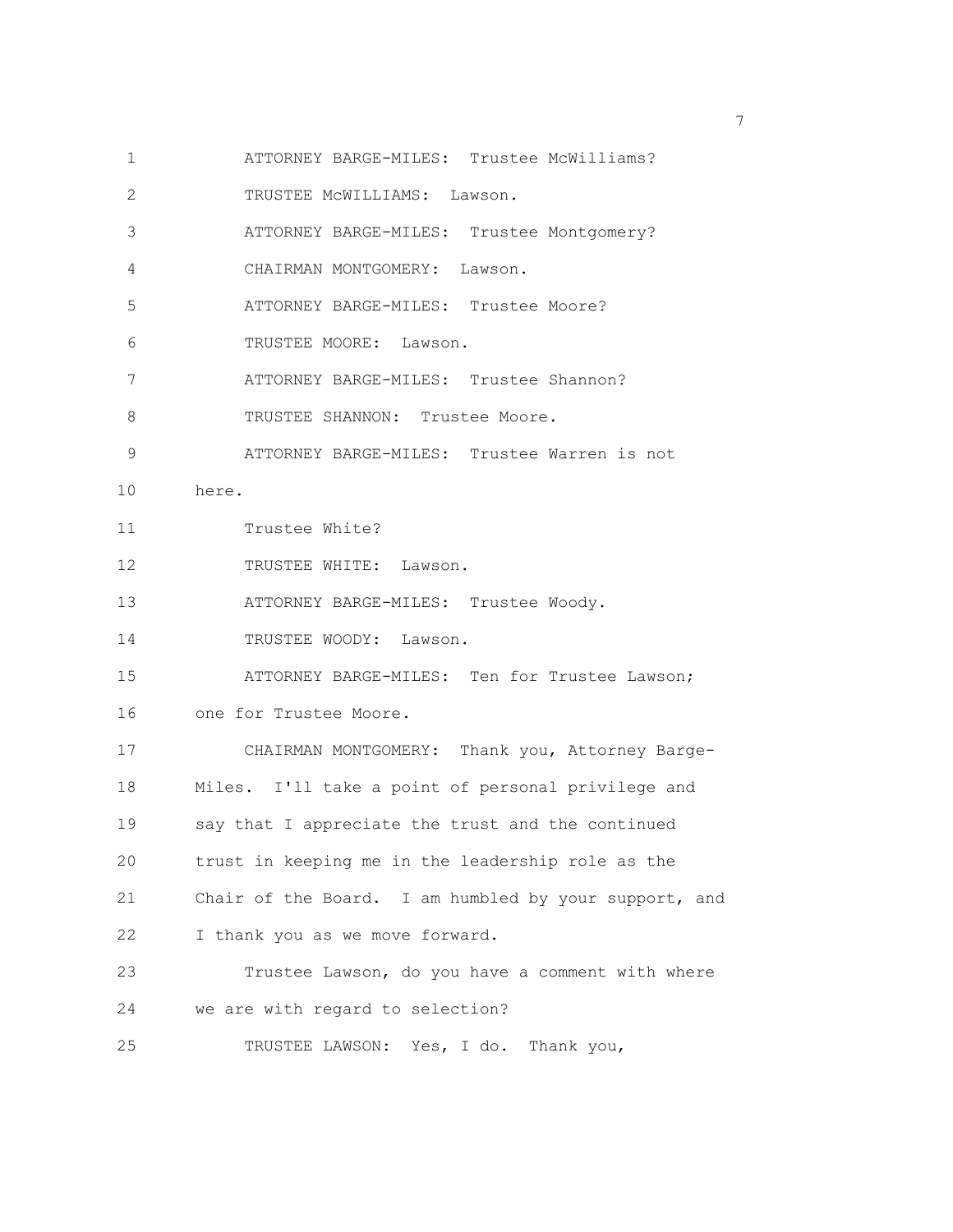1 Mr. Newly-elected Chair. I, too, would like to thank 2 my colleagues on the Board for their support. I feel 3 like we have a lot to do and we will do it in the most 4 expeditious and professional manner. 5 Thank you. 6 CHAIRMAN MONTGOMERY: Any additional comments, 7 members of the board? 8 All right. 9 Hearing none, at this time, we move into our 10 closed session to discuss pending litigation. 11 Attorney McKnight, will you provide instructions 12 regarding the closed session? 13 ATTORNEY McKNIGHT: Good morning. 14 Section 286.011(A) Florida Statutes, and Articles 15 5.11 and 5.12 of the FAMU Board of Trustees Operating 16 Procedures, authorize the Board to meet with its 17 attorneys in closed attorney-client session to discuss 18 pending litigation before a court or administrative 19 agency, conditioned upon a number of requirements 20 being met. One such requirement mandates that I, as 21 the board attorney, advise the Board at a public 22 meeting that the advice concerning pending litigation 23 is desired. 24 I'm so advising the Board that such advice is 25 desired concerning settlement negotiations and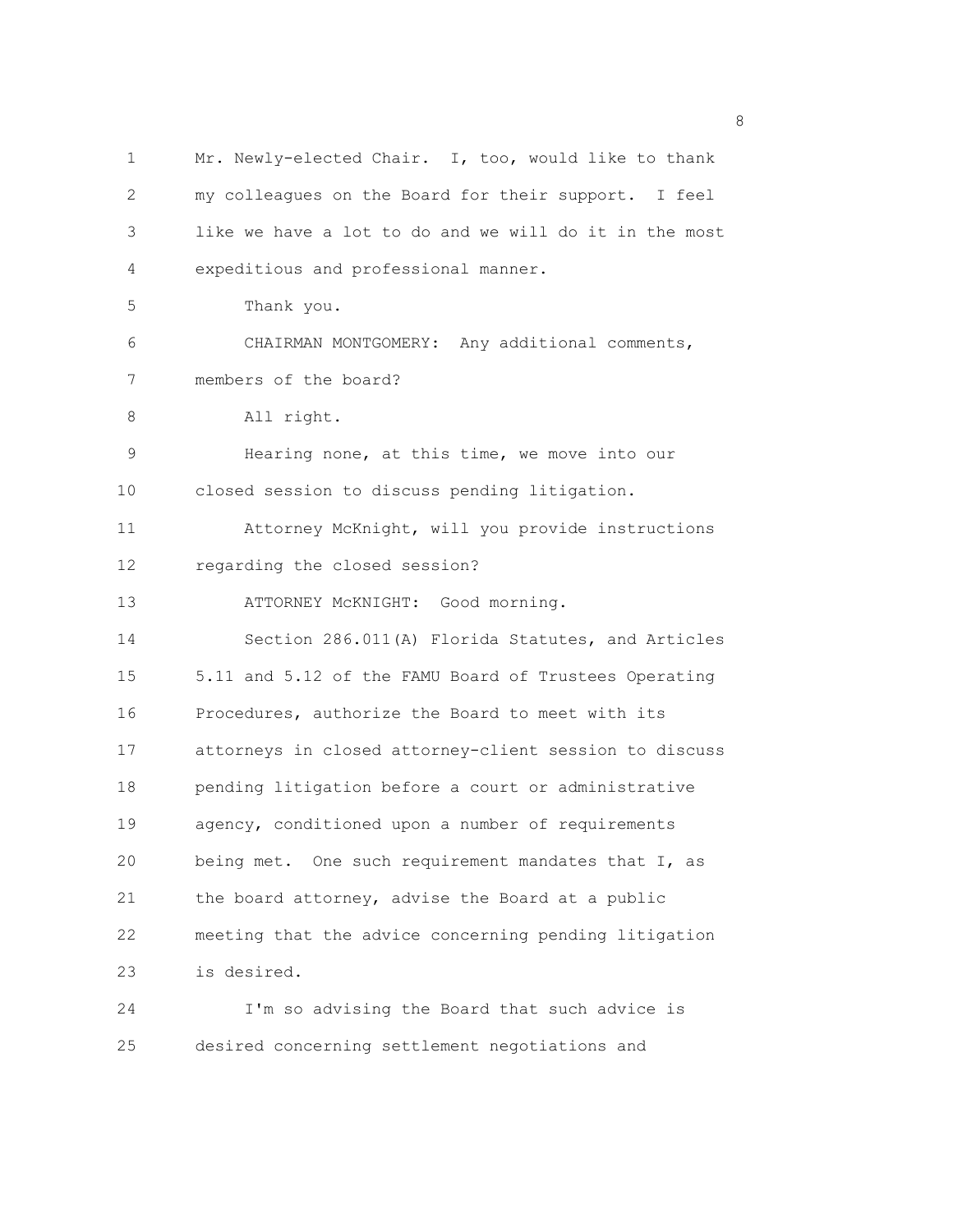1 litigation expenditures, concerning the Robert 2 Champion case. This closed attorney-client session, 3 including all statutorily prescribed participants was 4 published within notice of this FAMU BOT meeting. 5 Commencement of the session will be announced by the 6 Board Chair later at this meeting, and the meeting be 7 reopened at the conclusion of the closed session. 8 Please note that the subject matter of this 9 closed attorney-client session is limited to

10 settlement negotiations and strategy session related 11 to litigation expenditures.

12 No final action or final decision is to be taken 13 or made at this closed attorney-client session. Final 14 decisions must be voted on in the sunshine. Also, be 15 advised that the entire session must and will be 16 recorded by a certified court reporter, who shall 17 record the times of commencement and termination, and 18 whose notes must and will be fully transcribed and 19 filed with the University clerk.

20 No portion of the session may be off of the 21 record. All discussions, proceedings, names of 22 persons present and speaking will be recorded. Such 23 transcript will become a part of the public record at 24 termination of litigation or settlement of all claims. 25 Mr. Chairman, I hereby request that the Board

en de la provincia de la provincia de la provincia de la provincia de la provincia de la provincia de la provi<br>1900 : la provincia de la provincia de la provincia de la provincia de la provincia de la provincia de la prov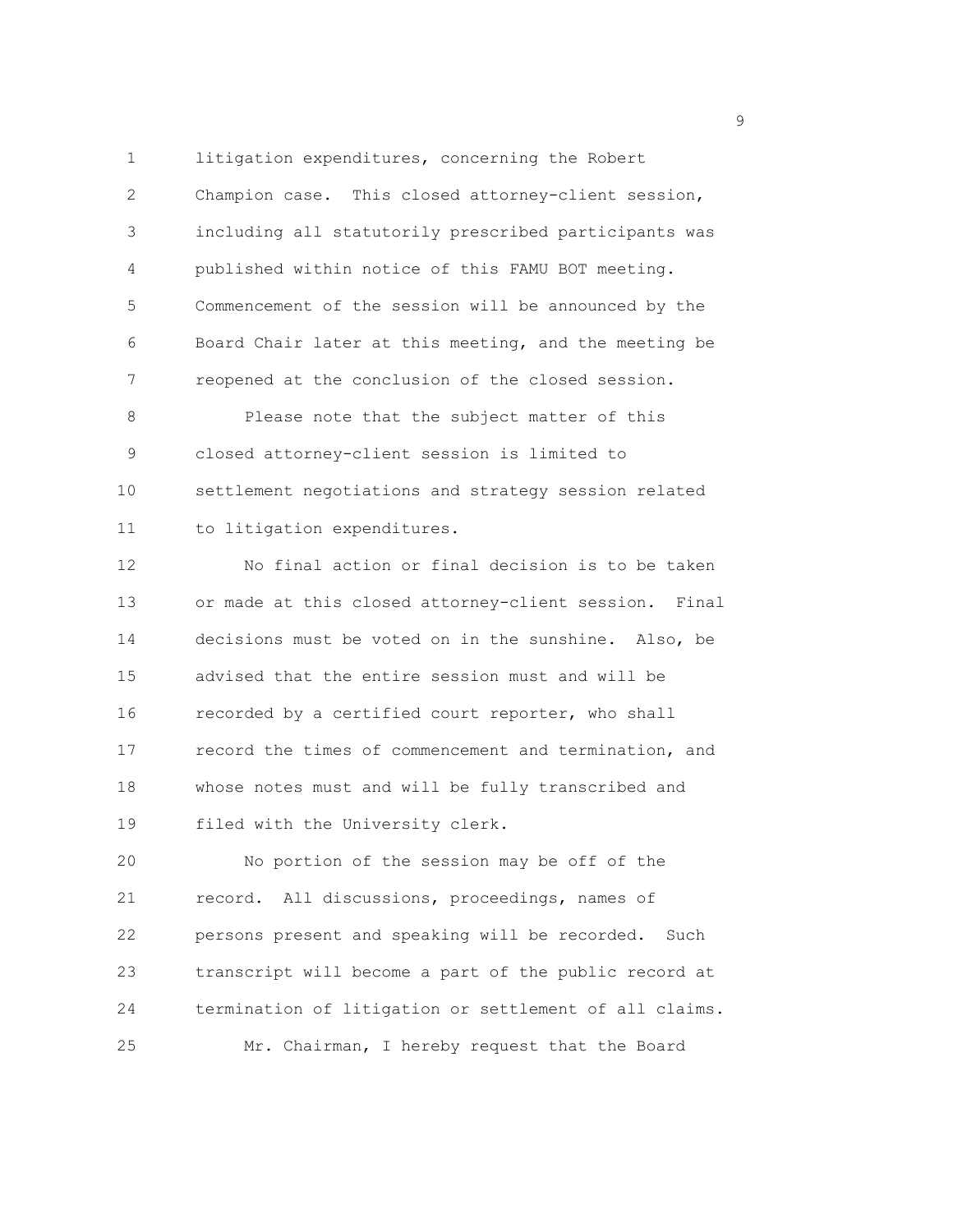1 move in closed attorney-client session.

| 2  | I think we will be vacating this room and going     |
|----|-----------------------------------------------------|
| 3  | to the room in the back like we usually do.         |
| 4  | CHAIRMAN MONTGOMERY: Thank you.                     |
| 5  | I have a motion to move in closed session?          |
| 6  | TRUSTEE LAWSON: So moved.                           |
| 7  | TRUSTEE MOORE: Second.                              |
| 8  | CHAIRMAN MONTGOMERY: Moved and seconded. We're      |
| 9  | ready to move into closed session.                  |
| 10 | (Thereupon, closed attorney-client session          |
| 11 | commenced at 8:14 and concluded at 8:48 a.m.)       |
| 12 | CHAIRMAN MONTGOMERY: All right. We are now in       |
| 13 | open session.                                       |
| 14 | Are there any motions?                              |
| 15 | TRUSTEE LAWSON: Yes, Mr. Chair. I motion to         |
| 16 | direct litigation counsel in the Champion case to   |
| 17 | proceed forward as discussed in the closed session. |
| 18 | TRUSTEE ALSTON: Second.                             |
| 19 | CHAIRMAN MONTGOMERY: Motion has been made and       |
| 20 | properly seconded. Is there any discussion?         |
| 21 | Hearing none, those all in favor, please indicate   |
| 22 | by saying "aye."                                    |
| 23 | (All answer affirmatively.)                         |
| 24 | CHAIRMAN MONTGOMERY: Any opposed? Motion            |
| 25 | carries unanimously.                                |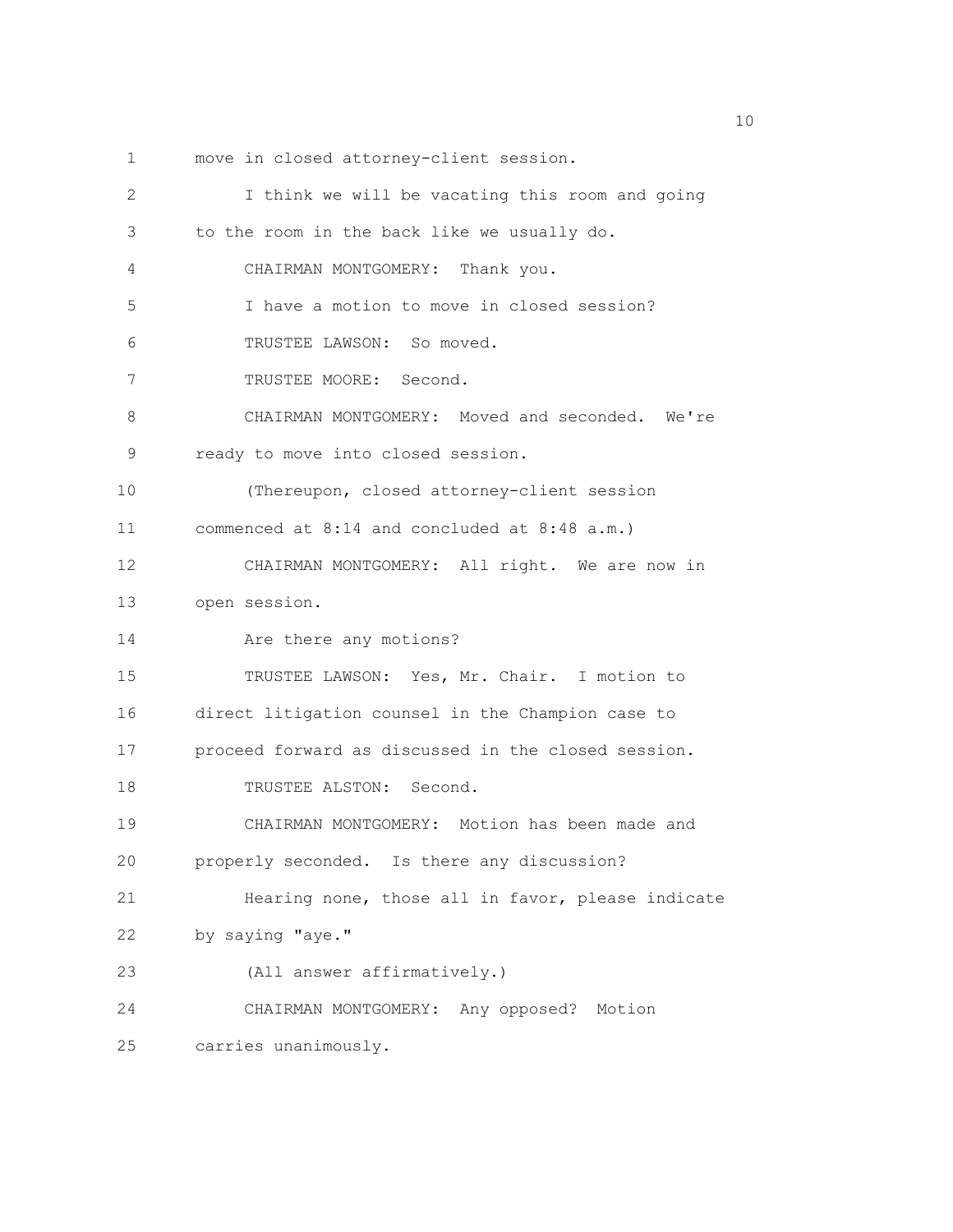1 Any additional motions?

| 2  | TRUSTEE LAWSON: Yes, Mr. Chair, I have a second        |
|----|--------------------------------------------------------|
| 3  | motion. Second motion is to approve the agreement      |
| 4  | with Gray Robinson for professional lobbying services  |
| 5  | in relation to the Champions' claims bill and          |
| 6  | authorize the Board Chair and President to execute the |
| 7  | agreement on behalf of the Board of Trustees.          |
| 8  | TRUSTEE WOODY: Second.                                 |
| 9  | CHAIRMAN MONTGOMERY: Motion has been made and          |
| 10 | properly seconded. Any discussion? All in favor,       |
| 11 | please indicate by saying "aye"?                       |
| 12 | (All answer affirmatively.)                            |
| 13 | CHAIRMAN MONTGOMERY: Any opposed? Motion               |
| 14 | carries unanimously.                                   |
| 15 | Members of the Board, any other motions or             |
| 16 | discussion in this matter? Okay, we'll move forward.   |
| 17 | The next section is public comments.                   |
| 18 | Attorney Barge-Miles, did anyone sign up for           |
| 19 | public comments?                                       |
| 20 | ATTORNEY BARGE-MILES: Yes. Dr. Latinwa?                |
| 21 | Steven Smith. Steven Smith, would you come             |
| 22 | forward?                                               |
| 23 | CHAIRMAN MONTGOMERY: How many total did you            |
| 24 | have, Attorney Barge-Miles?                            |
| 25 | ATTORNEY BARGE-MILES:<br>Three.<br>Four.               |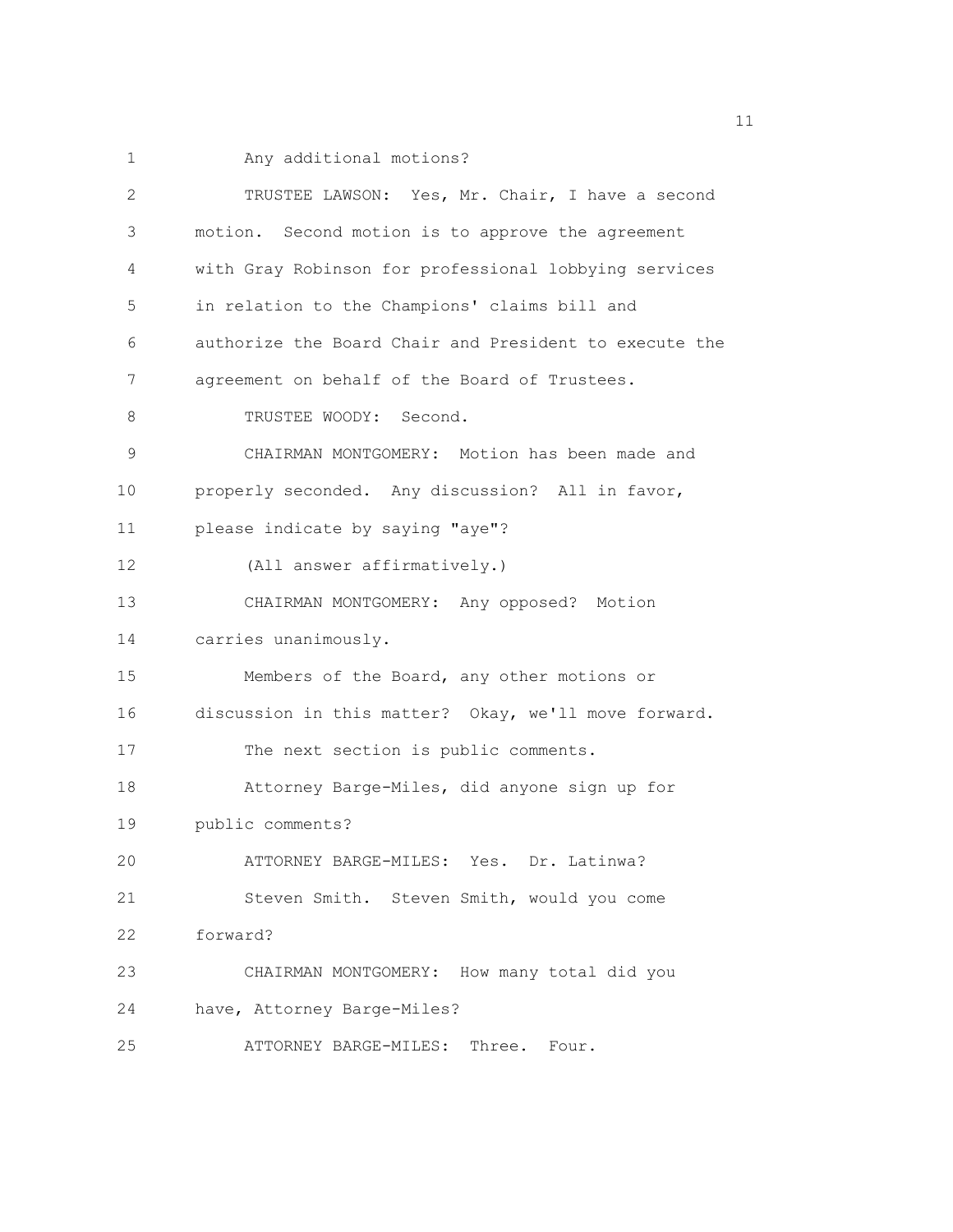1 CHAIRMAN MONTGOMERY: All right. Thank you, sir. 2 Please proceed.

3 MR. SMITH: Greetings to the Board of Trustees, 4 Madam President. I am Steven Smith, a graduate 5 criminal justice student from Tampa, Florida. I'm 6 also a fall grad student and going into educational 7 leadership.

8 With me is Joshua D. Palmer. He's a fourth-year 9 criminal justice student from Dublin, Georgia. 10 And Tatianna Franklin. She's a grad student in 11 the advanced program for criminal justice. We all 12 serve as campus liaisons for the academic school year. 13 Joshua and myself have had the pleasure to working 14 with Dr. Palm with the University (inaudible.) 15 Why I'm here today is to tell you about the 16 campus liaisons. Campus liaisons are a group of 17 trained student employees who represent Florida A&M 18 University in a variety of ways in assisting campus 19 community with financial aid. The purpose of campus 20 liaisons is to provide a presence on campus to help 21 students navigate through their financial aid process, 22 along with informing and educating the student in 23 areas about critical financial aid and relevant 24 information.

25 We are a team of diverse individuals that are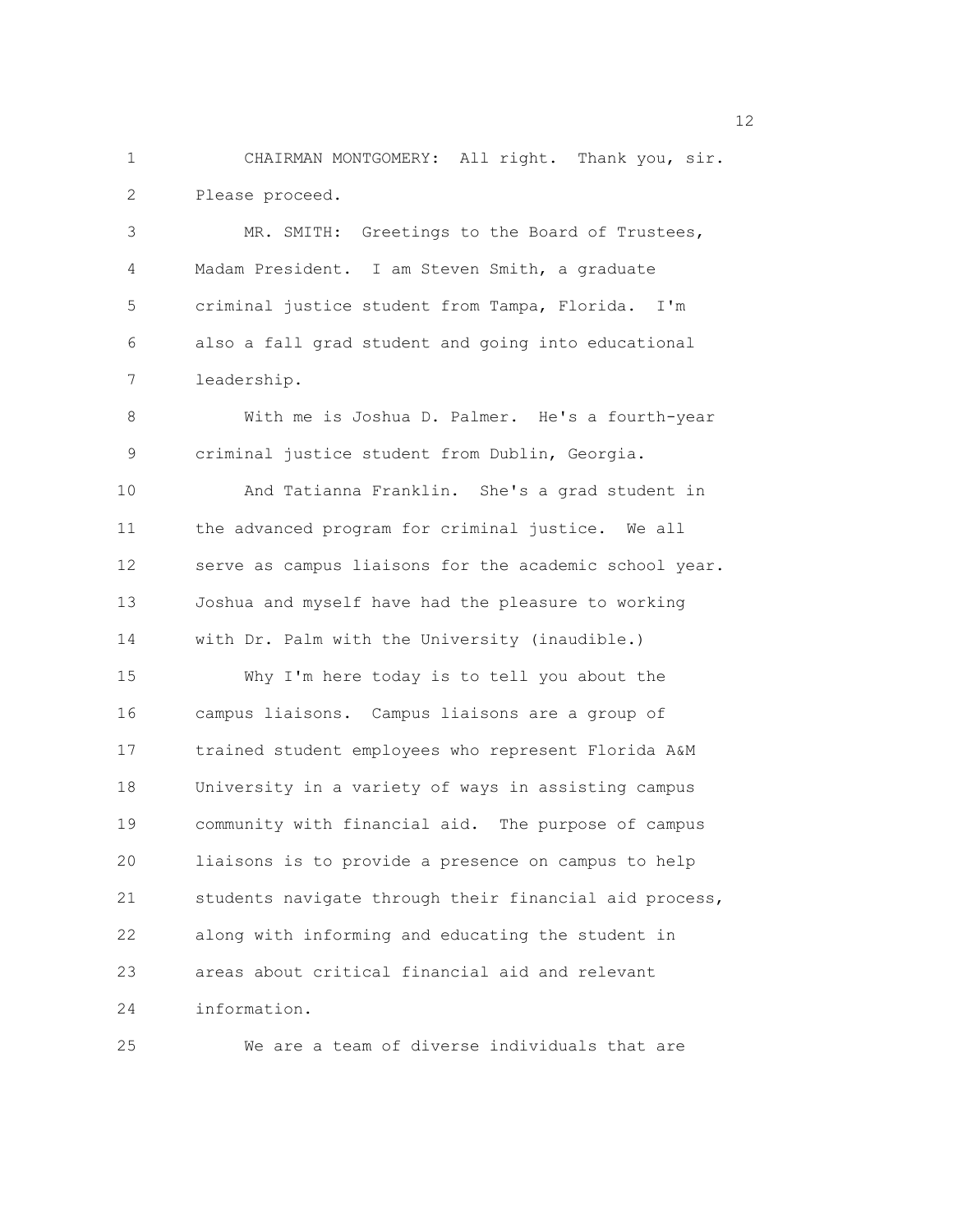1 involved in many campus organizations as leaders and 2 we are also -- we also participate in community

3 service activities throughout the campus.

4 Campus liaisons have been present since the fall 5 of 2014 term. We have noticed a change in the campus 6 community regarding that number of students visiting 7 the financial aid office. We have also noticed an 8 increase in students understanding financial aid and 9 financial literacy.

10 We have participated in faculty and staff 11 workshops regarding (inaudible) Mr. Colbin and 12 Mr. Evans. We have also served roughly over 2,732 13 students. That is through workshops, seminars, SLS 14 classes, invitations and orientations in one academic 15 school year.

16 Since July 31, 2015, the financial aid office has 17 awarded 7,310 students for the upcoming 15/16 school 18 year. We have noticed that a lot of students are 19 filling out the FAFSA by January 1st, and also, if 20 they're selected for a process led by a verification, 21 they actually turn in their verification documents by 22 March 1st.

23 The campus liaisons are currently in the process 24 of teaming (inaudible) campus-wide. We have mentored 25 the student body in important campus transition

13 and 13 and 13 and 13 and 13 and 13 and 13 and 13 and 13 and 13 and 13 and 13 and 13 and 13 and 13 and 13 and 13 and 13 and 13 and 13 and 13 and 13 and 13 and 13 and 13 and 13 and 13 and 13 and 13 and 13 and 13 and 13 an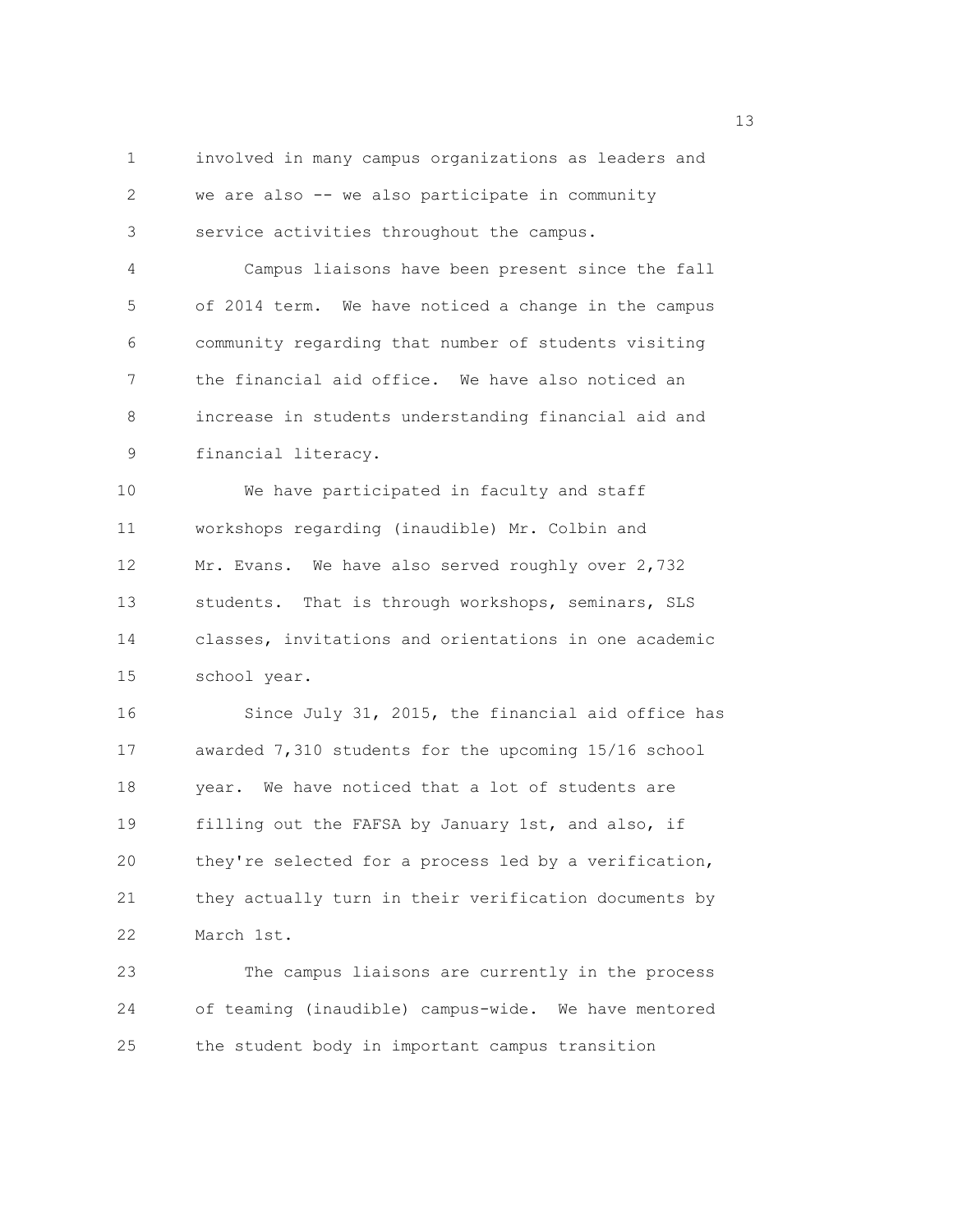1 issues.

| $\overline{2}$ | Joshua Palmer and Tatianna Franklin will inform       |
|----------------|-------------------------------------------------------|
| 3              | you on the things we have done in the previous school |
| 4              | year.                                                 |
| 5              | Thank you.                                            |
| 6              | CHAIRMAN MONTGOMERY: Thank you.                       |
| 7              | TRUSTEE MOORE: Mr. Chair?                             |
| 8              | CHAIRMAN MONTGOMERY: Trustee Moore?                   |
| 9              | TRUSTEE MOORE: Just a comment wanting to              |
| 10             | acknowledge the work that's under way. I know that's  |
| 11             | been one of the areas that has been brought up as an  |
| 12             | area of opportunity for the students that we serve.   |
| 13             | So it's great that the outreach, education, and       |
| 14             | awareness is taking place and that we are seeing a    |
| 15             | impact by reduced numbers of students having that as  |
| 16             | an concern, so thank you.                             |
| 17             | ATTORNEY BARGE-MILES: Joshua Plumber.                 |
| 18             | MR. PLUMBER: Greetings Board of Trustees and          |
| 19             | Madam President.                                      |
| 20             | I am Joshua Devontae Plumber, a 4th year criminal     |
| 21             | justice student from Dublin, Georgia, by way of       |
| 22             | Tallahassee, Florida. During our time as financial    |
| 23             | aid campus liaisons, we knew that it would be very    |
| 24             | essential to our growth that we documented our        |
| 25             | interactions with students from our presentations.    |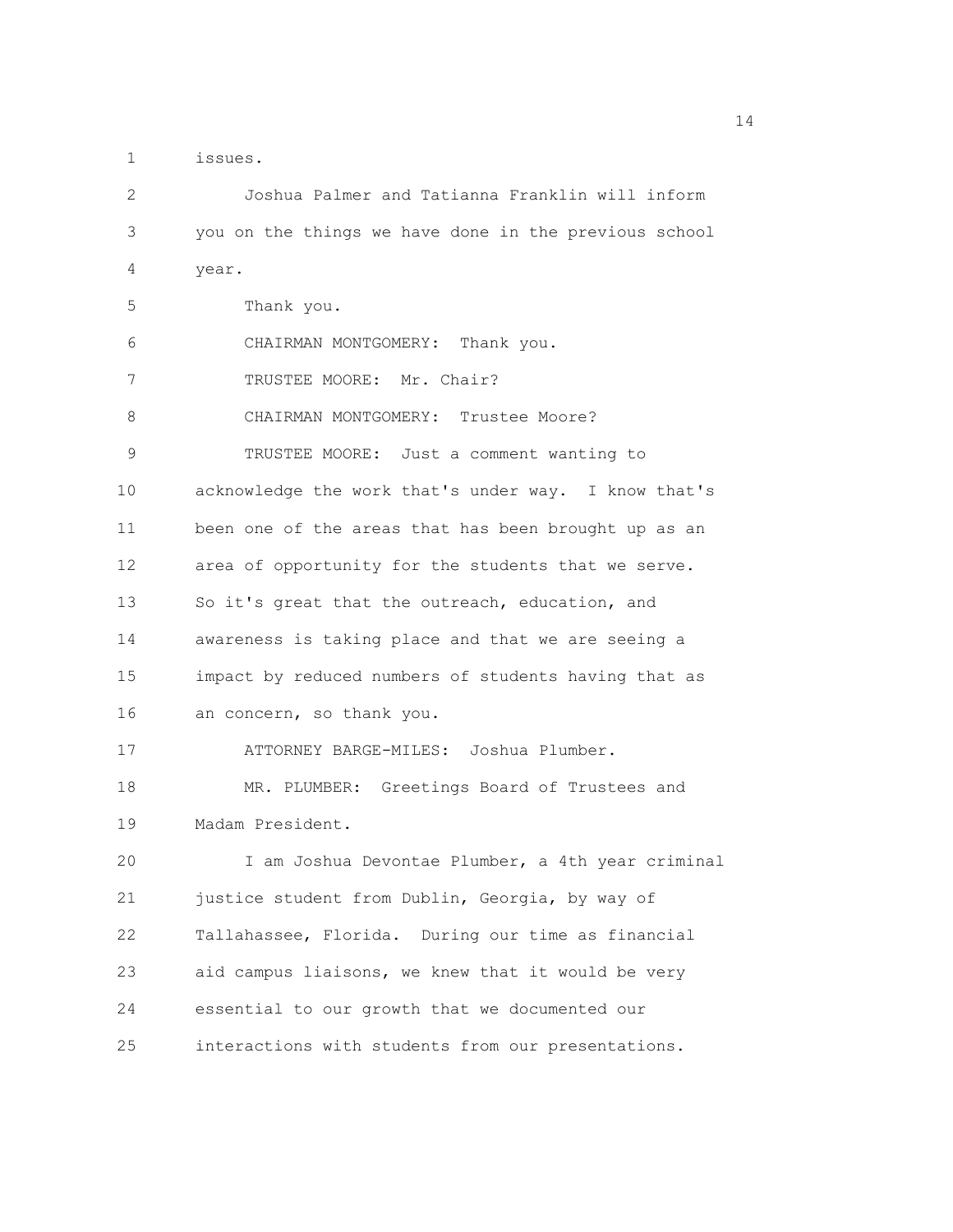1 After many of our events, we would have students 2 complete a very short electronic survey through Google 3 Drive, with iPads provided by the Department of 4 Student Affairs. These surveys were used to gauge the 5 effectiveness of our presentations, what we should 6 improve on, and what students would like to see from 7 us in future presentations.

8 Last academic year, we held and participated in 9 approximately over 23 events discussing topics such as 10 financial aid literary, SAP, scholarship searches and 11 financial debt management, just to name a few. The 12 surveys collected from our events showed that 96.3 13 percent of students felt that campus liaisons show 14 great knowledge of the materials presented; 90.76 15 percent of students would recommend our events to 16 other students; and 93.72 percent felt that overall 17 sessions were effective. Students were starting to 18 hear more about campus liaisons during the academic 19 year so residents assistance and numerous resident 20 halls will contact us to present on campus living 21 students at the University.

22 Along with informing students about financial 23 literary, we've also been with faculty members and how 24 the financial aid process works to insure that 25 students receive their financial aid in an effective

n 15 ann an 15 an t-Òire ann an 15 an t-Òire an t-Òire an t-Òire an t-Òire ann an 15 an t-Òire an t-Òire an t-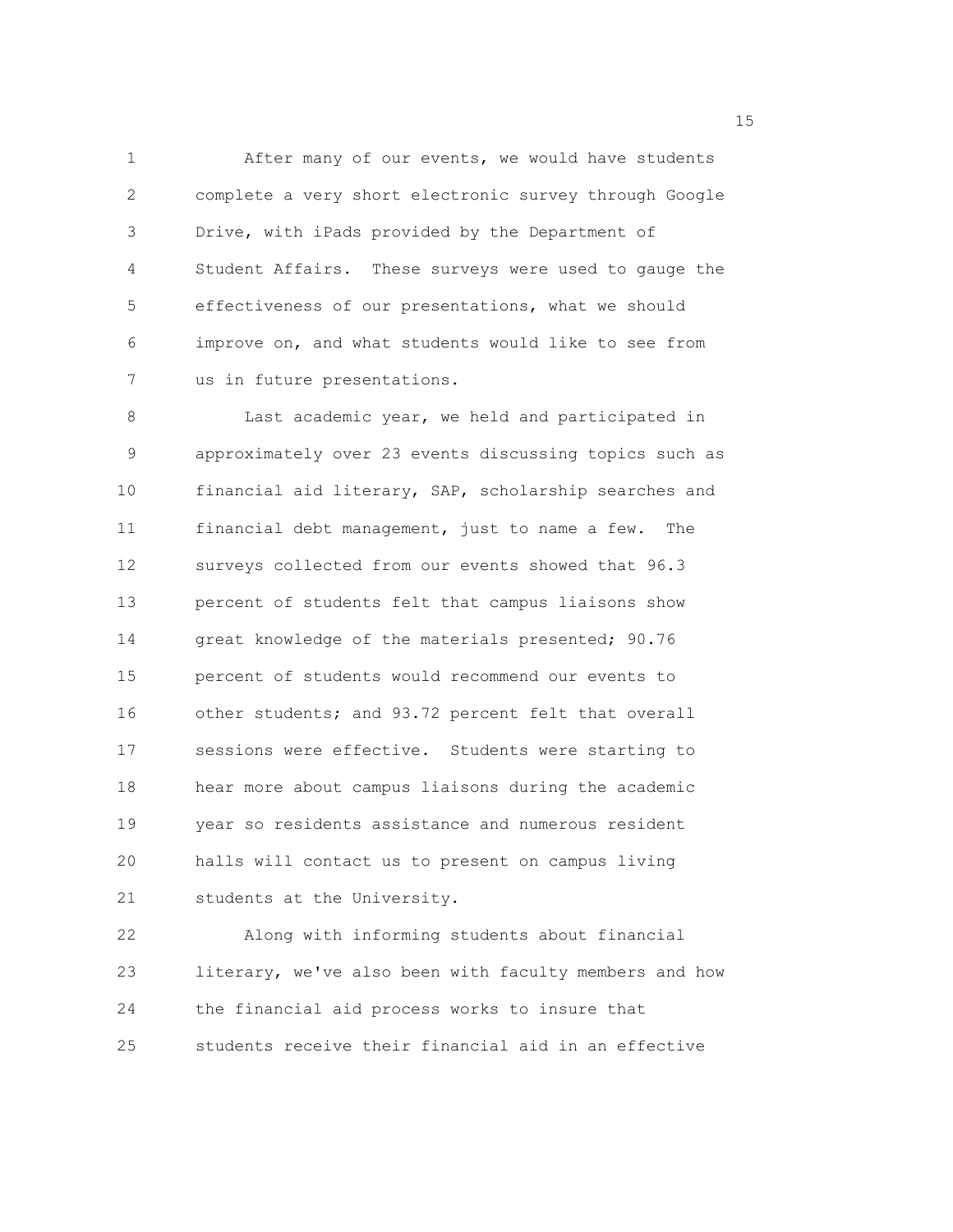1 and timely manner.

| 2  | Thank you.                                             |
|----|--------------------------------------------------------|
| 3  | ATTORNEY MCKNIGHT: Tatianna Franklin.                  |
| 4  | MS. FRANKLIN: Greetings Board of Trustees and          |
| 5  | Madam President. I'm Tatianna Franklin, a grad         |
| 6  | student in the criminal justice program, and I'm from  |
| 7  | Miami, Florida.                                        |
| 8  | The campus liaisons are providing the students         |
| 9  | with a checksheet to eliminate the cut slope of        |
| 10 | one-stop-shop at the beginning of the school year, who |
| 11 | are checking the status of their aid and are wondering |
| 12 | why they haven't been awarded. The checksheet also     |
| 13 | gives students enough time to turn in the necessary    |
| 14 | documents to financial aid.                            |
| 15 | We also provided incoming freshmans with a             |
| 16 | checksheet notifying them if they need to turn in any  |
| 17 | documentations or were selected for verifications, so  |
| 18 | they would do so in a timely manner.                   |
| 19 | Misstated facts. One of the major myths about          |
| 20 | financial aid is that the financial aid office doesn't |
| 21 | process documentation on time.                         |
| 22 | The processing of documentation is<br>Fact.            |
| 23 | completed in date order, and it usually takes 7 to 10  |
| 24 | business days to process throughout the office.        |
| 25 | Documentation submitted after August 1st will not be   |
|    |                                                        |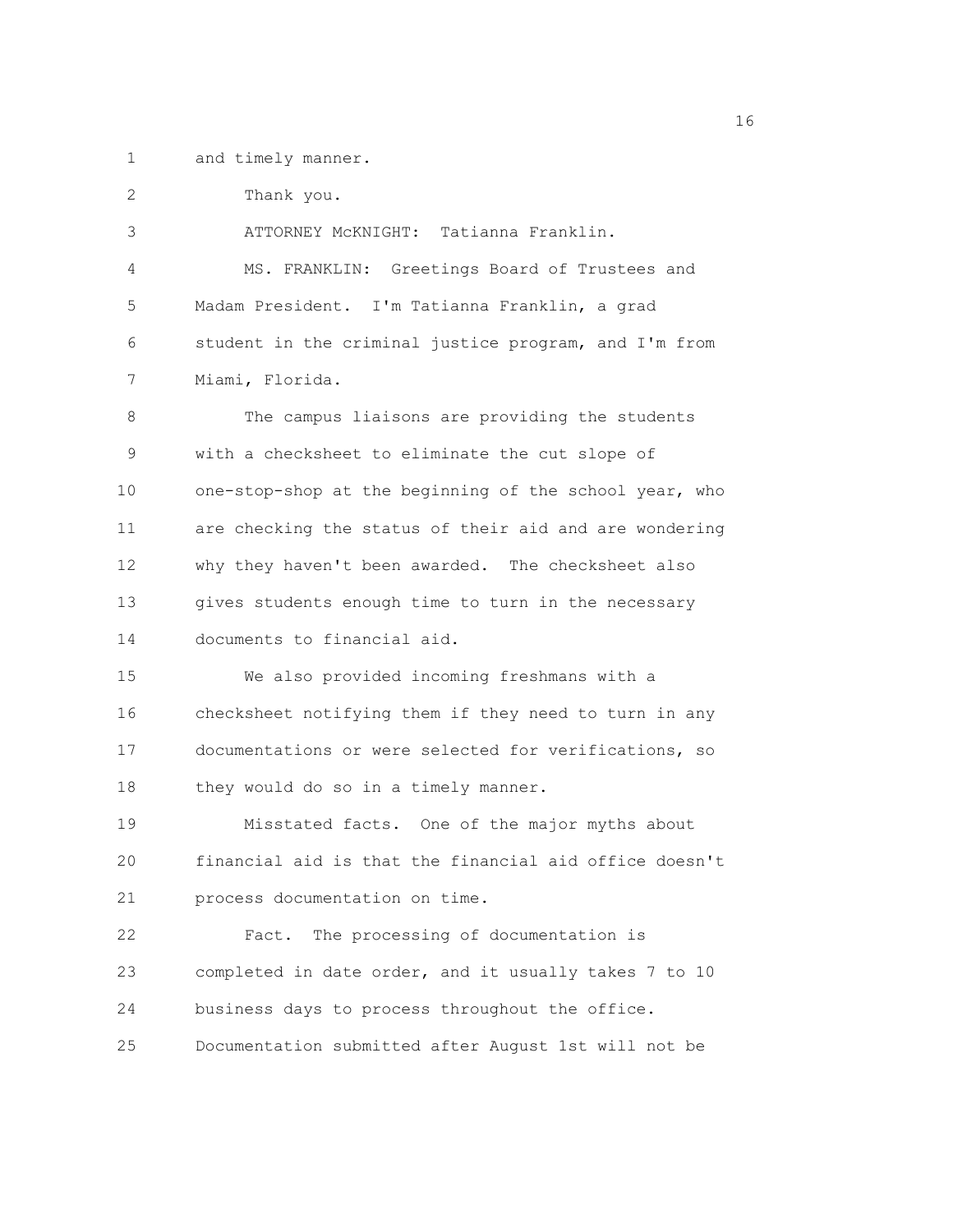1 processed until after Labor Day. The cluster of these 2 complaints come from students who have turned in 3 paperwork after August 1, as well as students turning 4 in paperwork at One-Stop-Shop, expecting the 7 to 10 5 business day turn-around.

6 Another myth about financial aid is that the 7 office never has process refund checks on time. This 8 is the fact. Per federal guidelines, refunds are 9 released no later than 14 calendar days after the 10 student's financial disbursements post on their FAMU 11 account; however, if a student has any holds on their 12 student accounts, this will prevent that student from 13 receiving their refund in that time frame. These 14 holds are usually attendance holds where the student's 15 professor would have to take off at the Office of 16 Financial Aid. Other holds include students selected 17 for verification and haven't turned in their 18 documentation, or the student is on satisfactory 19 academic progress, which is called SAP. 20 SAP guidelines. Federal guidelines for the 21 students to receive financial assistance funds will 22 require the standard of satisfactory academic 23 progress, which is SAP, be applied to all students who 24 are enrolled at the University. A student flag for 25 SAP in one of three ways: Fall below a 2.0 GPA; has a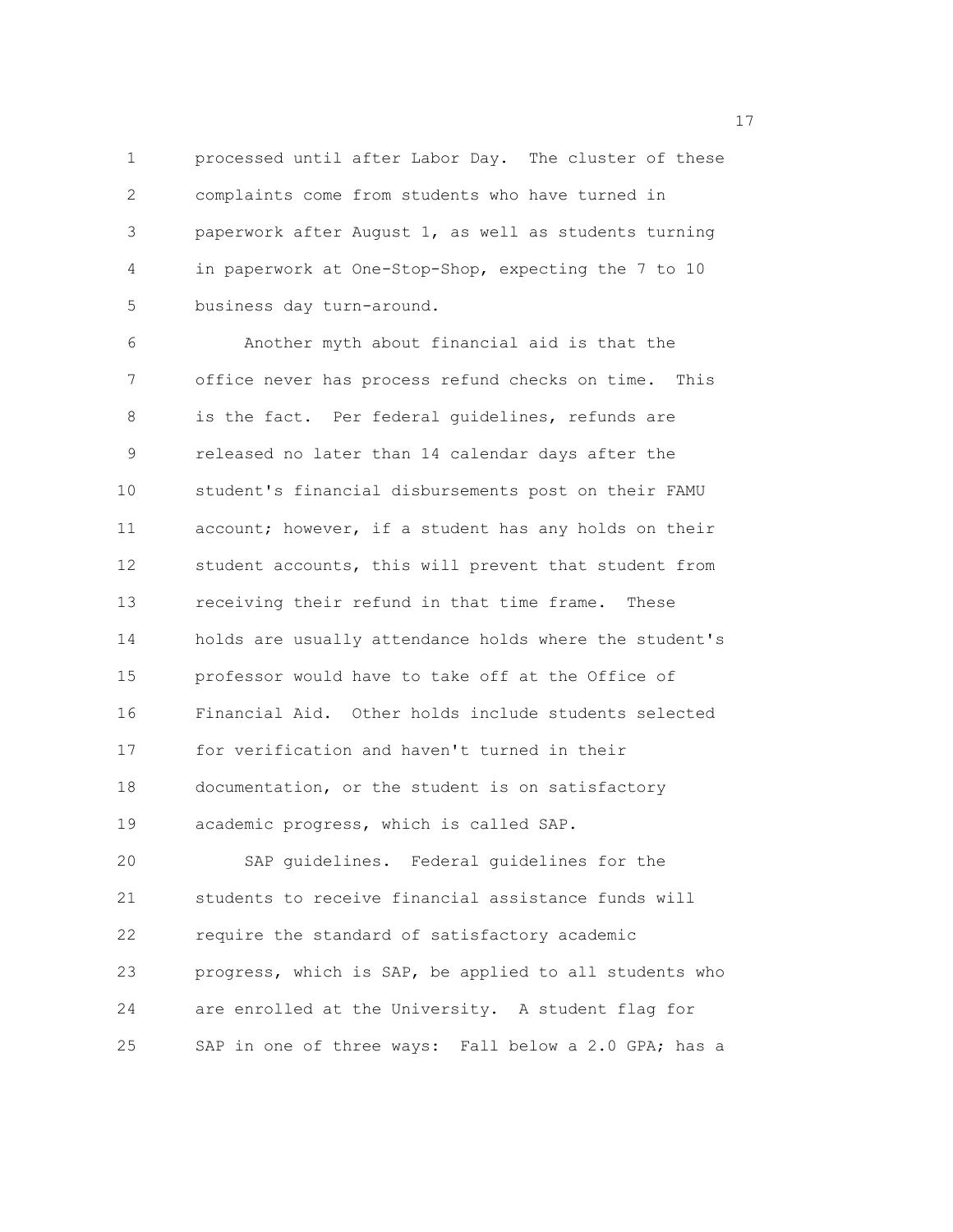1 completion rate of 67 percent, which is they're not 2 passing two out of three of their classes; and has 3 over 180 credit hours, which means they have been 4 switching their majors. And that's where our 5 complaints are coming from about students not getting 6 financial aid. Its students usually with over a 7 hundred credit hours. 8 And I would just like to thank the Board of 9 Trustees and Madam President for listening to us. 10 Thank you. 11 TRUSTEE GRAHAM: Mr. Chair? 12 CHAIRMAN MONTGOMERY: Yes, Trustee Graham. 13 TRUSTEE GRAHAM: Thank you, Ms. Franklin, 14 Mr. Plumber and Mr. Stevens, for coming in and sharing 15 information with us. Thank you for your service. On 16 behalf of myself and the student body that we all 17 serve, thank you for your continued service and 18 success with your program. If there's anything the 19 Student Government Association can do to aid and 20 assist you all, please don't hesitate to let us know. 21 MS. FRANKLIN: Thank you. 22 TRUSTEE GRAHAM: Thank you. 23 ATTORNEY BARGE-MILES: Dr. Maurice Holder. 24 DR. HOLDER: Chairman Montgomery, members of the 25 Board of Trustees, Madam President: I come before you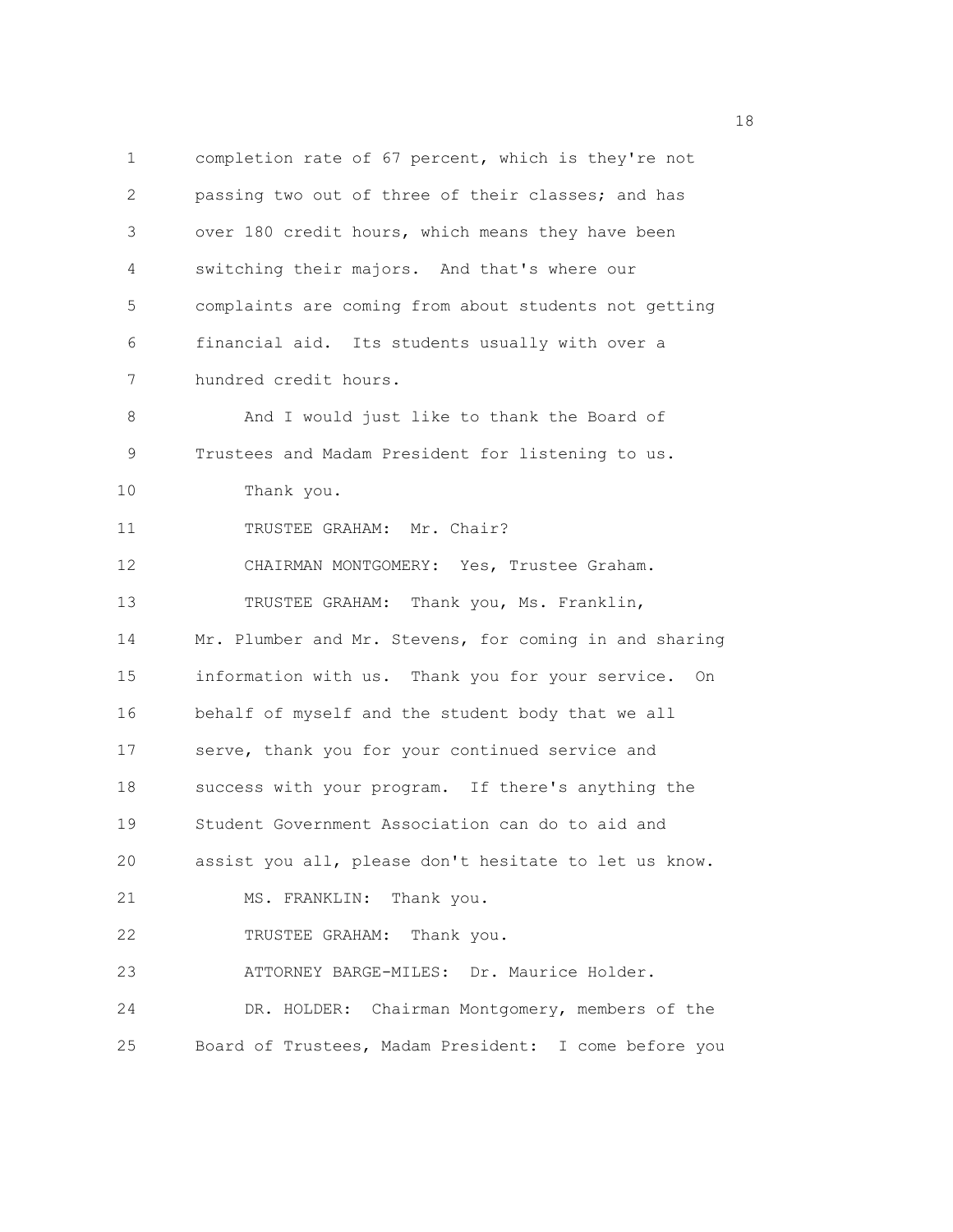1 today, again, but this time to promote an idea. At 2 breakfast this morning, sitting with Trustee Woody, I 3 commented to him that these times at FAMU and for the 4 Board are more difficult than when I was on the Board. 5 And he had a very nice answer, and I appreciate that, 6 Trustee Woody.

7 Because it's a different time, more is demanded 8 of you as a board. Operating from a philosophical 9 position that as demand goes up, such as it is for 10 you, the principles that are involved in shaping the 11 demand must improve, and it must improve this 12 operation and it must improve that operation in order 13 to maximize potential and to realize the true outcome 14 that is needed. That's just the philosophy behind it. 15 Since our ideas are like energy and they neither 16 created or destroyed, you just pull one out of the 17 air -- I pulled one out of the air on the weekend -- 18 the Board of Trustees must know and evaluate its 19 position on the important elements of its new found 20 stature. It's a new board, but it has to have some 21 positions that it is going to follow. It must set 22 some goals for itself that are central to the 23 University; outside of self, central to the University 24 and goals that make sense for our improvement. 25 We must relinquish pettiness in favor of a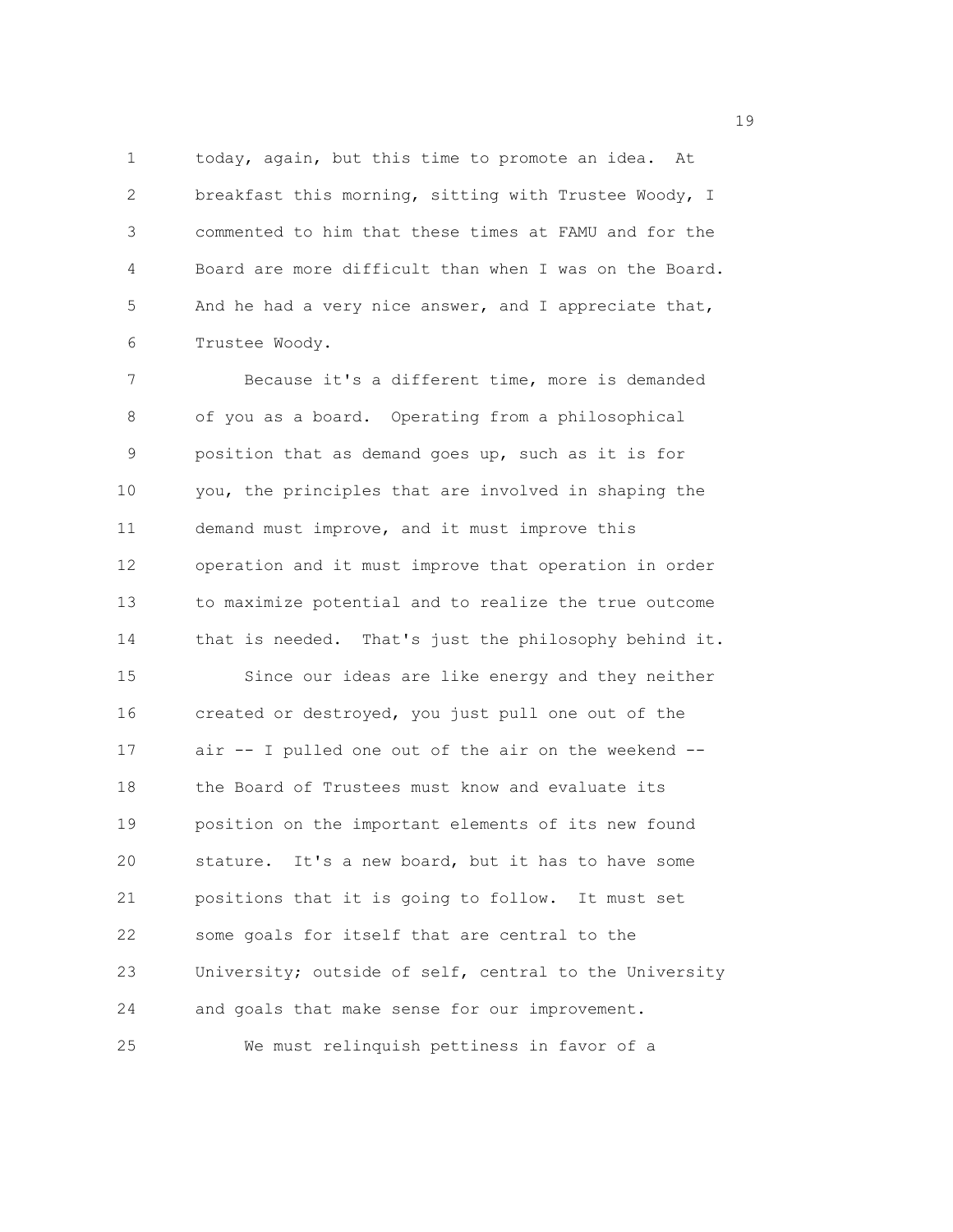1 focused agenda for substance set by the Board.

| $\overline{c}$ | Madam President, you usually say, "I don't want        |
|----------------|--------------------------------------------------------|
| 3              | to hear just problems. Bring me solutions," so I must  |
| 4              | say that in order to do that, I would suggest and I    |
| 5              | challenge you, challenge this board in its next        |
| 6              | retreat to deal with this idea that I bring forward    |
| 7              | today; develop policies about its purpose, the purpose |
| 8              | of the board, implementation of strategies and the     |
| 9              | communication of those strategies for all members,     |
| 10             | customers, so that FAMU can get from where it is and   |
| 11             | move forward.                                          |
| 12             | This is my idea. Thank you for listening to me.        |
| 13             | CHAIRMAN MONTGOMERY: Thank you, Dr. Holder.            |
| 14             | Month is additional signed up? Thank you.              |
| 15             | We'll move in to the President's Report.               |
| 16             | President Mangum, you're recognized.                   |
| 17             | PRESIDENT MANGUM: Thank you and good morning.          |
| 18             | Chairman Montgomery, Vice-Chair Lawson, and members of |
| 19             | the Board of Trustees, thank you for this opportunity  |
| 20             | to speak today. But first, I would like to             |
| 21             | congratulate Chair Montgomery and Vice-Chair Lawson    |
| 22             | for your election to your respective governance        |
| 23             | positions. I look forward to working with you in your  |
| 24             | leadership roles over the next several months and      |
| 25             | years.                                                 |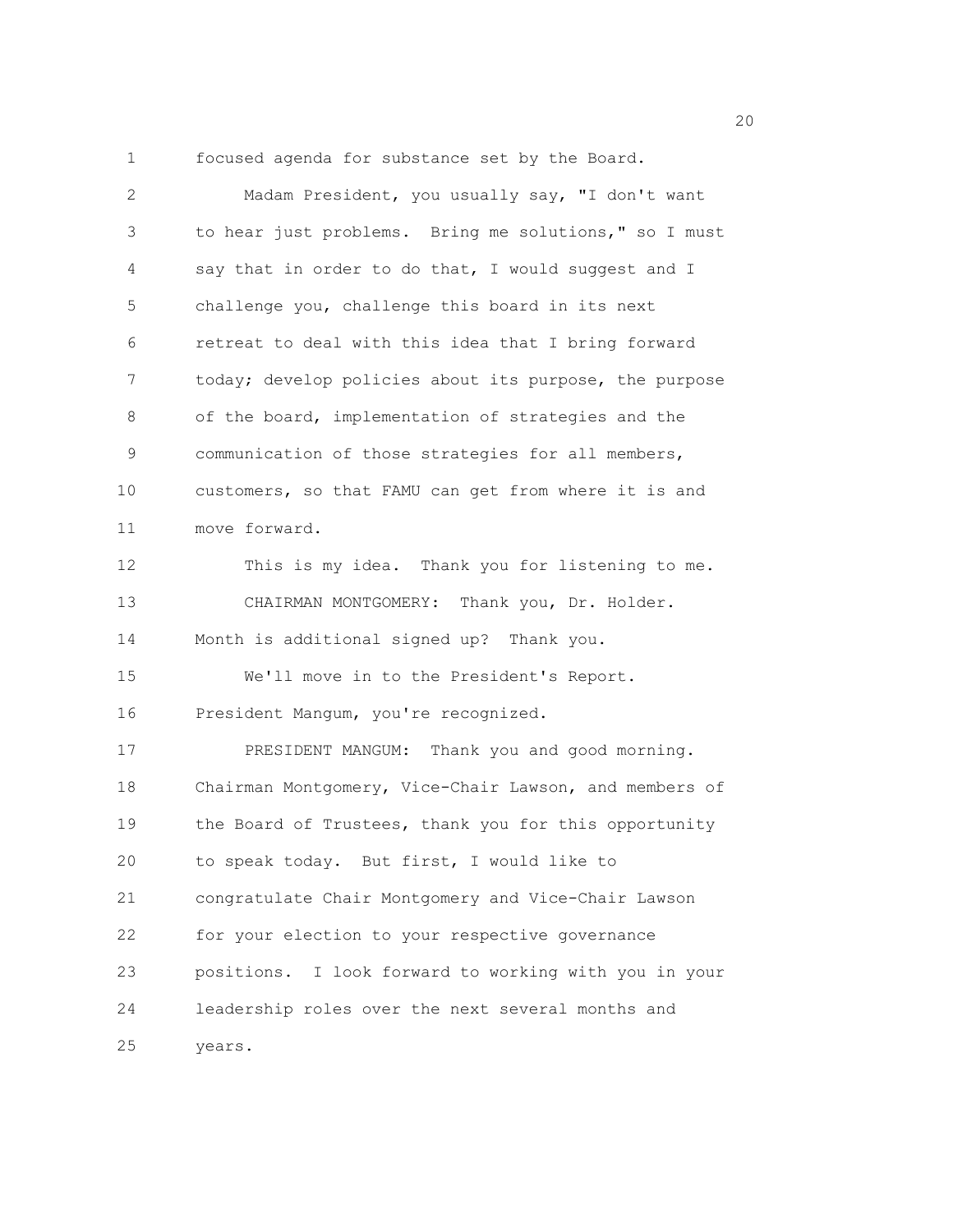1 Before I begin, I would also like to announce 2 that FAMU has been named by Forbes Magazine as one of 3 "America's Top Colleges and Best Colleges in the 4 Southeast for 2015."

5 These listings are just a few of the many 6 recognitions that the University has received for the 7 2014-15 academic year, so congratulations to the 8 entire FAMU community. We are one of 611, out of the 9 4,000-plus institutions, of higher education that made 10 the Forbes list. So congratulations to the 11 University.

12 I would also like to take the time to acknowledge 13 alumn and Trustee, Torey Alston. Trustee Alston was 14 recently recognized by Legacy Magazine on its, "Top 15 40, Under 40," list for South Florida's leaders of 16 today and tomorrow. Congratulations, Trustee Alston. 17 I am also pleased to announce that we have 18 reached a tentative agreement with the United Faculty 19 of Florida. As you're aware from previous 20 communications, the agreement provides for fair and 21 equitable salary increase to our faculty who are the 22 cornerstone of the University. It also takes into 23 consideration our current fiscal constraints having 24 undergone a \$2.7 million production in general revenue 25 funding.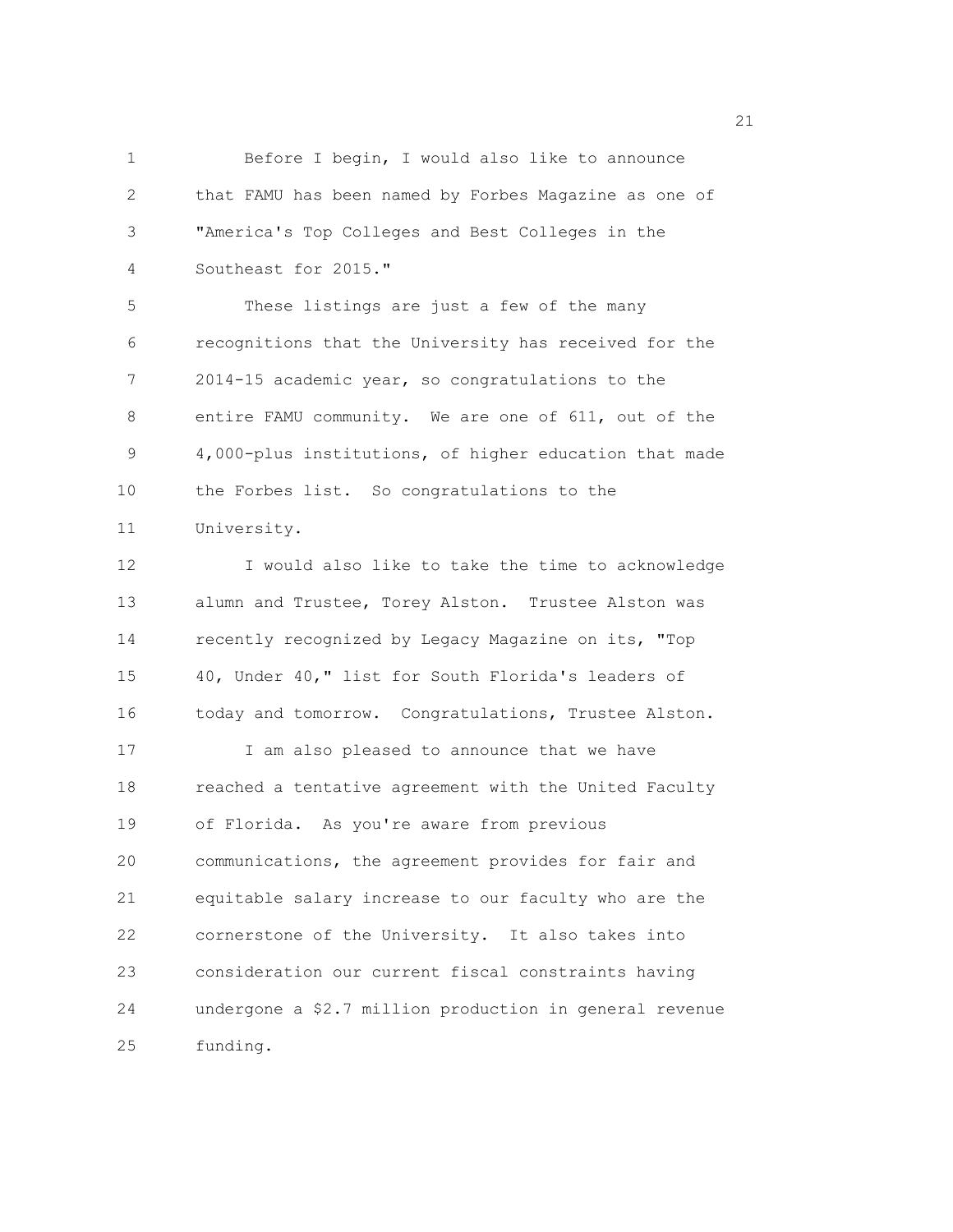1 The agreement provides the frame work and time 2 line for the establishment of an effective merit-based 3 evaluations system that will reward high-performing 4 faculty members. I would also like to take the time 5 to thank the campus liaisons for sharing with us the 6 work they're doing in financial aid and the 7 advancements that have been made. We certainly 8 appreciate you and the work you are doing on behalf of 9 the University, so thank you for bringing that to the 10 forefront and the attention of the university 11 community.

12 More on the agreement. The agreement with UFF 13 will enable us to focus our efforts on enhancing the 14 learning environment for our students and improving 15 our outcomes on the performance funding metrics, and I 16 am firmly committed to working with our dedicated and 17 esteemed faculty to significantly improve our 18 graduation and retention rates to reduce the cost of 19 degrees, and to increase the number of graduate and 20 undergraduate degrees awarded in the science, 21 technology, engineering and math areas, as well as 22 health-related areas and the humanities.

23 To the members of the Board of Trustees, my 24 administration has heard your call to strive for 25 greatness and to push the envelope in terms of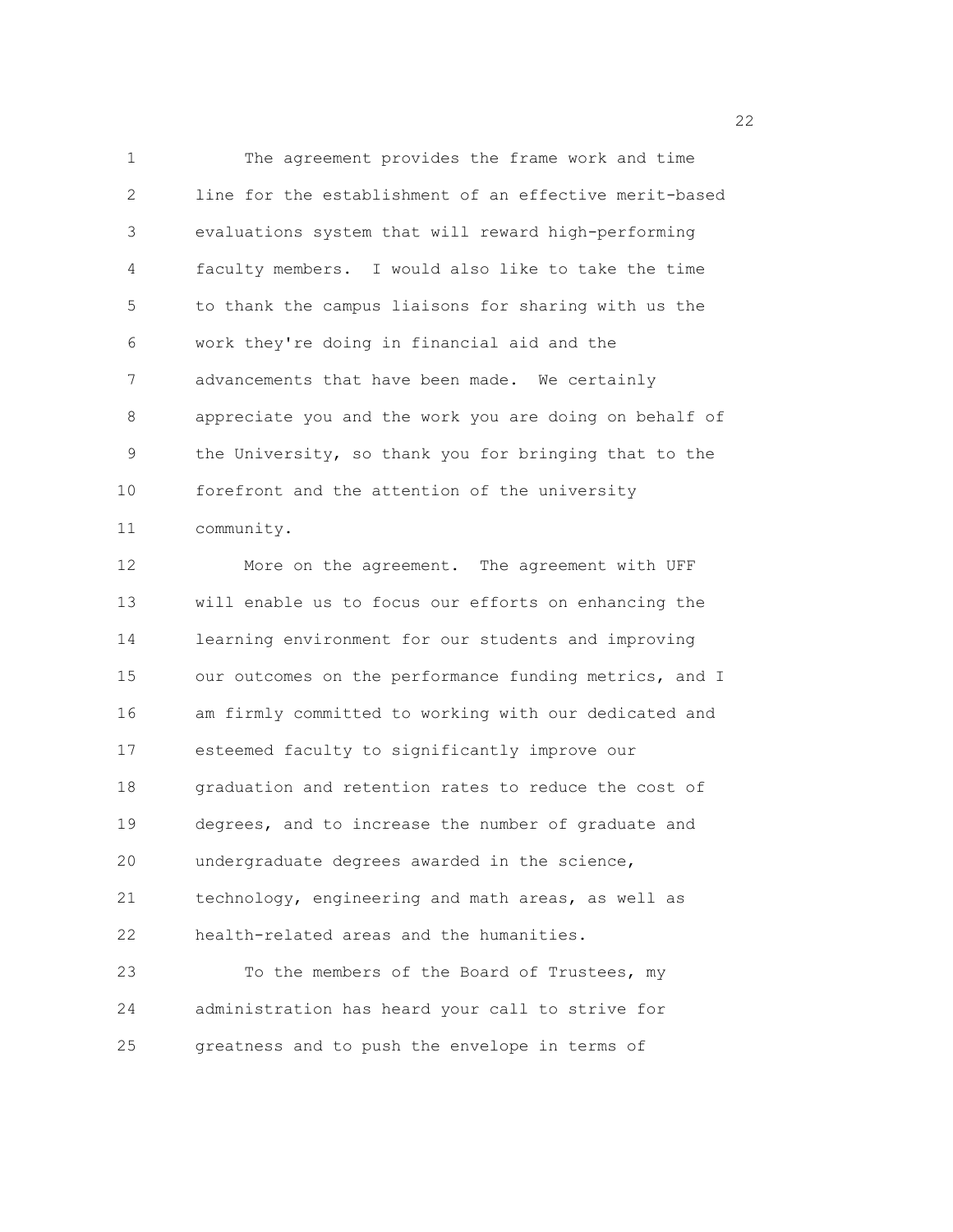1 increasing our outcomes on the Performance Funding 2 Metrics. We are working to reassess those goals, and 3 to reflect the University goals in our next set of 4 outputs.

5 It should also be noted, however, that since 6 1990, our six-year graduation rates have never 7 exceeded 47 percent and dipped as low as 38 percent in 8 2001, so we have a lot of work to do. And I'm looking 9 forward to us working through, these in the next 10 couple of weeks, to establish a goal for the 11 institution and to move forward, at least to 2020, in 12 talking about what it will take us to move these 13 outcomes.

14 Achieving increases of this magnitudes and these 15 outcomes will not only require the commitment and 16 cooperation of my administration, the faculty staff, 17 students, and the Board of Trustees, but it will also 18 require a significant commitment of resources from the 19 state and federal governments as well.

20 We have entered legislative budget requests that 21 are aligned to performance funding goals that will 22 help us achieve these particular outcomes, and we're 23 looking to forward to discussing those with you as 24 well, because if we are to continue our 127-year 25 commitment to serving the underserved, we have to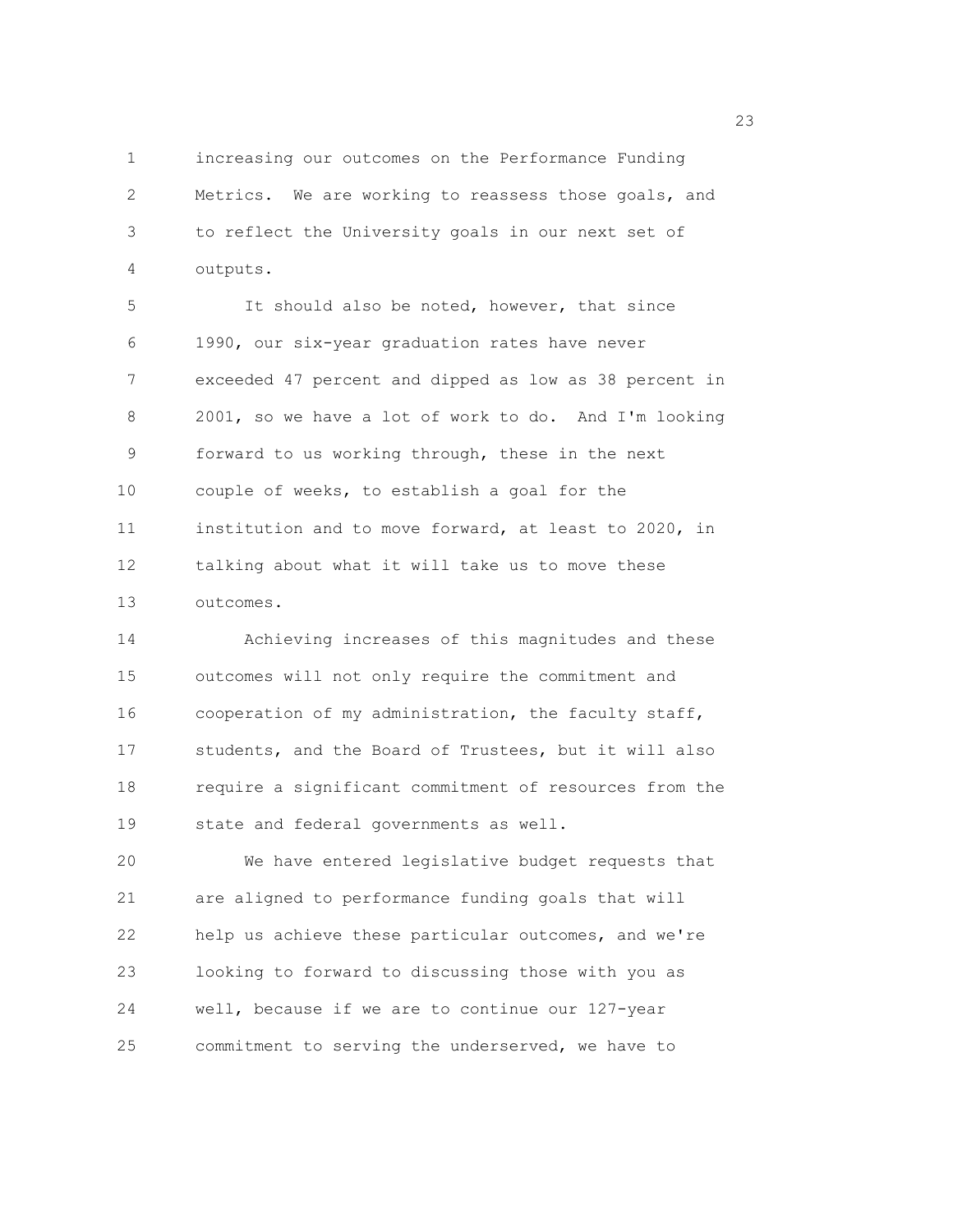1 reach beyond the borders of Tallahassee, and enhancing 2 our online learning will also help us to achieve these 3 objctives and it will allow us to compete in an ever-4 growing market.

5 According to the report, changing course, 10 6 years of tracking online education in the United 7 States, the number of students taking at least one 8 online course, now surpasses 6.7 million. 32 percent 9 of our education students now take at least one course 10 online, and the portion of chief academic leaders who 11 say that online learning is critical has increased to 12 almost 70 percent.

13 In addition to enabling us to be more competitive 14 and get a larger share of the market, we will provide 15 alternatives for our students, and we are working to 16 increase our students who many attend summer school. 17 Students can receive instruction when and where they 18 want if we have online studies opportunities available 19 to them. It's an issue of time and an issue of 20 convenience for the students.

21 Also, while we're on the topic of administration, 22 I have -- and we will need to continue our effort for 23 every member of FAMU community to garner legislative 24 support and also help us with obtaining the critical 25 funding that we need to move our agenda forward.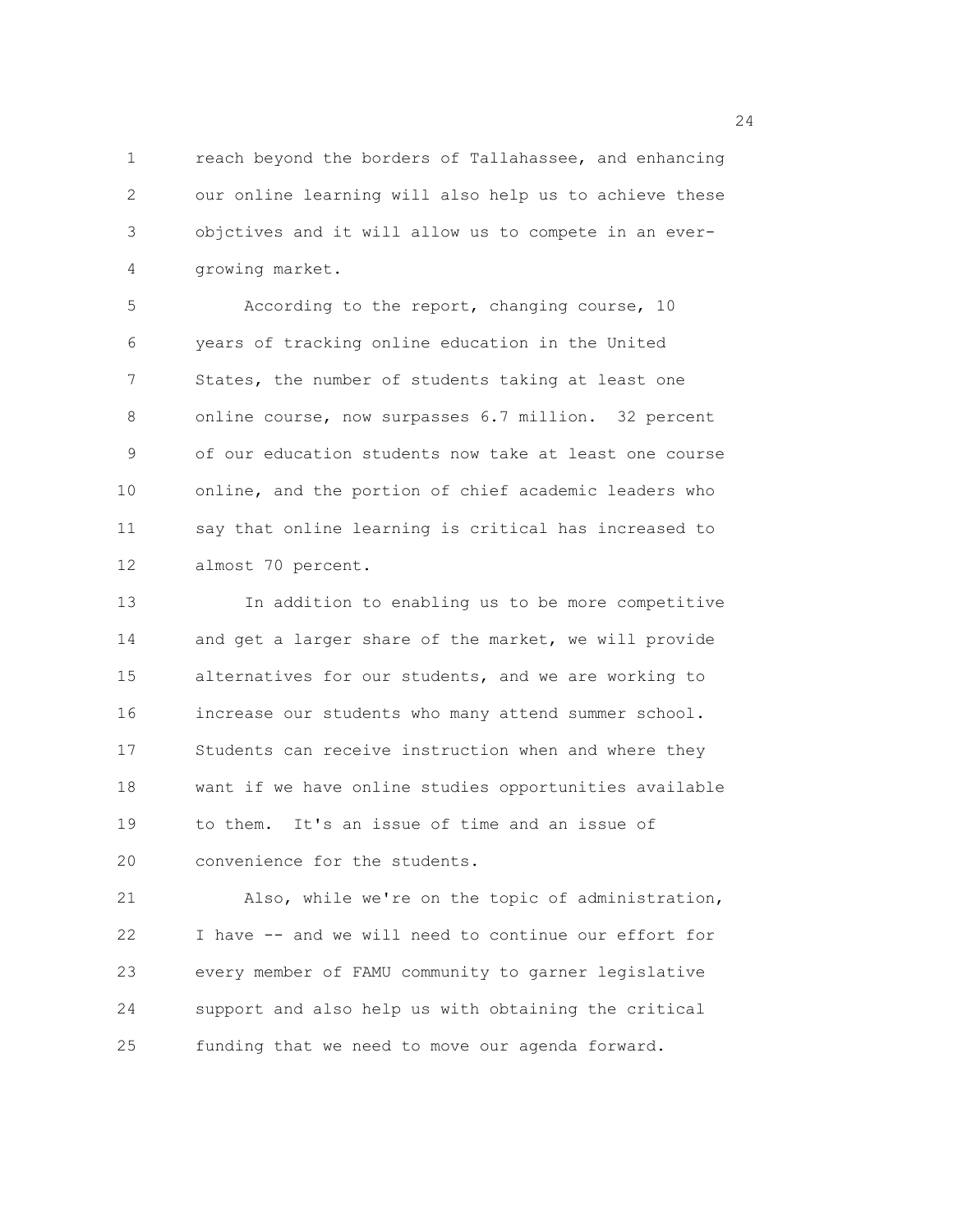1 I would also like to take this opportunity to 2 introduce to you two newest members of the senior 3 leadership team who share my belief in engaging the 4 entire FAMU community to achieve our goals. In the 5 committee, you met Athletic Director Milton Overton 6 and Vice President for Advancement George Cotton, who 7 many of you have already met as well. 8 AD Overton, will you please stand and be 9 recognized? Thank you, sir. 10 Vice President Cotton, will please stand and be 11 recognized? Thank you. 12 I would also like to introduce one new member of 13 the Provost leadership team, William Hideman; 14 (phonetic) is he here? Thank you, sir. He is the 15 Assistant Vice-President for international education 16 and development. 17 As well as Janine Boston, who was recently named 18 the Associate Provost of Faculty Affairs and Faculty 19 Development. Is Dr. Boston here? Thank you. 20 We are truly at crossroads in terms of being able 21 to produce the outcomes that are expected of us by the 22 students, taxpayers, Board of Trustees, Board of 23 Governors, state Legislature, the Governor, and our 24 alumni and supporters. If we collectively as a 25 community work on this, I'm certain that we will be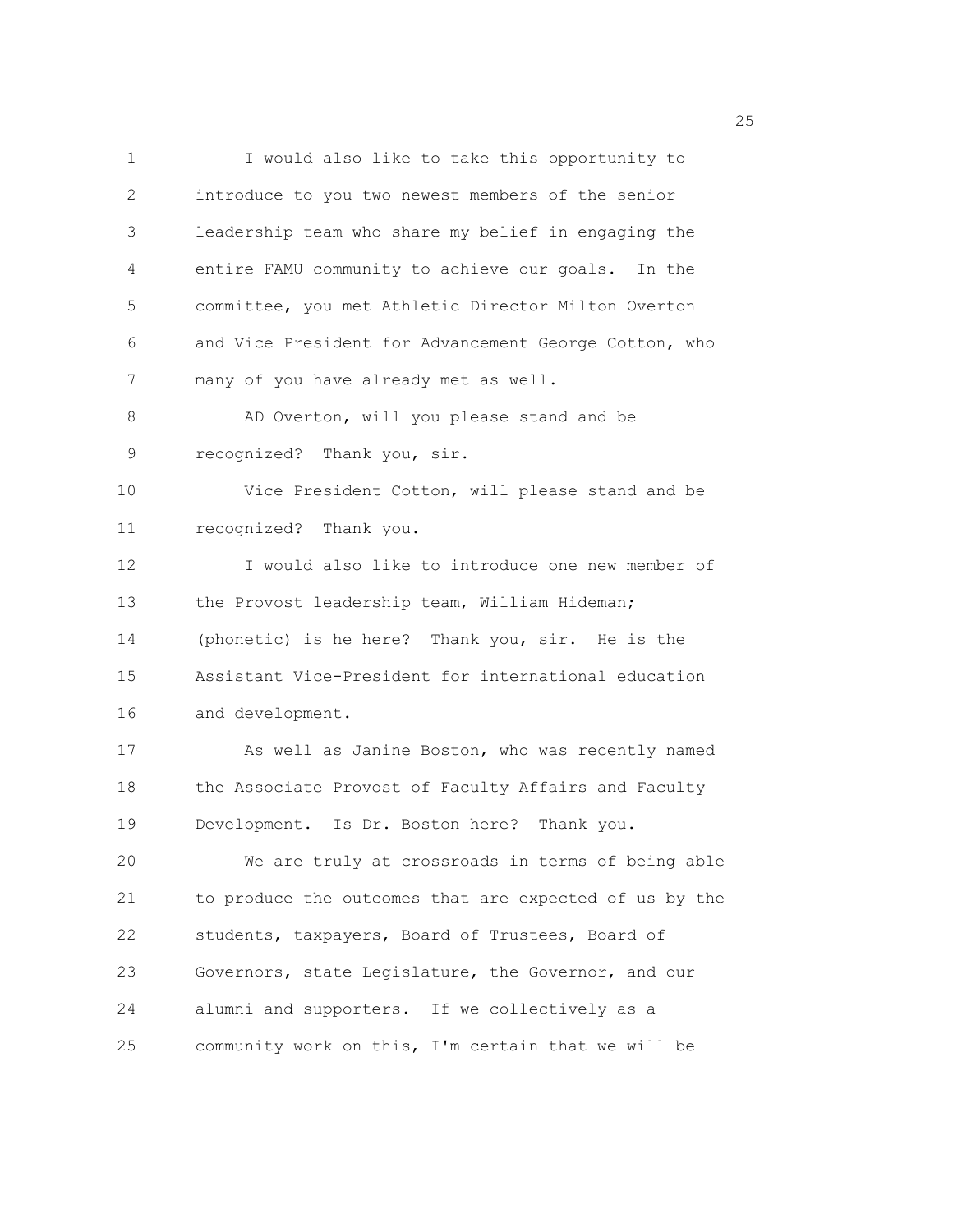1 able to achieve these goals and objectives that we're 2 defining for ourselves in the work plan.

3 Together, we will create a 21st century living 4 and learning environment where our students can obtain 5 a degree in a timely manner, with the least amount of 6 debt possible, and enable them to be great 7 contributors to the work force and the critical needs 8 of our society. So I commit myself wholly and the 9 strength to invest collaboratively with every member 10 of the FAMU community to achieve the goals that we 11 have set forth, and I ask that every member and 12 supporter of the Rattler community, near and far, join 13 me in moving Florida A&M University forward. 14 Thank you. That concludes my remarks. 15 CHAIRMAN MONTGOMERY: Thank you, President 16 Mangum. 17 Special Committee on Presidential Evaluation. 18 Prior to Trustee Moore's comment, I'll share that my 19 thinking in appointing a presidential evaluation which 20 we did not have prior to, was to improve the process 21 of how we go about doing this. And I received 22 feedback from you, as members of the board, indicating 23 that has been a fruitful process for us; also, to 24 employ best practices and to insure a fair, yet 25 informative, open and inclusive process, and I think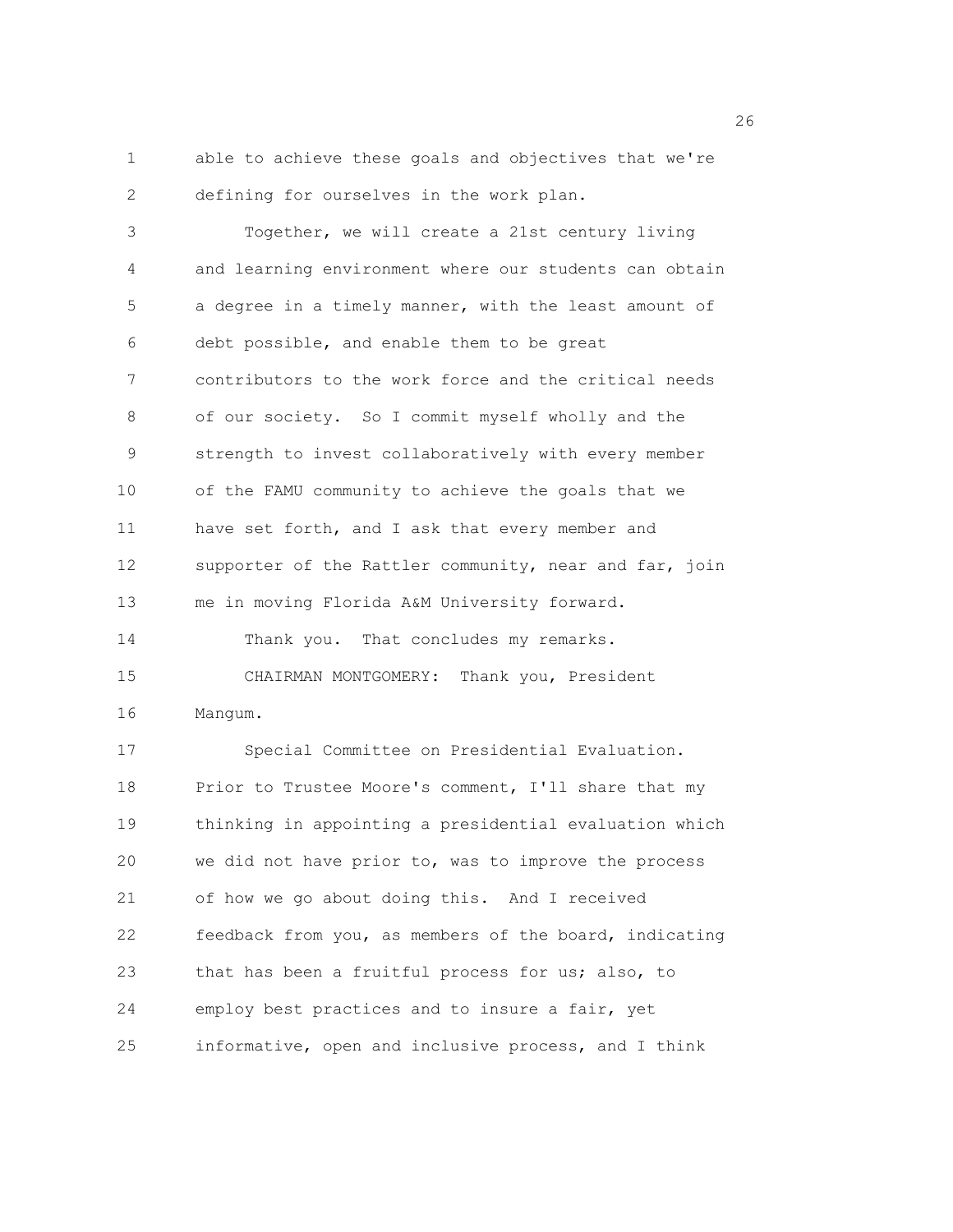1 we've achieved that.

| 2  | I ask you to hold your comments to the                   |
|----|----------------------------------------------------------|
| 3  | affirmative until the end, but I wanted to preface       |
| 4  | that by saying that I understand that it was something   |
| 5  | new and you had to work it through, and I think you've   |
| 6  | done a great job with that, Trustee Moore.               |
| 7  | So Trustee Moore, you're recognized.                     |
| 8  | TRUSTEE MOORE: Thank you very much, Mr. Chair.           |
| 9  | Coming before you, the Special Committee on              |
| 10 | Presidential Evaluation, there are two items.<br>The     |
| 11 | first action item which you have before you is action    |
| 12 | item 7A. It speaks directly to the 2014-2015             |
| 13 | presidential evaluation. It also includes the            |
| 14 | rationale.                                               |
| 15 | I would suggest to the body that we view this as         |
| 16 | a two part; the first part being moving forward with     |
| 17 | the recommendation that the Special Presidential         |
| 18 | Evaluation Committee is bringing before you, and that    |
| 19 | includes the Committee recommends approval of the        |
| 20 | 2014-2015 evaluation of President Elmira Mangum.<br>That |
| 21 | would be the recommendation;                             |
| 22 | The second part would be if there was any                |
| 23 | discussion in terms of a "what's next" or -- yeah,       |
| 24 | basically a "what's next." So part A, again,             |
| 25 | accepting the recommendation coming before you from      |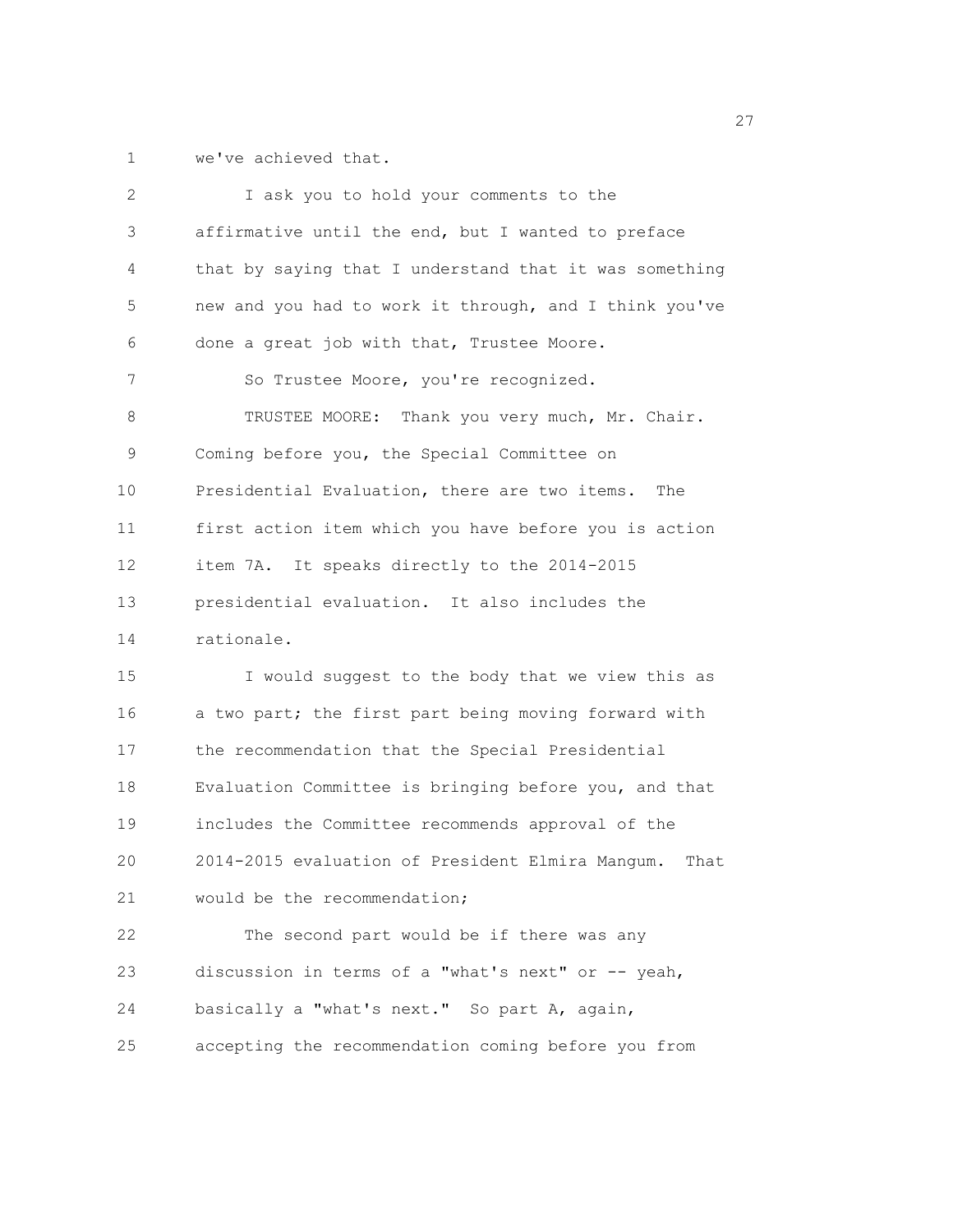1 the committee to approve the 2014-2015 evaluation.

2 TRUSTEE WOODY: Recommend approval. 3 TRUSTEE ALSTON: Second. 4 TRUSTEE MOORE: Okay, it's been properly motioned 5 and seconded that we move forward with the 2014-2015 6 presidential evaluation. 7 The second part would be conversation for moving 8 forward; otherwise, I will transition to Item B -- 9 TRUSTEE WOODY: Second. 10 TRUSTEE MOORE: -- conversation relative to the 11 evaluation piece. 12 CHAIRMAN MONTGOMERY: With regard to the item, 13 the motion has been made and properly seconded. 14 Any discussion on the item? 15 All those in favor, please indicate -- 16 TRUSTEE ALSTON: I do have a question, I'm sorry. 17 In terms of process, I was just trying to quickly go 18 through. I'm sorry -- Mr. Chair -- to Chair Moore, I 19 was just looking at the bulletpoints in terms of the 20 deliverables that were done in the process, in terms 21 of next steps. This closes out this piece or is there 22 some, I guess you deliver the recommendations formally 23 or the collective opinion to the President? Or what's 24 the final close-out or next step? I think, is my 25 question.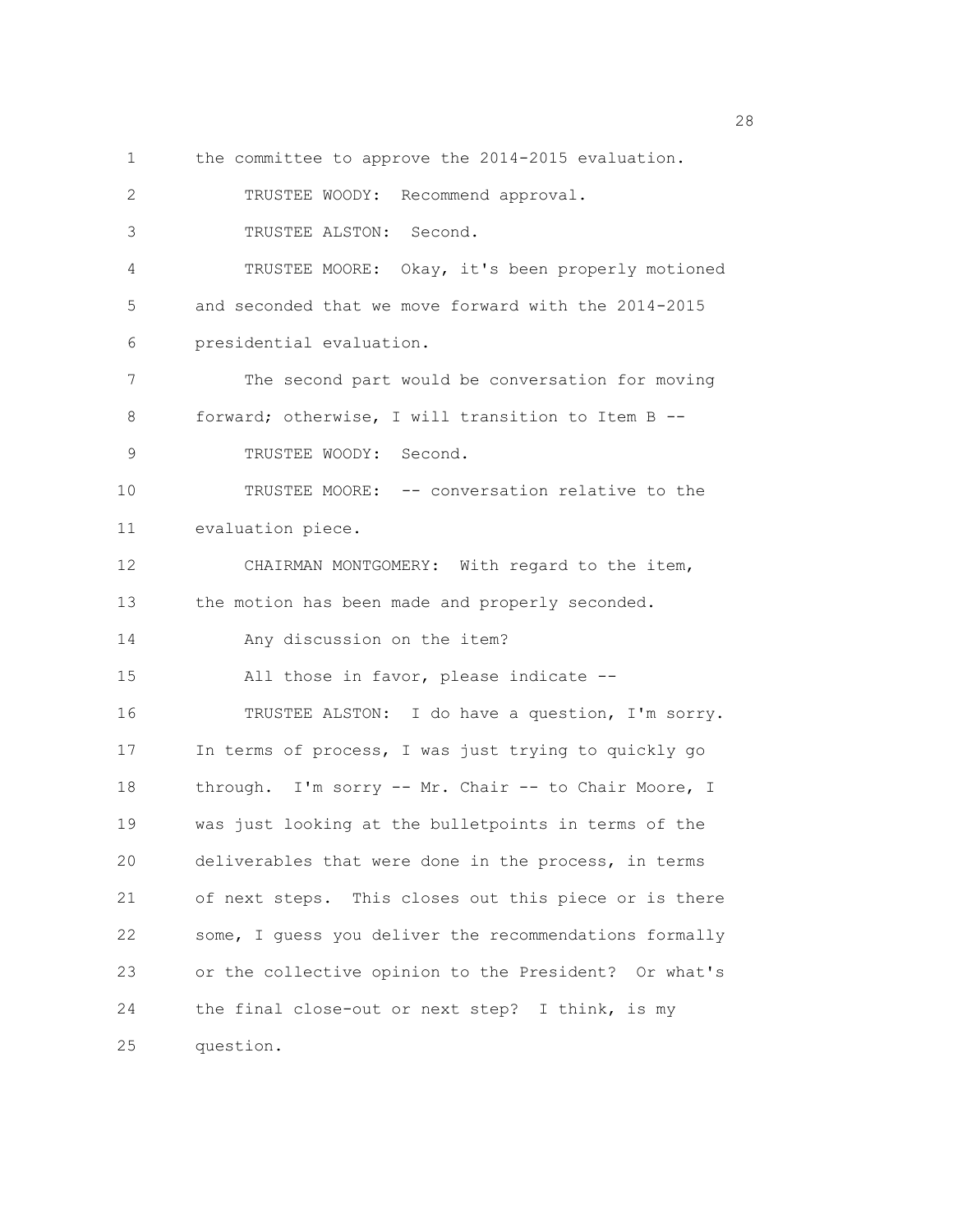1 TRUSTEE MOORE: Absolutely. The close-out of the 2 process and how we have approved steps is that once 3 the evaluative comments were compiled, they were 4 shared with the President. The President and I then 5 had a conversation to determine if there were 6 questions. It also encompassed her providing 7 President Mangum providing feedback or remarks at our 8 last meeting.

9 In terms of going back into the reports, the 10 narratives that were produced individually by the 11 Board of Trustee members, that would not be re-opened; 12 that part of it would be closed and each stakeholder 13 would have an opportunity to weigh in with their 14 respective comments. So the action before you which 15 we have a motion and a second on, it would be to, one, 16 have everybody open and accept that, and the second 17 part is if there are any next steps. 18 TRUSTEE ALSTON: Thank you.

19 CHAIRMAN MONTGOMERY: So for clarity's sake, to 20 make sure we're all clear, we're in the discussion 21 phase of a motion that was made to simply approve this 22 item. A vote on this will bring closure.

23 TRUSTEE MOORE: Uh-huh.

24 CHAIRMAN MONTGOMERY: And again, along the lines 25 of what Trustee Moore shared -- (inaudible), if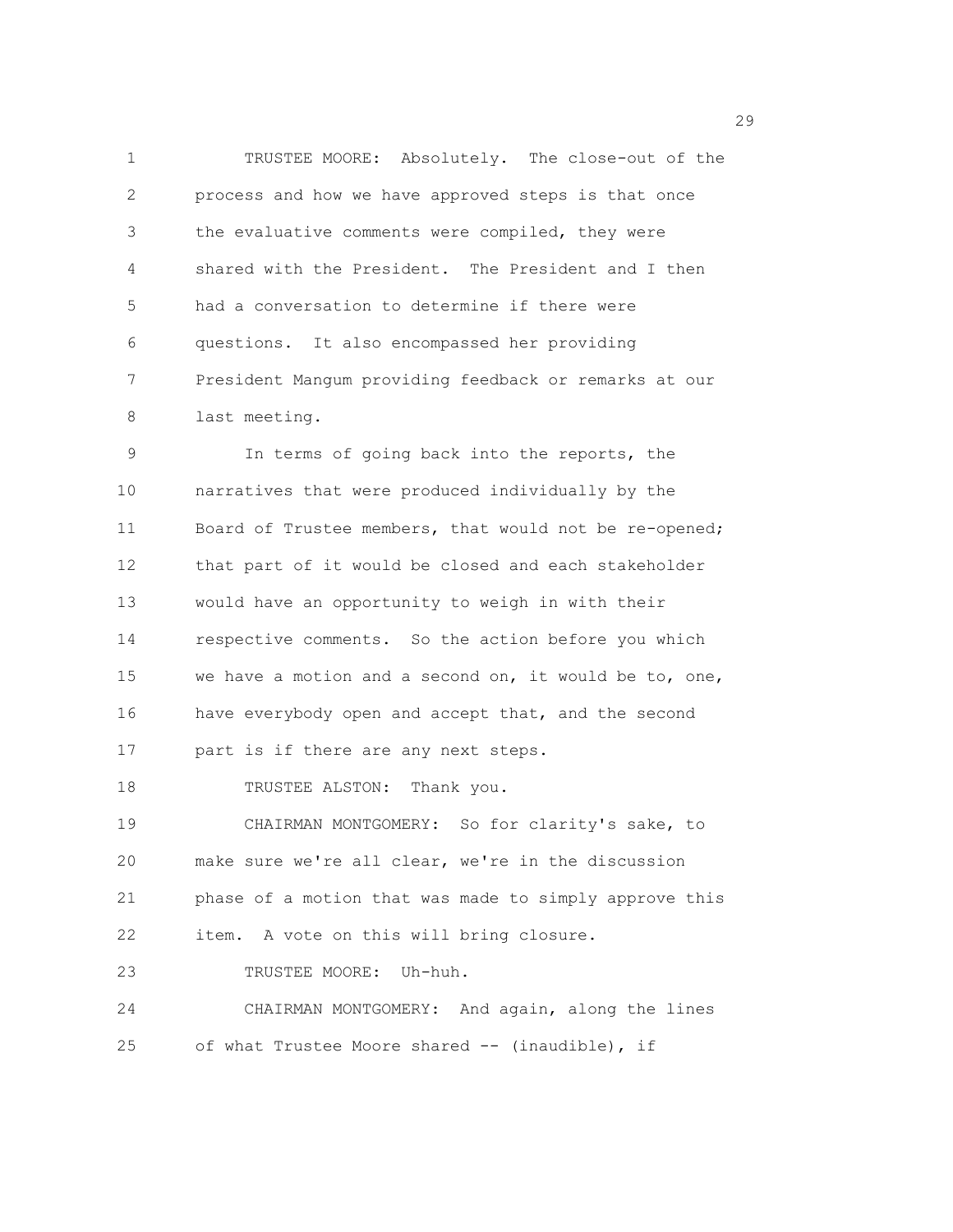1 there's a motion to move forward on a particular 2 action items, so I wanted to make sure everyone is 3 clear. 4 So motion has been made and properly seconded, 5 and we're in discussion phase. Are there additional 6 comments or discussion, members of the Board? 7 Hearing none, all those in favor, please indicate 8 by saying "aye." 9 (All answer in affirmative.) 10 CHAIRMAN MONTGOMERY: Any opposed, "nay"? 11 Motion carries unanimously. 12 Trustee Moore. 13 TRUSTEE MOORE: Thank you very much. 14 Again, the second part of this conversation would 15 be if there was further discussion relative to the 16 presidential evaluation, in terms of next steps. 17 CHAIRMAN MONTGOMERY: Comments, members of the 18 Board, with regard to next steps in the presidential 19 evaluation? 20 Hearing none, Trustee Moore, please proceed. 21 TRUSTEE MOORE: Okay. We will transition to the 22 2015-2016 goals, which is item 7B, with respect to the 23 track goals that were moved through the Presidential 24 Evaluation Committee. You have them in front of you. 25 There were four areas that have about been identified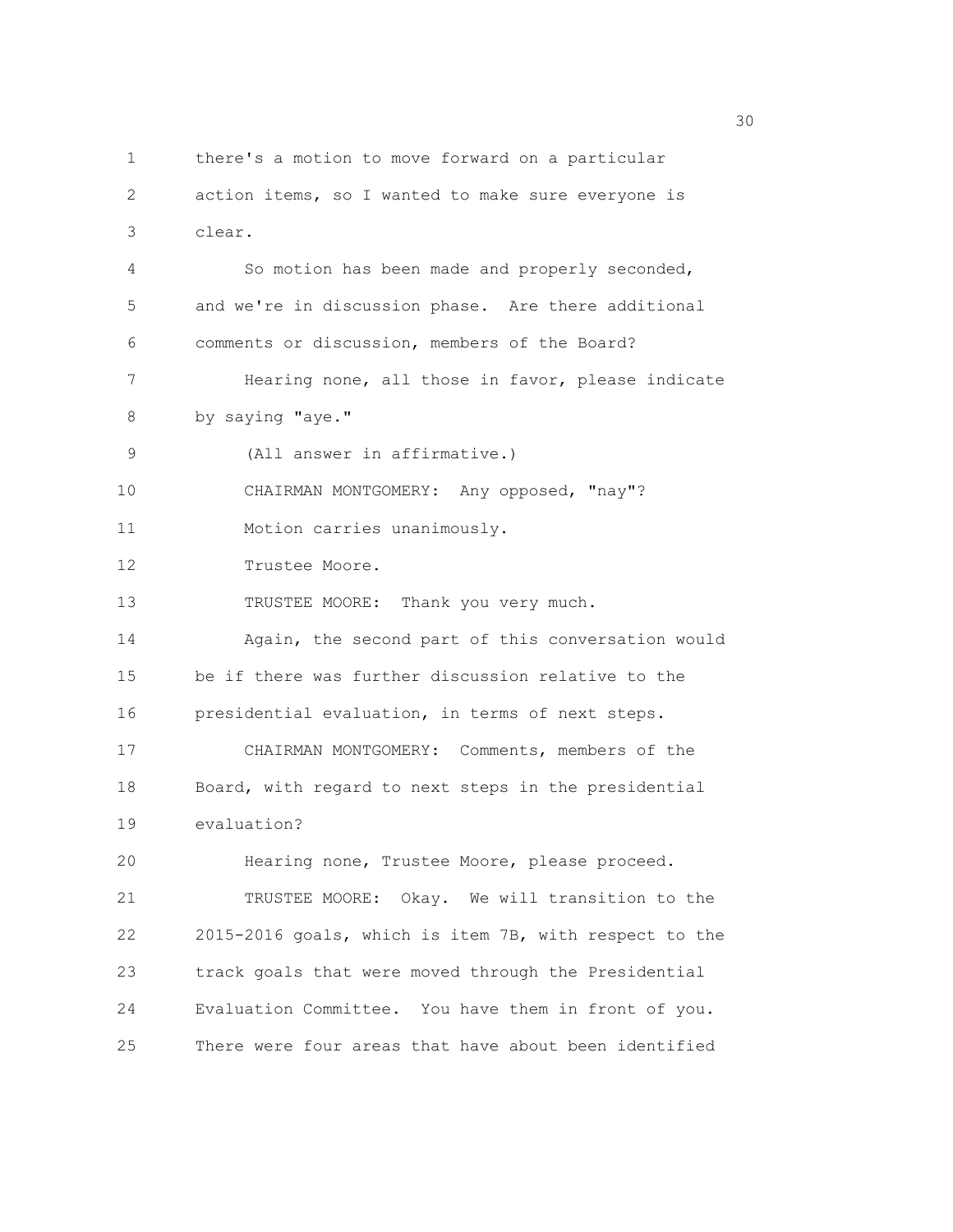1 for enhancement and/or revision. The changes have 2 been made. The recommendation coming before you from 3 the Special Presidential Evaluation Committee includes 4 approval of the 2015-2016 goals and objectives for 5 President Mangum, with the requirement that she 6 provide to the Board a monthly report regarding her 7 progress on achieving the goals. 8 And I would certainly entertain a motion for 9 acceptance.

10 CHAIRMAN MONTGOMERY: You've heard Trustee 11 Moore's comments on this agenda item. This is the 12 appropriate time for recommendation for approval of 13 the goals and objectives with the requirement that the 14 President provide the Board a monthly report regarding 15 her progress on achieving the goals. Is there a 16 motion?

17 TRUSTEE LAWSON: So moved.

18 TRUSTEE WOODY: Second.

19 CHAIRMAN MONTGOMERY: The motion has been made 20 and properly seconded.

21 Any discussion on this item, members of the

22 Board?

23 TRUSTEE GRABLE: Chair Montgomery?

24 CHAIRMAN MONTGOMERY: Trustee Grable?

25 TRUSTEE GRABLE: Thank you. Of course, I'm in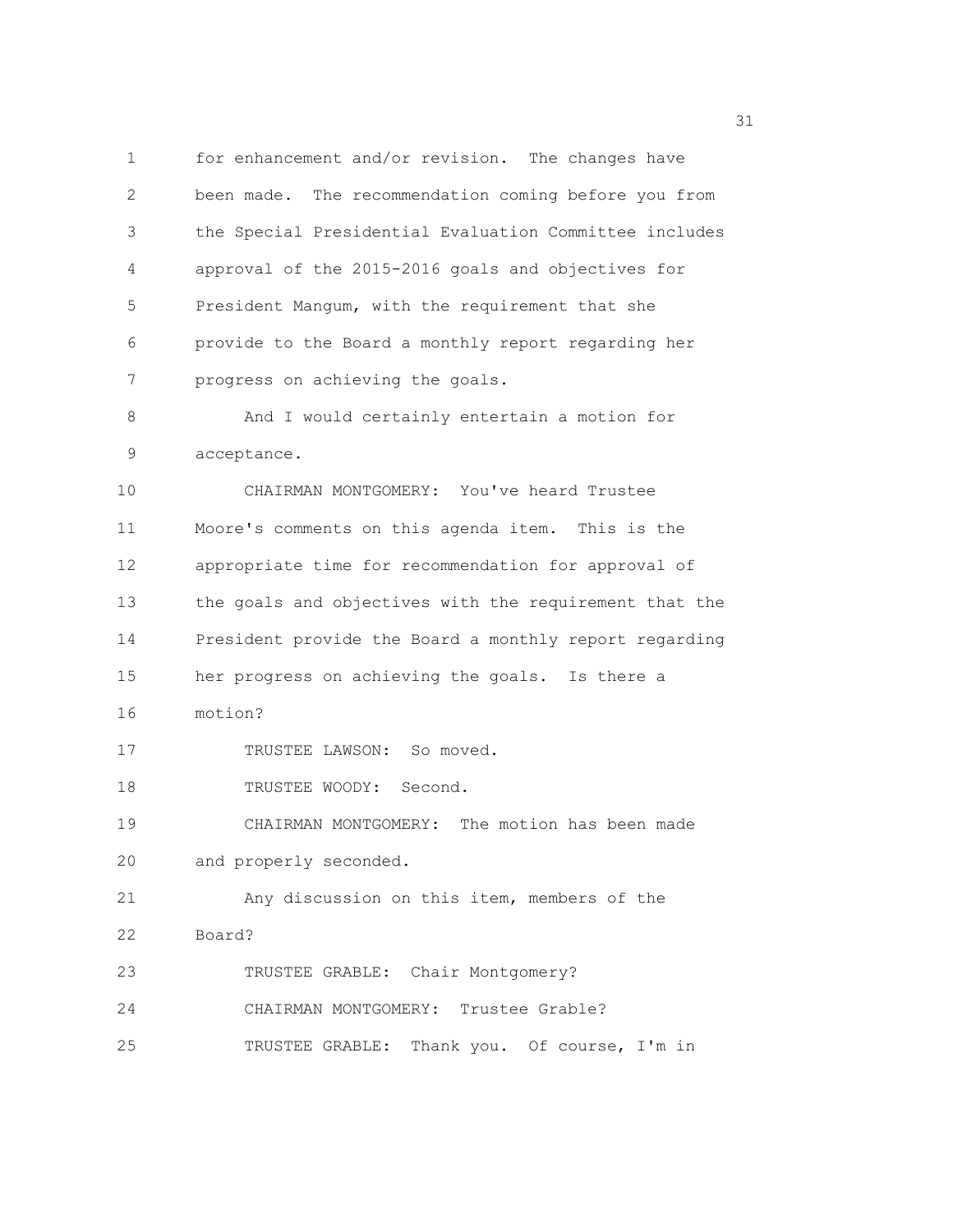1 agreement with that. And just to add in the monthly 2 reports, would it be possible that we or the President 3 Mangum include data, comparative trends, ratios of 4 analyses and any other types of supporting 5 documentation, which I think will make it very easy 6 for the President, or easier when she submits her 7 reports next year, just to compile the information 8 that she gathers in those monthly reports, as 9 supporting documentation and informational evidence to 10 support her achievement of the goals. 11 CHAIRMAN MONTGOMERY: There's been a proposed 12 amendment to the motion. And it was the length of 13 such, I'll require a restatement of the motion. But 14 first, who made the motion? 15 TRUSTEE LAWSON: I did. 16 CHAIRMAN MONTGOMERY: Lawson, would you accept 17 that as a friendly amendment? 18 TRUSTEE LAWSON: Yes, I would. 19 TRUSTEE GRABLE: Thank you. 20 CHAIRMAN MONTGOMERY: Trustee Grable's friendly 21 amendment has been accepted by the author of the 22 motion. I will ask that a full motion be presented by 23 the author so that we're clear about what we're moving 24 forward with. 25 TRUSTEE BOYCE: Mr. Chair, I have a question.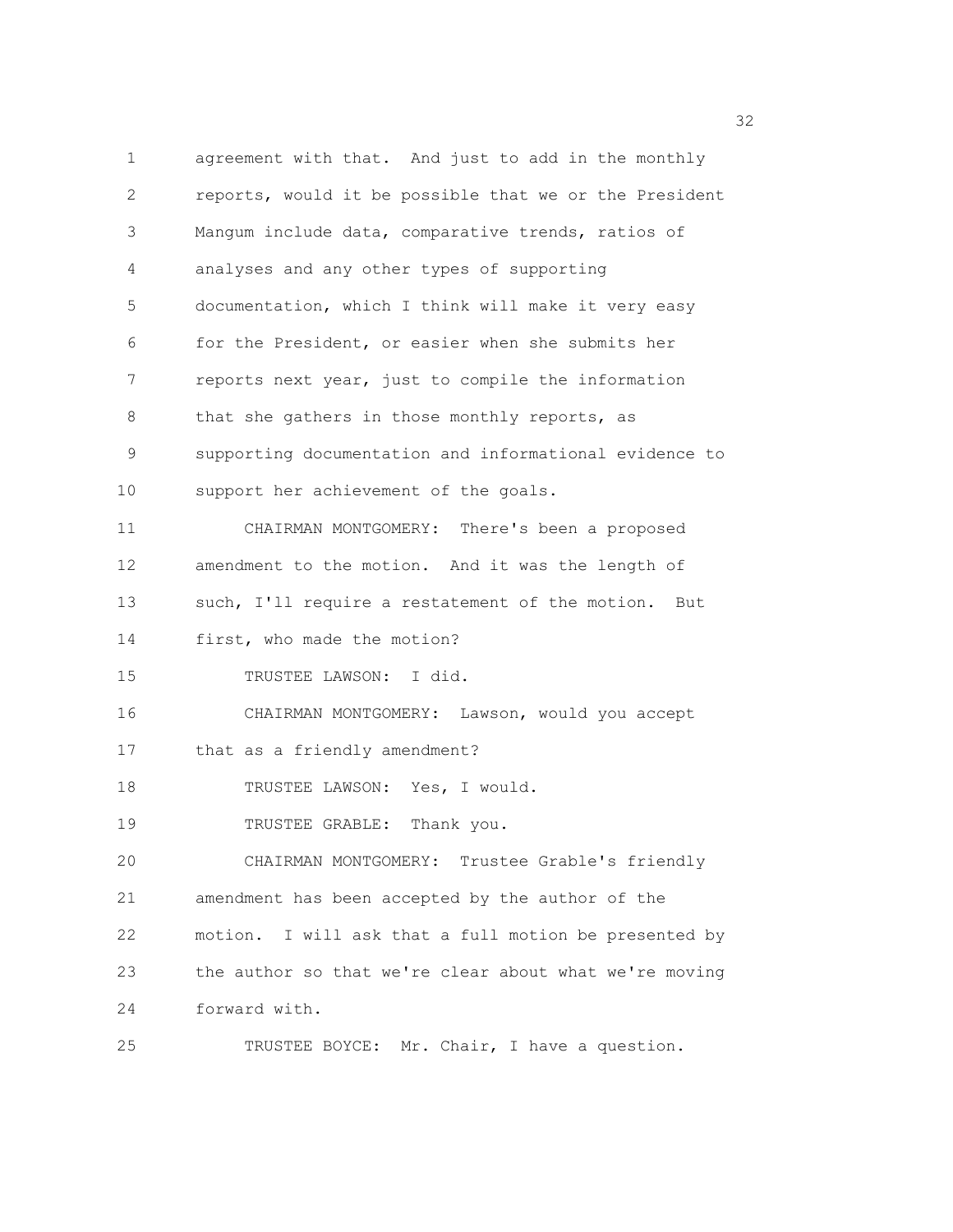1 CHAIRMAN MONTGOMERY: Trustee Boyce. 2 TRUSTEE BOYCE: So if we're requiring the 3 President to do a monthly report on the annual goals, 4 wouldn't everything you just said be inherent in 5 everything she does anyways? Because her reporting is 6 pretty specific. So I don't want to hamstring her; 7 she just has to do this, so I just want to get 8 clarification. 9 CHAIRMAN MONTGOMERY: Okay. And I'll interject 10 and then I'll recognize Trustee Grable. 11 I'll say this as gently as I can. When we 12 assume, at least from a posture as a board member, 13 that there's not an ability to hold or to have 14 accountability -- and so I understand Trustee Grable's 15 concern in terms of being specific to the reporting 16 requirements, and I'll defer again to her and she can 17 address the question directly -- there are no 18 specifics with regard to what that monthly report 19 entails. It can simply be a "I'm making progress." I 20 mean, I know that sounds like it's not a possibility, 21 but to her point, I think she's asking for it to be 22 more specific. 23 Trustee Grable, is that what you were intending? 24 TRUSTEE GRABLE: Yes. I think that Chairman was 25 exact and accurate in his description. And just to

<u>333</u> and the state of the state of the state of the state of the state of the state of the state of the state of the state of the state of the state of the state of the state of the state of the state of the state of the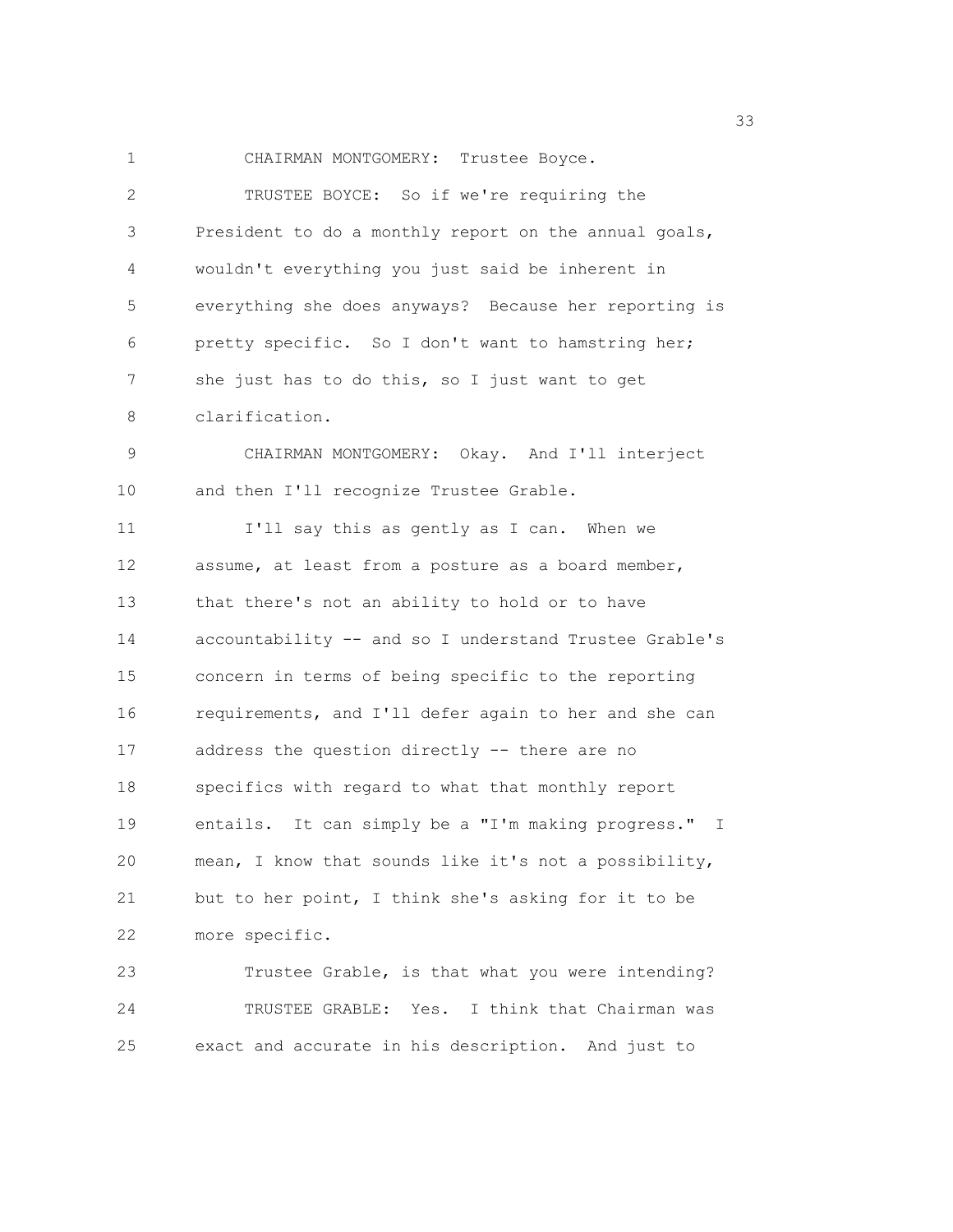1 add, again, one of my concerns is that in any 2 evaluation, it is important that evidence be provided 3 to support any statement that you say you are 4 accomplishing or if it is under way. It is important 5 that we understand what those terms mean and in a very 6 precise way. And of course, we expect that the 7 President will achieve her goals; that is the 8 expectation and it will be very simple just to provide 9 supporting documentation that these things are being 10 accomplished. 11 CHAIRMAN MONTGOMERY: I have a point of 12 information. I have a suggestion that I'll throw out 13 there. 14 TRUSTEE GRABLE: Certainly. 15 CHAIRMAN MONTGOMERY: If the Board would 16 entertain, I plan to maintain on a continuous basis 17 the Committee on Presidential Evaluation as we'll move 18 into next year, which will evolve over a period of 19 time, perhaps with this. And given that our next 20 scheduled meeting isn't until November, perhaps we 21 charge the Chairman of the Special Committee on 22 Presidential Evaluation with insuring that the data 23 and the metrics are borne out of the monthly reports. 24 And I think a friendly way we can ask the Chairman to 25 engage with President Mangum and to develop over a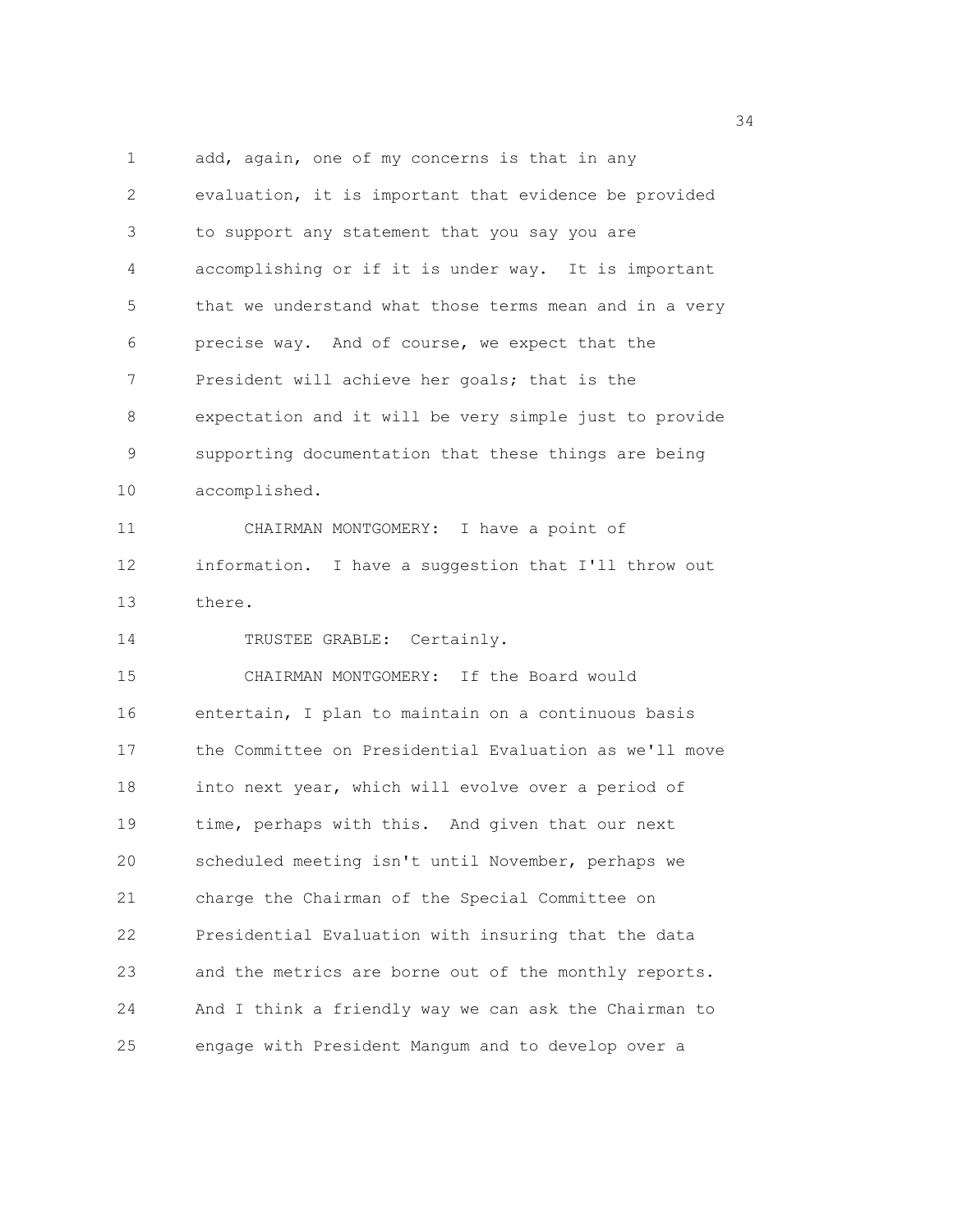1 period of time, and perhaps at our next board meeting 2 we can perhaps crystallize what they can come up, 3 because it involves input from the President, but it 4 also involves input from a board member who has proven 5 she can work through the process and develop the tool  $6$  and  $50$   $-$ 7 TRUSTEE BOYCE: If I can respond to it this way. 8 CHAIRMAN MONTGOMERY: Trustee Boyce. 9 TRUSTEE BOYCE: I'll respond in this way. And I 10 appreciate and respect your amendment, and I respect 11 your thoughts, Chairman. I would prefer we allow the 12 President to do the report and then if it doesn't meet 13 the information that you-all require, or we require as 14 a board, then we make the motion that we tie all of 15 these different criteria. In the spirit of reset, I 16 believe we should give her the benefit of the doubt. 17 Those are my comments. 18 CHAIRMAN MONTGOMERY: Vice-Chairman Lawson? 19 TRUSTEE LAWSON: Okay. So where we are with the 20 motion, if I could repeat it -- and Trustee Grable, 21 clarify if I don't state your thoughts correctly -- we 22 would ask for and require the monthly update with very 23 specific details around the items here that are 24 highlighted, as a way of monitoring an ongoing 25 progress coming out of the evaluation. Am I accurate?

<u>35 September 2005 September 2005 September 2005 September 2005 September 2005 September 2005 September 2005 S</u>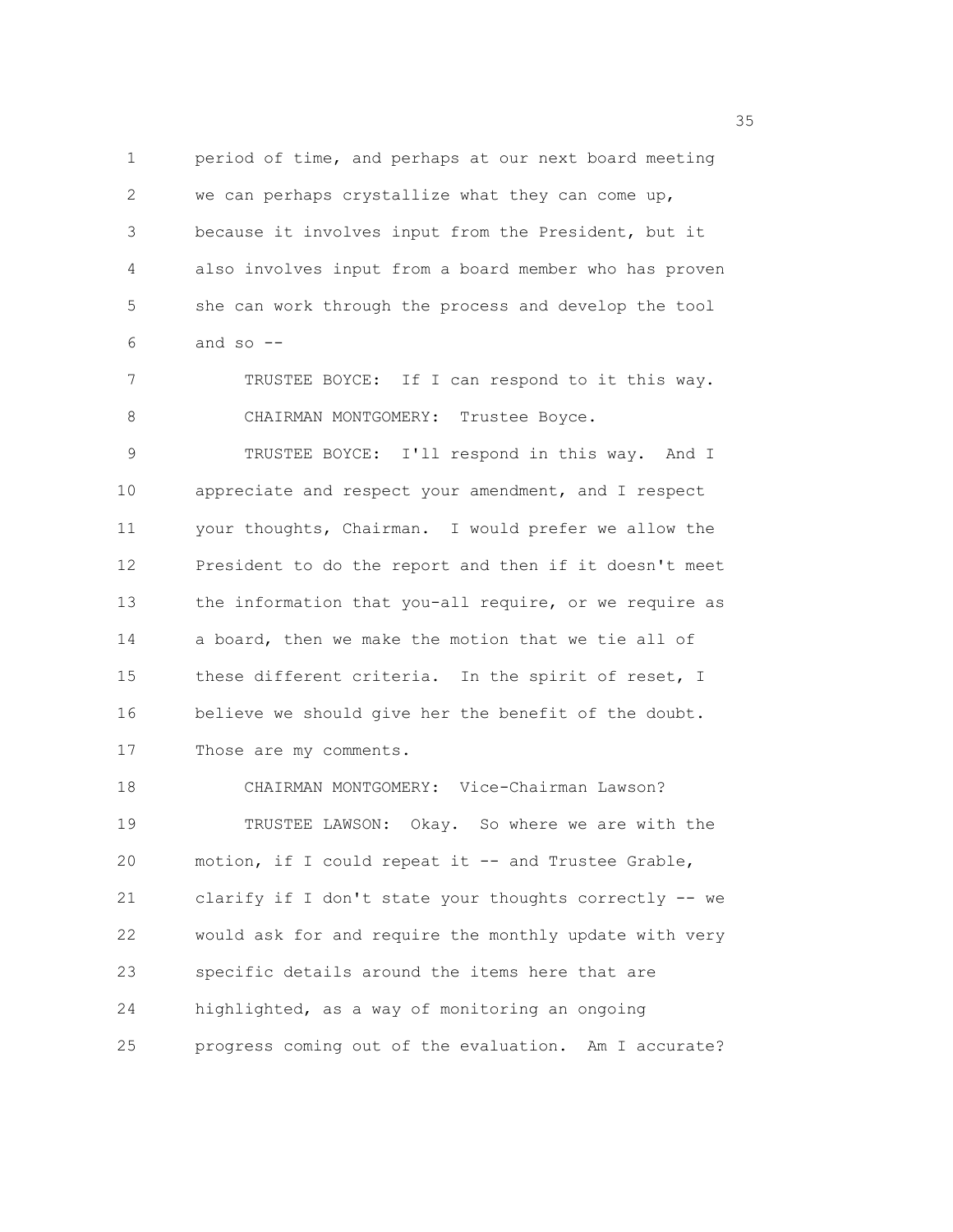1 TRUSTEE GRABLE: That's acceptable.

| $\mathbf{2}$ | TRUSTEE LAWSON: So I'll form that and put that       |
|--------------|------------------------------------------------------|
| 3            | in the form of a motion: Move that we ask or require |
| 4            | a monthly evaluation that details the highlighted    |
| 5            | objectives or the goals that are listed here that's  |
| 6            | provided to the entire board on a monthly basis.     |
| 7            | CHAIRMAN MONTGOMERY: Motion has been made. Is        |
| 8            | there a second?                                      |
| 9            | TRUSTEE GRABLE: Second.                              |
| 10           | CHAIRMAN MONTGOMERY: Motion has been made and        |
| 11           | properly seconded. Is there a discussion on this     |
| 12           | item, members of the board? Hearing none, all those  |
| 13           | in favor, please indicate by saying "aye."           |
| 14           | (All except for Trustee Boyce answer                 |
| 15           | affirmatively.)                                      |
| 16           | CHAIRMAN MONTGOMERY: Any opposed?                    |
| 17           | TRUSTEE BOYCE: Nay.                                  |
| 18           | CHAIRMAN MONTGOMERY: So we have one opposed,         |
| 19           | Trustee Boyce.                                       |
| 20           | Motion carries with one opposed.                     |
| 21           | Trustee Moore?                                       |
| 22           | TRUSTEE MOORE: Chairman, that actually completes     |
| 23           | the action items for this Committee -- before this   |
| 24           | board for my Committee.                              |
| 25           | CHAIRMAN MONTGOMERY: Okay. And I am going to         |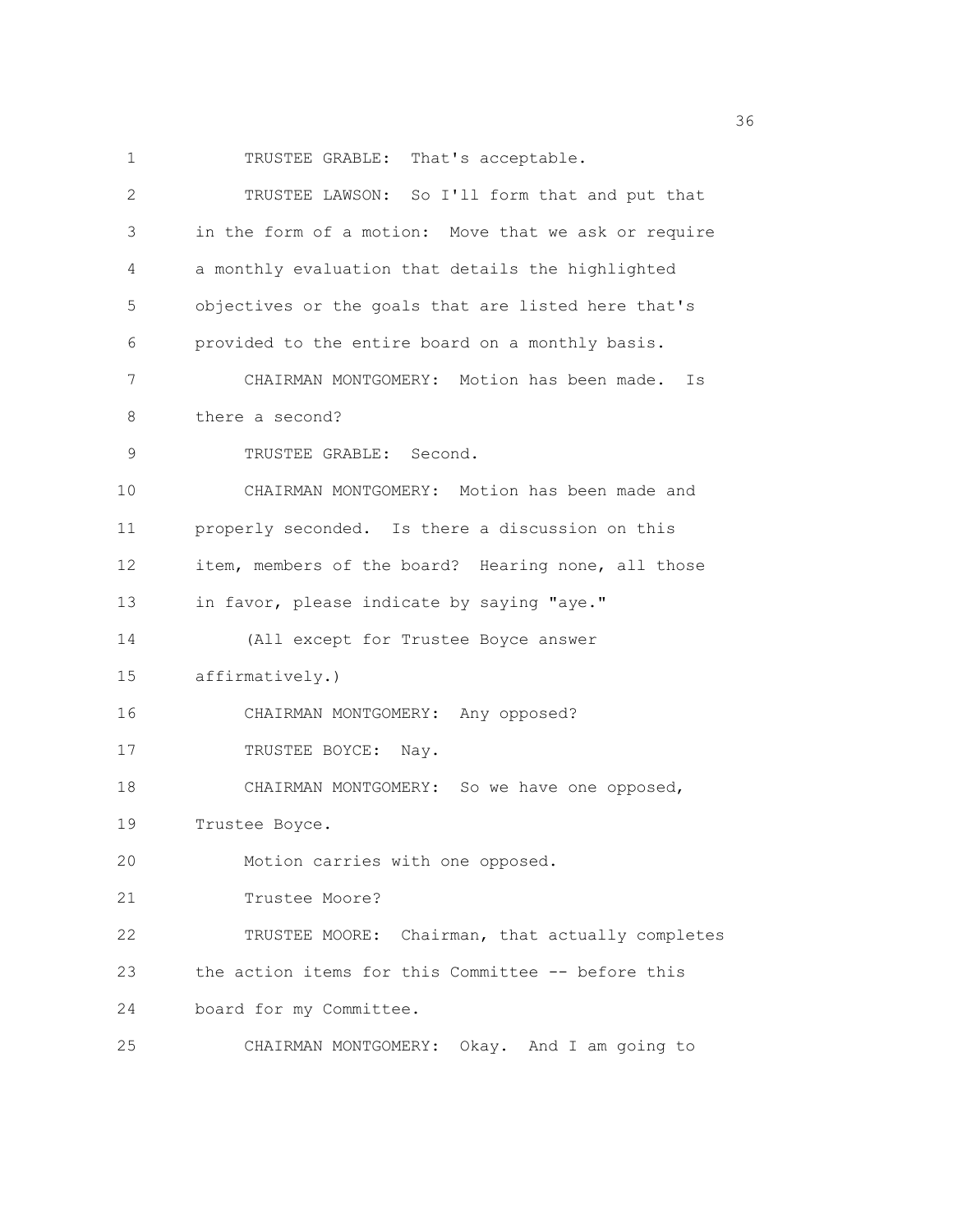1 ask Trustee Moore, in her capacity of Chair of the 2 Special Committee on Presidential Evaluation, to take 3 the lead on insuring that the Board's will is borne 4 out on this particular item. 5 Would you accept that responsibility? 6 TRUSTEE MOORE: Absolutely, I accept. 7 CHAIRMAN MONTGOMERY: Thank you, Trustee Moore. 8 Any comments about our process on our first 9 go-around discussion on evaluation, members of the 10 Board? 11 TRUSTEE LAWSON: I do, yeah. 12 CHAIRMAN MONTGOMERY: Vice-Chair? 13 TRUSTEE LAWSON: Yes, just a point of 14 clarification really for Trustee Moore. So, as we 15 walk through the evaluation process that was very 16 well-run; I think the Chair stated that earlier. 17 There was some specific concerns identified, and I 18 don't want to go back through those, and then the 19 President had an opportunity to respond and her 20 response is included. 21 So as we get the monthly updates, what's our -- 22 for lack of better term -- what's our steps with the 23 monthly update? Is that simply just a status update, 24 or is that -- does that open up additional discussion? 25 Where do we go with the monthly update? I think the

<u>37</u>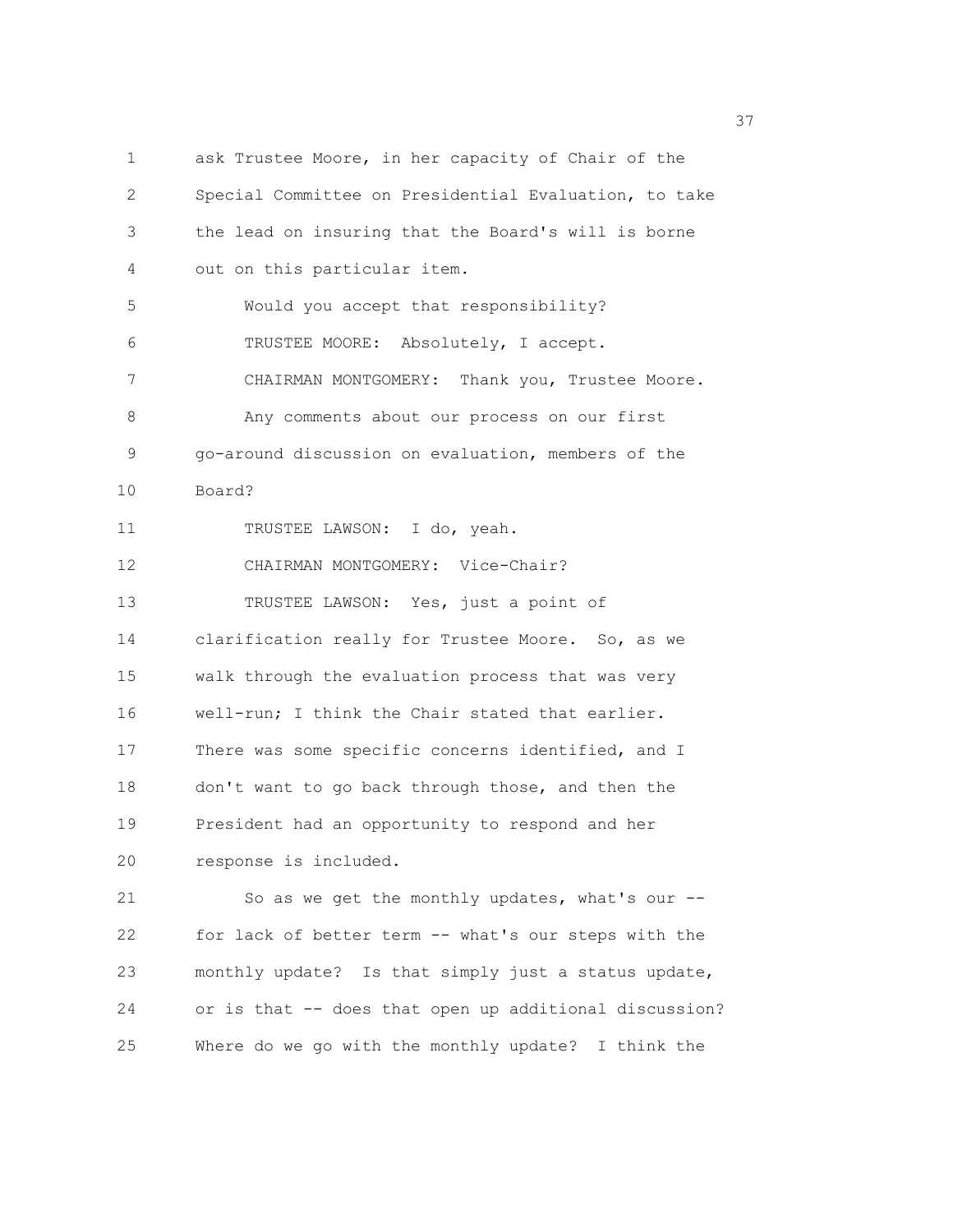1 monthly updates are needed, but typically in a process 2 like this, there is some outcome with the monthly 3 updates. There is a time-bound-line that says, after 4 four or five or six of these, we'll revisit the entire 5 process, so where do we go with the monthly update? 6 TRUSTEE MOORE: Mr. Chair? 7 CHAIRMAN MONTGOMERY: Trustee Moore? 8 TRUSTEE MOORE: I think with the recent accepting 9 of the task and role, I think that President Mangum 10 and I would work together over these next few weeks to 11 gather -- come up with what that might look like and 12 seek your approval and guidance on accepting that. 13 Off of the cuff, I have some individual ideas, but I 14 would certainly like to be able to be in a position to 15 put something in front of you and have you-all respond 16 to it.

17 TRUSTEE LAWSON: Mr. Chair, if I may, I have a 18 recommendation. You know, I think the monthly update 19 process is good and I think that having the President 20 respond to each of these items is the way to go, but I 21 reflect on the entire evaluation. When the President 22 did an overall summary of her responses, which I think 23 in some cases clarifies some question that we had that 24 maybe weren't clear, I think she did a nice job of 25 doing that. But I would ask her to consider maybe is

<u>38 and 2001 and 2002 and 2003 and 2003 and 2003 and 2003 and 2003 and 2003 and 2003</u>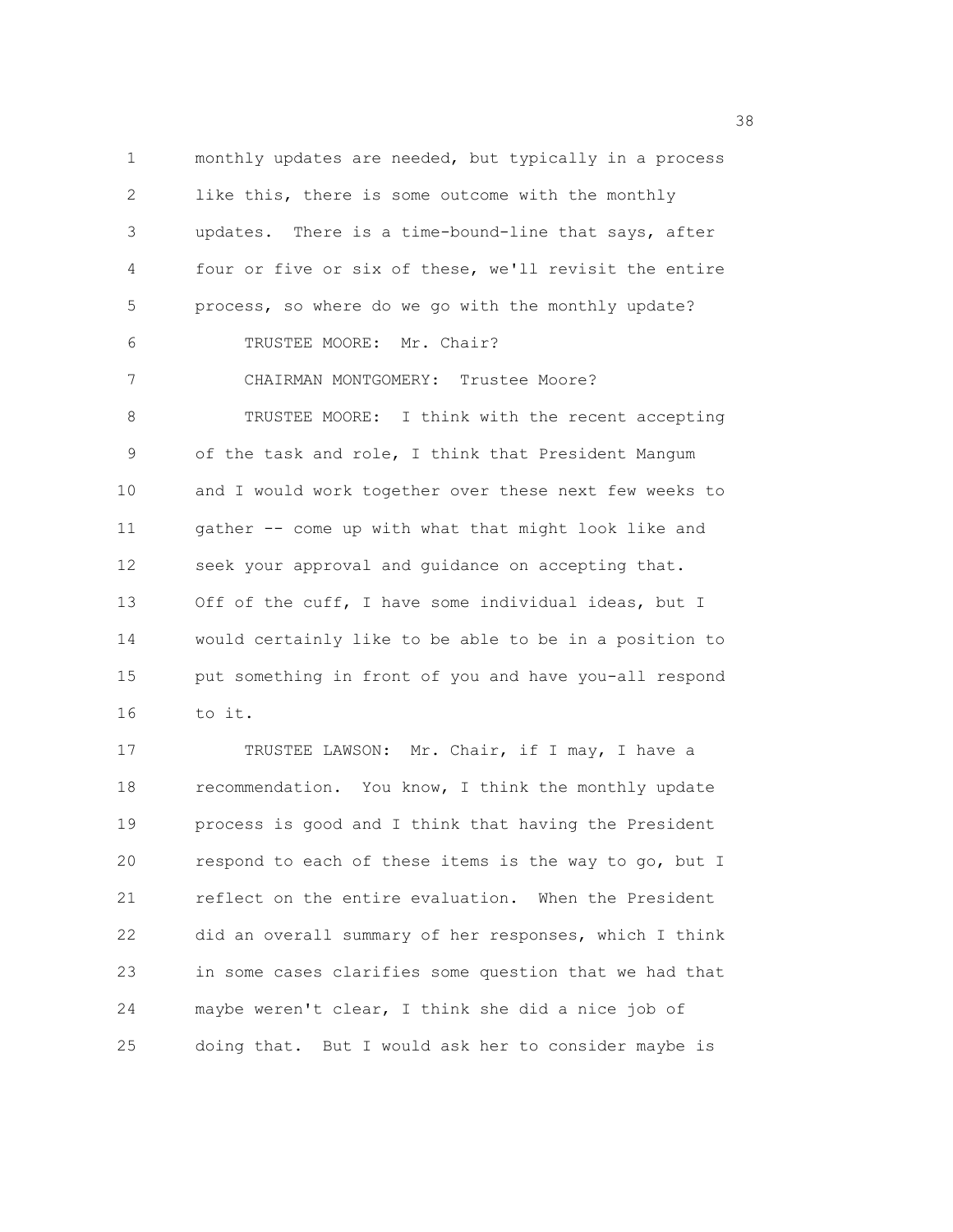1 there a year opportunity, or maybe a six-month 2 opportunity to review this, in conjunction with the 3 President such that we're all on the same page with 4 our interpretation of what the monthly report say, as 5 well as what the President filling in any 6 informational gaps that we have. Because again, to 7 her credit, some of her feedback she gave us clarified 8 one or two open questions that some of us had and I 9 think as we look at this process and deem to hit the 10 reset button, I think it's not just our one way of 11 evaluation, but we also want to have a process of 12 receiving her direct feedback as well. 13 So, I'm suggesting as an item for consideration 14 that we have a review at the mid-year point, or six 15 months out from today, for us to recalibrate where we 16 are with detailed input from the President. 17 TRUSTEE WOODY: Mr. Chair? 18 CHAIRMAN MONTGOMERY: Trustee Woody? 19 TRUSTEE WOODY: Point of clarification from 20 Trustee Lawson. Are you referring to as a three-month 21 evaluation period, and from there six months we can 22 revisit it -- revisit the president's evaluation 23 process? Is that what you referring to? 24 TRUSTEE LAWSON: I'm sorry. Could you repeat 25 that, Trustee Woody?

39 and 2012 and 2013 and 2013 and 2013 and 2013 and 2013 and 2013 and 2013 and 2013 and 2013 and 2013 and 2013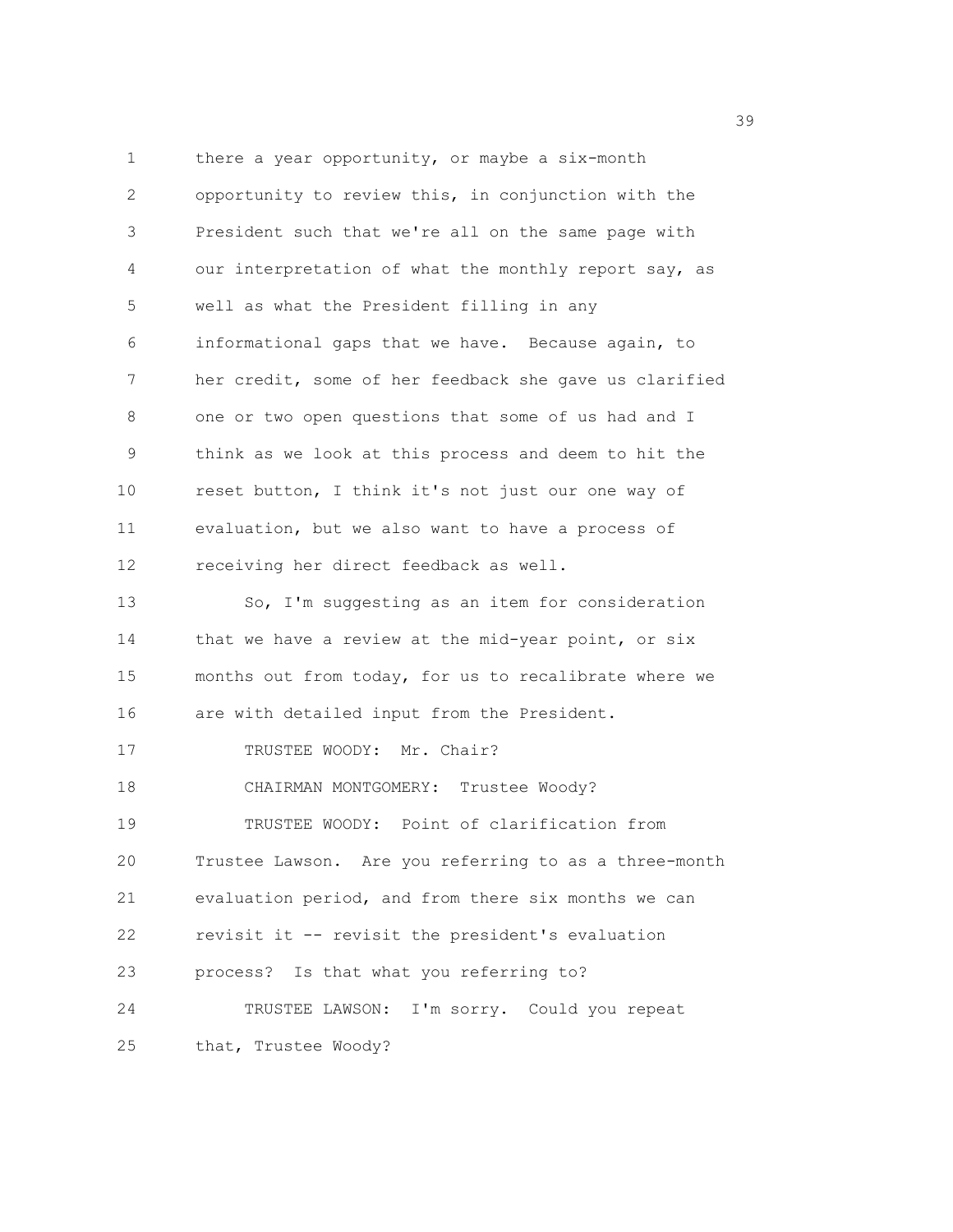1 TRUSTEE WOODY: Are you referring to a 2 three-month evaluation, working with the President and 3 Trustee Moore, working together, and working on the 4 concerns that we had in our evaluation, and from there 5 in three months come back with six-month evaluation 6 report?

7 TRUSTEE LAWSON: My specific point that I was 8 asking for clarification was the six, and the reason 9 I say that is the specific things at least that are 10 highlighted here are not those types of things that 11 take an enormous amount of time to generate, because 12 they're not tied to retention rates and graduation 13 rates and things like that.

14 The items here that are highlighted are mostly 15 tied to communication and team work, and those things 16 I think can be addressed in a shorter window, versus 17 some of the larger objectives that are in the work 18 plain, for lack of a better term.

19 So my request for consideration is we revisit 20 this in six months and that way there's clarity around 21 exactly where we all stand, and there's clarity from 22 the President around any potential misunderstanding 23 that we have, and we simply read the monthly report. 24 Because we don't reconvene monthly, so we're depending 25 upon our own interpretation of her monthly report,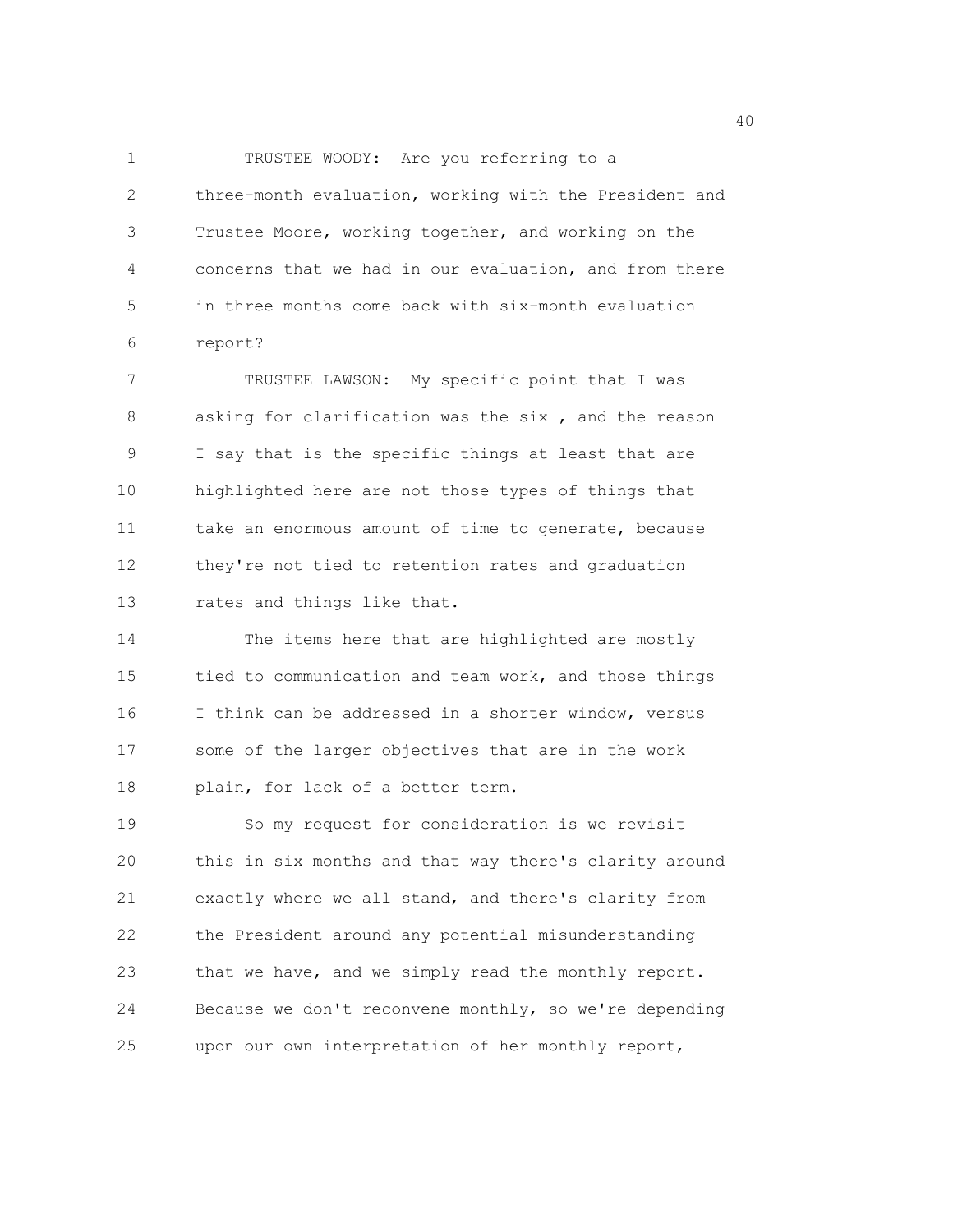1 which may not be an accurate depiction of everything 2 that's been going on.

3 So I'm asking for consideration around the 4 six-month review to relook at where we are, versus 5 these objectives.

6 TRUSTEE MOORE: Mr. Chair?

7 CHAIRMAN MONTGOMERY: Trustee Moore, and then 8 Trustee Alston?

9 TRUSTEE MOORE: Just to clarify. Some of what's 10 been talked about includes not only the goals, which 11 was Item 1 of our evaluation, but it also speaks to 12 the areas of opportunity that were identified in the 13 evaluation.

14 So just to be clear, Trustee Lawson, what you're 15 speaking to is the full evaluation tool, which again 16 encompasses the goals as well that feedback would be 17 provided. Is that what you're --

18 TRUSTEE LAWSON: Yes, but the way we had proposed 19 the motion, there was a specific highlight on the 20 three items that are highlighted on the -- I'm sorry, 21 on this document. But I think -- and again, this is 22 designed for consideration so it may not get the full 23 body support, but my proposal for consideration is 24 that we relook at the entire process in six months to: 25 1, determine where we are as a board and progress; 2,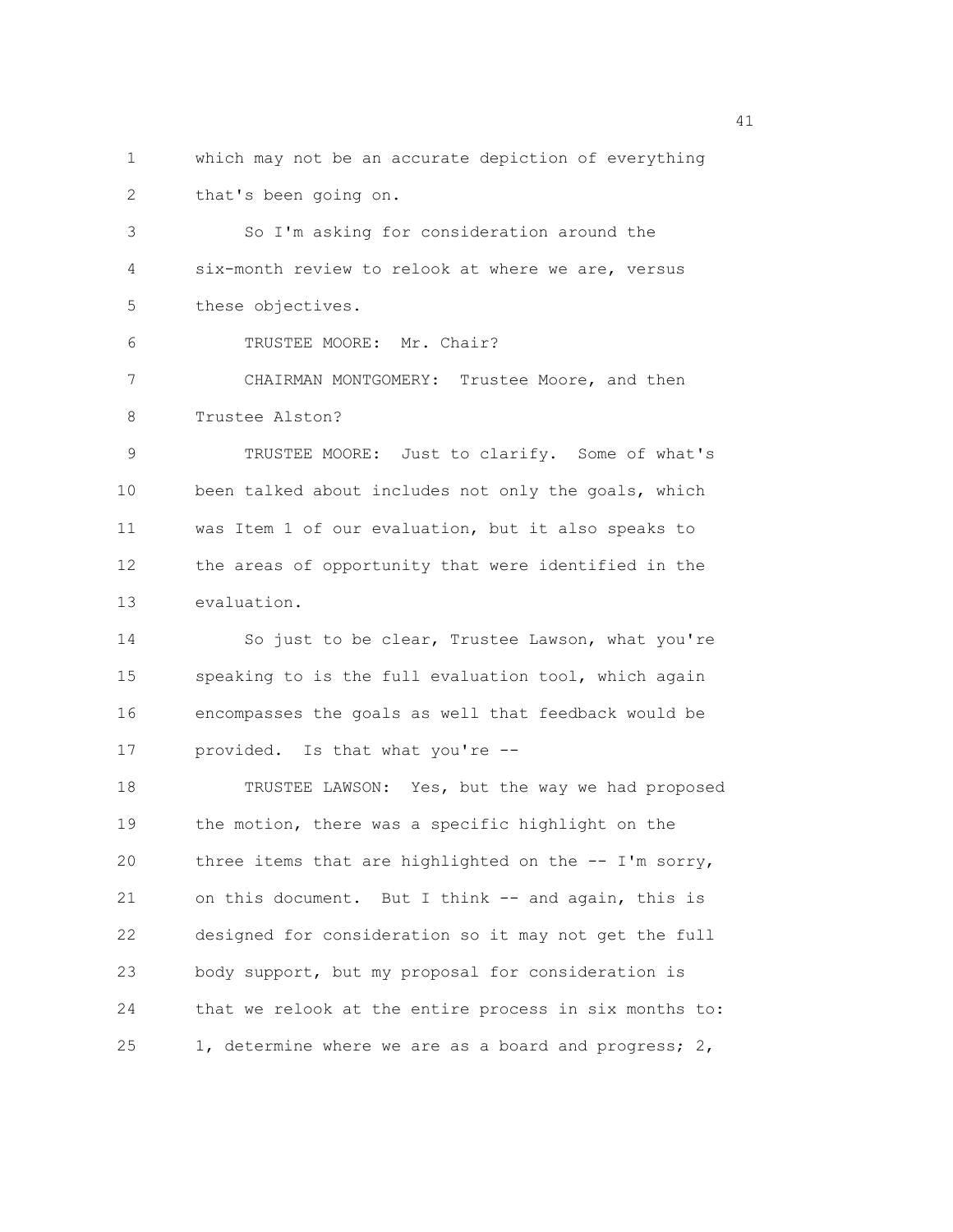1 to allow the President a detailed opportunity to 2 provide her input into each one of these. And I 3 referenced the conversation we had with the President 4 at the last meeting, where she clarified some things 5 that I don't think everybody understood correctly, and 6 she clarified them in a way that allowed you to say, 7 "Well, you know, realistically that objective was 8 achieved."

9 So I think this needs to be a bit more of a 10 two-way process, because my concern is getting the 11 monthly progress report, and my interpretation may be 12 different than the next person's interpretation, and 13 that doesn't allow for back-and-forth dialogue with 14 the President. So I'm saying, we'll get your monthly 15 report, we will reconvene with the President in six 16 months to review the composite of those reports. 17 That's just my recommendation to the Board. 18 CHAIRMAN MONTGOMERY: Trustee Alston? 19 TRUSTEE ALSTON: Thank you, Chair. Just looking 20 at these for, I think your idea and suggestion, 21 Vice-Chair Lawson, actually is solid. I think it 22 allows us to, you know, really crystallize many of 23 these items because I think it focuses on the real 24 issue around communication, so I think that's a good 25 thing. But I think that if your intent is to do -- I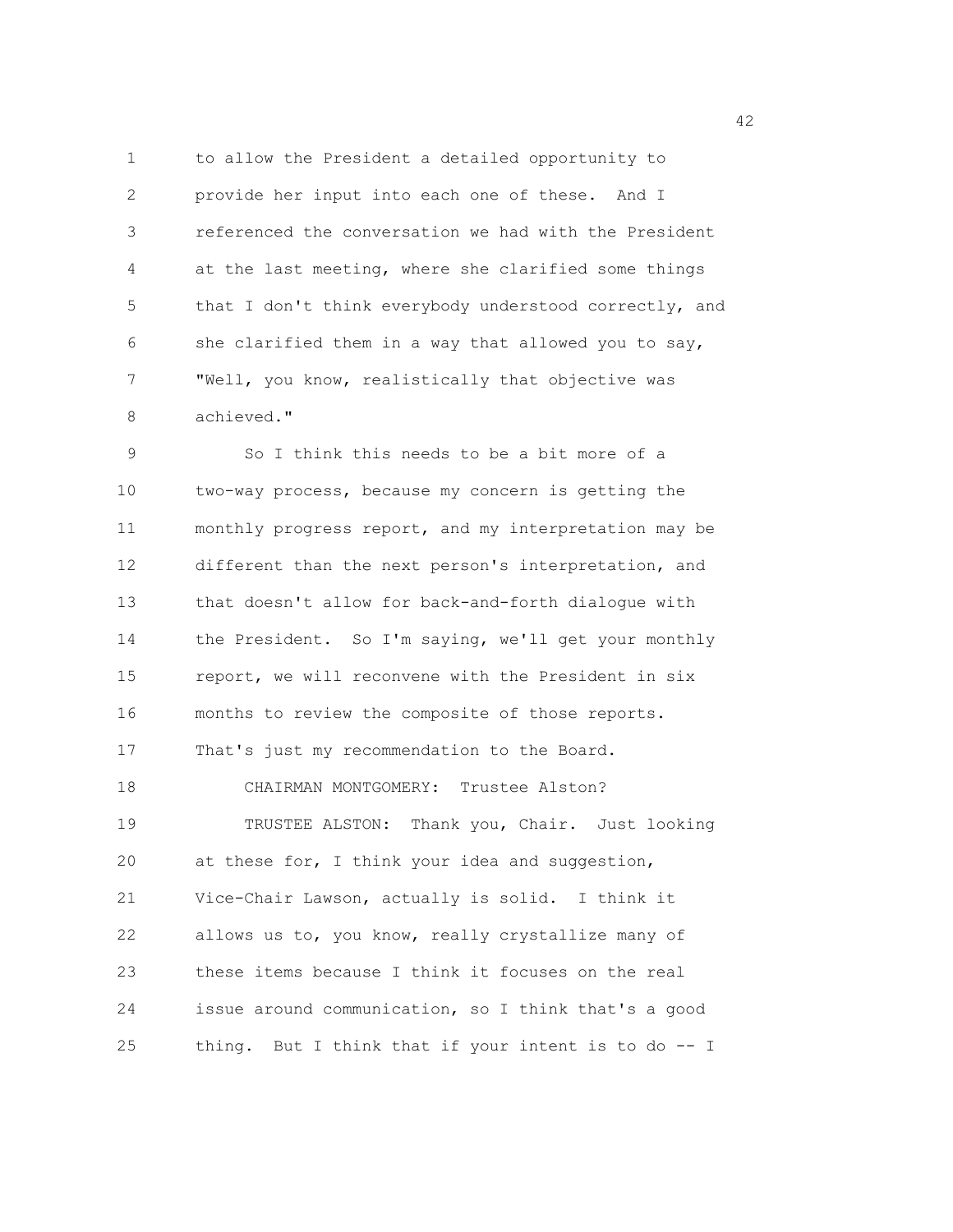1 don't know what you call it a mid-year update on many 2 of these items. I think that many of us really focus 3 on many of these goals during the evaluation process, 4 I think this will give us a mid-year update in terms 5 of where we stand on these goals.

6 And I think that from a strategic standpoint, I 7 think that, you know, we can project out how many of 8 these measures could end out, or end up rather, at the 9 end of a fiscal year so I think it's a good starting 10 point.

11 CHAIRMAN MONTGOMERY: Yes, Dr. Mangum, please. 12 PRESIDENT MANGUM: Thank you for the opportunity 13 to address some of the concerns. The instrument and 14 tool that I have designed to provide the monthly 15 reports addresses each one of the goals, as well as 16 each one of the specific objectives, and it will 17 provide the information in detail every month on the 18 progress that we're making. I can share -- I mean, 19 I'm prepared to share that with you in terms of the 20 form. We have it narratively, as well as graphically, 21 to show the progress, and it is a process that builds 22 each month upon the goals and objectives that are 23 established and the progress on each one of them. 24 I think the instrument that I've designed before 25 will answer the questions that you have. So at the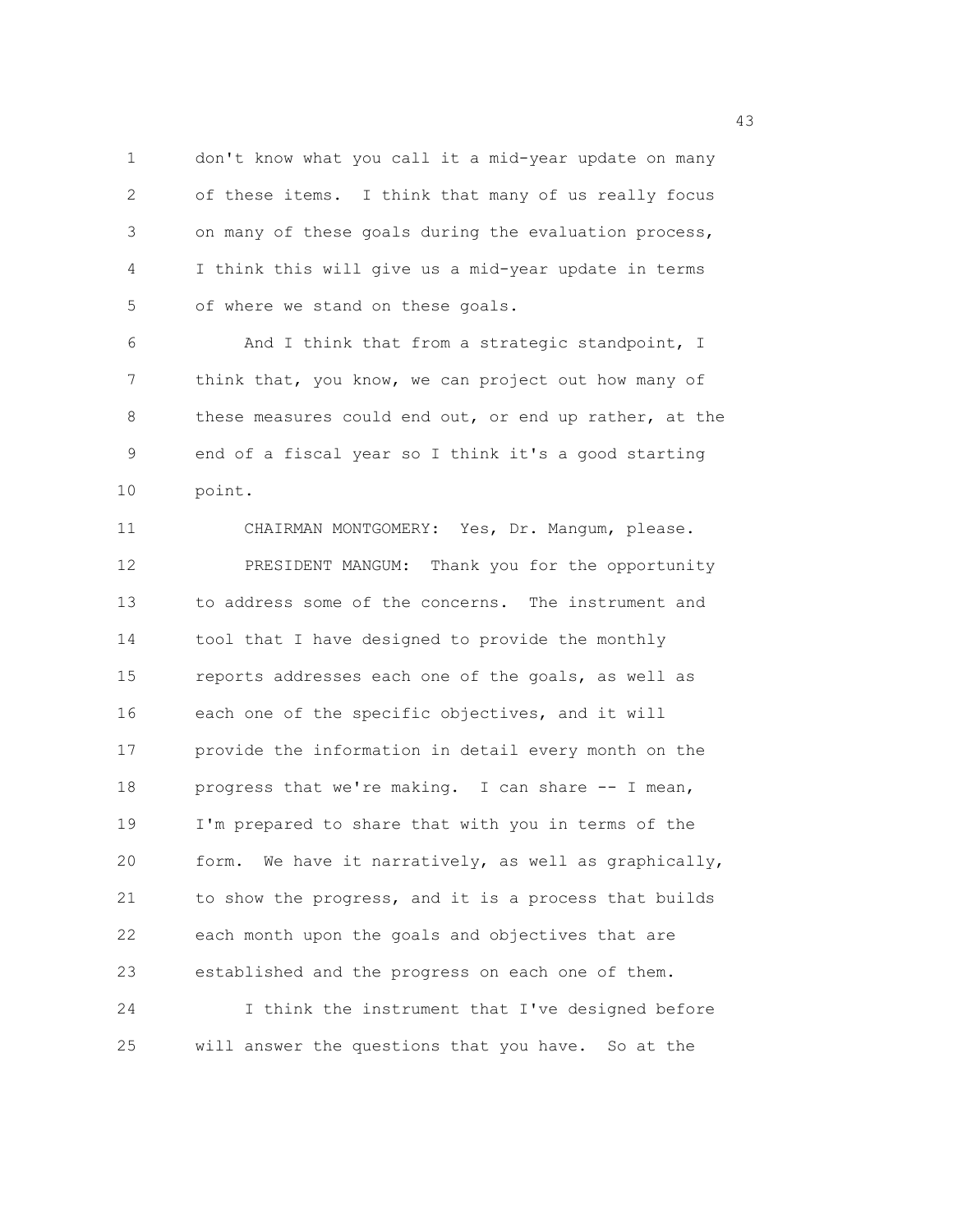1 first opportunity to provide you with the update. And 2 working with Trustee Moore, I think you will be 3 pleased with the specific details. We're designing it 4 so it works throughout the organization and you'll 5 have that information and data.

6 And at six months, you will see where we are, but 7 you'll also see at the end of the month the progress 8 that we have made and activities associated with it, 9 so it is a cumulative progress -- at least that's what 10 I'm understanding -- in a monthly reporting progress, 11 it is automatically cumulative and we'll present it 12 that way.

13 CHAIRMAN MONTGOMERY: Members of the Board, we 14 have a scheduled board meeting in November, and it 15 would be logical at that time to consider the 16 aggregate reports between now and then, and 17 periodically as our board meetings occur, that would 18 in my opinion be an appropriate time at which to 19 engage in discussion with regard to the monthly 20 reports.

21 So without setting a time period on it as we 22 meet, again, we include that as part of the Special 23 Committee on Presidential Evaluation and assign it 24 there and it would run -- it could run the normal 25 committee process and we'll work through that, but my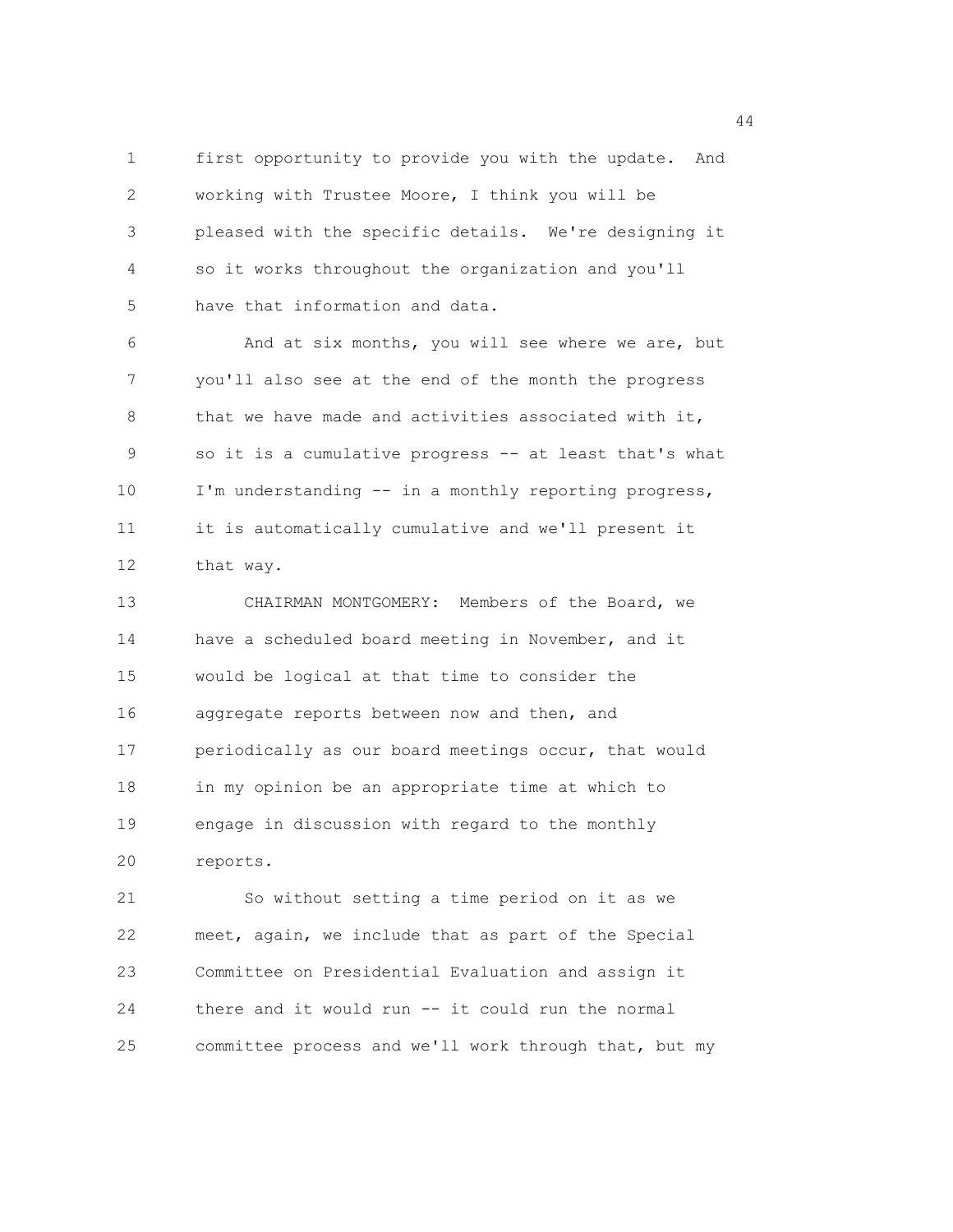1 suggestion would to simply it occur as a board action 2 item, but I'll leave that up to what pleases the 3 Board. What's the Board's pleasure with regard to 4 this issue.

5 TRUSTEE LAWSON: I put my idea out for 6 consideration, but I think in light of the Chairman's 7 suggestion, Madam Chair for the Evaluation Committee, 8 I don't have a problem accepting that. I don't know 9 if we need to put that in the form of a motion, per 10 se, but I think that would be incorporated in the 11 course of an agenda item for the November meeting but 12 if there's to memorialize it in the form of a motion, 13 we can.

14 I'll tell you what. So that it is memorialized 15 and there's complete clarity around it, I will form it 16 in the form of a motion for consideration. I move 17 that we relook at the objectives in the evaluation at 18 our November meeting, led by the current evaluation 19 committee and chaired by Trustee Moore, with 20 incorporation of all of the input and updates from the 21 President, as well as the verbal update from the 22 President, for clarity around anything where there 23 may be a question. 24 CHAIRMAN MONTGOMERY: Is there a second?

25 TRUSTEE GRABLE: Second.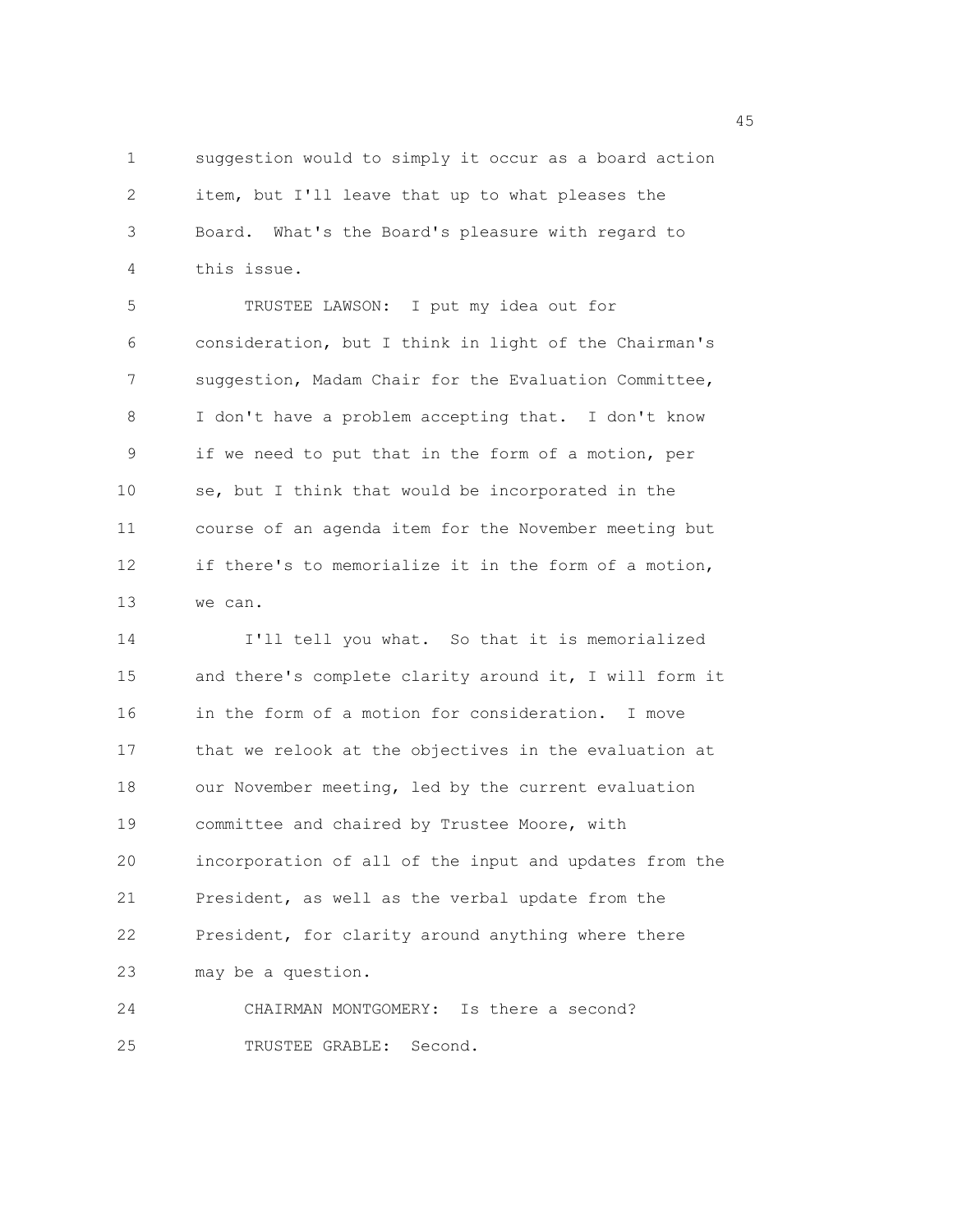1 CHAIRMAN MONTGOMERY: Motion has been made and 2 properly seconded. 3 Discussion? Trustee Woody? 4 TRUSTEE WOODY: I'm confused. So in November, 5 we're coming back; Trustee Moore is coming back with a 6 report, along with the President on how progress is 7 being made, in November? 8 TRUSTEE LAWSON: My motion will allow us to have 9 a summary of these monthly reports, along with a 10 verbal from the President for any clarification or 11 questions for us to calibrate where we are from an 12 evaluative standpoint at that meeting in November. 13 CHAIRMAN MONTGOMERY: Additional discussion, 14 members of the Board? 15 TRUSTEE BOYCE: Question. 16 CHAIRMAN MONTGOMERY: Motion been made and 17 properly -- 18 TRUSTEE ALSTON: I'm sorry, Mr. Chair. My 19 apologies -- only because I couldn't hold down this 20 hot tea. 21 CHAIRMAN MONTGOMERY: TMI, Trustee Alston. 22 TRUSTEE ALSTON: Would you repeat the motion 23 that's on the floor? My apologies. 24 CHAIRMAN MONTGOMERY: I'm sorry. Vice-Chair, 25 Would you please restate the motion?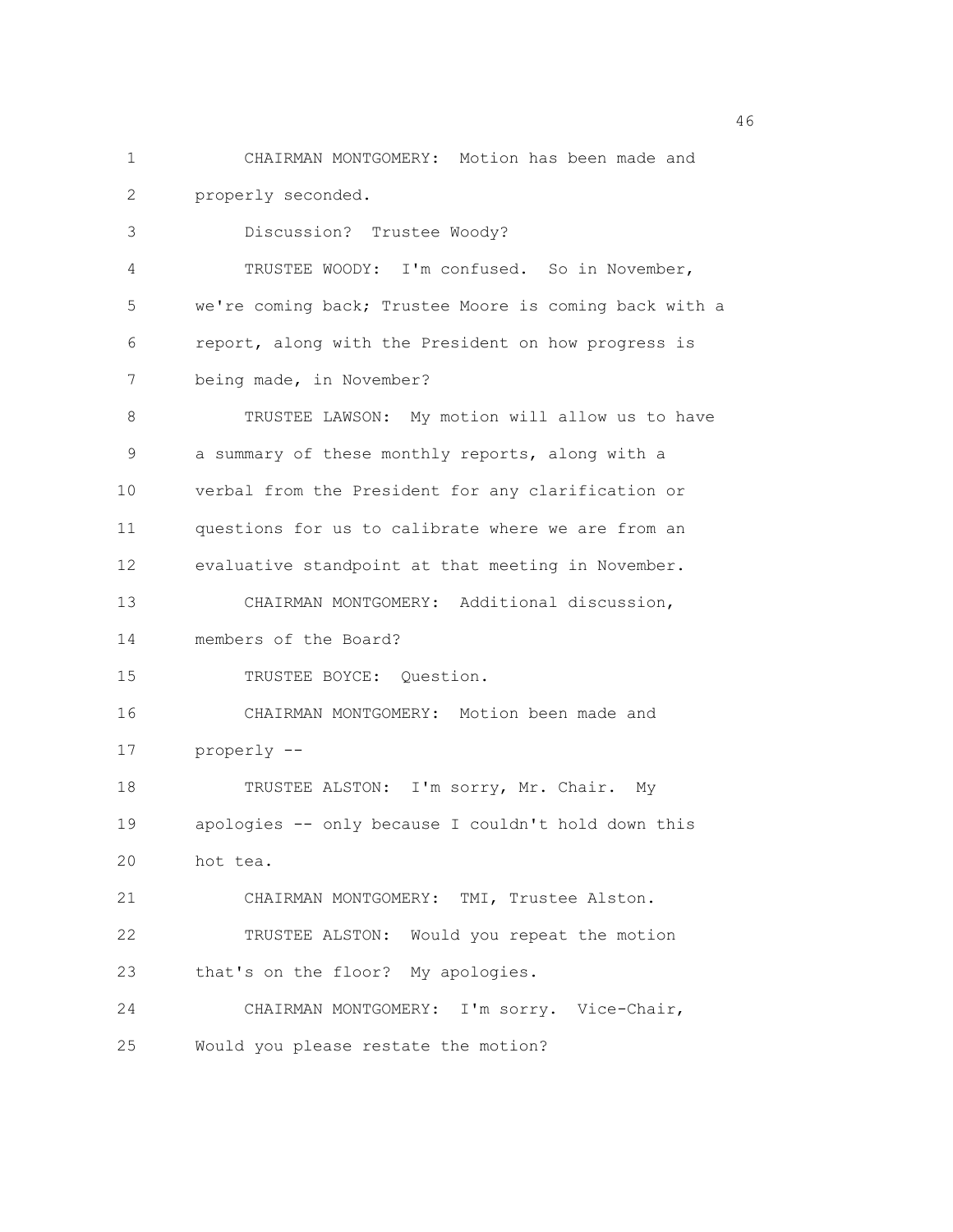1 TRUSTEE LAWSON: Yes. I don't know if you 2 recorded it, but I'll try and get -- it was fairly 3 lengthy and I'm beyond 50 now.

4 The motion is that we would relook at the 5 evaluation at the November meeting, taken into 6 consideration the monthly updates, in addition to 7 having a verbal update provided by the President for 8 clarity on any issue of where there may be board 9 questions, allowing us to reassess and recalibrate 10 where we are relative to the President's performance. 11 And I'll editorialize one comment, and that is, when 12 the President shares her verbal updates with us, I 13 think we all walk away with some additional clarity 14 around things, and I want to make sure we have time to 15 absorb that before we form any conclusions around the 16 evaluation. That was the motion, Trustee Alston. 17 CHAIRMAN MONTGOMERY: Trustee Alston. 18 TRUSTEE ALSTON: That's all I needed. Thank you. 19 CHAIRMAN MONTGOMERY: Motion has been made and 20 properly seconded. All those in favor, please 21 indicate by saying "aye"? 22 (All answer affirmatively.) 23 CHAIRMAN MONTGOMERY: Any opposed? I'm sorry, 24 Trustee White? 25 TRUSTEE WHITE: (inaudible)?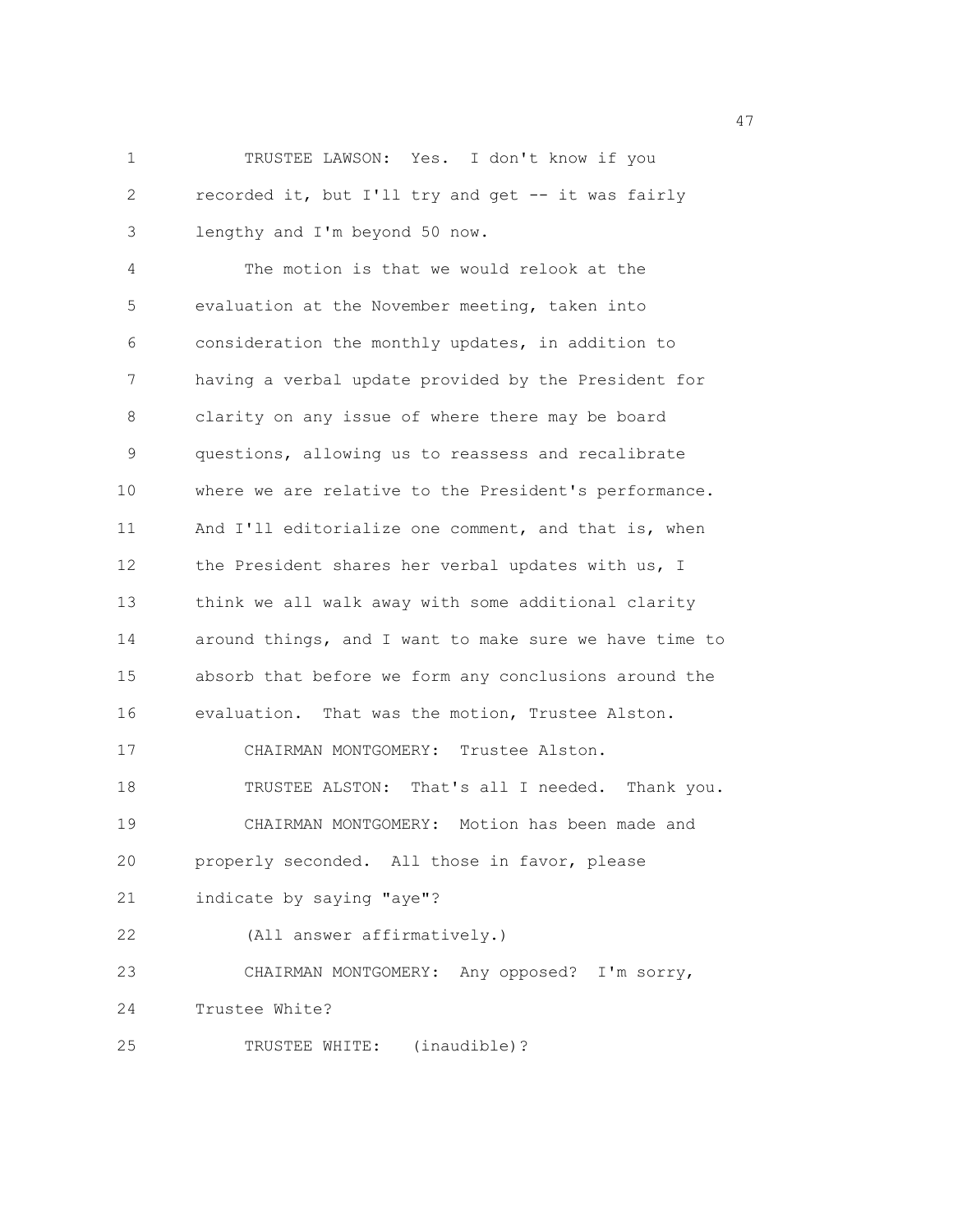1 CHAIRMAN MONTGOMERY: I'm sorry, Trustee White, I 2 didn't understand what you said. 3 TRUSTEE WHITE: I voted in favor of the motion. 4 CHAIRMAN MONTGOMERY: Sounded like he voted for 5 the motion. All those opposed, "nay"? 6 Motion carries unanimously. 7 TRUSTEE WOODY: Mr. Chair? 8 CHAIRMAN MONTGOMERY: Trustee Woody? 9 TRUSTEE LAWSON: I want to express my 10 appreciation to the President. Since our last 11 meeting, or before, a little bit before. I've been 12 getting calls on every Friday, and she's been keeping 13 me abreast of various issues, so I wanted to express 14 my appreciation for that, and I suggest that we 15 continue doing that and be a part of it. 16 And also, I invited -- just let everyone know -- 17 I invited the President to come to Gainesville and 18 spend the day in Gainesville, in which I think we had 19 a very successful day. 20 She had an opportunity talk to our president of 21 Santa Fe College, which I'm associated with, and for 22 those who don't know Santa Fe was noted one of the 23 best community colleges in the nation. And also, the 24 Dr. Fox (phonetic) of University of Florida, and

25 Dr. Roberts (phonetic) who is the superintendent of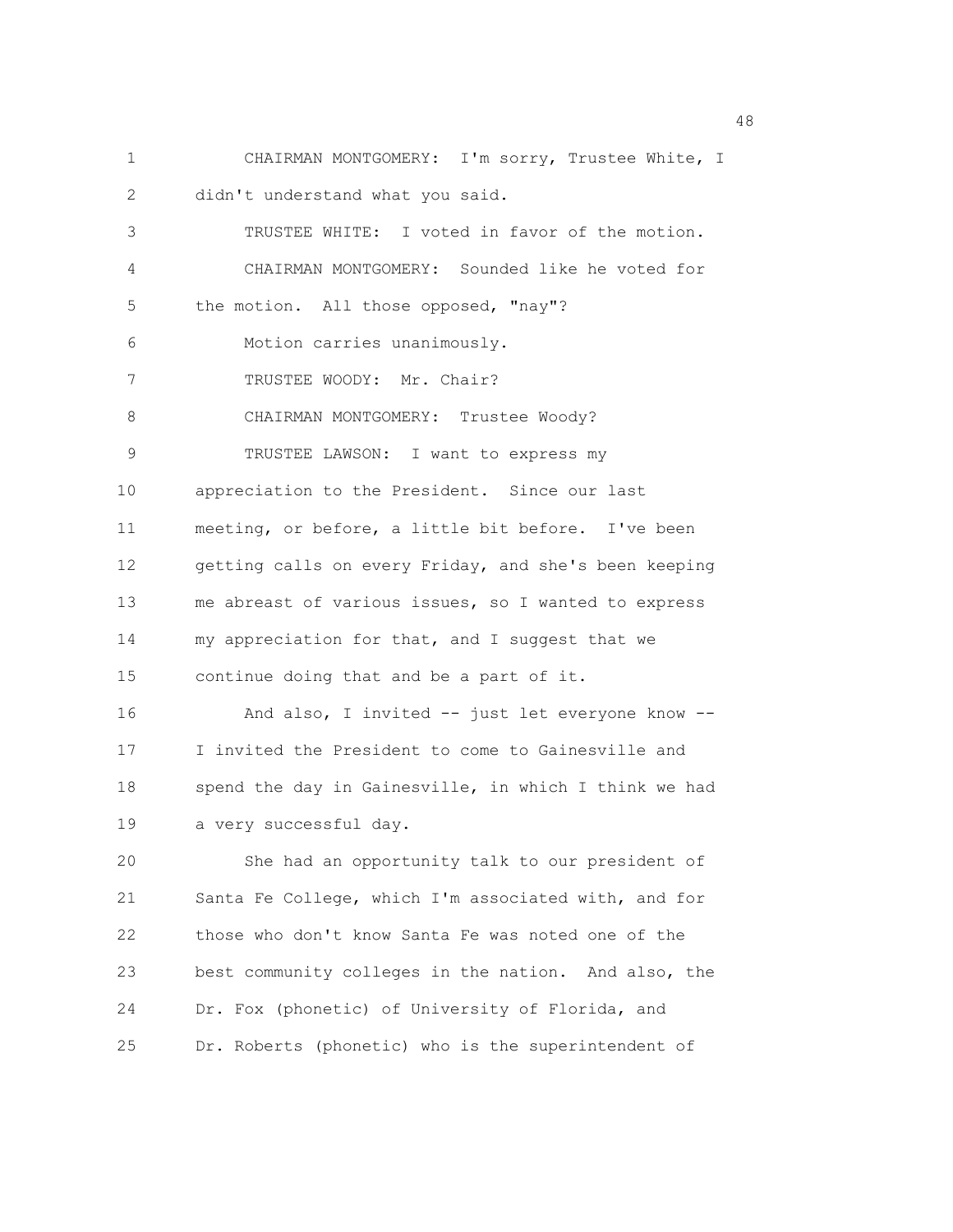1 schools in Alachua County. And that afternoon, we had 2 a reception for the alumni and leaders in the 3 community and had from 50 to I would say about a 4 hundred people that attended that reception, showing 5 their appreciation for FAMU. 6 So I wanted to publicly express my appreciation, 7 and from Alachua County I wanted to express our 8 appreciation for you coming. 9 PRESIDENT MANGUM: Thank you. 10 CHAIRMAN MONTGOMERY: Thank you. Any additional 11 comments for you, members of the Board? Hearing none, 12 thank you, Trustee Moore. 13 Academic Affairs Committee, Trustee Bettye 14 Grable, you are recognized. 15 TRUSTEE GRABLE: Thank you, Chairman Montgomery. 16 Mr. Chair, on July 21st, the Academic Affairs 17 Committee had four informational items. 18 The first item discussed was an update on the 19 progress of the University's revised work plan. 20 Provost David and staff met with the Board of 21 Governor's staff about specifics related to the FAMU 22 work plan. Important feedback was received from the 23 Board of Governor's, including BOG confirmation of our 24 projections for the academic process rate metrics, and 25 the six-year graduation rate metric for our student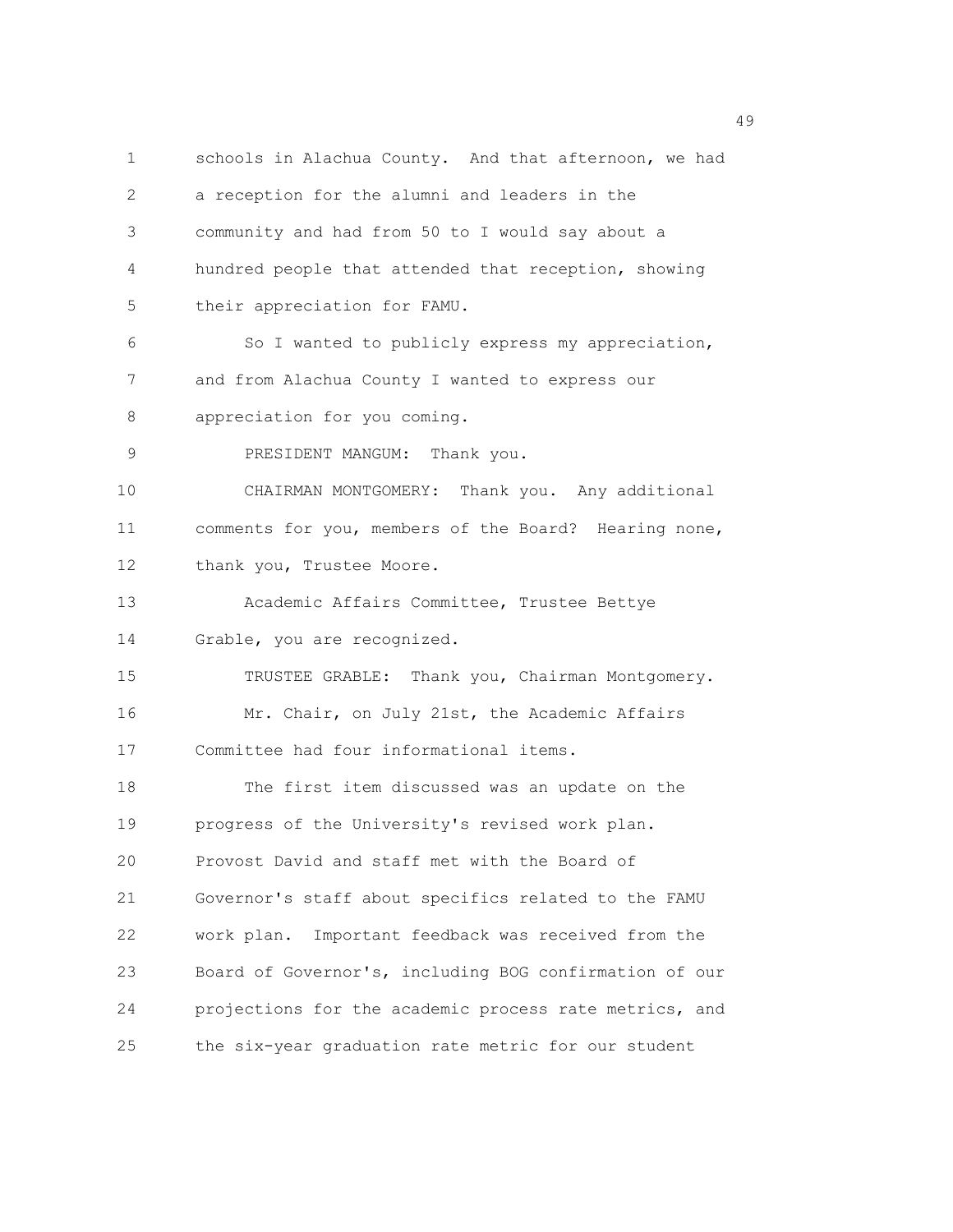1 body.

| 2  | The BOG provided input regarding the enrollment        |
|----|--------------------------------------------------------|
| 3  | plan, and also, their concerns about FAMU's licensure  |
| 4  | pass rates, the number of new degree programs and      |
| 5  | student success. After further discussion, the         |
| 6  | Trustees provided feedback to include utilizing our    |
| 7  | resources and being proactive.                         |
| 8  | In addition, Provost David welcomed that               |
| 9  | opportunity for a special committee meeting to discuss |
| 10 | the nuance of the work plan.                           |
| 11 | Next, Dr. Pitter discussed low productivity            |
| 12 | programs. BOG staff provided data and a list of        |
| 13 | programs that fell below established thresholds and    |
| 14 | degree productivity. The threshold for degrees         |
| 15 | awarded within a five-year period are: 30 degrees for  |
| 16 | baccalaureate level, 20 degrees for masters level, and |
| 17 | 10 degrees for doctoral level. Several of the          |
| 18 | programs flagged have already been terminated by the   |
| 19 | Board of Trustees; others have specific actions either |
| 20 | underway or planned for implementation in the coming   |
| 21 | year to increase enrollment and degree productivity.   |
| 22 | The FAMU response was submitted to the BOG on          |
| 23 | July 8, 2015, and will be discussed by the academic    |
| 24 | coordination work group on August 12th. The resulting  |
| 25 | recommendations will be provided to the BOG.           |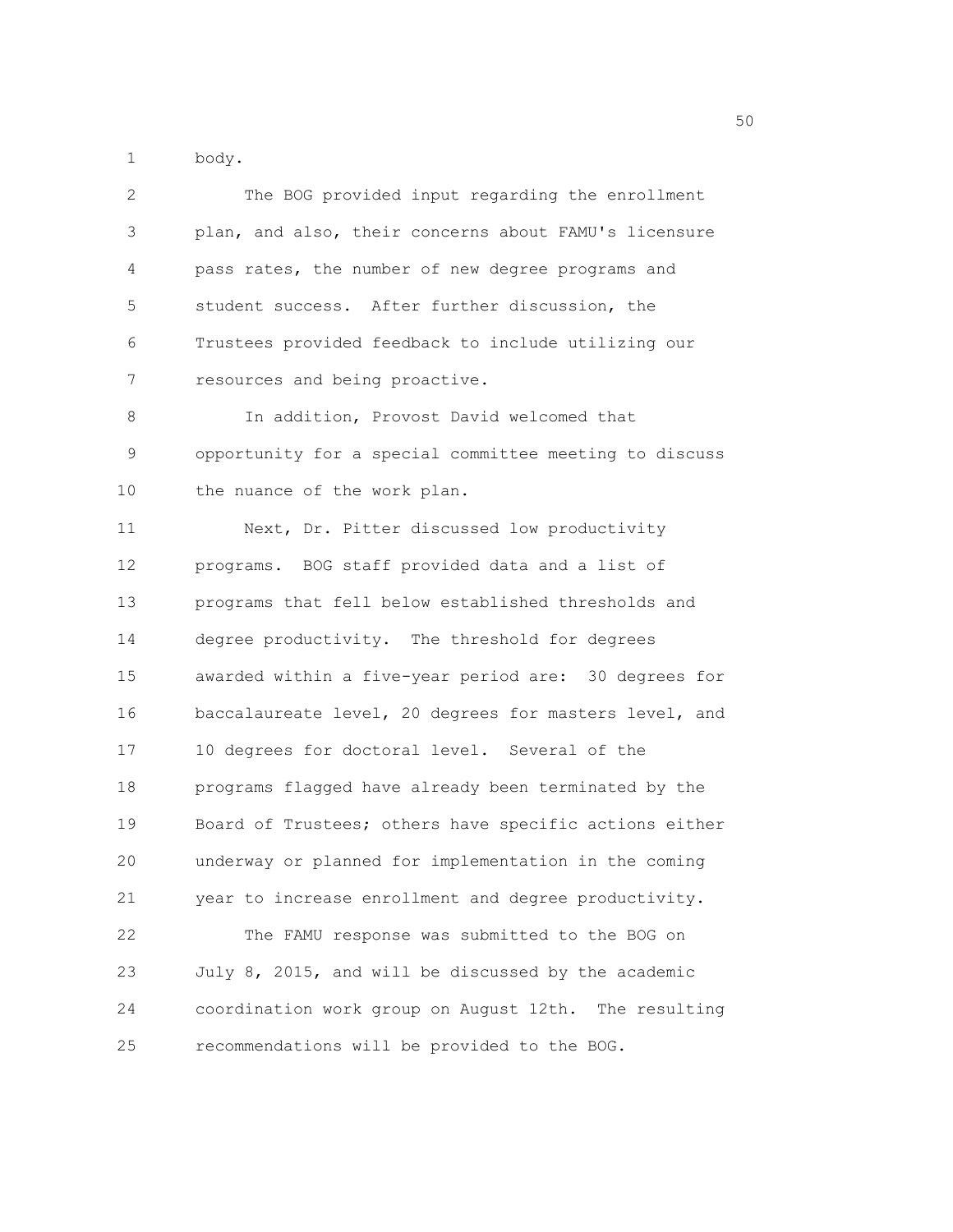1 Provost David provided an update on the 2 enrollment plan. The University is in the process of 3 implementing a new system that will allow the deans to 4 work closely with the Office of Student Affairs in 5 recruiting students.

6 The last information item presented by the 7 Division of Academic Affairs included an update. 8 Provost provided a brief discussion of the Office of 9 Academic Affairs' reorganization and alignment. The 10 new annual conference has been expanded -- the new 11 annual faculty conference has been expanded by one day 12 to provide sessions for new FAMU faculty members and 13 faculty members on the tenured track.

14 We are in the process of restructuring the 15 Academic Affairs web page, according to the Provost, 16 and Provost David provided an update on the activities 17 at the College of Engineering. During the committee 18 meeting yesterday, Provost David and staff presented 19 the University's revised work plan for 2015-2016. 20 After an in depth discussion of the revised work plan, 21 the committee deferred the revised work plan to the 22 full board for final action.

23 Finally, there was a brief discussion about the 24 legislative budget request for the sustainability of 25 the institute.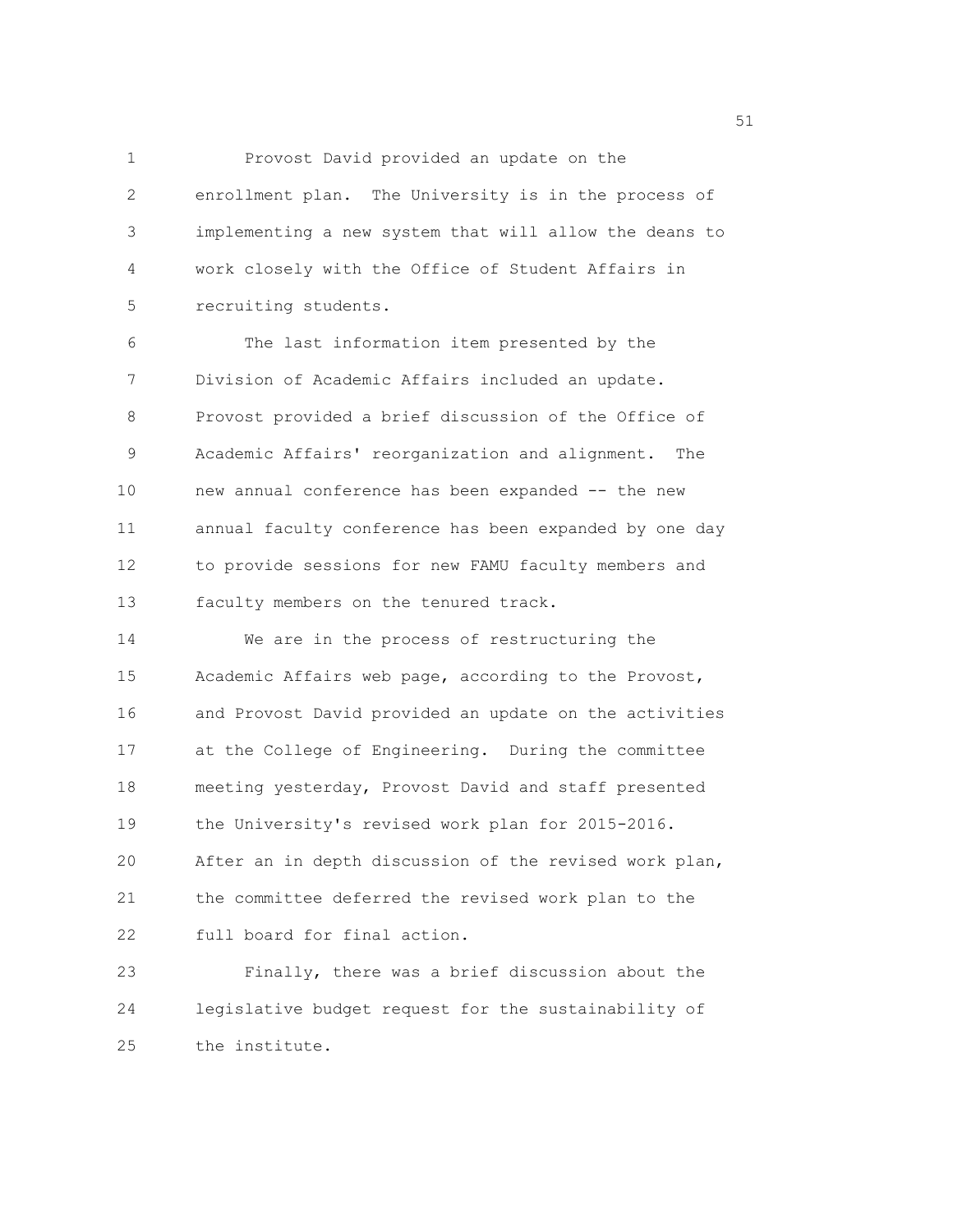1 Mr. Chairman, that concludes my report.

2 CHAIRMAN MONTGOMERY: Thank you, Trustee Grable. 3 Audit and compliance committee, Trustee Alston, 4 you're recognized. 5 The Audit Committee met on July 21, 2015. The 6 committee had two action items. 7 Minutes of the June 1, 2015, Audit Committee were 8 approved. Vice-President Gibbons presented the risk 9 assessment and audit plan for the 2015-16 year. 10 The risk assessment, matrix and risk themes were 11 discussed. After discussion, both were approved. 12 There were several information items. 13 Division activities. The status of the progress 14 of projects were reviewed by Vice-President Gibbons. 15 The follow-up report for the grade change process was 16 reviewed. It was reported that one finding had not 17 been implemented by the due date. The original 18 corrected action plan was to cause and implement and a 19 different course of action was to address the finding. 20 Testing of the revised action plan is in process. 21 The report for the review of the band eligibility and 22 travel was presented. There were no findings in the 23 report. 24 During the period from July, 2014, through June, 25 2015, the Division received 63 allegations/complaints.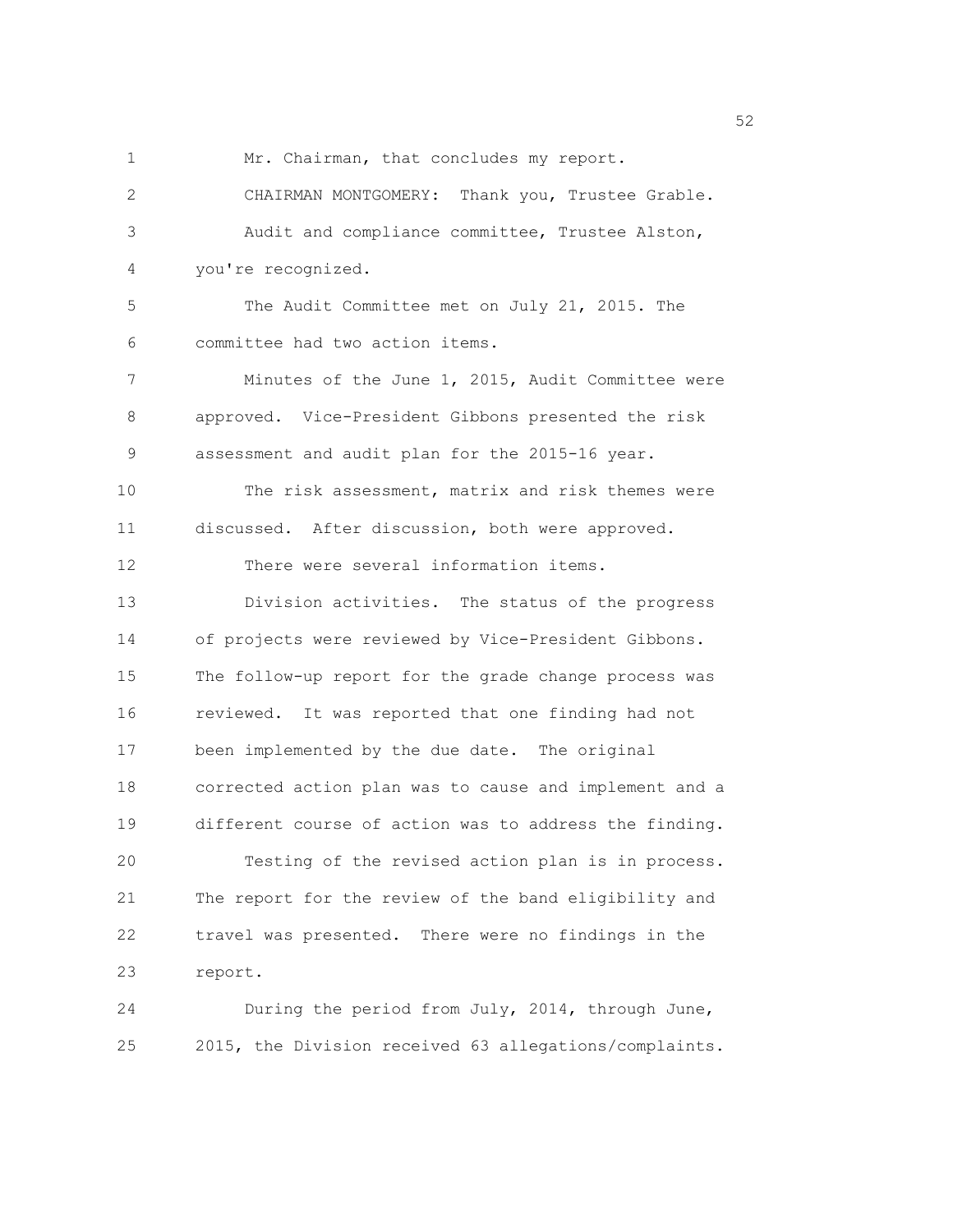1 Of these, 19 were issued, 8 were closed with no 2 investigation, 17 are in process, 11 were deferred to 3 another department agency for review, and 8 are 4 pending investigation. 5 It should be noted that several investigations 6 included multiple allegations. The actual number of 7 complaints were the reports issued, and investigations 8 in process is estimated to be 80. 9 Proposed BOG regulation. The BOG regulation was 10 reviewed, requires the BOG to implement a 11 comprehensive compliance and ethics program to promote 12 ethical, conduct and maximize compliance with 13 applicable laws, regulations, policies and procedures. 14 The program should be developed and implemented to 15 address several areas, including oversight 16 communication, monitoring and audit, and response to 17 incidents, and preventative measures. The 18 University's approach to compliance has been similar 19 to most of the SUS. 20 Also, major change to the University's operations 21 that will be required to implement the compliance 22 function, under the proposed regulation, include 23 hiring of a compliance officer, inclusion of a formal 24 ethics program, reporting on the program, and an 25 assessment of the program and design of effectiveness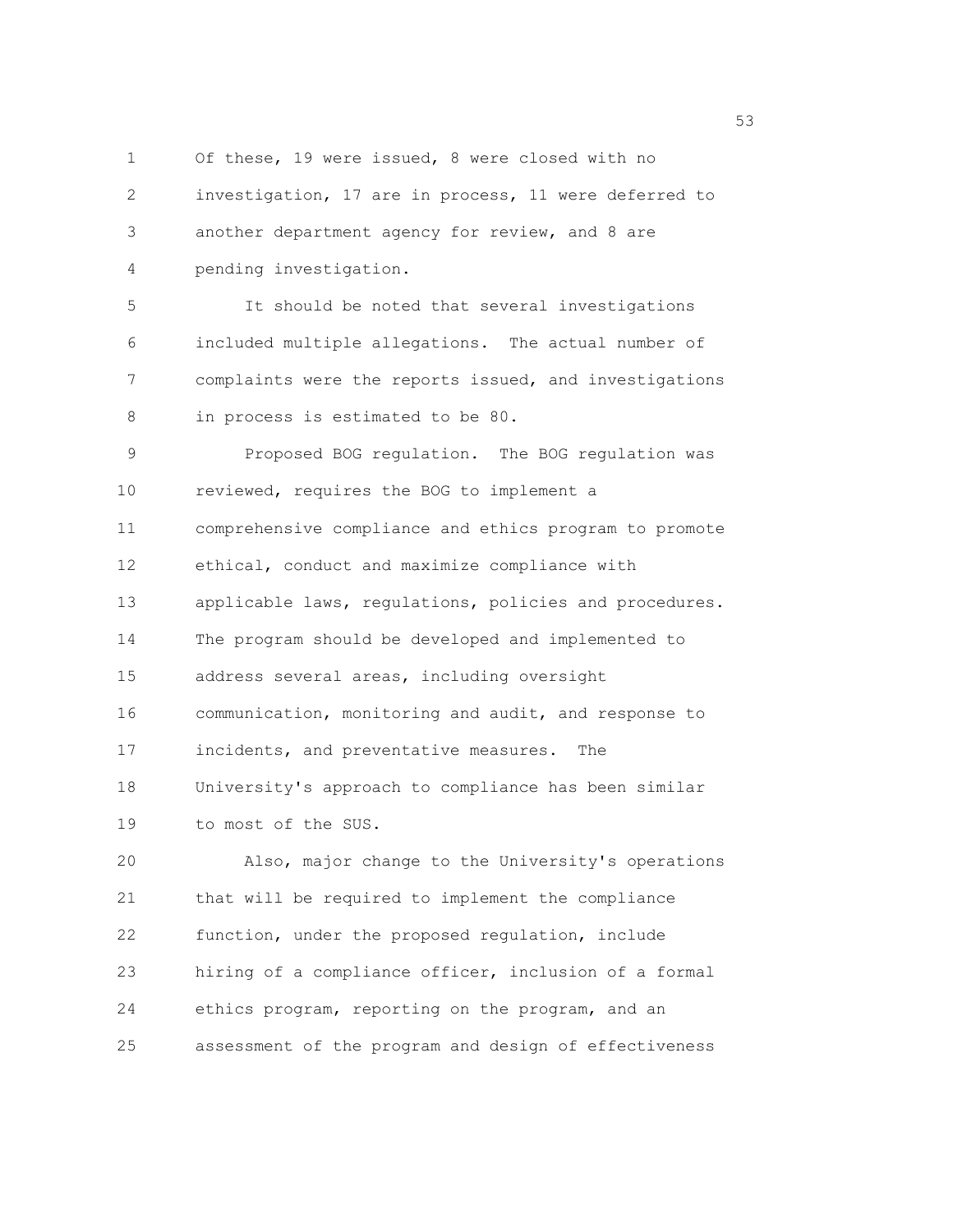1 every five year.

| $\overline{2}$ | NCAA investigation. The NCAA completed its             |
|----------------|--------------------------------------------------------|
| 3              | investigation and found the following Level 2          |
| 4              | significant breach of conduct violations: Drug         |
| 5              | consent testing forms not on file, physical forms not  |
| 6              | on file, failure to send scholarship reduction and     |
| 7              | cancellation letters to student athletes, failure to   |
| 8              | monitor the above areas.                               |
| 9              | The University has agreed to process the               |
| 10             | violations through a summary disposition process.      |
| 11             | Penalties will be imposed but there is no hearing with |
| 12             | the NCAA. The University received the report July 15,  |
| 13             | 2015.                                                  |
| 14             | External audits. The Auditor General has               |
| 15             | scheduled the annual financial statement, federal      |
| 16             | awards, and Bright Future audits of the University.    |
| 17             | Field work is expected to start in July, 2015.         |
| 18             | And on behalf of Chair White, this concludes the       |
| 19             | Division of Audit and Compliance Committee report.     |
| 20             | CHAIRMAN MONTGOMERY:<br>Thank you, Trustee Alston.     |
| 21             | Budget and finance. Vice-Chair Lawson, will you        |
| 22             | please present the Budget and Finance Committee        |
| 23             | report.                                                |
| 24             | TRUSTEE LAWSON: Thank you, Mr. Chair.                  |
| 25             | The Budget and Finance Committee has three action      |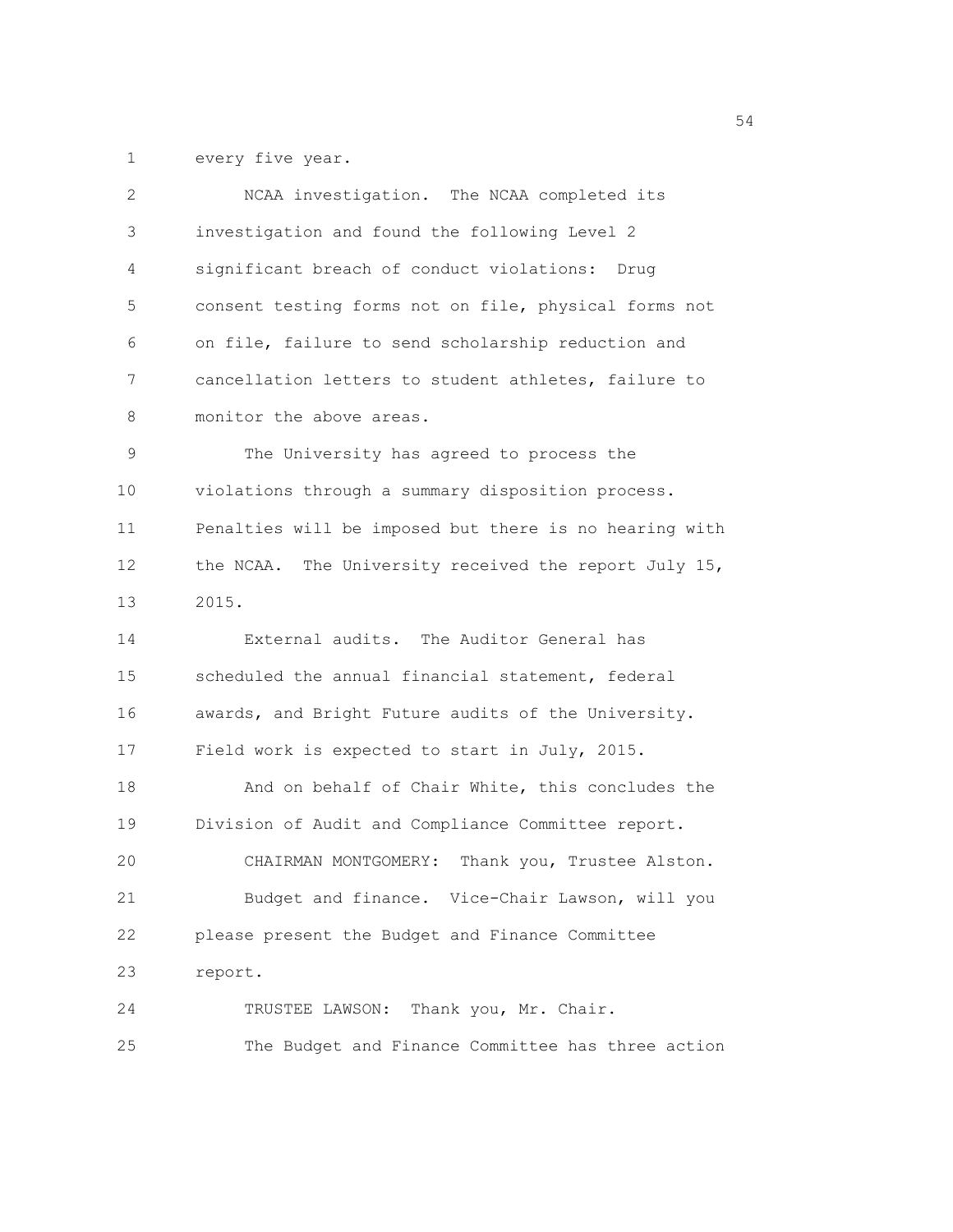1 items. The community heard a request for approval of 2 the full year 2016-17 operating legislative budget 3 request, also known as the LBR.

4 The community recommended the Board defer voting 5 on this item until the University advancement, DSO 6 budget is available. A special conference call 7 meeting will be scheduled. Myself and Mr. Cassidy and 8 Linda Barge-Miles will work on a date to post that 9 meeting for us to review the specific recommendations 10 and the LBR.

11 The Board heard a request to provide a revised 12 three-year budget plan for intercollegiate athletics 13 in October to the Board; a rationale for that being 14 Mr. Milton started on Monday, and clearly he needs an 15 opportunity to get his arms around everything that's 16 going on in athletics. So we'll delay a formal 17 discussion on that budget until October.

18 So the other action item here is review of Coach 19 Alex Wood's contract. It was not listed on the 20 agenda, but I feel compelled to bring that before the 21 board. You all received an electronic copy of 22 Mr. Wood's contract. The President has reviewed and 23 approved it. Mr. Wood has reviewed and approved it. 24 I've taken a look at it, along with legal counsel and 25 received multiple pieces of advice, and I would like

the state of the state of the state of the state of the state of the state of the state of the state of the state of the state of the state of the state of the state of the state of the state of the state of the state of t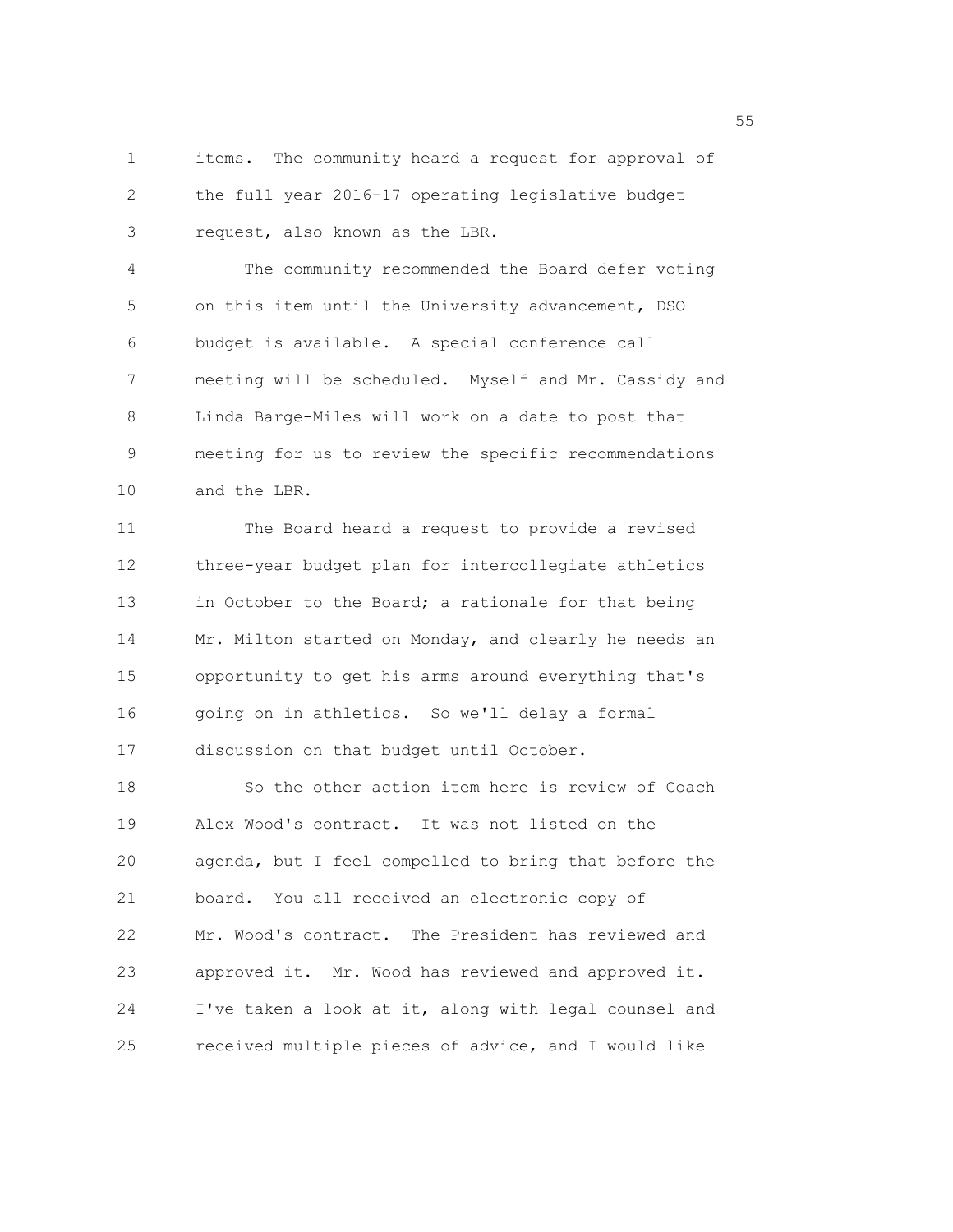1 to be in a position to present it to the Board for 2 approval; however, before I offer that in the form of 3 a motion, I would like to see if there are any 4 specific detailed questions around the contract prior 5 to us moving to approve. 6 TRUSTEE MOORE: Trustee Lawson? 7 TRUSTEE LAWSON: Trustee Moore? 8 TRUSTEE MOORE: Yes. Relative to the separation 9 language, I was just trying to make sure I could 10 locate it in the documents, so if legal counsel can 11 assist me in that, I had the previous document, but I 12 know the one we got yesterday I just wanted to make 13 sure all other areas of concern that I had previously 14 were addressed, and so just specifically that 15 separation language. 16 ATTORNEY McKNIGHT: Do you have an electronic 17 copy? You just have a hard copy? 18 The contract has approved, in July, on page 7, 19 lays out paragraph 5 lays out termination. 20 And in -- and I'm reading -- it's in paragraph 21 5.0 of the contract, which relates to termination, and 22 I am looking for the specific language. 23 It's 5.4, on page 8, and what it says is that, 24 "In the event that the University terminates the 25 agreement without a cause, prior to the expiration of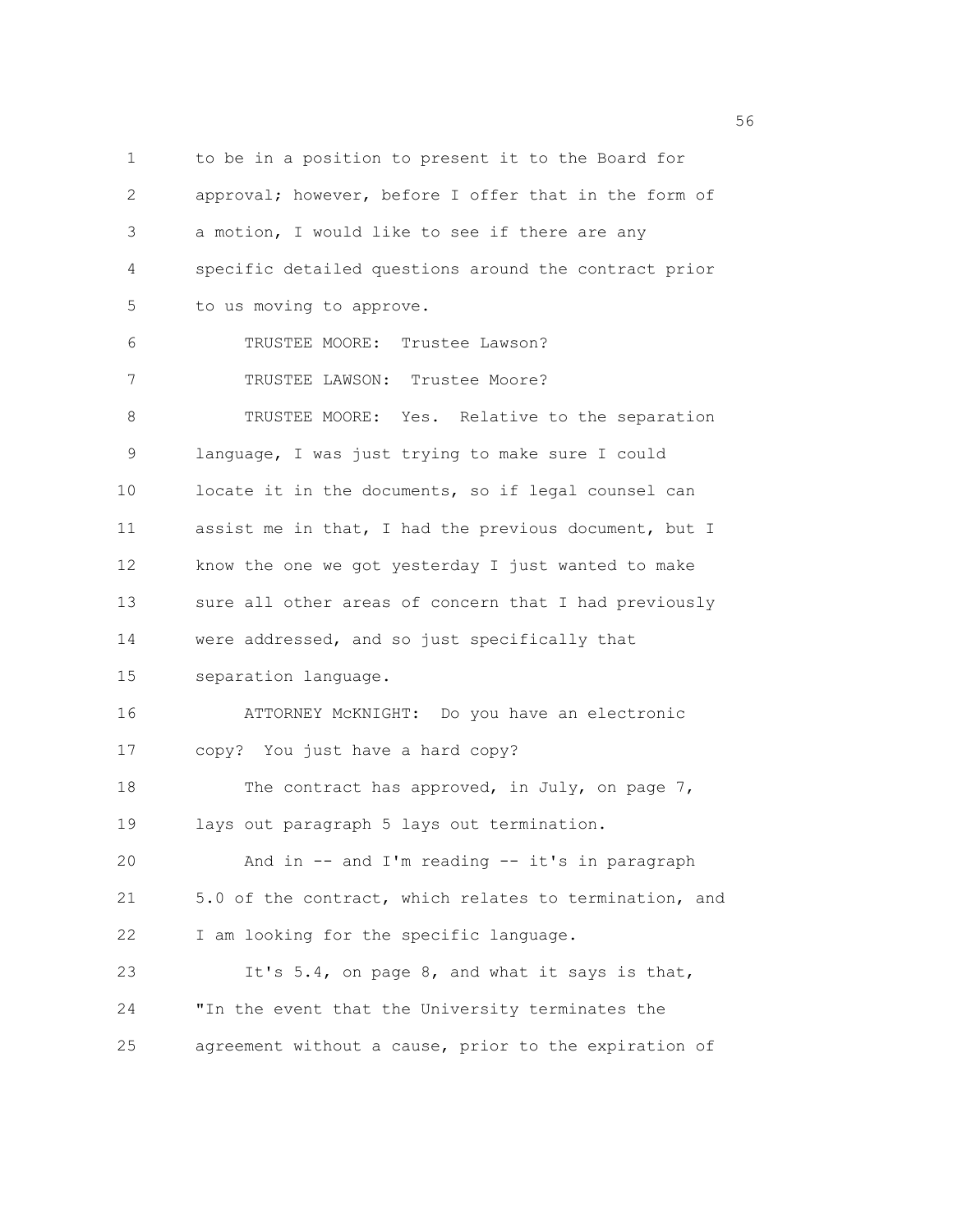1 the term of his agreement, as defined as such in 2.1, 2 the University's liability shall not exceed that which 3 is prescribed in section 215.425 of the Florida 4 Statutes." 5 And basically what that means is that the 6 severance pay will be limited to 20 weeks. 7 TRUSTEE MOORE: Thank you. 8 ATTORNEY MCKNIGHT: Yes, ma'am. 9 TRUSTEE LAWSON: Thank you. I wanted to do this 10 as a special item outside of the consent agenda just 11 to make sure everyone had an opportunity to review it 12 and ask any questions. 13 We're excited about moving forward here, so if 14 there aren't any questions -- 15 TRUSTEE ALSTON: Mr. Chair? 16 TRUSTEE LAWSON: Yes. 17 TRUSTEE ALSTON: I did have one other question. 18 I think similar to the previous question -- and I know 19 Trustee Moore's, her comments, I think will be 20 crystallized here -- I think previous had a discussion 21 around let's just call it the separation piece; 22 flexibility based on previous situations. I just want 23 to confirm -- maybe this is a question for the 24 President, because I'm looking also at the same page 7 25 under determination -- that language, because I think

<u>57</u>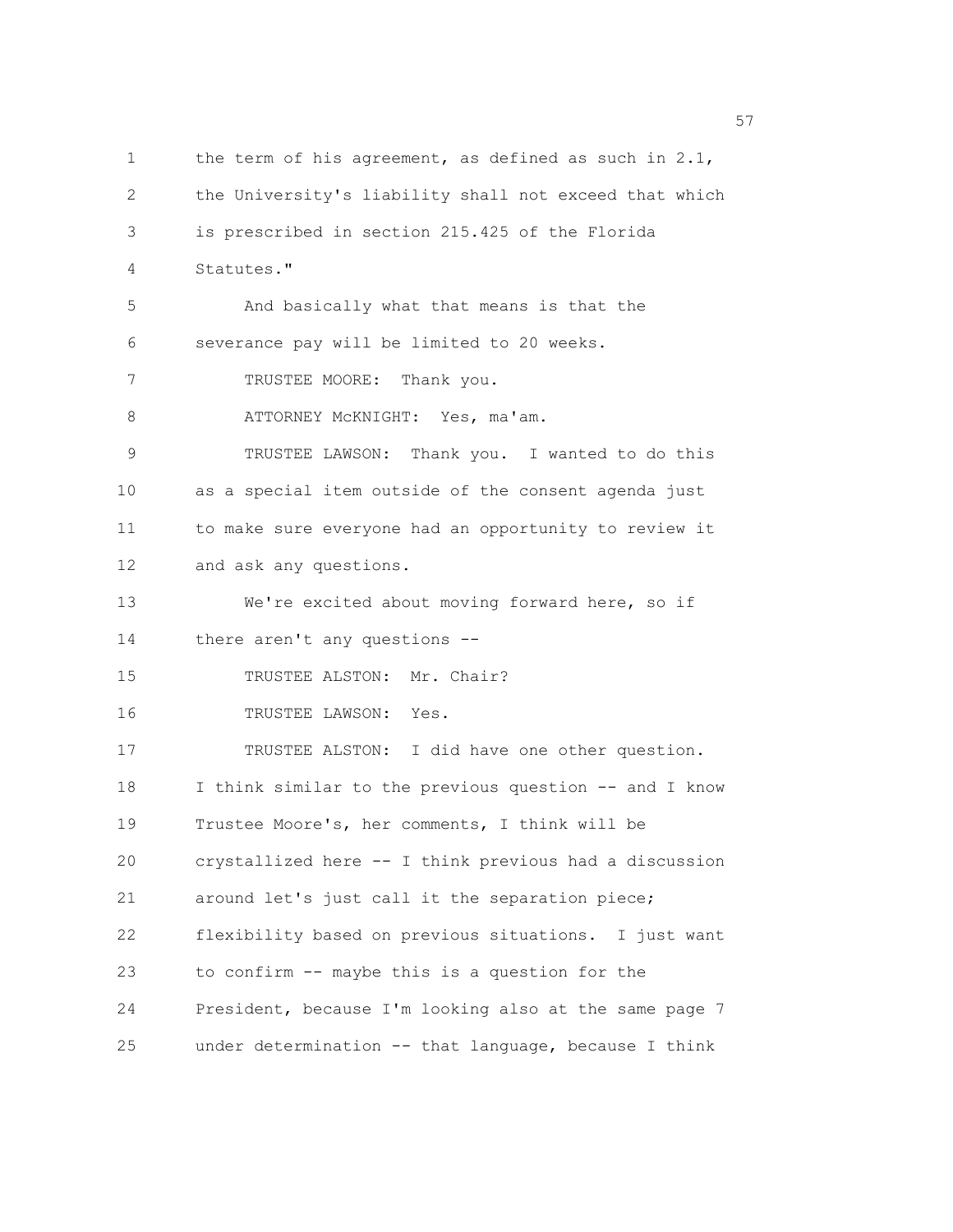1 we had discussion around that flexibility language; is 2 that language still here intact? 3 TRUSTEE LAWSON: I'm sorry, Trustee Lawson. I 4 was in a sidebar conversation. Would you repeat that, 5 please? 6 TRUSTEE ALSTON: Sure, my apologies. 7 So my question on the previous go-around was 8 providing that flexibility language. I know we had 9 questions around in the contract stating a special 10 term, a specified term. Also, I think we had 11 conversation around providing flexibility in case 12 something arises, and I think we talked about in the 13 past the types of things that could arise. 14 My question was to the President or to legal 15 counsel, since everyone has approved, if that language 16 was still intact in the document. Because I was 17 reading under 5.0, and at least in that 5.1 section, 18 it appears it provides the flexibility, but then once 19 you read and continue looking under the six sub-points 20 under 5.1, it then crystallizes only those six 21 specific instances. But that's contrary to the three 22 lines as it reads in 5.1, where it says, "The 23 University shall have the right to terminate this 24 agreement for any cause at any time prior to its 25 expiration."

the state of the state of the state of the state of the state of the state of the state of the state of the state of the state of the state of the state of the state of the state of the state of the state of the state of t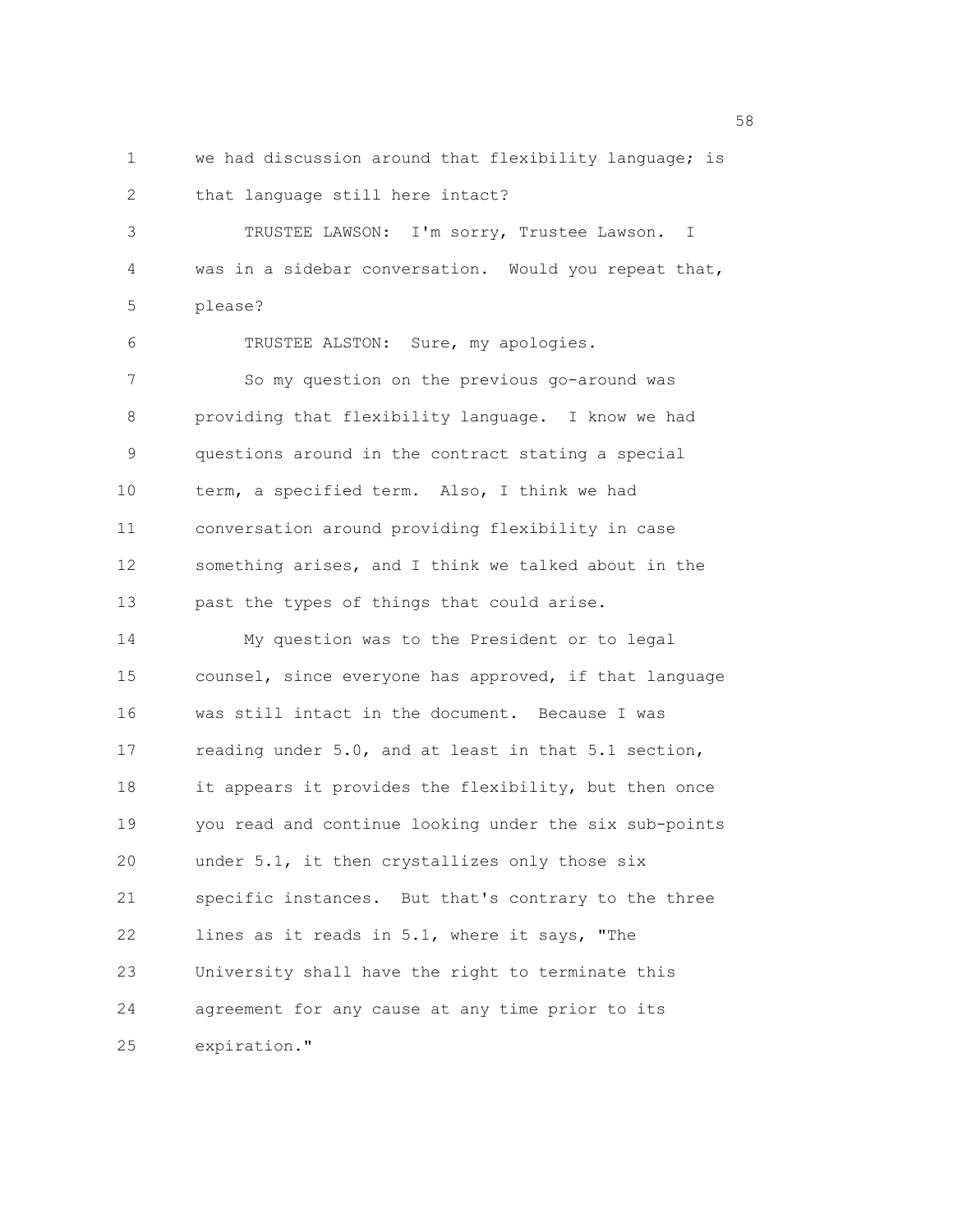1 After the comma, which I know this is legal ease, 2 it goes on to special -- or it's specifies six 3 particular instances. So my real question still 4 stands: Is there flexibility in the document? 5 CHAIRMAN MONTGOMERY: Trustee Lawson? 6 TRUSTEE LAWSON: Yes. I would recognize Attorney 7 McKnight. 8 ATTORNEY McKNIGHT: Yes. The paragraphs that 9 you're referring to is termination with cause. And 10 then, the flexibility language would be in 5.4, 11 termination without cause, as negotiated. If that 12 makes sense. 13 TRUSTEE ALSTON: Thank you. 14 TRUSTEE LAWSON: Are there other questions? 15 TRUSTEE WOODY: Mr. Chairman? 16 TRUSTEE LAWSON: Yes. Trustee Woody. 17 TRUSTEE WOODY: On page 3, just a question. 18 3.4.3, it states, "During term of this agreement, 19 Coach shall be provided a courtesy car or \$850 per 20 month, in lieu of a courtesy car." 21 Is that standard? 22 TRUSTEE LAWSON: Yes. That's fairly standard in 23 athletics for a school our size and for a head 24 football coach, to receive one or the other, so we 25 felt we were well within bounds.

 $59<sub>59</sub>$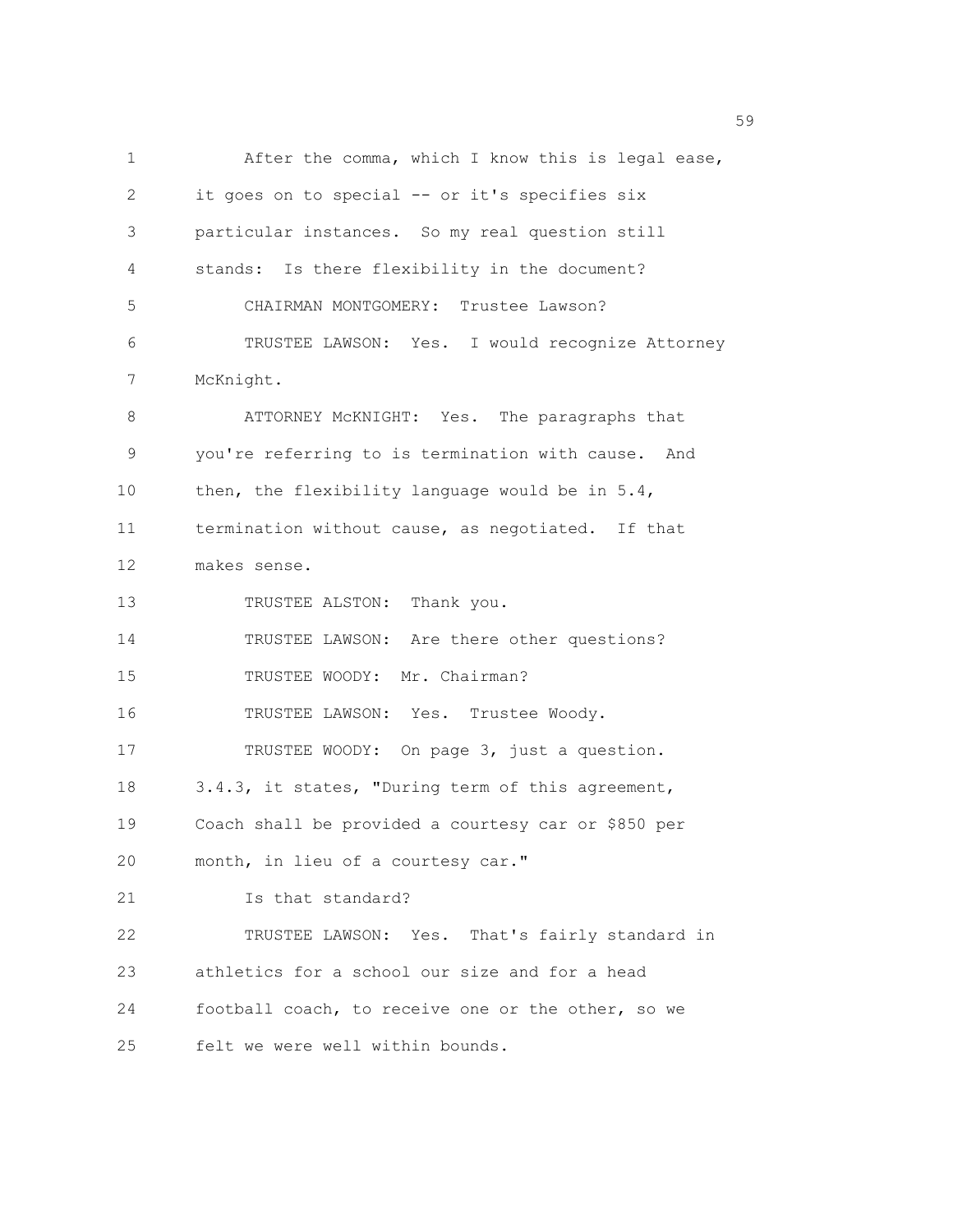1 TRUSTEE WOODY: I was questioning the \$850. 2 TRUSTEE LAWSON: It's either/or. It's not both. 3 Do you follow me? It's either the courtesy car or the 4 allowance. 5 TRUSTEE WOODY: Oh, I understand that. 6 Okay. I would think it would be cheaper than 7 \$850 per month. What is he going to drive, a Bentley? 8 TRUSTEE LAWSON: But to answer your question, it 9 is customary for coaches at a school our size to have 10 a courtesy vehicle provided. 11 TRUSTEE WOODY: I understand. Thank you. 12 TRUSTEE LAWSON: It's actually -- to the 13 President's point -- it's actually cheaper to provide 14 the courtesy car than the \$850 per month. 15 CHAIRMAN MONTGOMERY: Okay. I have in the queue 16 Trustee Alston and Trustee McWilliams. 17 TRUSTEE ALSTON: I'll defer. Go ahead. 18 CHAIRMAN MONTGOMERY: Trustee McWilliams? 19 TRUSTEE McWILLIAMS: Usually, one of the 20 dealerships in town will give the coach use of a 21 courtesy car, and that's at no cost to us, as long as 22 he turns it in when he's supposed to and do all of the 23 things. So that usually works out pretty well. 24 The question I had also, I know, was about 25 recruitment but then I think I saw somewhere in the

 $\sim$  60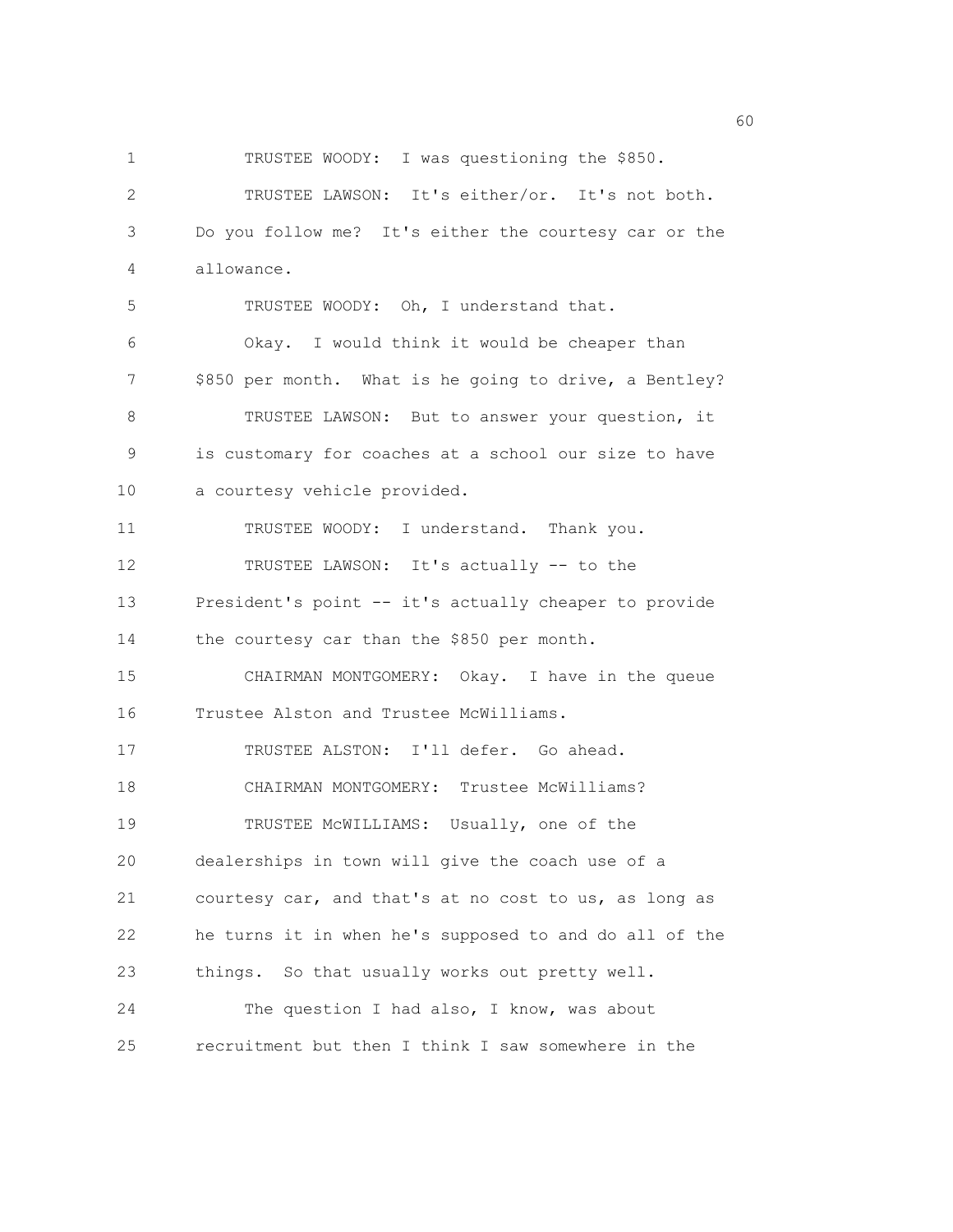1 contract that \$75,000 a year and then an extra hundred 2 thousand dollars, and I'm wondering how that compares 3 with recruitment dollars we're giving now. I don't 4 have a problem with it; I just want to know how that 5 compares: Is it an increase? Is it a decrease? 6 Can someone answer that question? 7 CHAIRMAN MONTGOMERY: Dr. Mangum? 8 PRESIDENT MANGUM: I don't know how it compares 9 to -- we haven't budgeted at that level, that I'm 10 aware of, in athletics yet. I think this coach wants 11 to make sure he has adequate resources to continue his 12 recruitment, and part of the discussion and 13 negotiation around this was to insure that he had 14 resources. And part of our fundraising goals and 15 efforts, he understands that his recruitment is 16 related to our successful ability to obtain revenue 17 that will support his organization, and he's working 18 towards that end as well. 19 TRUSTEE McWILLIAMS: I didn't have a problem with 20 it. I just wondered how it compared to what we have 21 been doing. Did we lose it before we didn't have 22 enough recruitment? The increase, I was just 23 wondering because it was part of the contract; if no 24 one knows, I won't pursue it and we'll just see how 25 the season goes.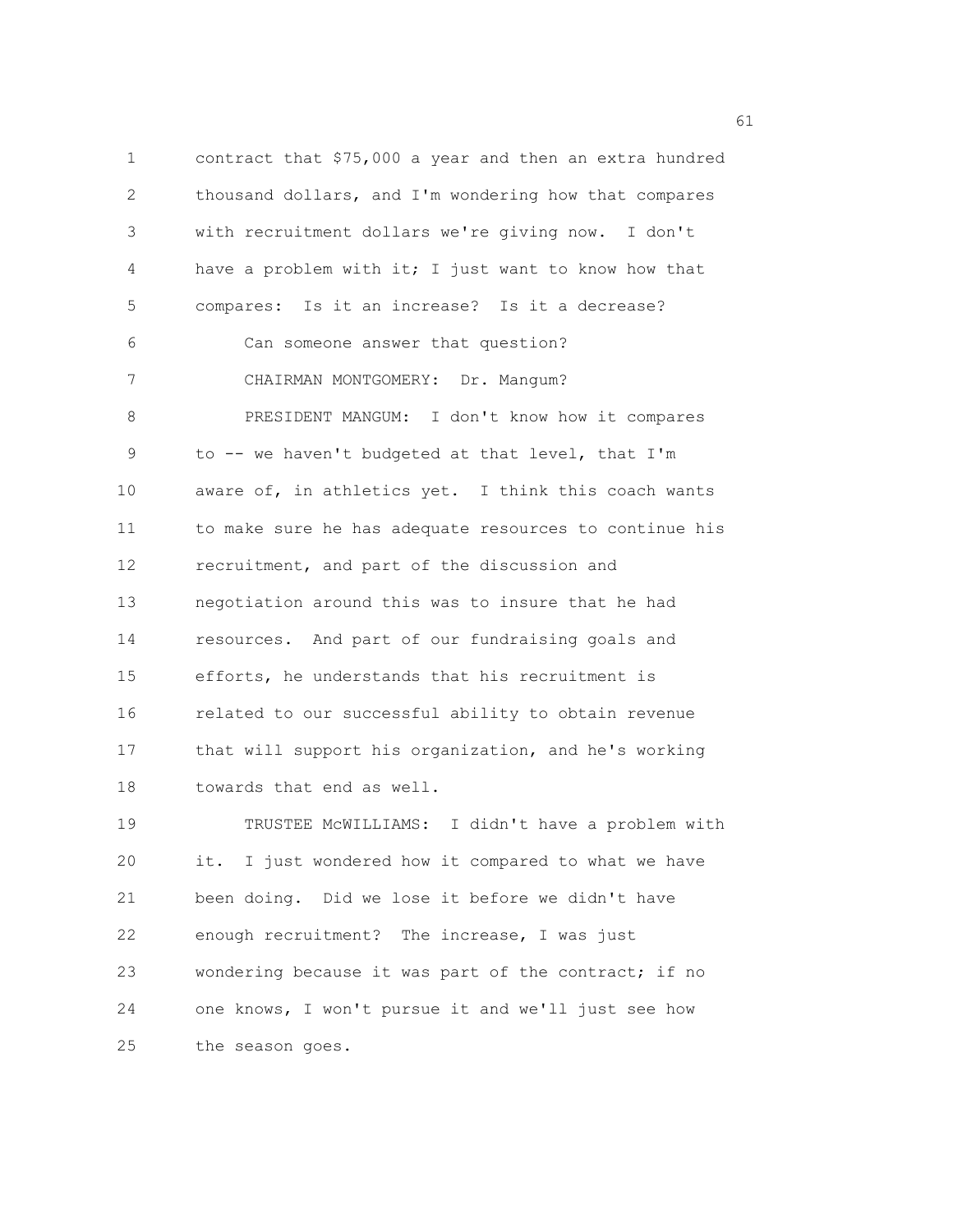1 CHAIRMAN MONTGOMERY: Trustee Alston. 2 TRUSTEE ALSTON: Thank you, Mr. Chair. I think 3 that was actually one I know we discussed the car 4 issue that Trusty Woody discussed. 3.4.5, I think 5 some of trustees, McWilliams, was also part of my 6 original. These dollars, is this coming to the 7 Foundation? 8 CHAIRMAN MONTGOMERY: Dr. Mangum, Trustee Alston 9 had a question. 10 PRESIDENT MANGUM: I'm sorry? 11 TRUSTEE ALSTON: My apologies. So similar to 12 Trustee McWilliams' point, the recruiting budget, 13 these dollars and the base of 75, and the increase of 14 \$100,000, is this coming from the Foundation, or are 15 these ear-marked dollars based on the Coach's direct 16 fundraising? Or where are these dollars coming from? 17 PRESIDENT MANGUM: From fundraising activity. We 18 are in the process, if you may recall, we haven't had 19 individualized budgeting for Florida A&M, and that's 20 part of what we're instituting, and that's part of our 21 changes towards efficiency. So the Athletic 22 Department has been placed can on a budget and the new 23 athletic director will distribute those resources 24 accordingly. 25 In negotiating with the football coach, he wanted

 $\sim$  62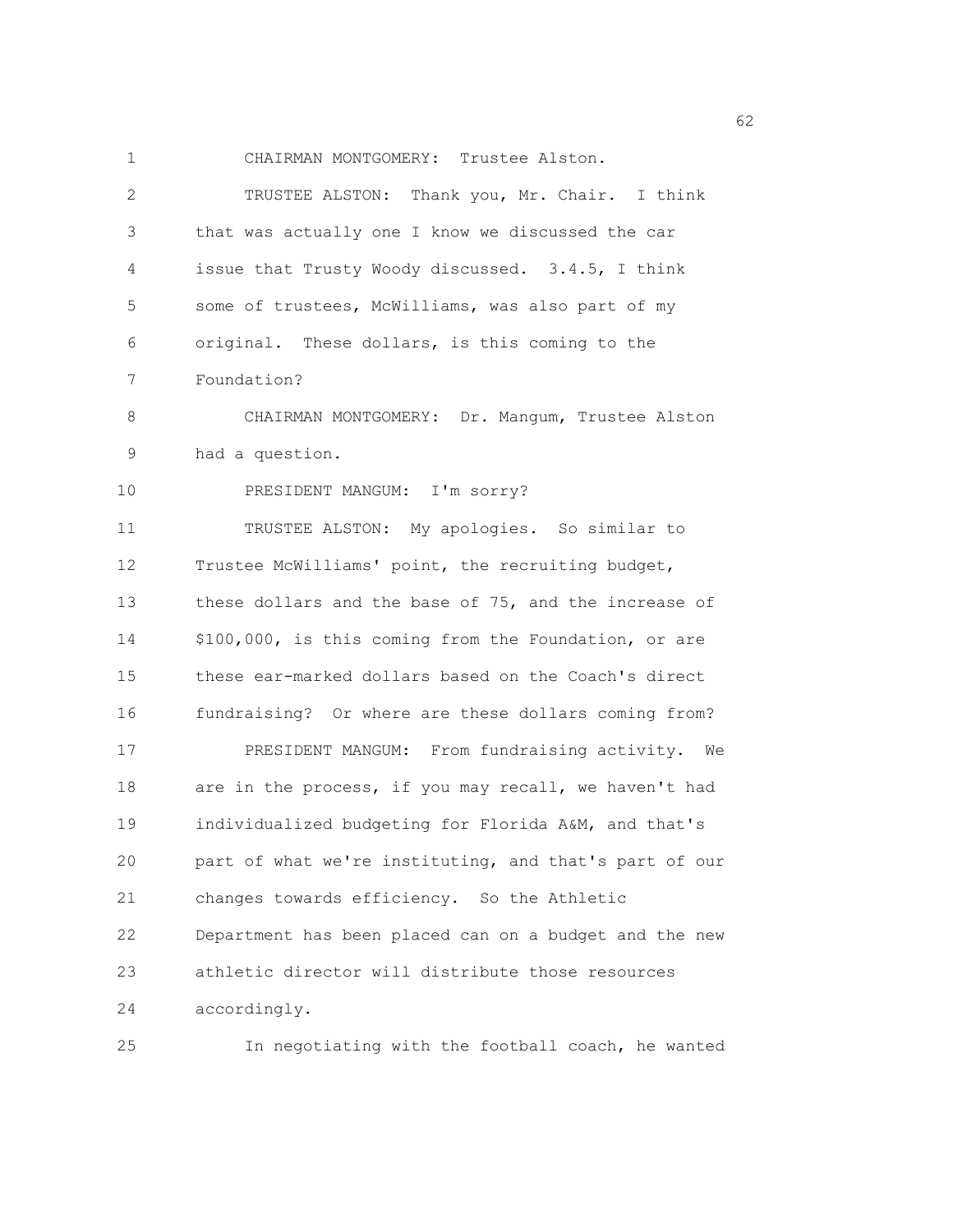1 some assurances that he would be able to program a 2 successful program, and that includes us fundraising 3 so I would suggest that the holistic approach of the 4 budget would be that as the new AD goes through the 5 budget and allocates resources across, the football 6 coach wanted to make sure he had adequate resources. 7 So that depends on us to fundraise for his activities 8 to get those increases beyond the level of budgeting 9 had been of our recruiting across football, so we have 10 to raise the money.

11 TRUSTEE ALSTON: Thank you.

12 TRUSTEE LAWSON: Trustees, great questions. And 13 the President is absolutely correct in that there is 14 an incentive in here for the coach to raise funds to 15 supplement the recruiting budget as provided by the 16 University.

17 And just, hopefully in closing, the coach has 18 already agreed, as his legal team to this, so I wanted 19 to take the liberty today to have you-all review it 20 and to get back and maybe follow-up more closely in 21 protocol.

22 Now that we've had our discussion, I am going to 23 move it down as an action item so we can vote on it as 24 a consent agenda, but I did want to open the floor. 25 So I won't make the motion to approve now -- I'll put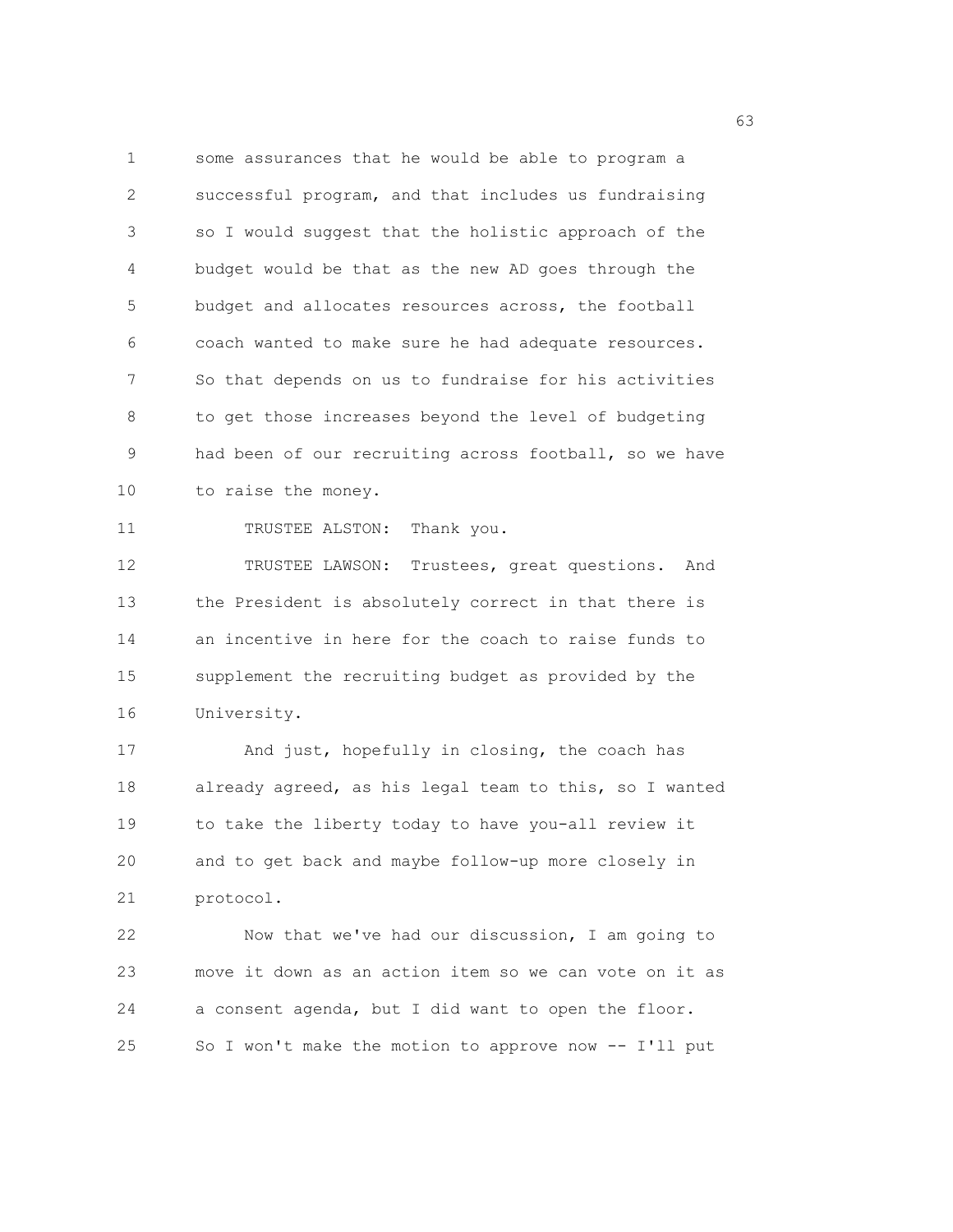1 it in the consent agenda -- but I did want to open the 2 floor for everybody to discuss, because we've worked 3 on this for quite awhile. I wan to thank Attorney 4 McKnight and President for their due diligence in 5 helping pull this together. 6 So again, I'm going to move this to an action 7 item on the consent agenda if there aren't any other 8 questions. 9 Okay, thank you. 10 CHAIRMAN MONTGOMERY: To be clear, Vice-Chair, 11 you wanted it as a stand-alone action item or the 12 consent agenda? 13 TRUSTEE LAWSON: Consent agenda. 14 So Mr. Chair, this concludes the report of the 15 Budget and Finance Committee. 16 CHAIRMAN MONTGOMERY: Thank you, Vice-Chair 17 Lawson. 18 Direct Support Organizations. Trustee Shannon, 19 you are recognized. 20 TRUSTEE SHANNON: Thank you, Mr. Chair. 21 Mr. Chairman, DSO has several informational 22 items. The newly-appointed Vice-President for the 23 University advancement, Mr. George R. Cotton, Sr., 24 presented an update on divisional activities during 25 our July 21st meeting. Mr. Cotton provided updates on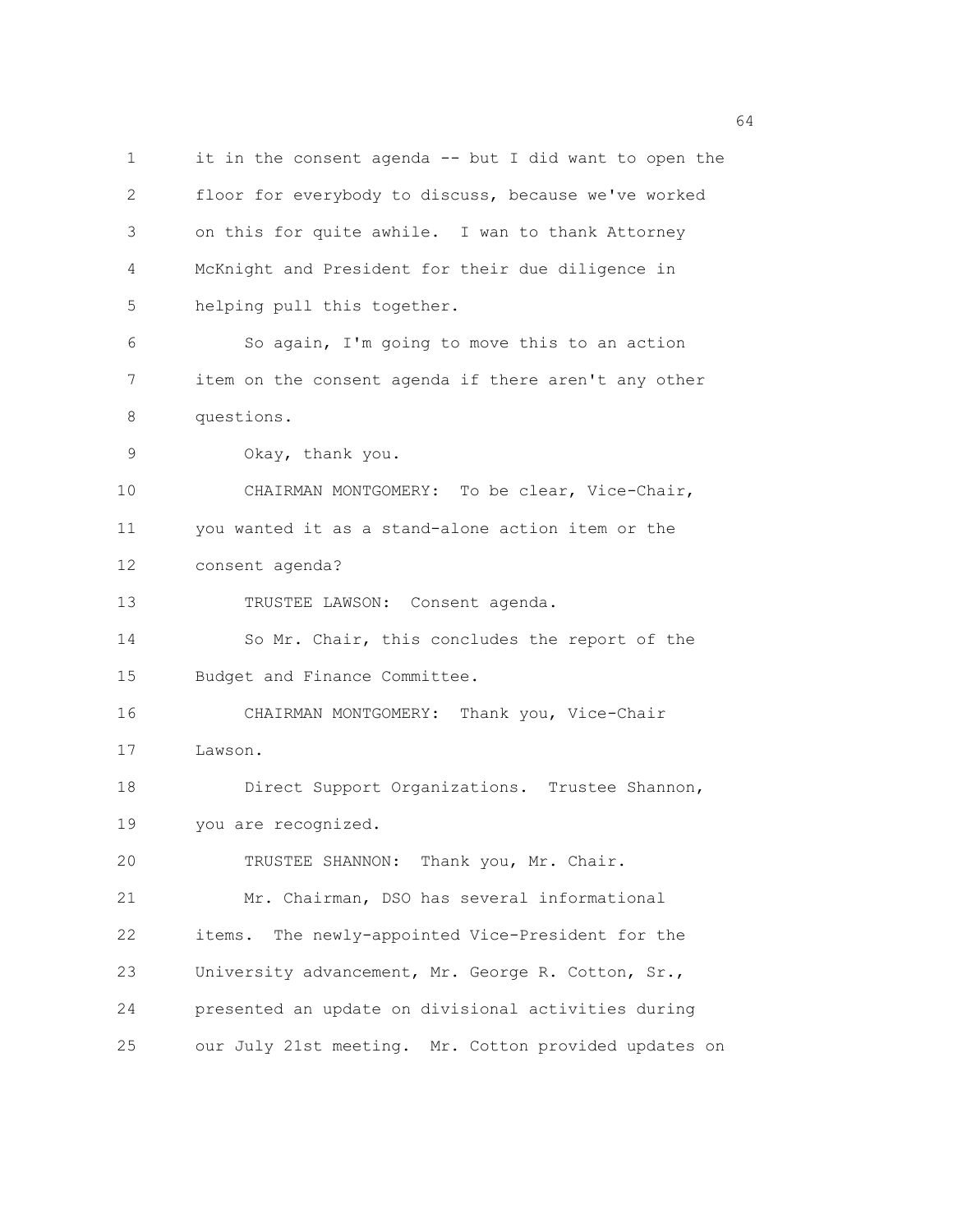1 and University advancement and Trustee goals.

2 A snapshot was presented on fundraising. At the 3 end of the fiscal year 2014 through '15, the 4 University surpassed their \$5.5 million dollar goal. 5 The goal was exceeded by \$300,000. \$5.8 million was 6 raised last year and have accumulated roughly 10.2 7 million in cash and budget. A large success was due 8 to the confidence of one donor. 9 Giving to the University increased by 81 percent 10 and significantly improved compared to the previous 11 year. Last year's faculty and staff campaign raised 12 over \$194,000. Last year, the "10 for \$10 Challenge" 13 brought in \$183,000. 14 Mr. Cotton was asked by Trustee Kimberly Moore 15 what his goal was in terms of fundraising. Mr. Cotton 16 responded that a goal has not been set, due to the 17 need to conduct an internal assessment first. 18 Mr. Cotton shared highlights from his 90-day plan with 19 the DSO Committee and advised the plan to put a team 20 of staff in place who knows how to raise money. 21 Mr. Cotton presented several foundation -- he 22 also presented several foundation and investment 23 updates. The Foundation's endowment is approximately 24 \$123 million, down from \$127 million. The 25 Foundation's return on investments is approximately

 $\sim$  65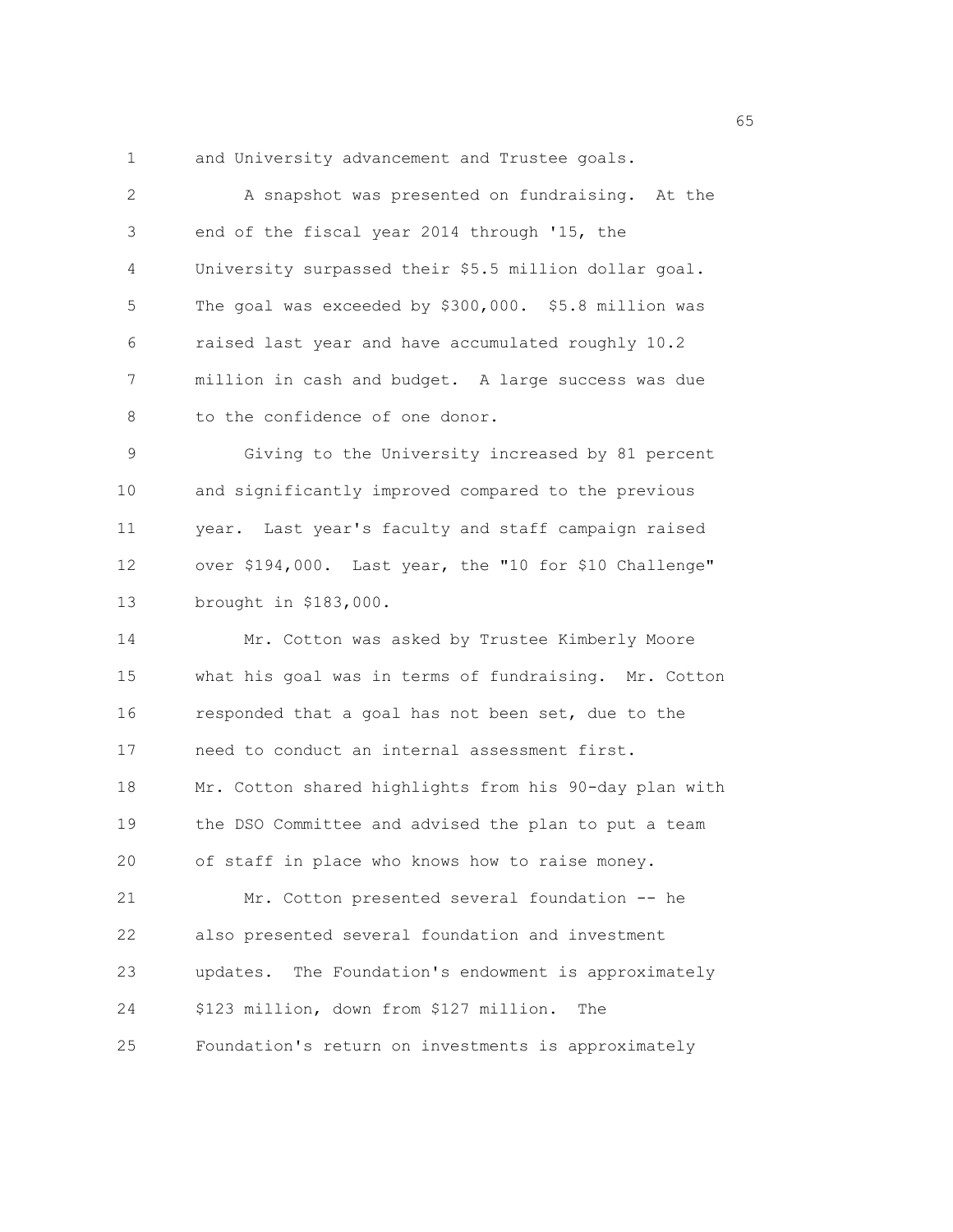1 3.39 percent; an investment goal of 7.79 percent 2 success.

3 Mr. Cotton also provided the following updates 4 for the Office of Alumni Affairs. The Assistant Vice-5 President to Alumni Affairs, Dr. Jon Lee, is engaging 6 with alumni across the country. The good news is, 7 that are up, and a number of alumni who are giving is 8 up, but there's a long ways to go. The alumni giving 9 rate is at 8 percent.

10 The 51st anniversary of the National Alumni 11 Association Northeast Regional Conflict is involved in 12 Massachusetts.

13 FAMU Board Chair, Rufus Montgomery, has accepted 14 the opportunity to be the keynote speaker. FAMU's 15 President, Elmira Mangum, will serve as the keynote 16 speaker for the inaugural scholarship event in Quincy, 17 Florida.

18 Mr. Cotton presented an update on the Rattler 19 Boosters. The Rattler Boosters is preparing their 20 game addition of the Snakesbite magazine to highlight 21 the Rattler activities. And the membership drive is 22 continuing for the Boosters for the fall kick-off for 23 the Rattler Boosters initiative, scheduled for 24 Saturday, August 29, 2015 at The Moon.

25 Mr. Chairman, this concludes the report of the

 $\sim$  66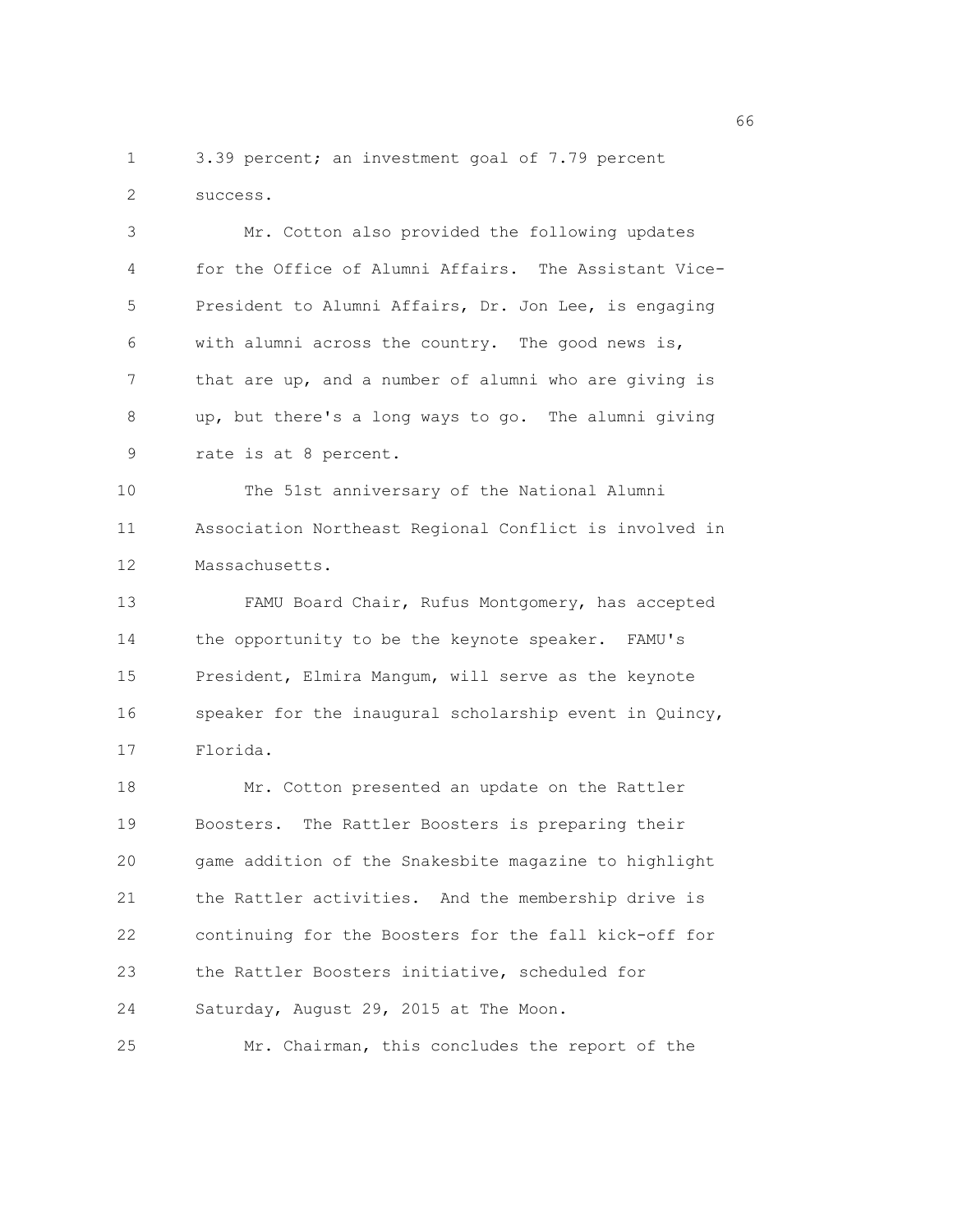1 DSO Committee.

| 2           | CHAIRMAN MONTGOMERY:<br>Thank you, Trustee Shannon.    |
|-------------|--------------------------------------------------------|
| 3           | Facilities Planning. Trustee McWilliams, you're        |
| 4           | recognized.                                            |
| 5           | TRUSTEE MCWILLIAMS: Thank you, Mr. Chair.              |
| 6           | The report of the Facilities Planning Committee        |
| 7           | includes two action items, one informational item, and |
| 8           | one discussion item.                                   |
| $\mathsf 9$ | The first action item was the approval of the          |
| 10          | minutes for the Facilities Planning Committee of       |
| 11          | May 19, 2015.                                          |
| 12          | The second action item was the renaming of the         |
| 13          | Crestview sign from Florida A&M University Rural       |
| 14          | Diversity Health Center to Senator Durell Peaden FAMU  |
| 15          | Educational Center.                                    |
| 16          | The second informational item was an update on         |
| 17          | the legislative approval. The last item was regarding  |
| 18          | the discussion of a conceptual plan to convert the     |
| 19          | women's pentaplex into to a mixed-use P3 development.  |
| 20          | Mr. Chairman, this concludes the report of the         |
| 21          | Facilities Planning Committee.                         |
| 22          | CHAIRMAN MONTGOMERY: Thank you, Trustee                |
| 23          | McWilliams.                                            |
| 24          | Student Affairs Committee. Trustee Graham,             |
| 25          | you're recognized for the Student Affairs report.      |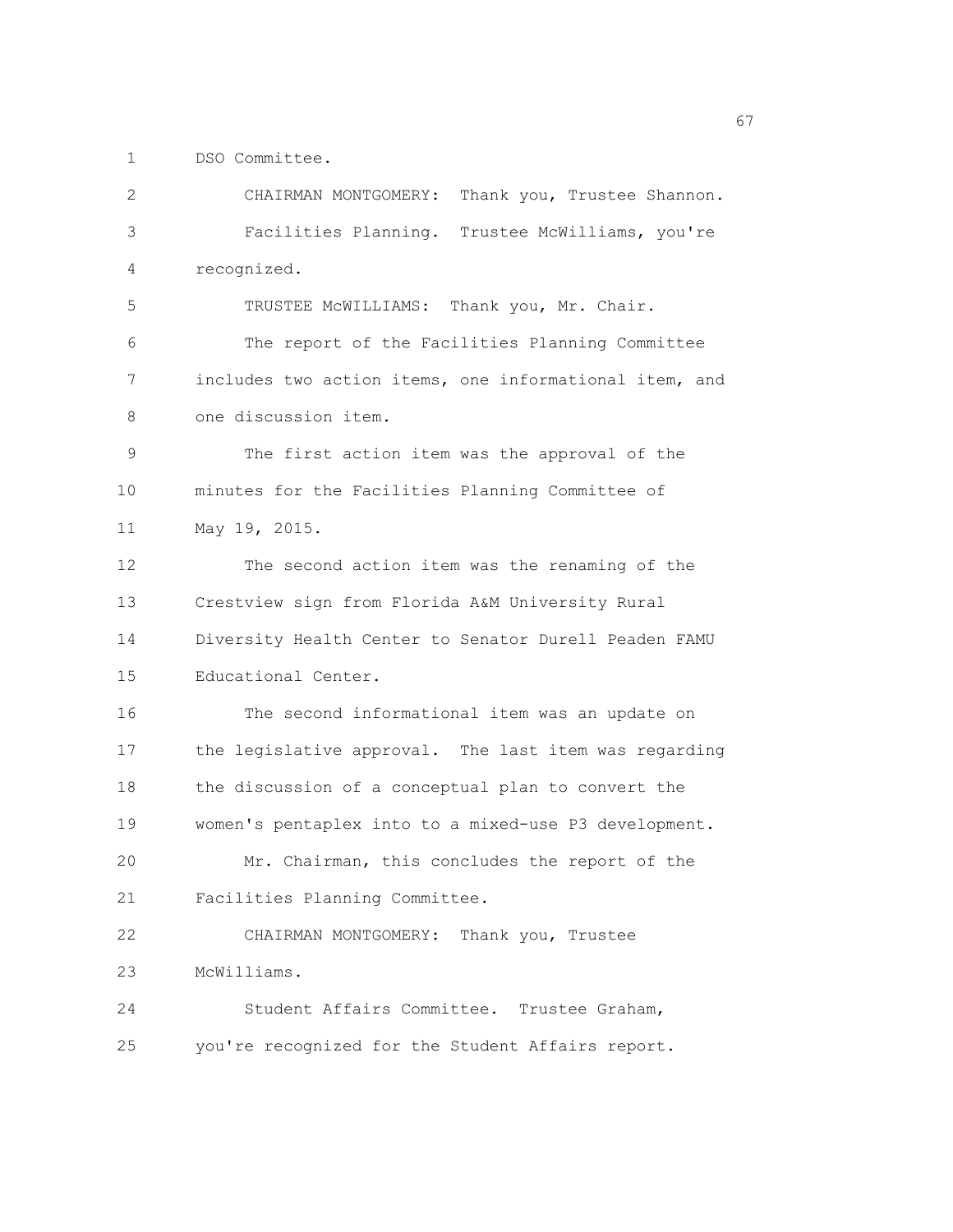1 TRUSTEE GRAHAM: Thank you, Mr. Chair.

2 The first action item was a motion to approve the 3 minutes from the May 20, 2015, meeting. The motion 4 was moved for approval by Trustee Shannon and seconded 5 by Trustee Grable. The minutes were accepted as 6 presented.

7 Several Student Affairs information items and 8 updates were presented. Vice-president Hudson 9 provided updates for the Division of Student Affairs, 10 which included an enrollment management update, 11 commencement update, financial aid update, LBGTQA 12 update, student activities update, anti-hazing report, 13 and athletics report. Dr. Hudson introduced two new 14 staff members to the Department of Student Affairs: 15 Keon Campbell Miller (phonetic) in the role of 16 executive assistance to the Vice-President of Student 17 Affairs, and Major Ray Spalding, serving as the 18 Director of Military and Veteran Affairs. 19 I presented additional information to the 20 committee pertaining to students and organizations at 21 FAMU and for Florida Division of Affairs staff to move 22 forward. They are as follows: Enhancement and 23 expansion of the club known organization review board, 24 the implementation of ORDC (phonetic), the amendments 25 of rules allowing freshmen to be permitted to join

 $\sim$  68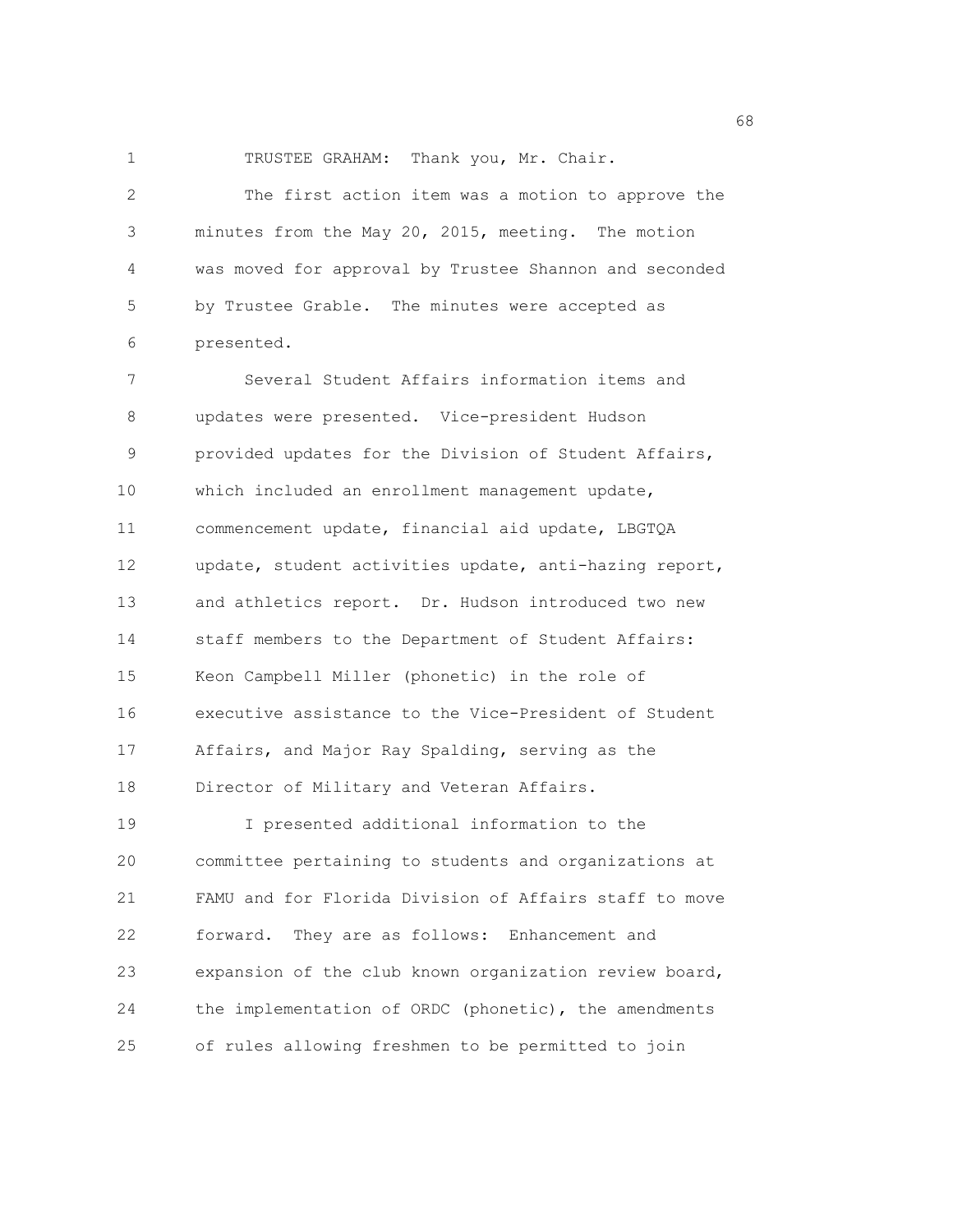1 clubs or organizations, and the ratification of the 2 student government documents. The action was moved 3 for approval by Trustee Shannon and seconded by 4 Trustee Grable. The motion carried.

5 Mr. Chairman, the Student Affairs Committee 6 recommends approval of the amendments to regulation 7 2.0.30 and the student government and ratifications 8 for notice and adoption after the expiration of the 9 30-day notice period, provided there are no public 10 comments, and in accordance of the Florida Board of 11 Governors Regulation Department procedures. The final 12 approval action will occur through the consent agenda. 13 Mr. Chairman, this concludes my report. 14 CHAIRMAN MONTGOMERY: Thank you, Trustee Graham. 15 Special Committee on Governance. Trustee Alston, 16 will you please provide the report? 17 TRUSTEE ALSTON: Thank you, Mr. Chairman. 18 The special committee on governance commenced 19 yesterday and had four action items. 20 First, the committee discussed creating a dual 21 reporting structure for the General Counsel, reporting 22 to the Board and to the President. The Committee also 23 discussed the option of hiring outside legal counsel.

25 Governance recommended approval for the dual reporting

24 Following a discussion, the Special Committee on

 $\sim$  69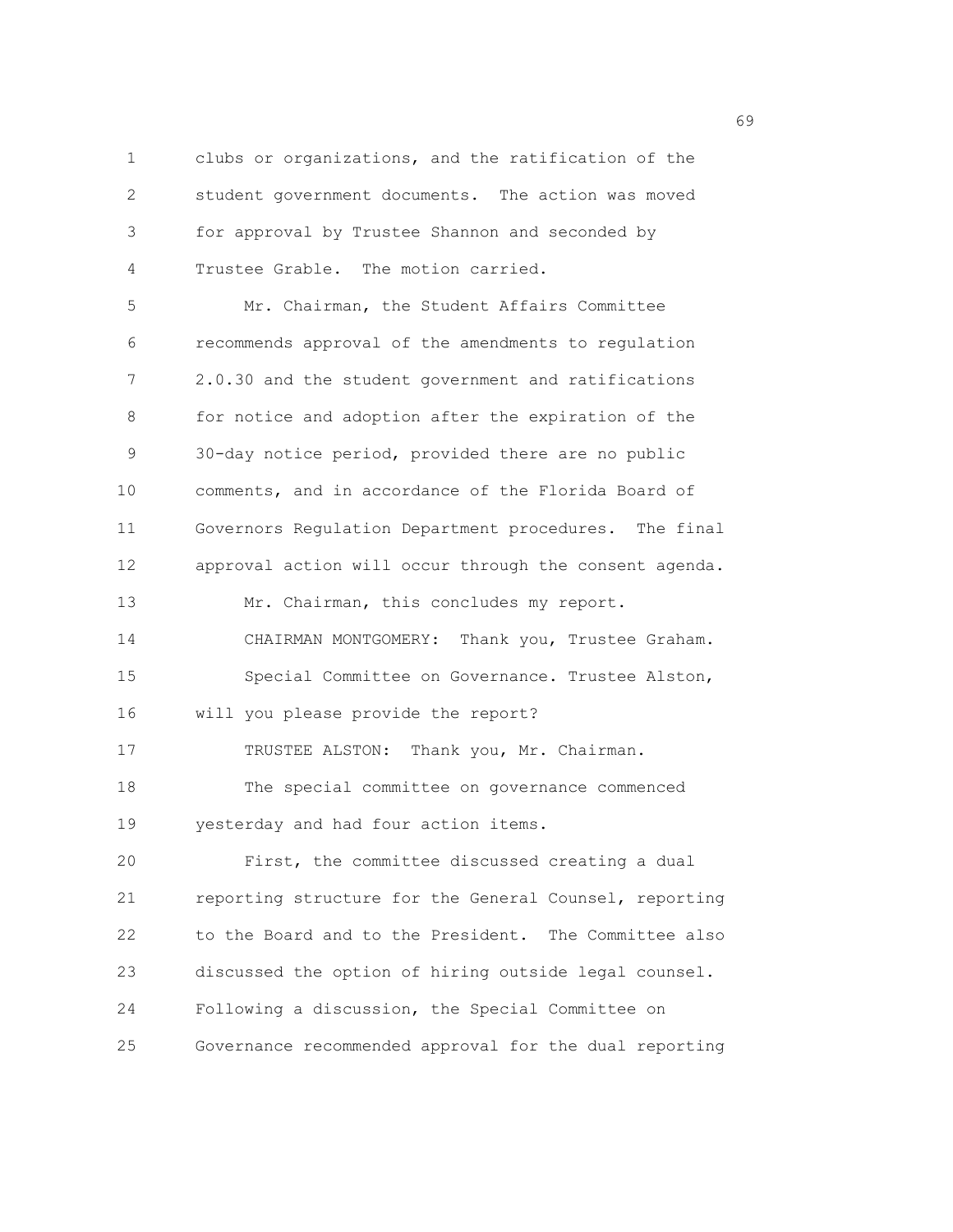1 for the General Counsel.

| 2           | This is -- I'm recommending, Mr. Chair, that we        |
|-------------|--------------------------------------------------------|
| 3           | make this an action item instead of the consent agenda |
| 4           | because I believe only this item was not unanimous.    |
| 5           | Secondly, the Committee discussed the six              |
| 6           | recommendations from the outside consultant regarding  |
| 7           | rules and responsibilities of the General Counsel.     |
| 8           | Clarification and formalization of the communication   |
| $\mathsf 9$ | of functional roles and reporting requirements,        |
| 10          | General Counsel establishing regular one-on-one        |
| 11          | meetings with the Board Chair; General Counsel should  |
| 12          | have the same kinds of sessions with the Committee     |
| 13          | chairs; establishing regular professional development; |
| 14          | Board and President developing a review process for    |
| 15          | evaluation, and periodic reviews of the bylaws.        |
| 16          | The committee, not formally, adopted six               |
| 17          | recommendations, but recommended the President and the |
| 18          | Chair work jointly to restructure the reporting role   |
| 19          | of the General Counsel. And this is already on the     |
| 20          | consent agenda.                                        |
| 21          | Ms. Carrie Gavin updated the Committee on              |
| 22          | revisions to the equity report, which was originally   |
| 23          | presented to the Committee on July 21st. This was      |
| 24          | accepted by the special committee. This is already on  |

25 the consent agenda.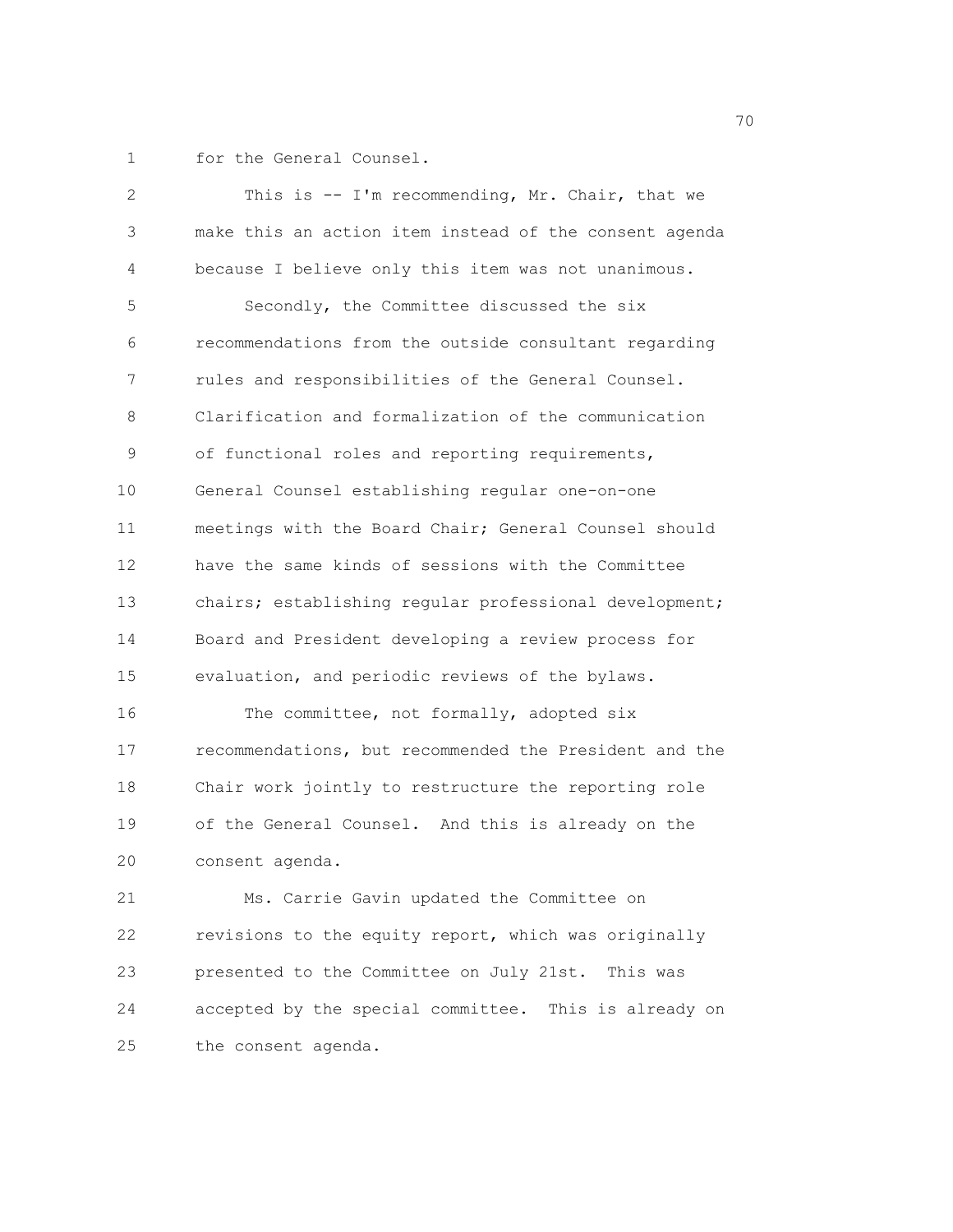1 Next, the Committee discussed the role of the 2 Governance Committee and reviewed a document comparing 3 and the universities in the SUS. I asked the 4 committee members to provide feedback regarding their 5 committee's role to the board liaison by the end of 6 next week. The liaison will compile the information 7 and provide to it Chair Montgomery. 8 The Committee also discussed opportunities to 9 enhance the operating procedures and refine the 10 trustee orientation manual and the overall orientation 11 process. Chair Montgomery engaged the committee in a 12 discussion regarding hiring a public relations firm to 13 work with the Board and the University. The committee 14 recommended hiring a public relations firm. 15 Mr. Chair, I recommend also adding that item to 16 the consent agenda. 17 Vice-Chair Lawson asked the board to review SACS 18 COC comprehensive standard, 3.2.6 regarding the 19 FAMU/FSU College of Engineering joint committees' role 20 and the Board's role regarding the College of 21 Engineering's policy matter. 22 The Board Liaison was asked to forward the 23 information to the Board, which was done last night. 24 Chairman Montgomery indicated the Board officers would

25 have an opportunity to discuss this matter.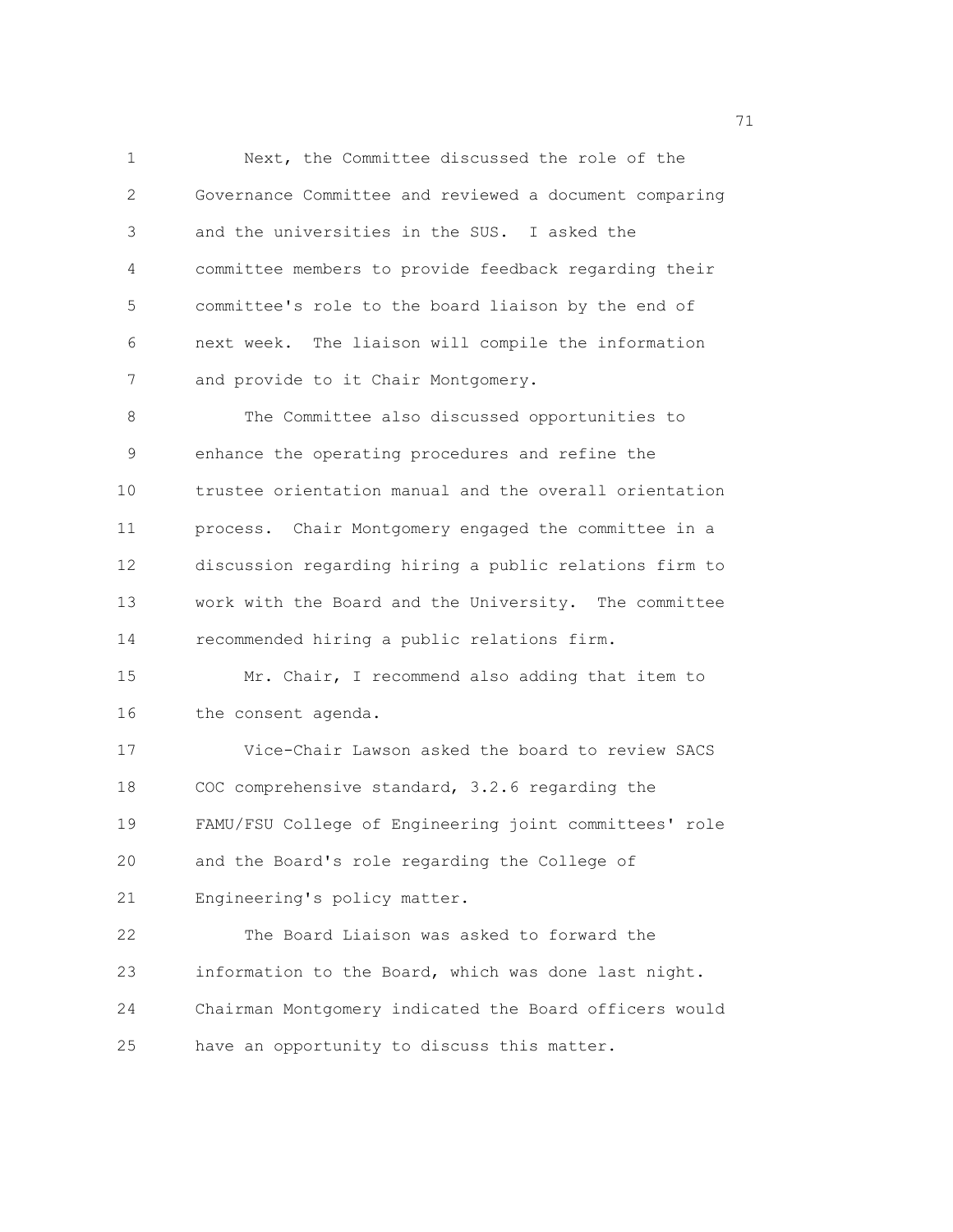1 Mr. Chairman, this concludes my report. 2 CHAIRMAN MONTGOMERY: Thank you Trustee, Alston. 3 We'll move on to action items. 4 And Trustees, I call your attention to today's 5 agenda you have before you. If you'll skip down to 6 action items, I'll walk you through the changes that 7 are being made here during the meeting: 8 A. Will be the University's 2015-2016 work plan; 9 B. Ratification of tentative agreement with 10 United Faculty of Florida; 11 C. Will be the Legal Affairs as described by 12 Trustee Alston. We'll have him read that outloud. 13 On the second page, under consent agenda, if 14 you'll skip down to Budget and Finance Committee, 15 adding an item BF-2, and that would be the approval of 16 Coach Wood's contract; again, on our consent agenda. 17 And if you'll drop down to Special Committee on 18 Governance, SCG-3, and that was the consent agenda 19 added for the PR firm. 20 Any comments or questions from the Board about 21 the reading? 22 TRUSTEE ALSTON: Yes, Mr. Chair? 23 CHAIRMAN MONTGOMERY: Trustee Alston? 24 TRUSTEE ALSTON: Yes, so SCG-1 are revisions to 25 bylaws. Remove that one because that will be the same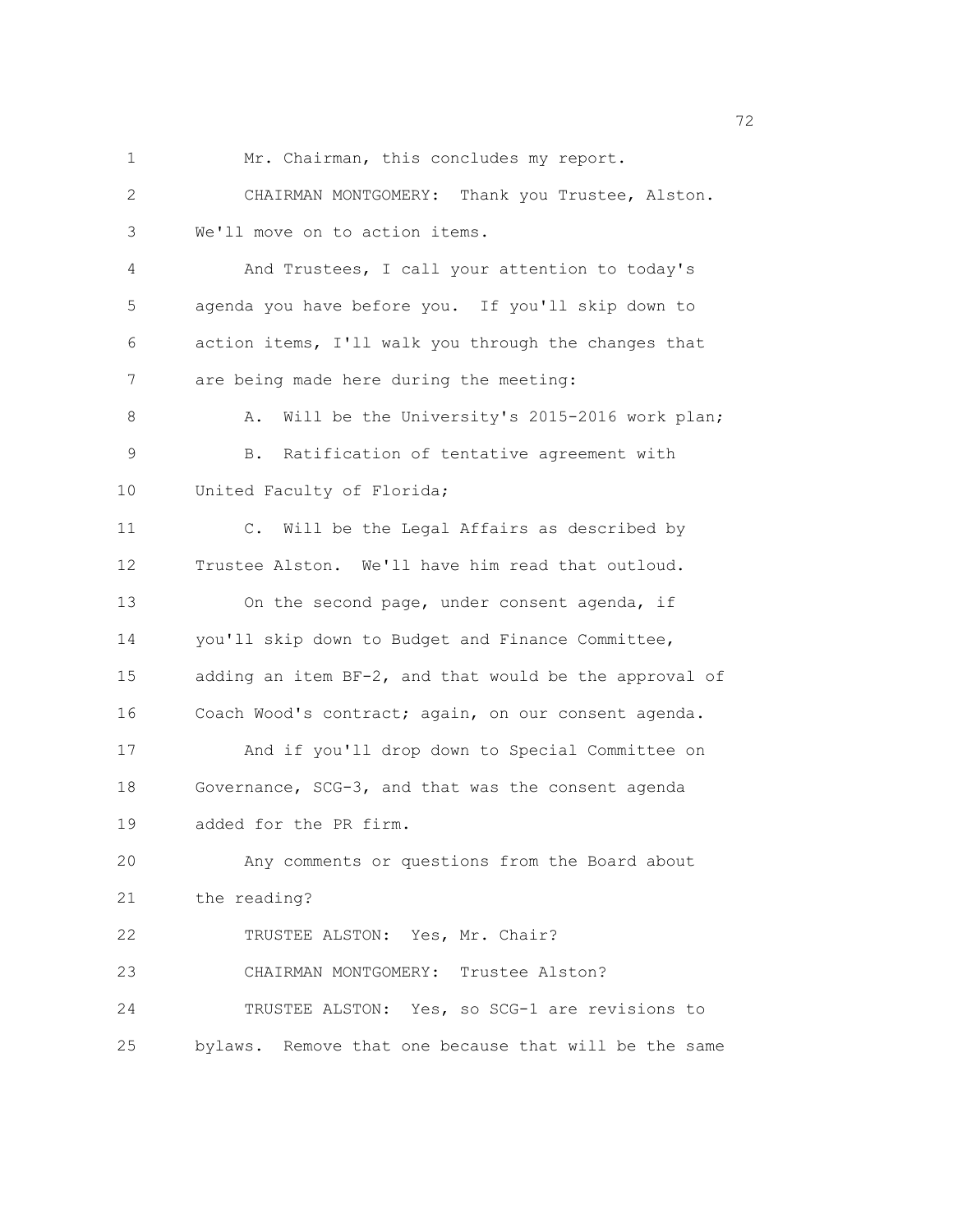1 as the action item.

| 2  | CHAIRMAN MONTGOMERY: Okay. So you're removing            |
|----|----------------------------------------------------------|
| 3  | SCG-1 from the consent agenda?                           |
| 4  | TRUSTEE ALSTON: Yes.                                     |
| 5  | CHAIRMAN MONTGOMERY: Okay. And did you have any          |
| 6  | additional items?                                        |
| 7  | TRUSTEE ALSTON: No. So I quess the new SCG-1             |
| 8  | would be the University equity report?                   |
| 9  | CHAIRMAN MONTGOMERY: Yes.                                |
| 10 | TRUSTEE ALSTON: And SCG-2 would be the PR firm?          |
| 11 | CHAIRMAN MONTGOMERY: Yes.                                |
| 12 | Comments questions members of the Board? Okay,           |
| 13 | we'll proceed through our action items.                  |
| 14 | We heard presentation yesterday regarding the            |
| 15 | University's work plan. Is there a motion to approve?    |
| 16 | TRUSTEE WOODY: So moved.                                 |
| 17 | CHAIRMAN MONTGOMERY: Wait.                               |
| 18 | TRUSTEE MOORE: I thought there was direction.            |
| 19 | TRUSTEE ALSTON: The work plan?                           |
| 20 | TRUSTEE GRABLE: The work plan, as indicated in           |
| 21 | my report earlier, that after an in-depth discussion     |
| 22 | of the revised work plan, the Committee referred the     |
| 23 | revised work plan to the full board for action.<br>But I |
| 24 | was on under the impression that potentially the         |
| 25 | Provost has some comments to make regard the revised     |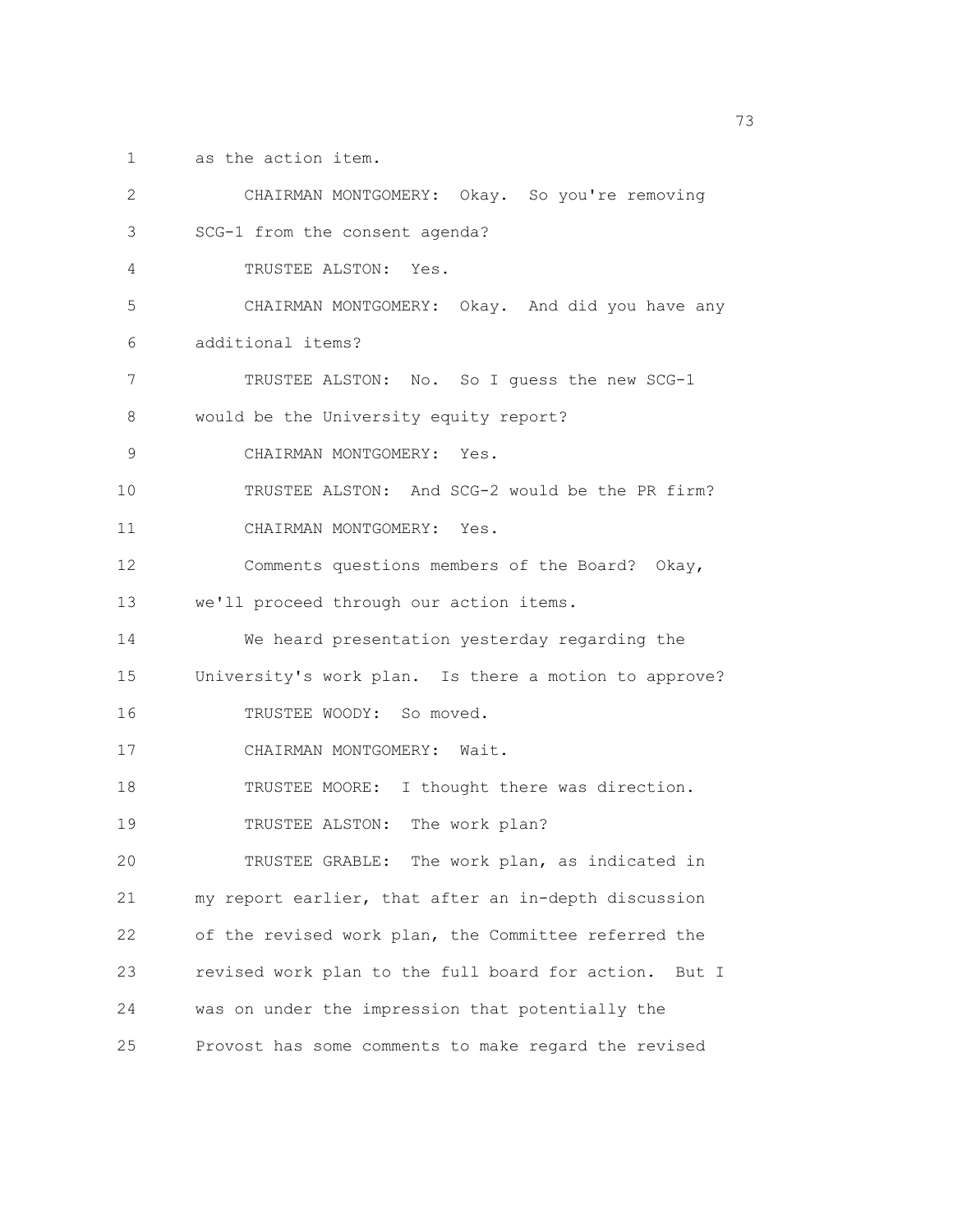1 work plan.

| 2  | And thank you, Dr. David.                              |
|----|--------------------------------------------------------|
| 3  | PROVOST DAVID: Good morning. The recommendation        |
| 4  | that we would like to make is to table the approval of |
| 5  | the work plan, for the time being, until a special     |
| 6  | meeting to be called for next week.                    |
| 7  | I would like to highlight what the process has         |
| 8  | been to-date. The Board of Governors challenged us to  |
| 9  | imagine FAMU as we want it to be and to revise our     |
| 10 | goals. We met with Board of Governor's staff for an    |
| 11 | extended period of time and talked with them, and we   |
| 12 | also had other communications with the Board of        |
| 13 | Governors. We established work plan group, comprised   |
| 14 | of faculty, staff and students, to consider the        |
| 15 | challenge that was posed to us, and we provided a      |
| 16 | revised work plan with modestly increased goals to the |
| 17 | Academic Affairs Committee for its consideration in    |
| 18 | the July 21st meeting.                                 |
| 19 | At that time, the Committee asked us to go back        |
| 20 | again and consider even more aggressive goals, and so, |
| 21 | we in the senior leadership team challenged ourselves  |
| 22 | further, and we fully have committed to a vision of    |
| 23 | Florida A&M University that is a premiere institution  |
| 24 | as an HBCU and as a State University System            |
| 25 | institution.                                           |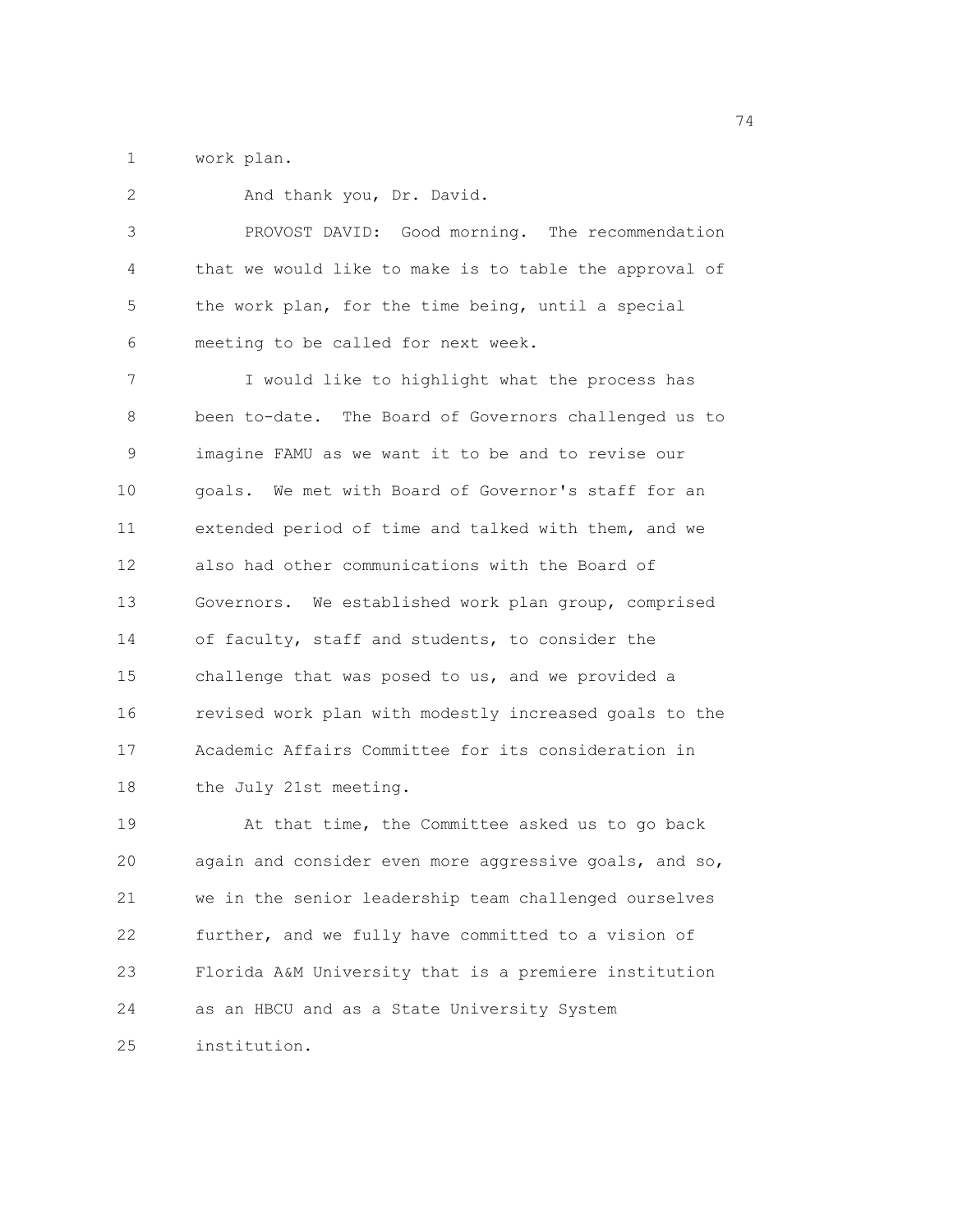1 So, we have actually revised our goals again, and 2 those were presented for discussion yesterday at the 3 meeting of the Committee. In the Committee meeting, 4 our very aggressive goals were challenged for whether 5 or not -- I guess the concern was expressed as to 6 whether or not we would be able to meet the goals in a 7 time frame that we had announced, and also whether or 8 not it would be acceptable to the Board of Governors. 9 What I want to share is one point. Again, we are 10 committed to these goals. We have already been 11 working towards them. We have reallocated funds 12 internally to support these goals. We have a million 13 dollars that was given to us by the Legislature that 14 we are devoting to these goals. We have submitted 15 ranked applications, including a First of the World 16 Grant, in order to support making these goals. We are 17 seeking some private support and other support to make 18 these goals happen and we also have the legislative 19 budge request.

20 However, we want to make sure that we get all of 21 the feedback that is necessary for the Board of 22 Governors. Having heard of the conversation with the 23 Board of Trustees Academic Affairs Committees 24 yesterday reached out to us and said they would extend 25 the dead line by one week for us turning in revisions

75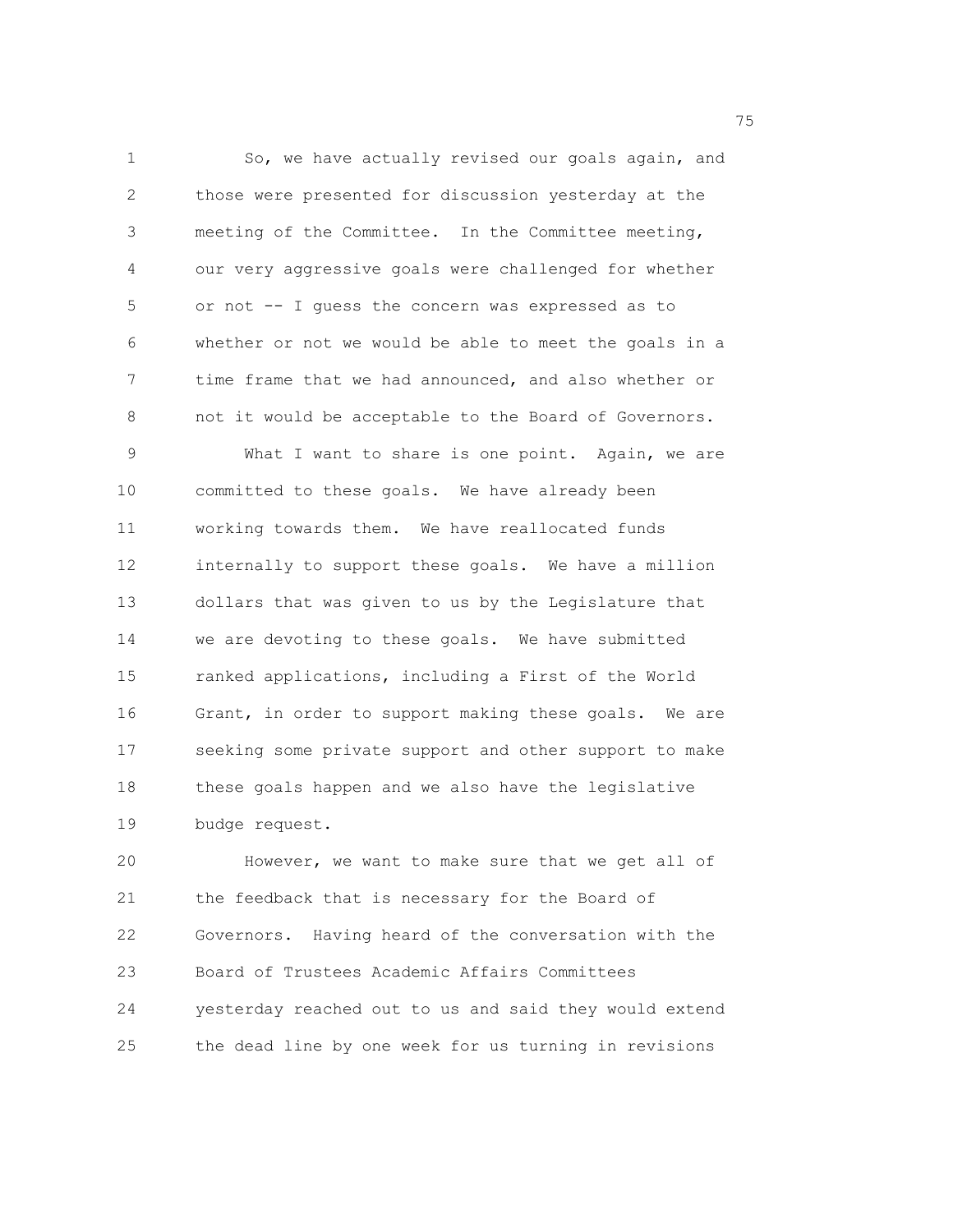1 to our work plan. And so, in order take advantage of 2 that time which would provide for us the opportunity 3 to meet and discuss more in-depth with the Board of 4 Governors, and in fact, perhaps reach out to 5 individual governors to get their feedback. We are 6 asking to table at this time in favor of presenting at 7 the beginning of next week any revisions we might make 8 and then having the Board consider it at that time. 9 CHAIRMAN MONTGOMERY: Thank you, Provost David. 10 I've spoken with Dr. Mangum and Provost David about 11 the Board having the final vote on the work plan, and 12 we're -- the date we looked at is the 13th of this 13 month. It's all based on timing, noticing and what 14 have you, but the 13th of this month at 2:00. So that 15 will be the set time in which we will approve or have 16 a discussion for approval of the work plan. 17 Any question or comments, members of the Board? 18 TRUSTEE GRABLE: Chair Montgomery, I would like 19 to commend Doctor -- I always want to say that -- 20 Provost David and her staff for their understanding of 21 what the Board's concerns were yesterday. And we of 22 course welcome the Chancellor's comments, or whoever 23 reached out to you from the Board of Governors, and 24 gave us the time to make sure that with all of the 25 stakeholders that have brought to the table, that we

<u>2001 - Johann Stein, amerikan ing kabupatèn Inggris di Bandaran Inggris di Bandaran Inggris di Bandaran Inggris di</u>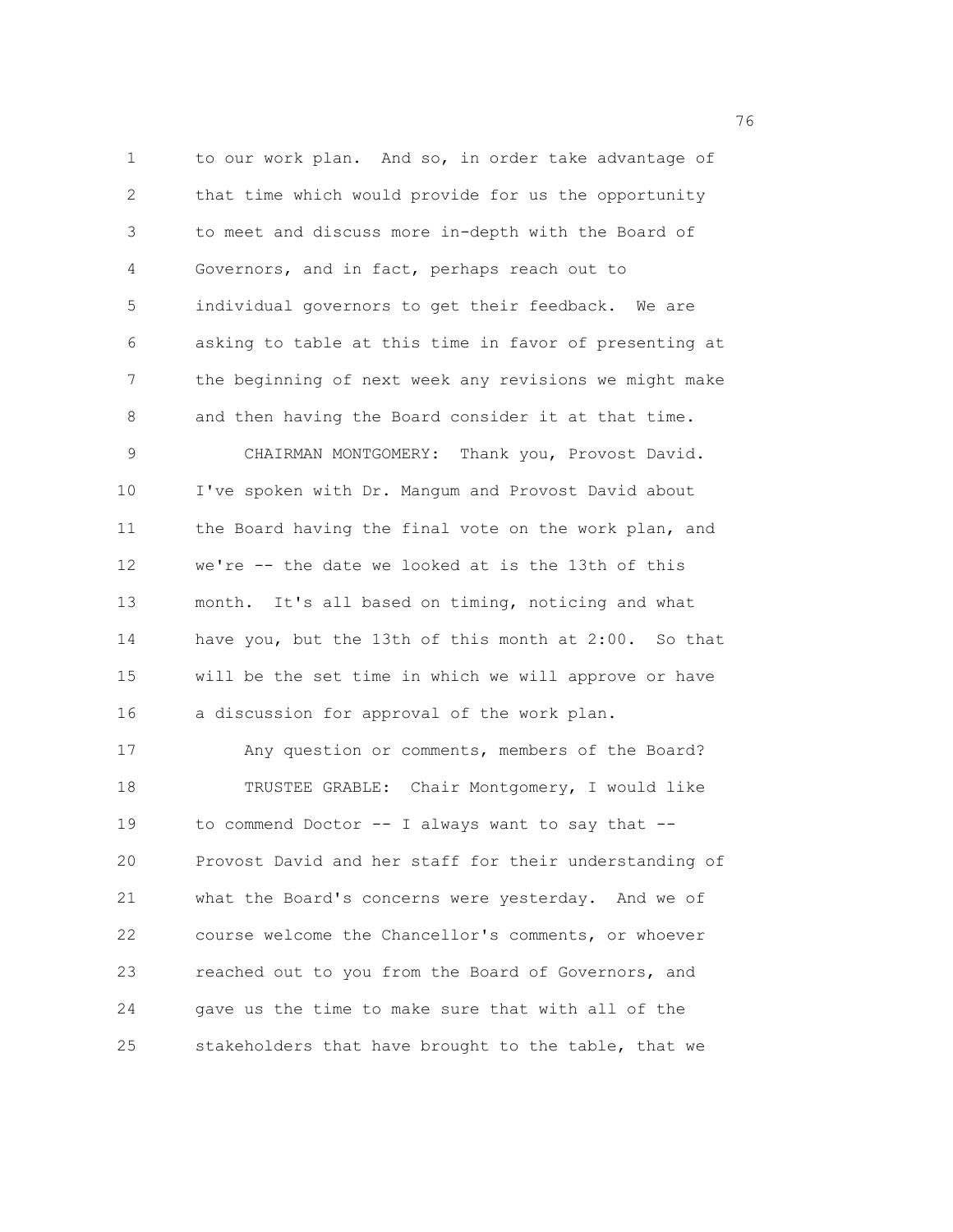1 will present the best possible work plan that we 2 expect to be approved if we do our due diligence. 3 So, I want to commend you for your continued work 4 and the Board members on their input and that we 5 present the best possible work plan that the 6 University can. 7 Thank you, Mr. Chairman and Provost David. 8 CHAIRMAN MONTGOMERY: Thank you. 9 Additional comments? 10 Thank you, Provost David. 11 PROVOST DAVID: Thank you. Actually, if I might 12 just pass out, there had been a question raised at the 13 July 21st meeting about a couple of items, and I do 14 have that information, and I'll give it to the Board 15 members to look at, at your leisure. 16 CHAIRMAN MONTGOMERY: Okay. Attorney Barge-Miles 17 will take those from you. 18 Members of the board, I'm going to take a brief 19 pause from our action items. 20 We have a surprise visitor at the back of the 21 room, so everyone look that way. A Super Rattler. 22 If you come forward, please, Ms. Oliver? 23 (phonetic). 24 So we have our commencement speaker here, and I'm 25 sure she's prepared to go in detail about how she

77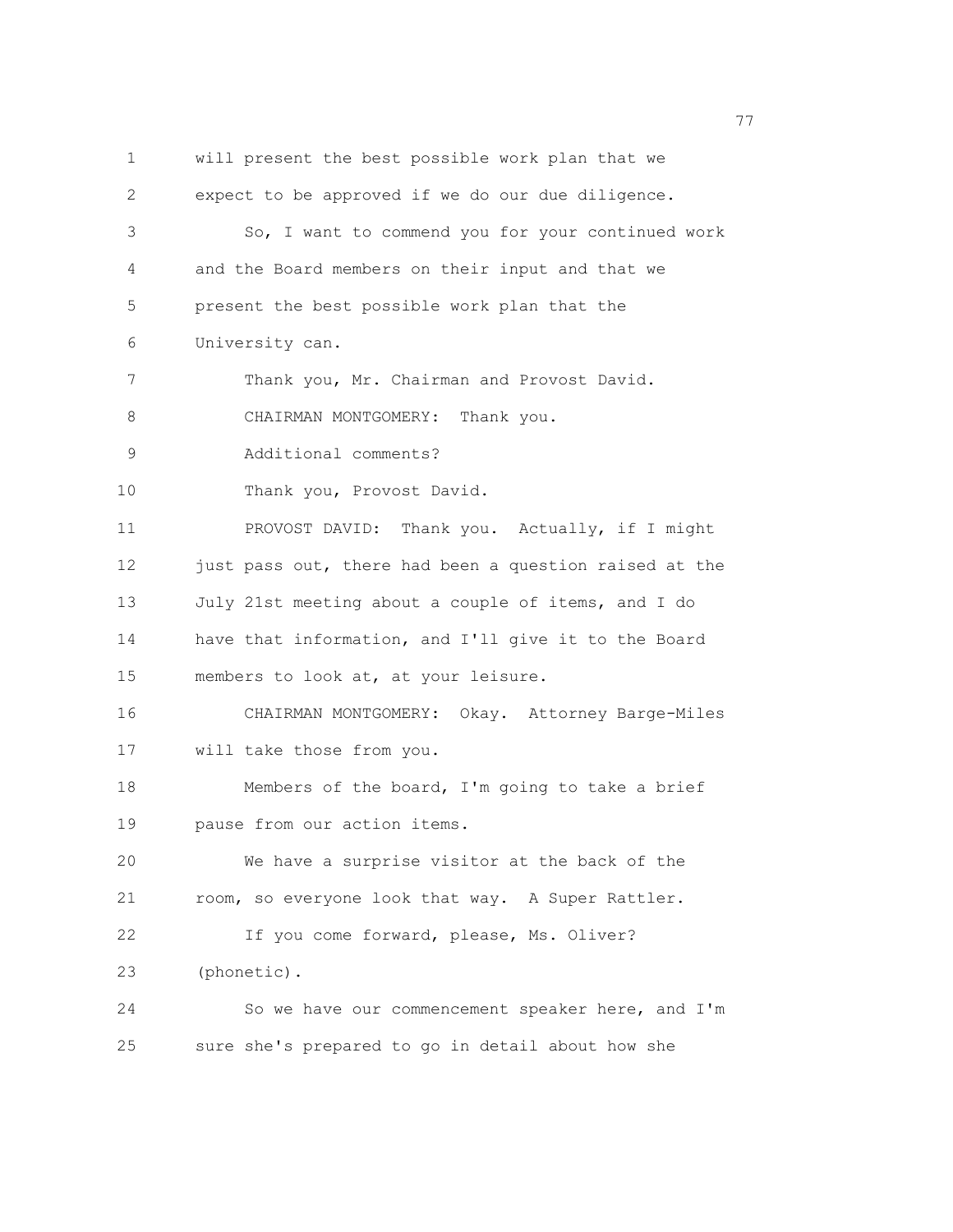1 loves FAMU.

| 2  | MS. OLIVER: Okay. I'm emotional. I just got a         |
|----|-------------------------------------------------------|
| 3  | tour of everything and -- I'm so sorry -- it's just   |
| 4  | beautiful. I appreciate everything everybody has been |
| 5  | doing. I am so proud to be from Florida A&M, so       |
| 6  | proud. The progress, and watching this, and watching  |
| 7  | these kids. And it's been a while. It's been a        |
| 8  | couple of years since I was here. We never made it up |
| 9  | from the track.                                       |
| 10 | But I just got a wonderful tour, and everything       |
| 11 | is so amazing, and I know it's because of the hard    |
| 12 | work everyone has put in to make this university so   |
| 13 | stellar. Stellar is what it is. And I could not be    |
| 14 | prouder of everything that's been done and for        |
| 15 | everyone who has put in all of the hard work and made |
| 16 | this happen.                                          |
| 17 | Thank you. Thank you.                                 |
| 18 | CHAIRMAN MONTGOMERY: Thank you. All right.            |
| 19 | It's always good to see a Super Rattler in the house. |
| 20 | So our next action item is tentative agreement        |
| 21 | between the United Faculty of Florida and FAMU.       |
| 22 | I'm going to ask our legal counsel to give us the     |
| 23 | highlights of the agreement.                          |
| 24 | Attorney McKnight and Attorney Larkin.                |
| 25 | ATTORNEY MCKNIGHT: Attorney Larkin is going to        |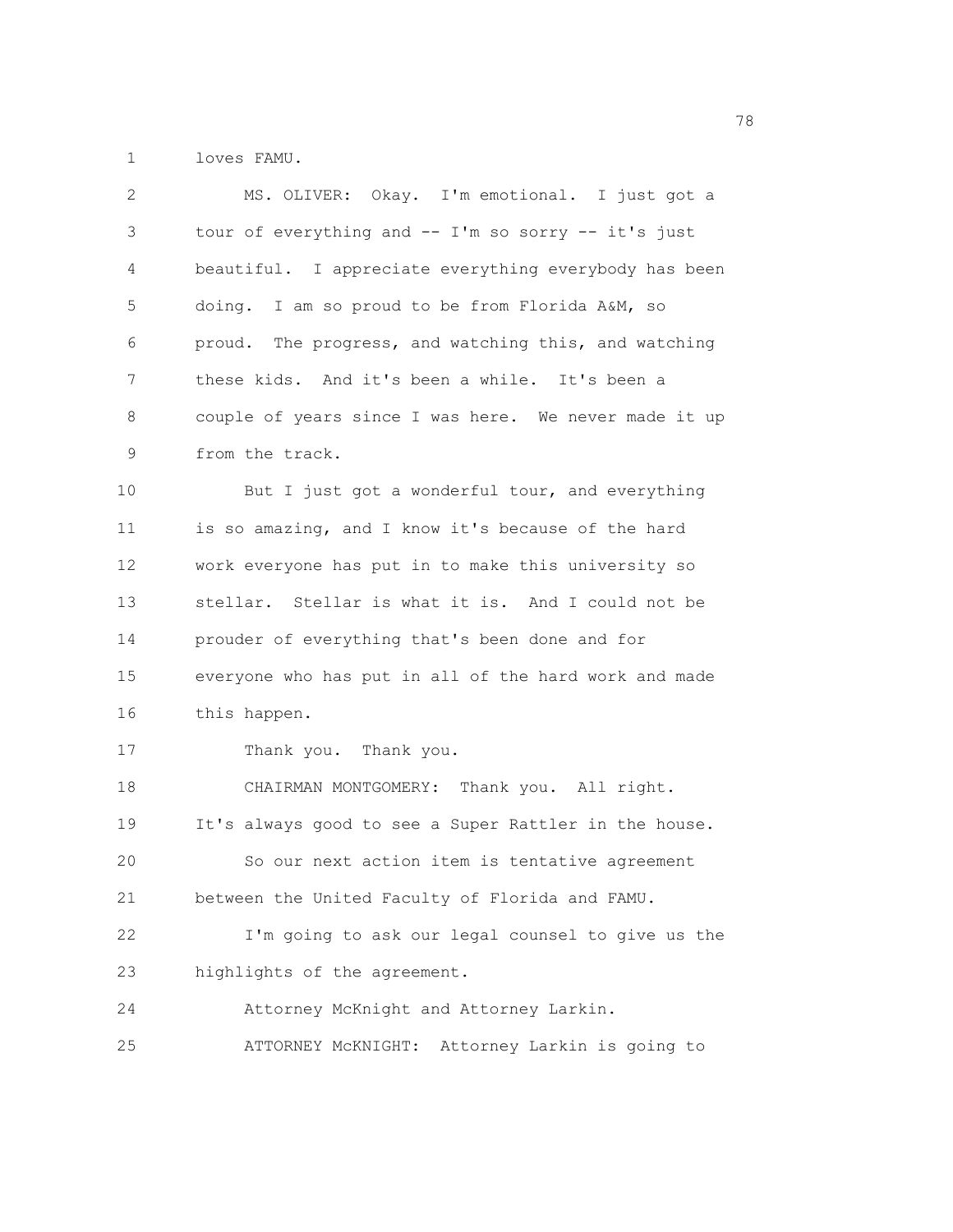1 come to the podium in a moment and he is prepared to 2 share those highlights.

3 CHAIRMAN MONTGOMERY: Thank you, Attorney Larkin. 4 ATTORNEY LARKIN: Members of the Board, it 5 certainly is my pleasure to address you.

6 I am pleased to announce the United Faculty of 7 Florida and the Florida A&M University have reached a 8 tentative agreement on a three-year contract, and the 9 primary two issues for your consideration and approval 10 would be concerning Article 10 which addresses 11 evaluations, and Article 23 which addresses wages.

12 I would first like to thank the United Faculty of 13 Florida. I would like to thank the President, I would 14 like to thank the Provost and legal counsel for their 15 collaborative effort in reaching this. This was a 16 meeting -- several meetings actually -- where we were 17 determined to find a middle ground, and I think we 18 did.

19 With respect to evaluations under Article 10. 20 The administration has agreed that we would form a 21 committee to create an evaluative process that would 22 be used university-wide. At present, we do have 23 university processes but they are by and large broken 24 up by different colleges and departments, and there is 25 not a set university process that governs the entire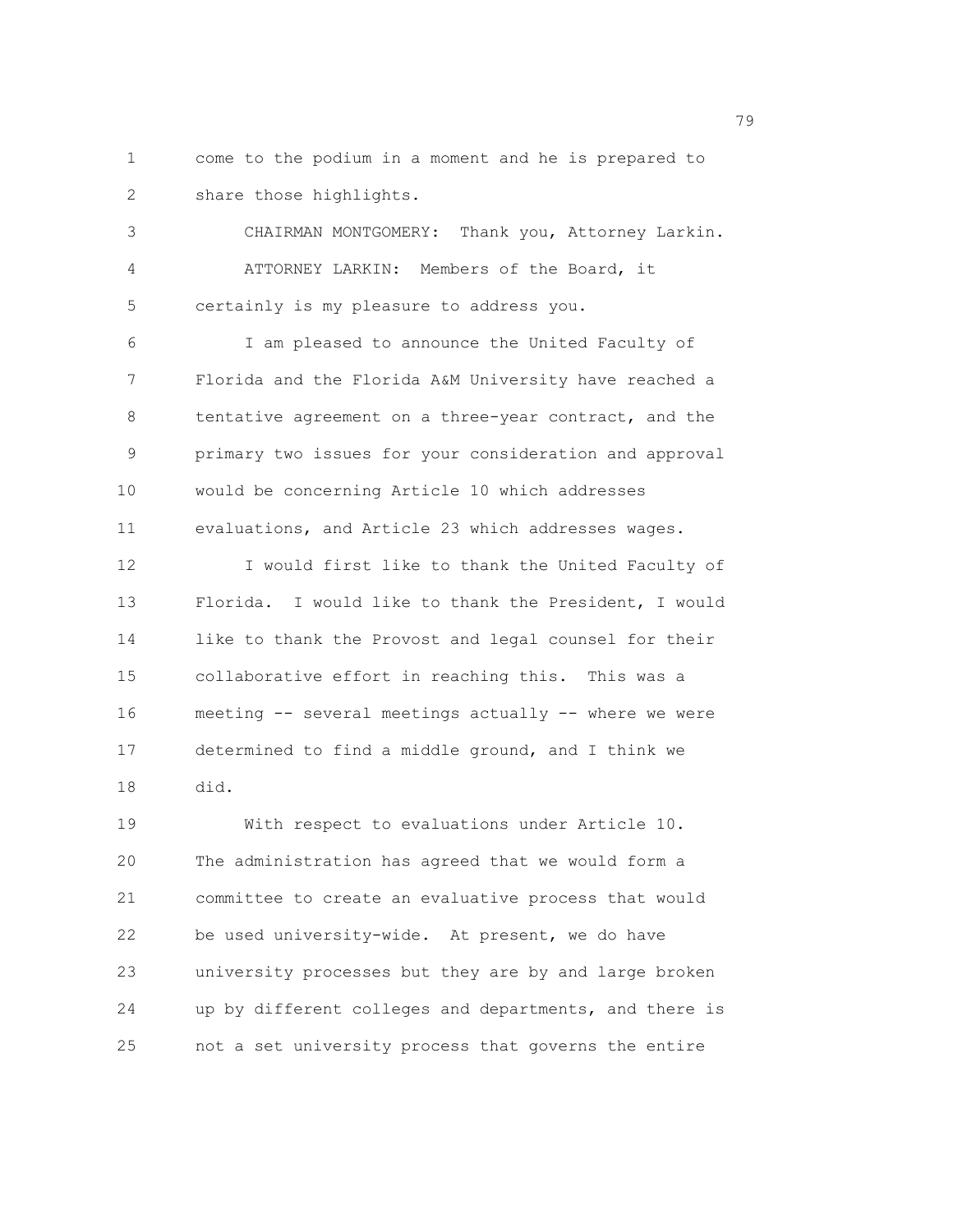1 university. So we are committed to doing that,

2 because we would like to move the University towards 3 numeric-based funding, where we can rewards 4 individuals who achieve higher merit.

5 And so, to that end, we are going to form a 6 committee. I believe the Provost will head up that 7 formation, and we'll comprise various individuals, 8 including perhaps third-party consultants, to assist 9 us. We will use three examples throughout the 10 university system of evaluative instruments and 11 processes as a template to assist us in our approach, 12 and we will have a process in place and drafted by 13 November 16th of this year. And it is our belief, at 14 that point in time, we can then provide it to the 15 union and begin negotiations towards adopting that 16 university-wide.

17 With respect to Article 23, wages, we have agreed 18 to the following wage proposal or wage increases for 19 our faculty. Recognizing, of course, that our faculty 20 are extremely important to this university and we want 21 to reward them and keep them, and so to that end, the 22 University has agreed to one-and-a-half percent, 23 across-the-board wage increase to all faculty 24 retroactive to August, 2014. This agreement was the 25 negotiation process for the 2014-2015 calendar year,

en de la construction de la construction de la construction de la construction de la construction de la constr<br>1980 : le construction de la construction de la construction de la construction de la construction de la const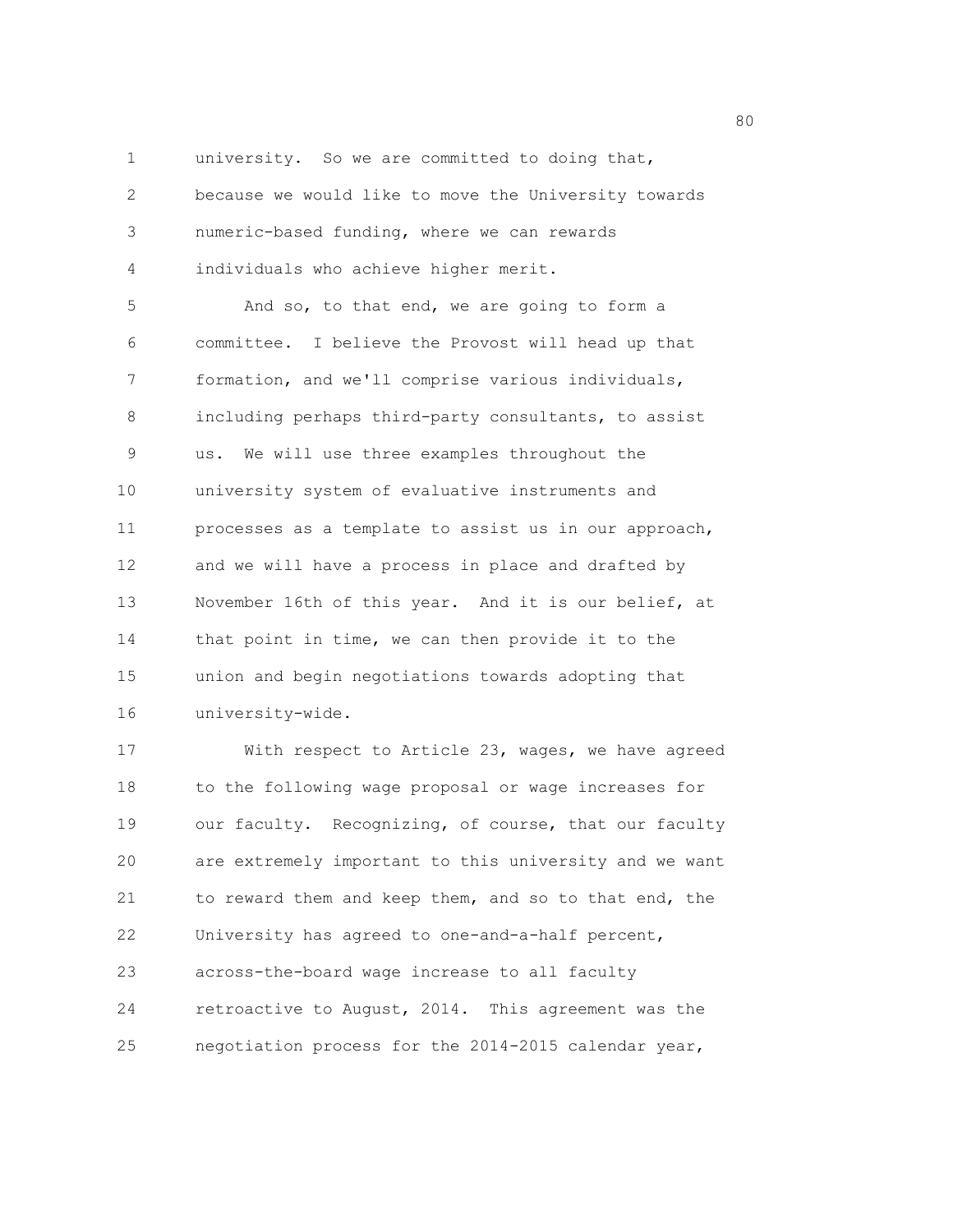1 and so that is why that date is the date we're using. 2 We have also agreed that at the time of 3 ratification, should the Board ratify this agreement 4 and should United Faculty of Florida do so, that every 5 faculty member who is employed as of the August, 2014, 6 would receive a one-time \$250 bonus.

7 Lastly -- and these wage increases would exclude 8 and I apologize for digressing, but it would exclude 9 faculty, pharmacy, engineering, and law, because of 10 the different processes by which they have received 11 funding.

12 Lastly, we have agree to reward those individuals 13 who have worked for this university for 10 continuous 14 years and have attained the rank of full professor, we 15 have agreed to reward them with a one percent, 16 one-time bonus, for their continued service to this 17 university. The University also is able to maintain 18 its ability to provide administrative discretionary 19 increases to those individuals deserving the 20 administration's view throughout the year. 21 In a nutshell, those are highlights of the 22 agreement. Like I said, it was a collaborative 23 process, and I think on behalf of the administration, 24 very pleased with it, and I am hopeful that the Board

25 will approve it and ratify it.

81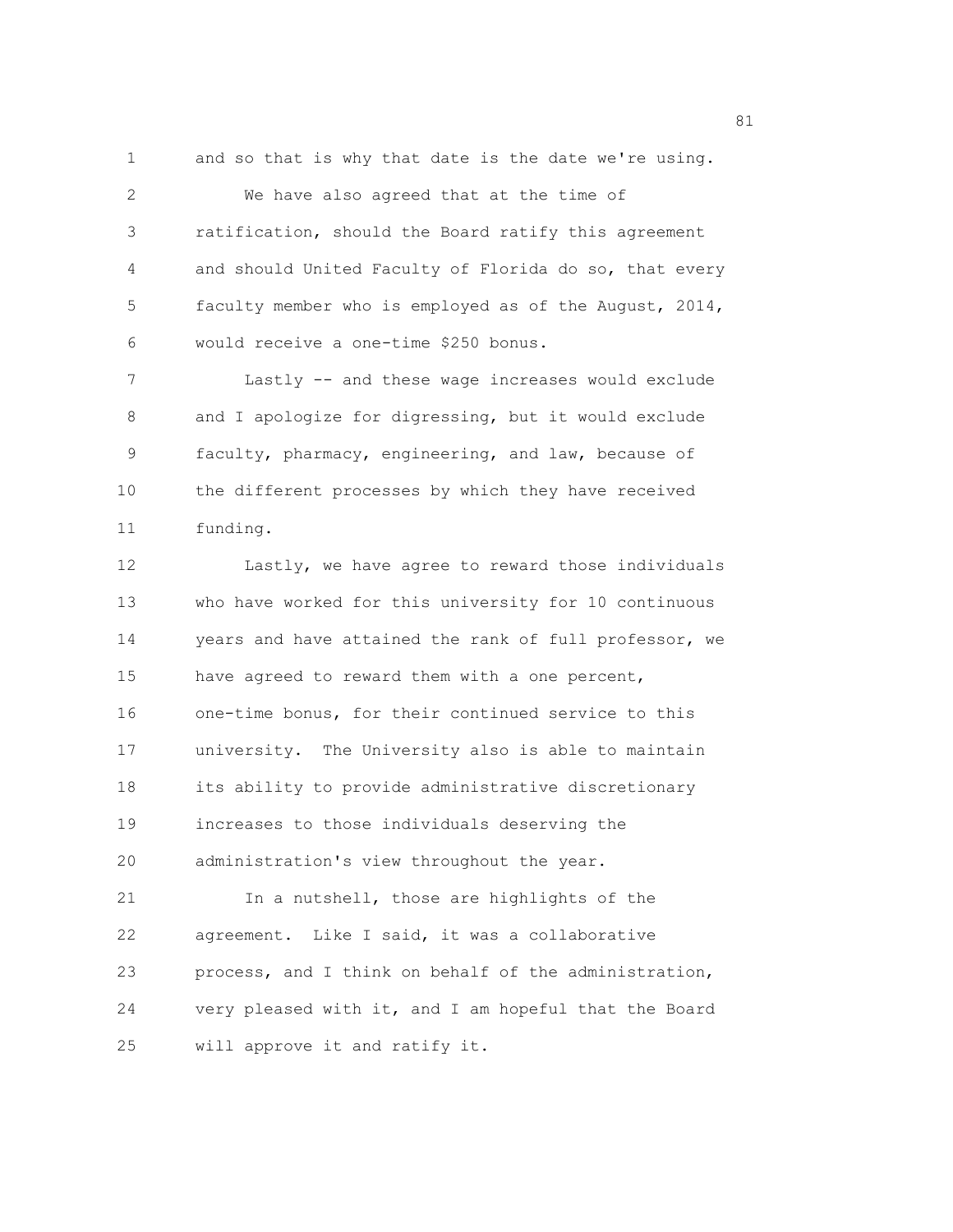2 answer them. 3 CHAIRMAN MONTGOMERY: Dr. Mangum, do you have any 4 comments with regard to the agreement? 5 PRESIDENT MANGUM: Only to say thank you very 6 much for your support, and also for the members of the 7 UFF bargaining team. It was a tough negotiation and 8 we are thankful that it is concluded. 9 CHAIRMAN MONTGOMERY: Thank you. Comments, 10 questions, members of the Board? 11 Hearing none, is there a motion to approve? 12 TRUSTEE GRABLE: Chairman --13 TRUSTEE MOORE: Move for approval. 14 TRUSTEE GRABLE: I'm sorry.

1 If you have any questions, I would be happy to

15 Chairman Montgomery, I move that pending

16 ratification by the United Faculty of Florida, I move

17 that the FAMU Board of Trustees approve tentative

18 agreement dated July 31, 2015.

19 TRUSTEE ALSTON: Second.

20 TRUSTEE MOORE: Second.

21 CHAIRMAN MONTGOMERY: Motion has been made and

22 properly seconded. Any discussion?

23 Hearing none, all those in favor, please indicate 24 by saying "aye."

25 (All answer affirmatively.)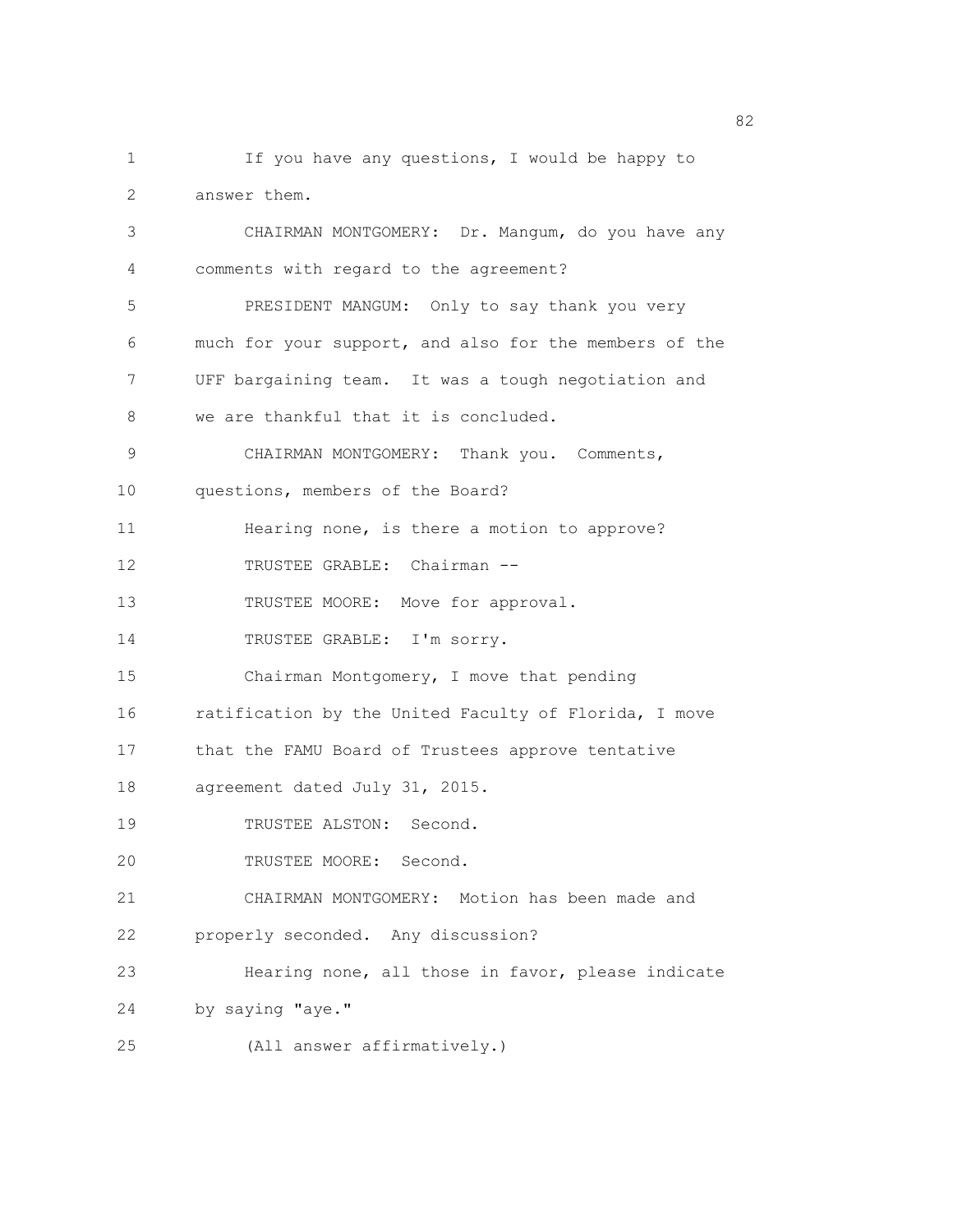1 CHAIRMAN MONTGOMERY: Any opposed, "nay"? 2 Motion carries unanimously. Thank you. 3 The third item, our next item, would be Legal 4 Affairs, and I'm going to ask Trustee Alston to state 5 the motion. 6 TRUSTEE ALSTON: Yes, Mr. Chair. It's actually 7 two different motions: One actually deals with the 8 dual reporting for chief legal counsel, and the second 9 is really more the process that was outlined. 10 So the first motion, I move that the Vice-11 President For Legal Affairs as the Chief Legal Officer 12 reports function -- let me back up. 13 The change as on the document that we have in 14 front of us is a change to our operating procedures. 15 So the operating procedures, currently there's 16 language that currently exists that the Vice-President 17 of Audit reports both to the president and the Board 18 Chair, and also the Chair of the Audit Committee. 19 So what we did, in taking the recommendations 20 from yesterday, is to insert Chief Legal Officer in 21 that same language. 22 So what that the motion is, I move that we amend 23 our operating procedures to reflect that the Vice-24 President for Legal Affairs as the Chief Legal Officer

25 reports to the Chair of the Board and to the Chair of

en 1982 en 1982 en 1983 en 1983 en 1983 en 1983 en 1983 en 1984 en 1983 en 1984 en 1983 en 1984 en 1984 en 19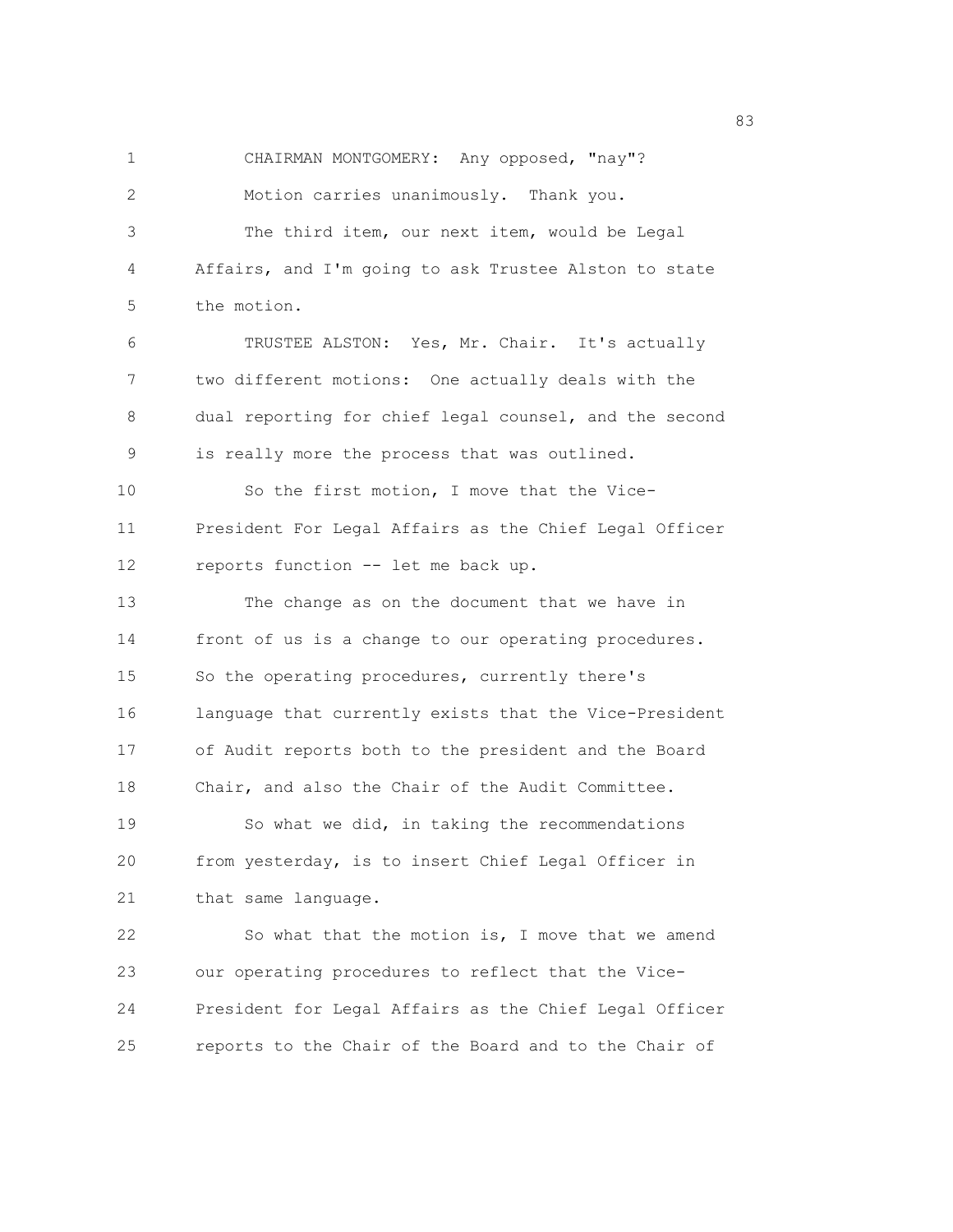1 the Governance Committee, and reports both

| 2  | functionally and administratively, to the President.  |
|----|-------------------------------------------------------|
| 3  | TRUSTEE LAWSON: So moved.                             |
| 4  | TRUSTEE WOODY: Second.                                |
| 5  | CHAIRMAN MONTGOMERY: Motion has been made and         |
| 6  | properly seconded.                                    |
| 7  | Any discussion? No discussion on the item.            |
| 8  | All those in favor, please indicate by saying         |
| 9  | aye.                                                  |
| 10 | (All answer affirmatively except Trustee White        |
| 11 | and Trustee Shannon.                                  |
| 12 | CHAIRMAN MONTGOMERY: Any opposed, "nay"?              |
| 13 | TRUSTEE SHANNON: Nay.                                 |
| 14 | TRUSTEE WHITE: Nay.                                   |
| 15 | CHAIRMAN MONTGOMERY: Attorney Barge-Miles,            |
| 16 | please note there were two nays: Trustee White and    |
| 17 | Trustee Shannon.                                      |
| 18 | TRUSTEE ALSTON: Thank you, Mr. Chair.                 |
| 19 | CHAIRMAN MONTGOMERY: Next item.                       |
| 20 | TRUSTEE ALSTON: Thank you, Mr. Chairman.              |
| 21 | The next motion or action dealt with a process        |
| 22 | allowing the President and the Chair to work jointly, |
| 23 | structuring the reporting role for the General        |
| 24 | Counsel. So based, on that -- that recommendation     |
| 25 | came from Trustee Moore -- so based on that, I move   |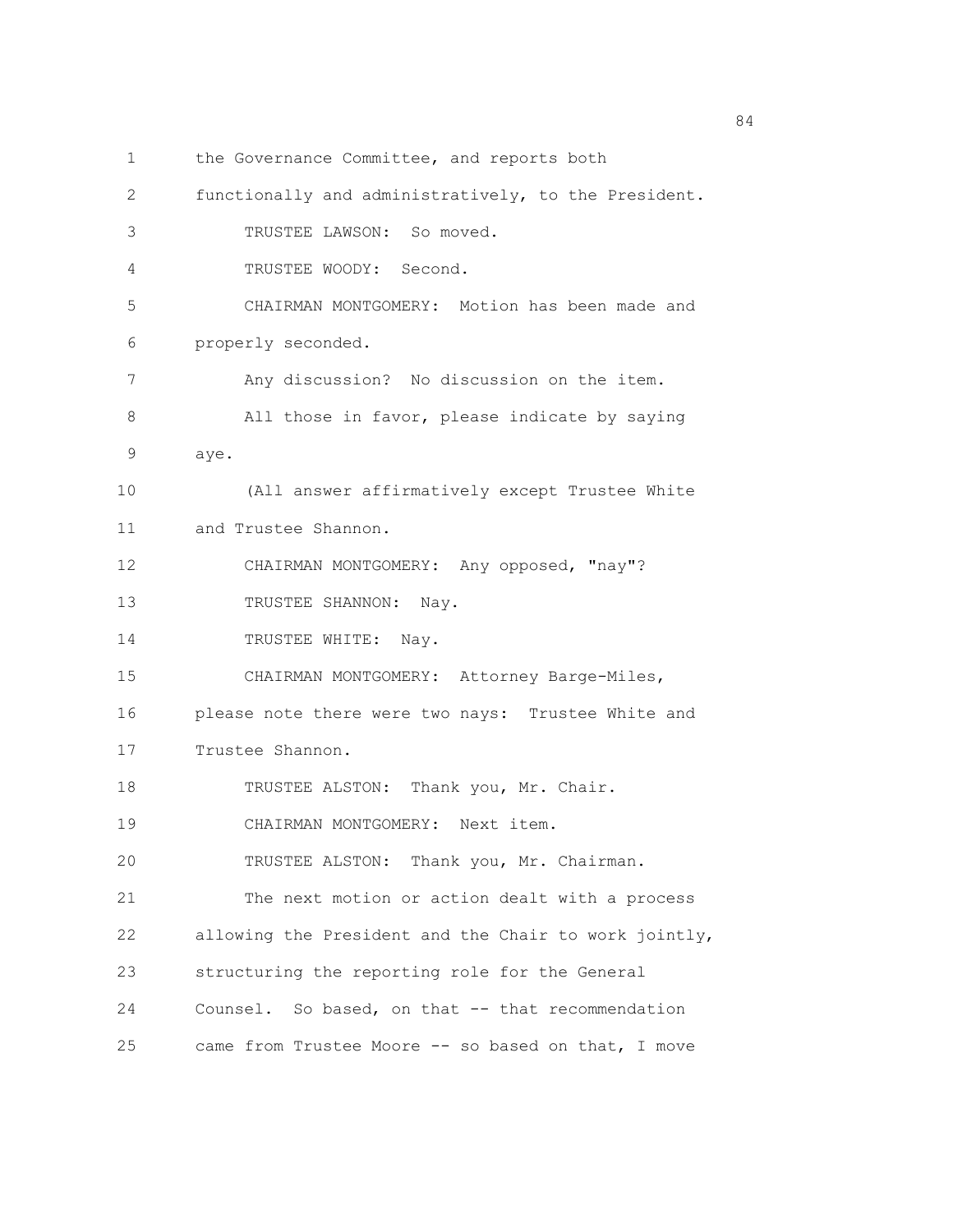1 that the Board based on the structure adopted 2 regarding the reporting role of the Chief Legal 3 Officer, the authority and direction be given to the 4 Chair and President Mangum to work together in 5 establishing functions and tasks that are specifics to 6 the new structure for vetting by the full board. 7 CHAIRMAN MONTGOMERY: Motion's been made. Is 8 there a second? 9 TRUSTEE LAWSON: Second. 10 CHAIRMAN MONTGOMERY: Motion has been made and 11 properly seconded. Any discussion on this item? 12 Hearing none, we'll vote. All those in favor, please 13 indicate by saying "aye." 14 (All answer affirmatively.) 15 CHAIRMAN MONTGOMERY: Any opposed, "nay"? 16 Motion carries unanimously. 17 Trustee Alston, any additional motions? 18 TRUSTEE ALSTON: No, that's it. 19 Thank you Mr. Chair. 20 CHAIRMAN MONTGOMERY: All right. Thank you. 21 Next action item is our consent agenda. I've 22 outlined the changes that we've added. 23 Is there anything that any trustee would like to 24 pulled from the agenda for an individual vote? Okay. 25 Are there any items that needed to be added to

<u>85 September 2006 September 2006 September 2006 September 2006 September 2006 September 2006 September 2006 S</u>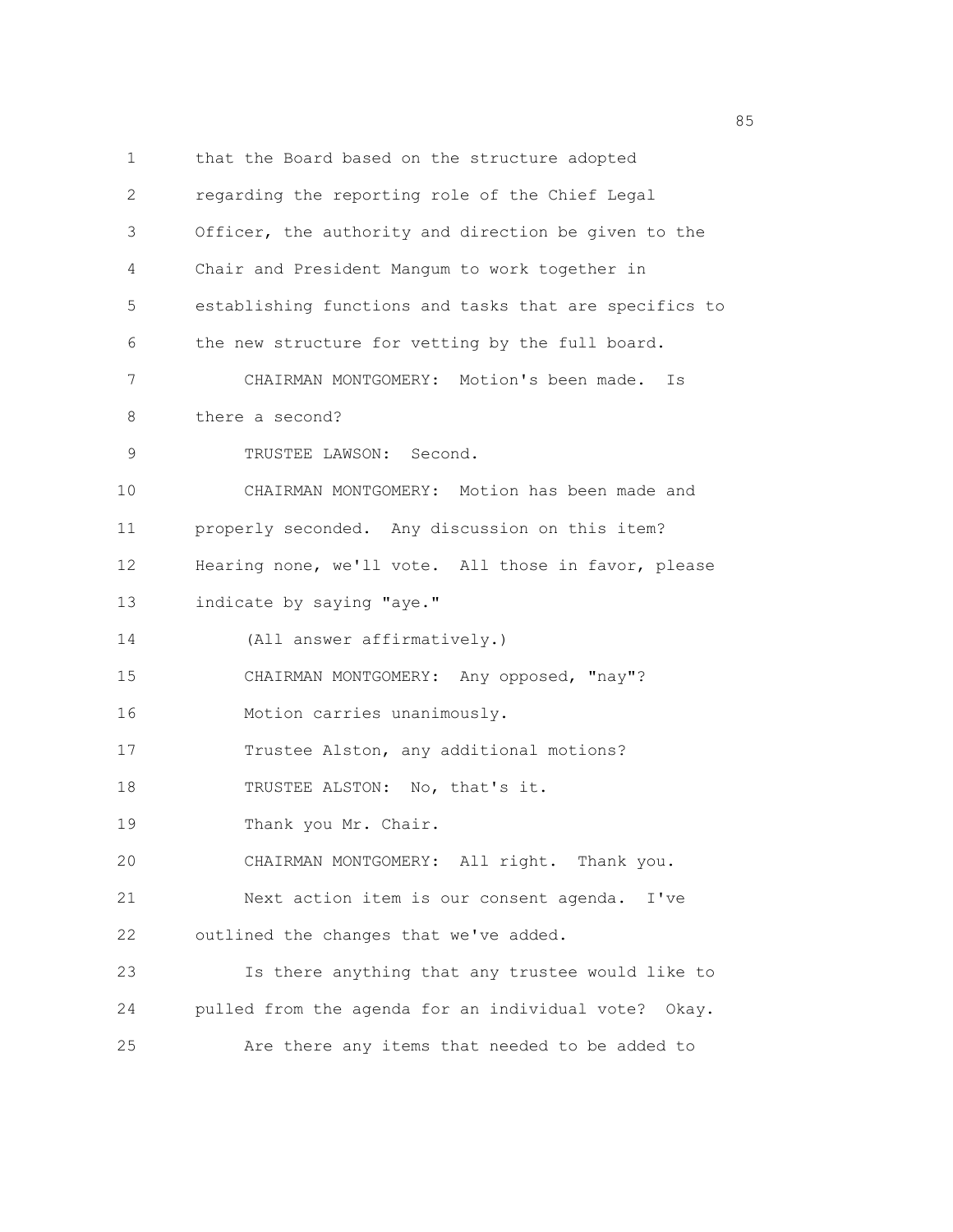1 the agenda?

| 2  | And finally, are there any proposed changes?          |
|----|-------------------------------------------------------|
| 3  | Hearing none, we'll have a vote on the consent --     |
| 4  | excuse me -- I'll entertain a motion for approval of  |
| 5  | the consent agenda?                                   |
| 6  | TRUSTEE LAWSON: So moved.                             |
| 7  | TRUSTEE MOORE: Mr. Chair?                             |
| 8  | TRUSTEE LAWSON: Sorry.                                |
| 9  | TRUSTEE MOORE: That's okay. Second.                   |
| 10 | CHAIRMAN MONTGOMERY: Motion's been made and           |
| 11 | properly seconded for consent agenda.                 |
| 12 | Any discussion?                                       |
| 13 | Hearing none, all those in favor, please indicate     |
| 14 | by saying "aye."                                      |
| 15 | (All answer affirmatively.)                           |
| 16 | CHAIRMAN MONTGOMERY: Any opposed? Motion              |
| 17 | carries unanimously. Approve the consent agenda.      |
| 18 | We're going to move very rapidly into our status      |
| 19 | updates. In each area, you're allotted three minutes  |
| 20 | or less -- with an emphasis on the "or less."         |
|    |                                                       |
| 21 | We'll begin with Governor Graham.                     |
| 22 | Thank you, Mr. Chair.<br>TRUSTEE GRAHAM:              |
| 23 | This is a brief update from the Student               |
| 24 | Government Association. We are excited in preparation |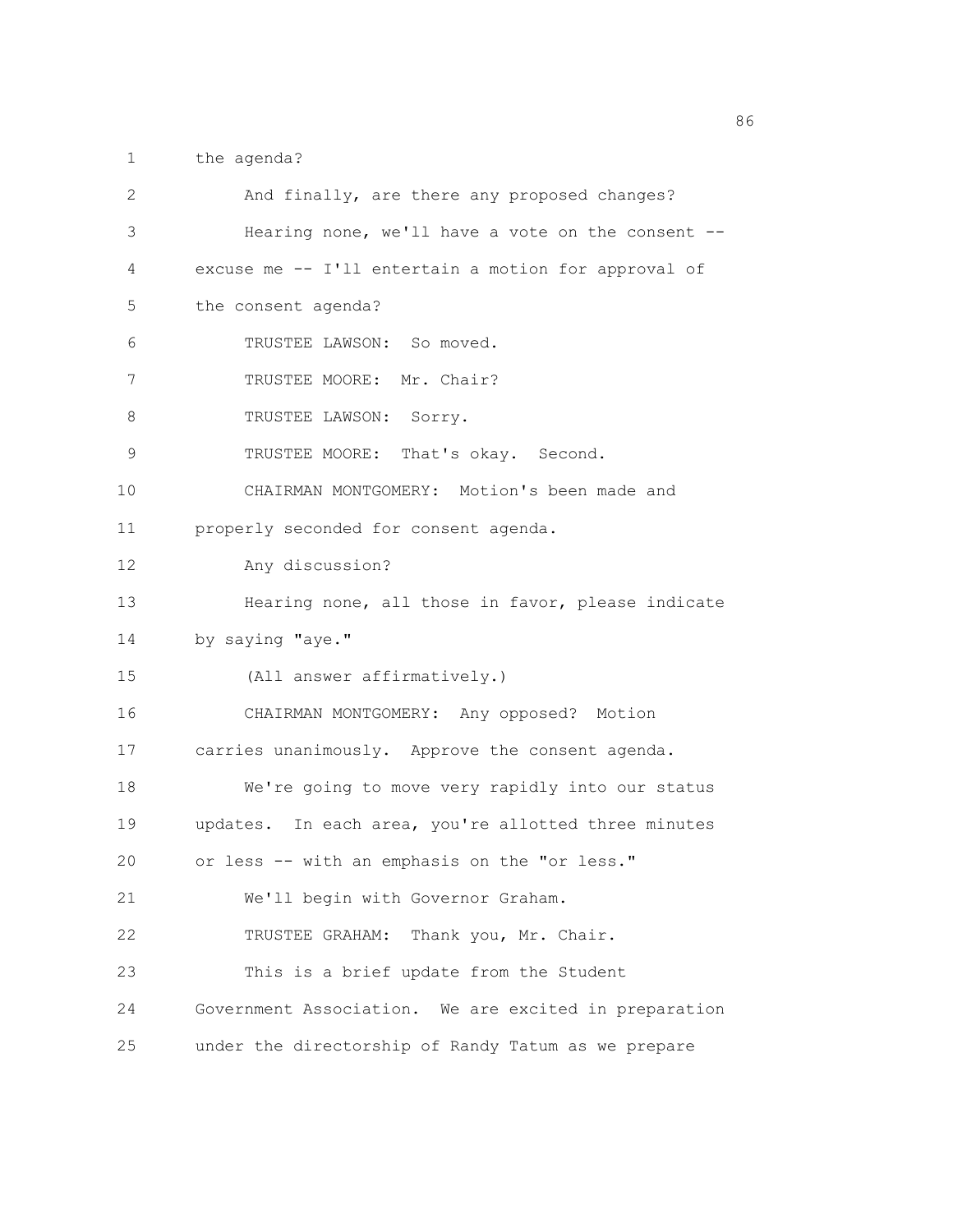1 for this 2015-2016 academic year.

| $\overline{2}$ | Some of your upcoming events, just to put on your      |
|----------------|--------------------------------------------------------|
| 3              | radar, is the welcome week in collaboration with       |
| 4              | Office of Student Activities to include the SGA        |
| 5              | inauguration and freshman pinning ceremony.            |
| 6              | Homecoming with the fall semester.                     |
| 7              | We are also working on enhancing and implementing      |
| 8              | new initiatives and projects to focus on civic and     |
| 9              | social engagements for our student body and getting    |
| 10             | them included in the community, and preparing          |
| 11             | well-rounded Rattlers to perform inside and outside of |
| 12             | the classroom. Some of our platform points will        |
| 13             | include FAMU's admin team. It's a listening            |
| 14             | leadership tour, which will include Dr. Mangum and I,  |
| 15             | and we'll go around to different classrooms            |
| 16             | sporadically throughout the semester, to talk to       |
| 17             | students and find out what the issues and concerns are |
| 18             | and how we can work together to address those; and     |
| 19             | partnering up with the Provost's Office for the        |
| 20             | Freshman Leadership Academy.                           |
| 21             | We have much more forthcoming, but to keep it          |
| 22             | brief, that's it for now.                              |
| 23             | CHAIRMAN MONTGOMERY: Thank you, Trustee Graham.        |
| 24             | Trustee Grable?                                        |
| 25             | TRUSTEE GRABLE: Thank you, Chairman Montgomery.        |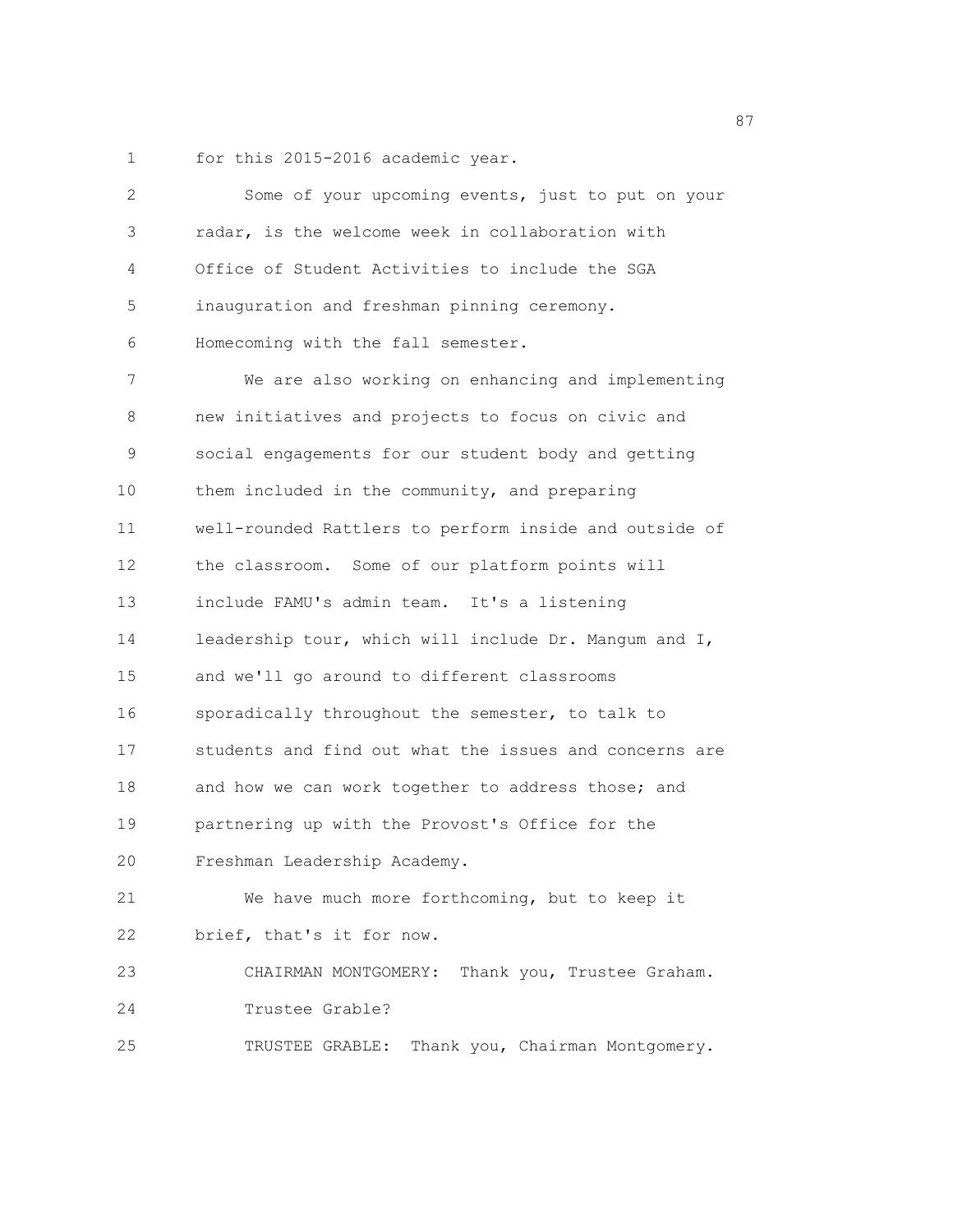1 The Faculty Senate Committee met earlier last month to 2 try to develop specific one or two initiatives that we 3 feel we can complete throughout the year, that helps 4 to move forth the importance of faculty and to further 5 discuss those initiatives at a meeting scheduled for 6 August 31st. And those initiatives that are developed 7 out of that discussion will be presented to the full 8 faculty Senate when we hold our first meeting in 9 September of this year, to make a final decision on 10 initiatives that we will focus on, and initiatives 11 that we know we will be able to complete for this 12 academic year. 13 Thank you, and that's my report. 14 CHAIRMAN MONTGOMERY: Thank you. 15 Communications and Government relations, VP 16 Miller. 17 VP MILLER: Chair Montgomery, Vice-Chair Lawson, 18 President Mangum, members of the Board. 19 Very quickly, I have prepared for you a package 20 that's on the screen, so I'll just go through the 21 highlights. Just want you to know that we have 22 concluded our last session, and despite the State's 23 tight fiscal constraints, we were successful in 24 getting most of our priorities. We did receive \$6 25 million for a student affairs building, a million

en de la construction de la construction de la construction de la construction de la construction de la constr<br>1888 : le construction de la construction de la construction de la construction de la construction de la const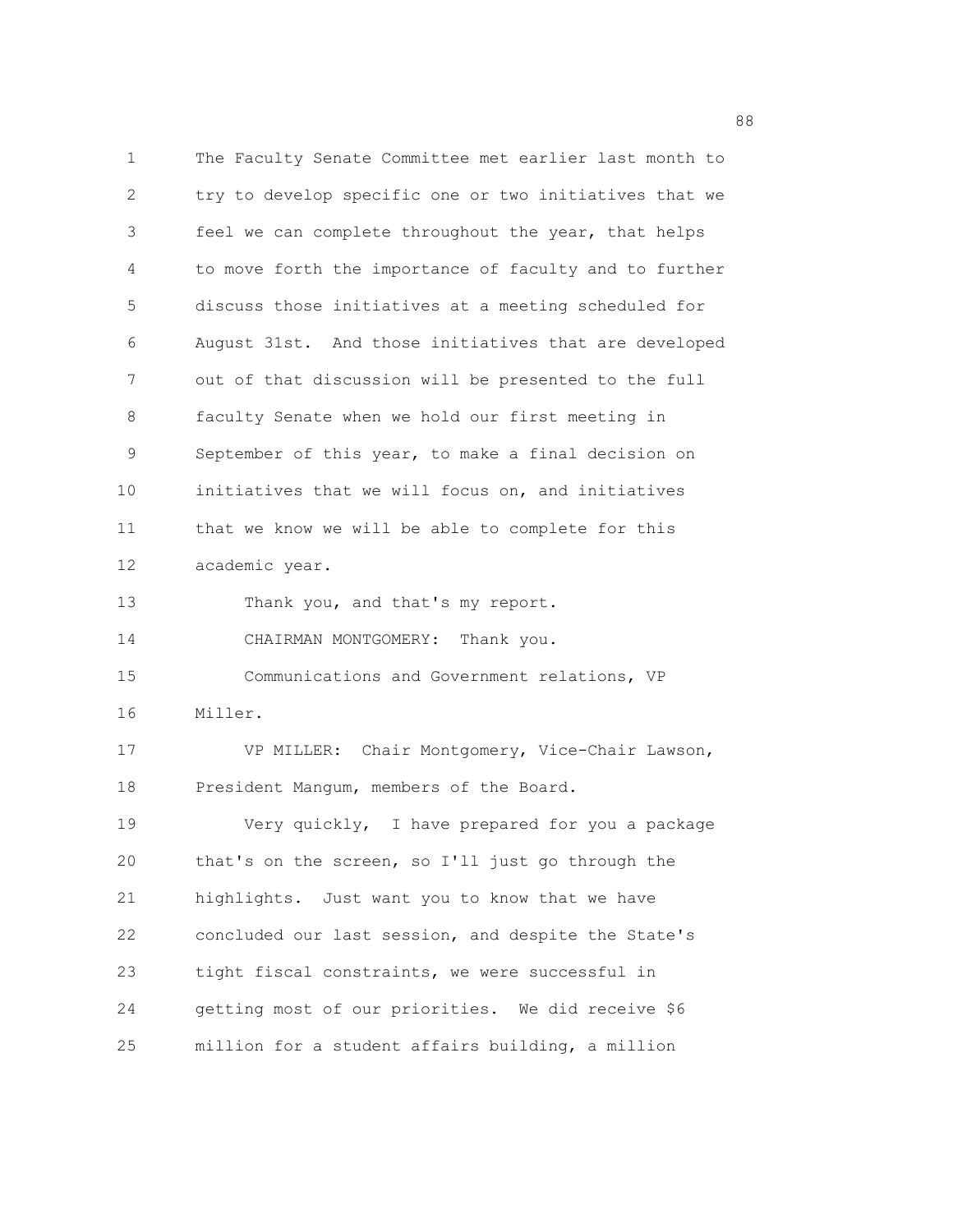1 dollars for student success, (inaudible) recurring for 2 Crestview, \$700,000 recurring for salary adjustment, 3 and a half-million dollars for (inaudible).

4 So I would like to thank the Legislature and the 5 Governor and for their support.

6 I would also like to thank the Legislators -- 7 particularly Senator Montford and Senator Williams for 8 their support.

9 In your package there is a strategy that outlines 10 what we're doing. With the help of a chair our last 11 meeting, I presented a map that we were able to 12 design. That map provided all of our alarms, all of 13 our access -- (unintelligible) and students. And we 14 will be using that map going forward to reach out to 15 all of those localities where we have access and 16 students and alumnus and work with them to develop our 17 strategy for next upcoming session.

18 But again, I thank the Chair for helping me 19 develop that map.

20 As you know, the President testified before the 21 House Committee on Agriculture, just recently, and we 22 would like to Tonica Scott (phonetic) for helping us 23 put that together, and that was the first time in the 24 125 years of the 1890 universities that President had 25 testified before Congress. So again, you have a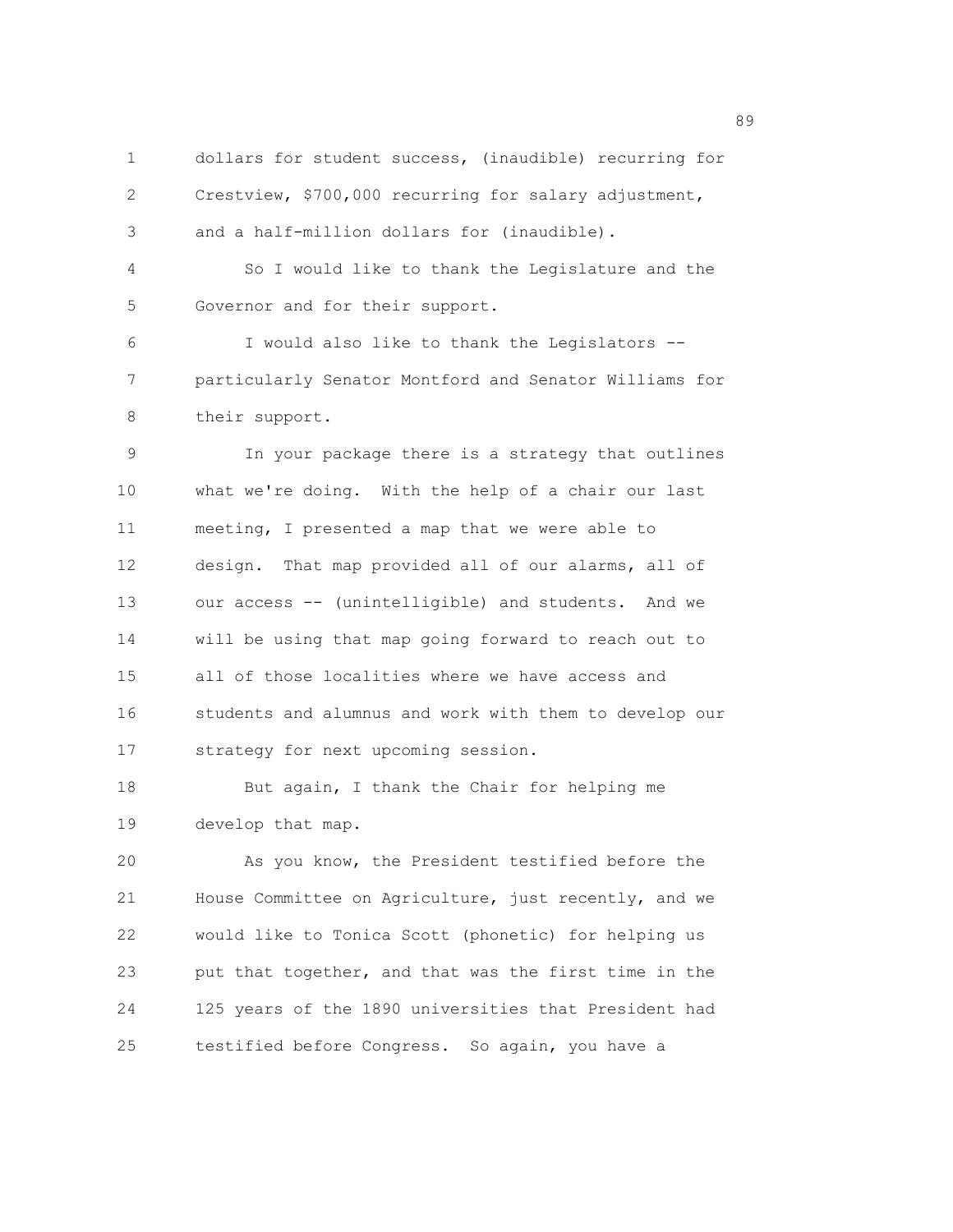1 package.

| 2  | There is schedule for the upcoming Session,           |
|----|-------------------------------------------------------|
| 3  | starting on the 10th to redraw the lines for the      |
| 4  | Congressional Districts. And there's the interim      |
| 5  | committees beginning in September running through     |
| 6  | December. There's also a Special Session on October   |
| 7  | 19th to redraw the state Senate districts. And the    |
| 8  | regular Session will begin on January 12th.           |
| 9  | So that concludes my remarks, and again, thank        |
| 10 | you very much.                                        |
| 11 | CHAIRMAN MONTGOMERY: Thank you, VP Miller.            |
| 12 | Athletics? AD Milton Overton.                         |
| 13 | AD OVERTON: Board, Chairman, President Mangum,        |
| 14 | this will probably be the shortest update in the      |
| 15 | history here, so just starting, obviously, on Monday. |
| 16 | What I'm going to do real quick is, I'm going to      |
| 17 | share a little bit of vision, and then I'll give you  |
| 18 | update numbers on season tickets and where we are on  |
| 19 | sales.                                                |
| 20 | First off, there's a couple of things we want to      |
| 21 | do in terms of setting the tone for athletic          |
| 22 | department. Number one, our thing and as I've         |
| 23 | explained to our staff is that we want to focus on    |
| 24 | building champions in the classroom, building         |
| 25 | champions in the field, and building champions in     |

en de la construction de la construction de la construction de la construction de la construction de la constr<br>1900 : la construction de la construction de la construction de la construction de la construction de la const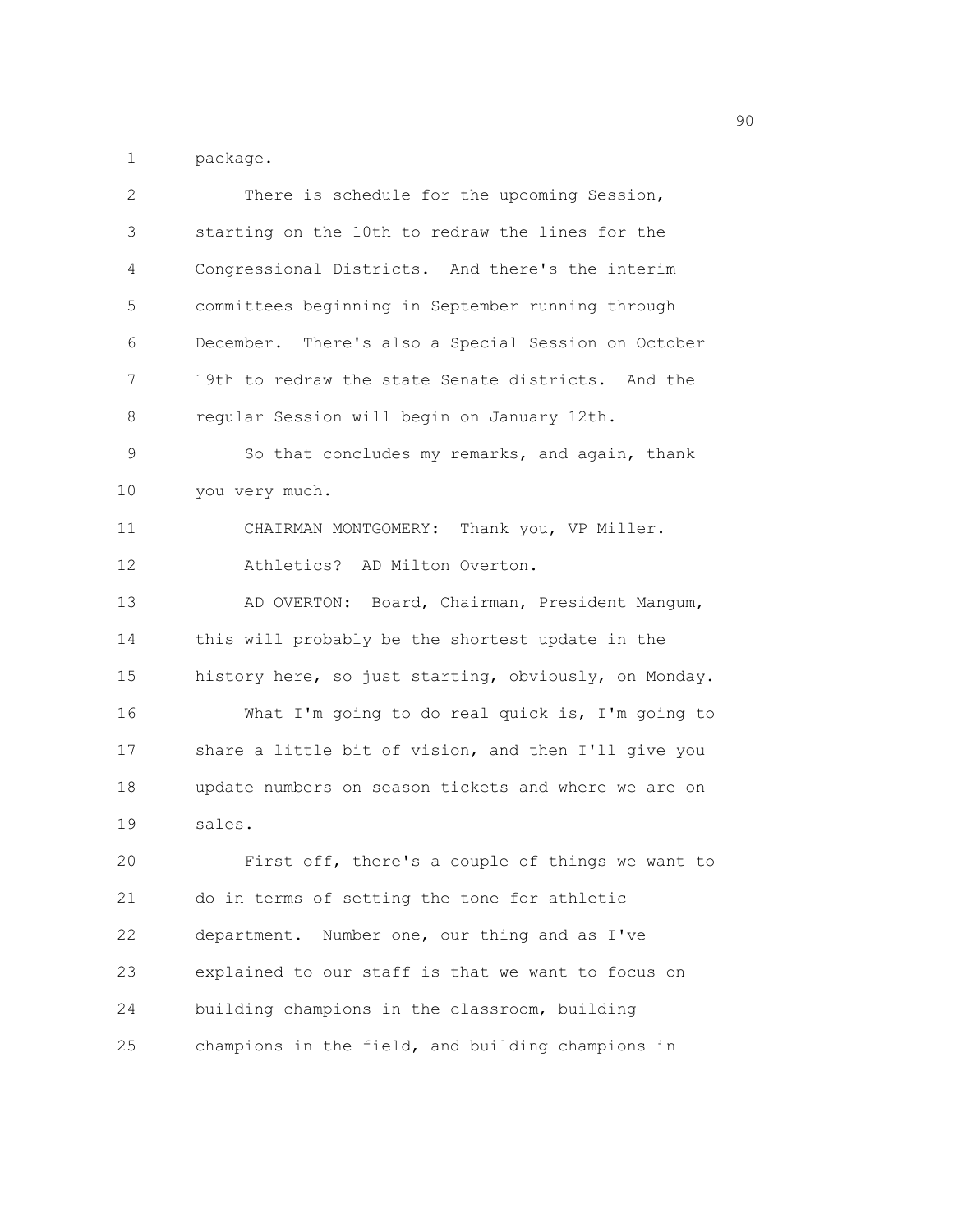1 life. And essentially what that means is, in life we 2 have to make sure that we have the resources necessary 3 and then apply those resources to insure that while 4 they're here. We're taking care of them as it should 5 be. And then, when they're finished, we want to make 6 sure we help them find jobs and be productive members 7 of society.

8 My short assessment so far on the couple of 9 things we've done is a 100-day plan that we put 10 together, I would say probably five days after the 11 announcement was made, and I'll be happy to share that 12 with you guys. In that plan is assessment of 13 financials. Our budget is \$8.7 million with the 14 estimated revenue \$925,000, an increased revenue from 15 last year. That's what's projected at this point. 16 The existing budget projects football ticket sales at 17 450,000 on 5300 tickets sold, which would represent a 18 43 percent increase in the number of tickets sold, and 19 a 54 percent increase in football revenues from 20 2014-2015.

21 Now, historically, the highest number of tickets 22 sold has been 32-3400 range, so we obviously have a 23 lot of work to do in that category. Right now, 24 football ticket sales this fiscal year is \$224,460, on 25 2,598 tickets sold, which represents a 65 percent

experience of the state of the state of the state of the state of the state of the state of the state of the s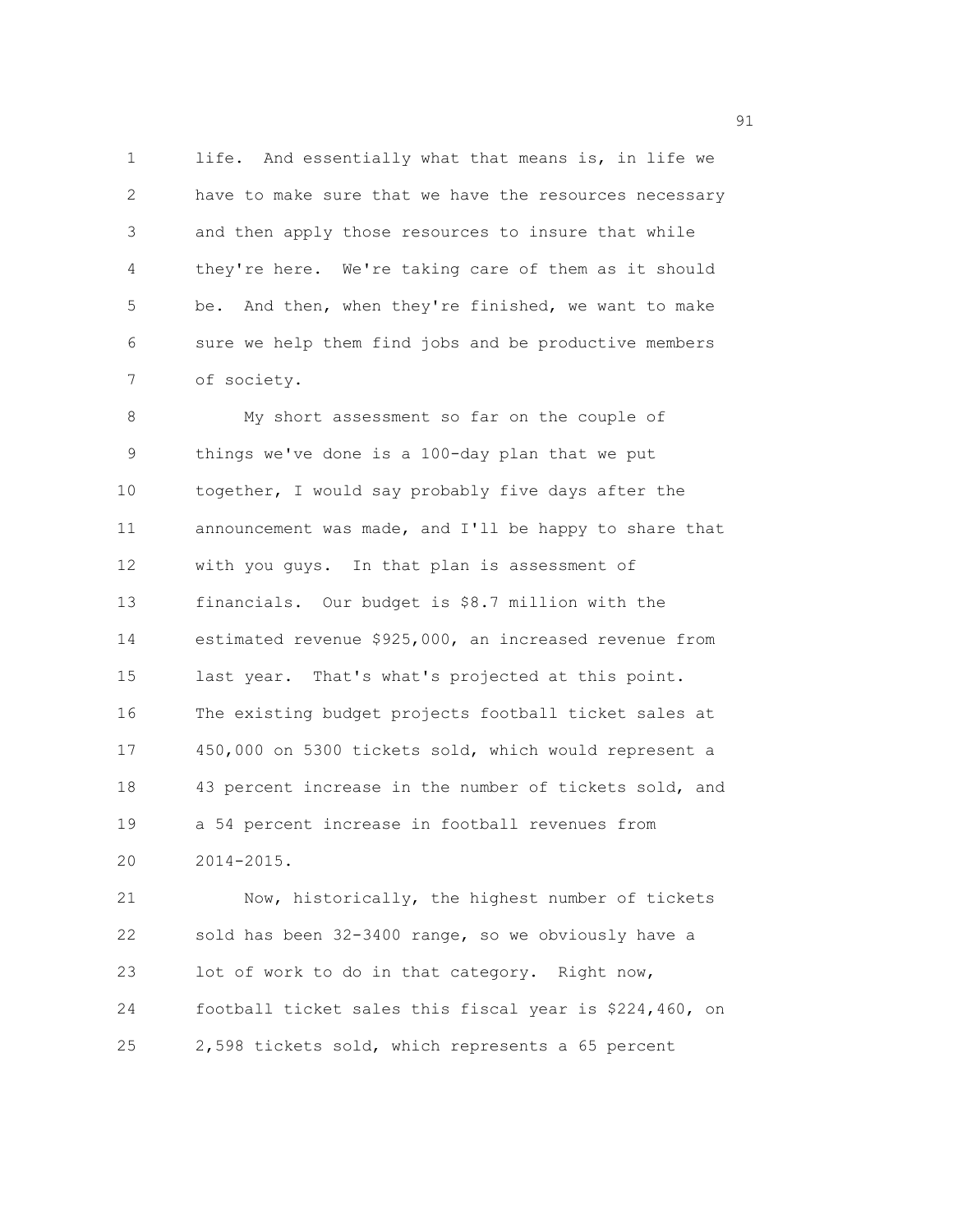1 season ticket renewal ticket rate on the number last 2 year. So the number last year was 3200 tickets sold 3 and if we use that number, then we're at about 65 4 percent. If we use the new projected number, then 5 we're at 43 percent on renewal rate with about 46 days 6 left days to sell.

7 So now, a couple of things on strategy that will 8 implemented over the next two weeks, and it is very 9 aggressive. It is an outbound sales team will be put 10 in place using existing resources, so I'll be working 11 with everybody, students, faculty, frankly, to secure 12 volunteers in that effort.

13 Did sales team strategy before at several 14 institutions and so I'm very comfortable in doing 15 that.

16 Corporate group ticket sales, packages, will be 17 developed and advertising for local businesses. We'll 18 also engage an outside media consultant to review all 19 of the multimedia rights in terms of the evaluation. 20 At this point, we have a lot of multimedia rights that 21 are valued low and do not represent where we -- where 22 the value of their institution at this point, and so, 23 that's one of the things we want to focus on as well. 24 We'll also plan to generate more income in the 25 licensing, the license category. The licensing

 $\sim$  92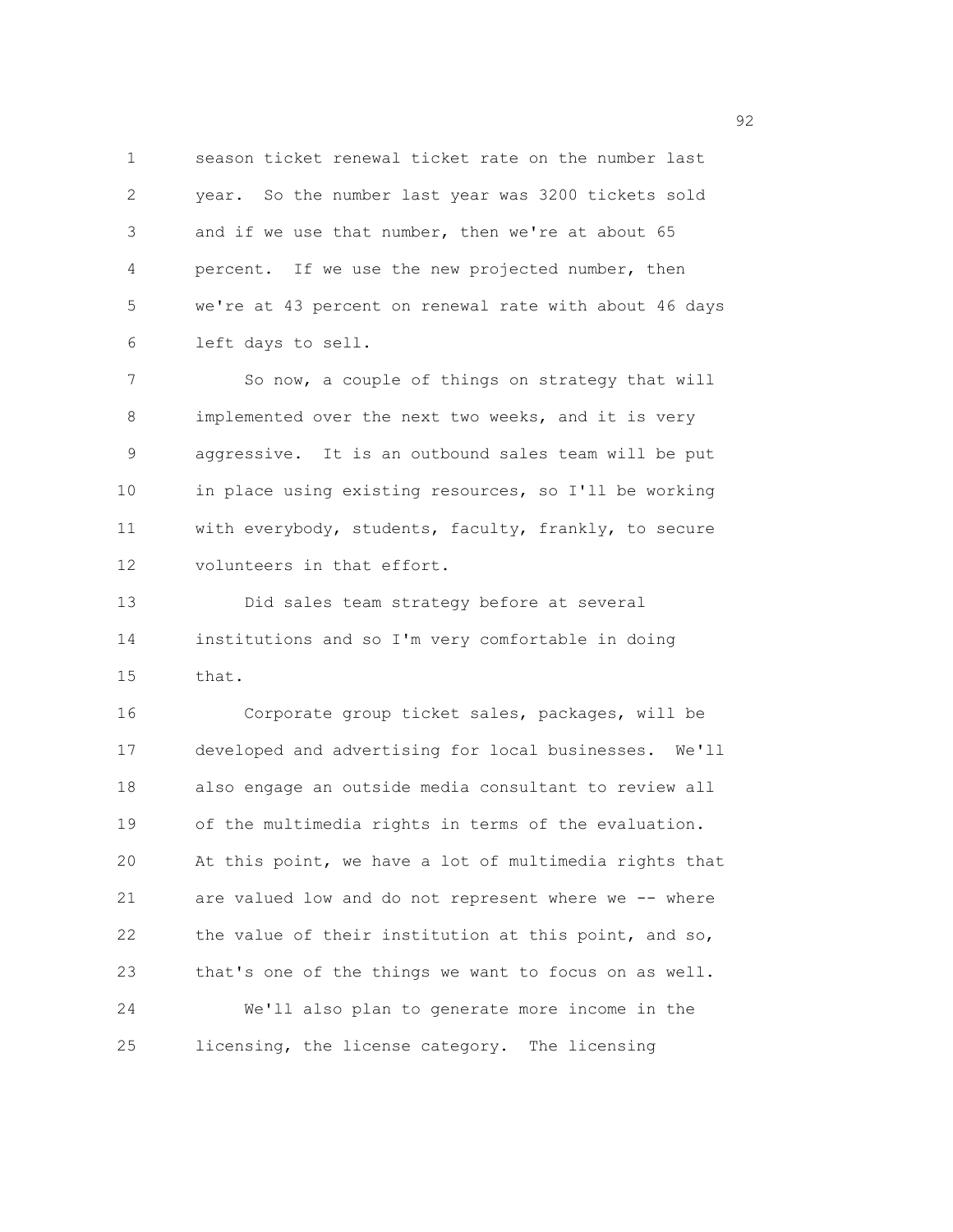1 category right now is low and so we'll be working with 2 CLC, who is our representative for licensing, to 3 increase exposure and create additional sales 4 opportunities, certainly in those that need to be 5 developed. There's categories in licensing that can 6 be and will be improved over time. 7 So at this point with the assessment, I've given 8 you the numbers, at least as they stand for football 9 season ticket sales and individual sales. 10 That's it in terms of my comments and updates. 11 CHAIRMAN MONTGOMERY: Thank you. 12 TRUSTEE McWILLIAMS: Can I say just one thing? 13 CHAIRMAN MONTGOMERY: Trustee McWilliams. 14 TRUSTEE McWILLIAMS: Yes. As chair of the 15 oversight committee, I would just like to personally 16 welcome AD Overton. 17 And I would just like to say, I usually give a 18 lot of credit to athletics in terms of how we should 19 conduct things here around the table, but I saw AD 20 Overton and former AD Robinson walk in together 21 smiling, and walk up and shake my hand, and I saw that 22 the Rodney King Doctrine is alive and well in 23 athletics and I think should permeate the whole 24 campus. 25 So I appreciate what AD Robinson has done in

en 1992 en 1993 en 1993 en 1993 en 1993 en 1993 en 1993 en 1993 en 1993 en 1993 en 1993 en 1993 en 1993 en 19<br>1993 en 1993 en 1993 en 1993 en 1993 en 1993 en 1993 en 1993 en 1993 en 1993 en 1993 en 1993 en 1993 en 1993 e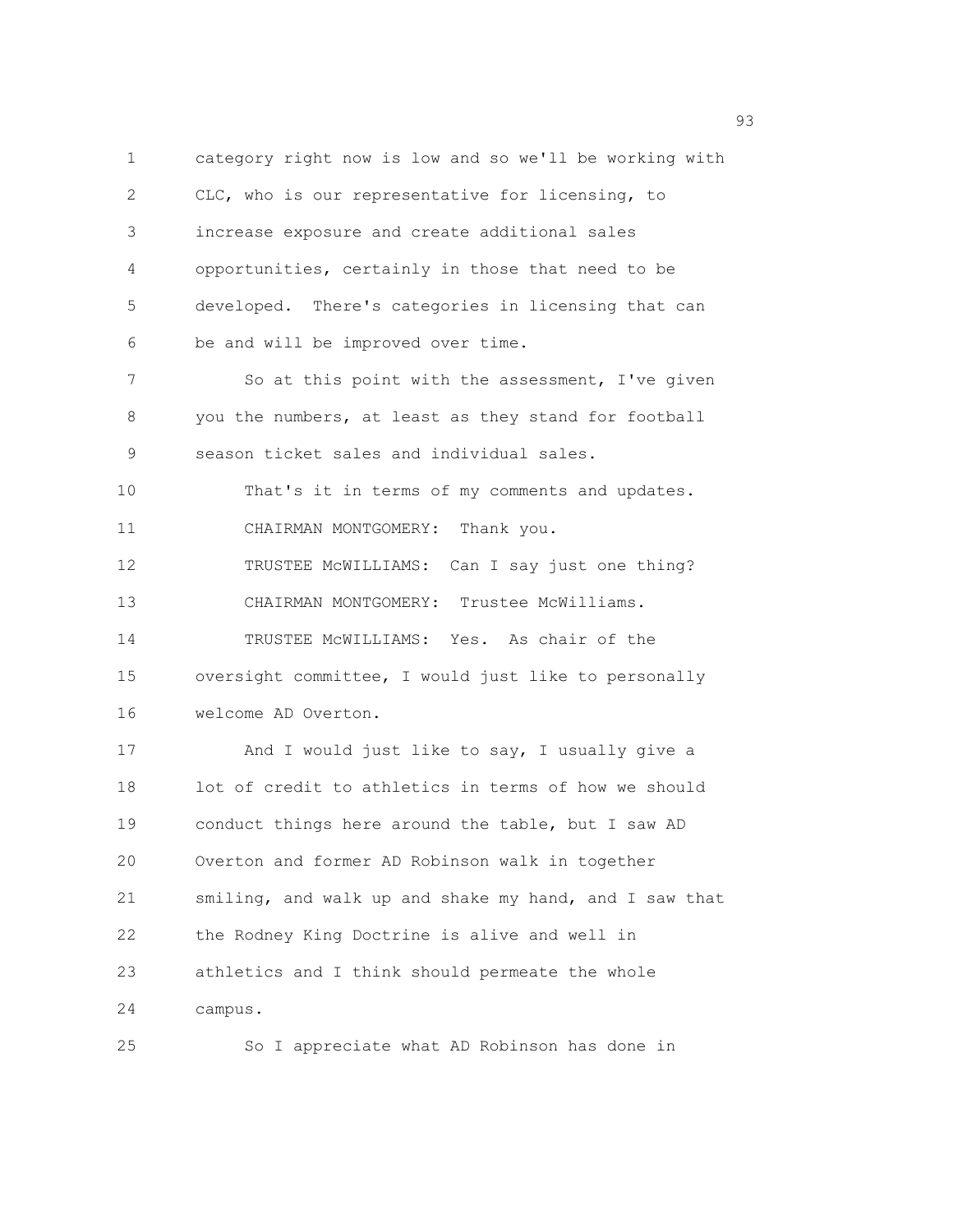1 terms of you getting up to speed in terms of where we 2 are. I have deferred the request for full report that 3 we had scheduled for this meeting because you just got 4 here and we'll talk about that later today. But 5 welcome, and I look forward to working with you. 6 One other thing. That's not exactly kelly green, 7 so you might want to check that. 8 CHAIRMAN MONTGOMERY: Thank you, Trustee 9 McWilliams. 10 Alumni affairs and University Advancement by 11 VP Cotton. 12 VP COTTON: Good morning, Mr. Chairman, and Board 13 of Trustees, and Dr. Mangum. When I came before this 14 group last July 21, I promised that I would present a 15 90-day plan that pretty much was going to outline my 16 steps moving forward, and I am pleased to say we are 17 well under way to doing that. 18 My first 30 days have pretty much consisted of 19 taking a look at systems and pretty much asking tough 20 questions as to whether we were staffed for 21 development and whether or not I felt that we were 22 positioned to make tough decisions moving forward, and 23 I can tell without hesitation that I feel pretty 24 comfortable that some of the decisions we're going to 25 have the make put us are really going to put us in the

94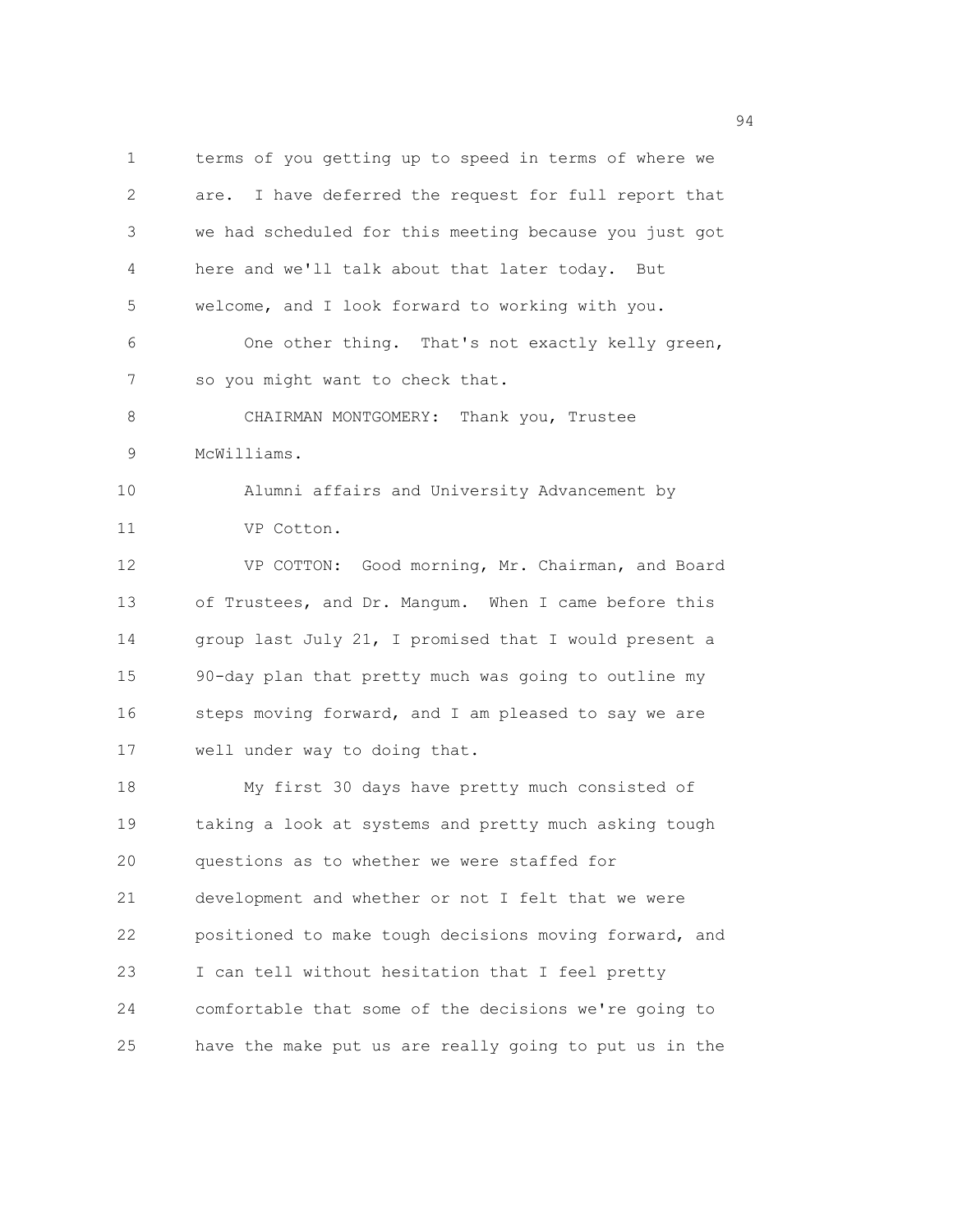1 right direction in regards to fundraising.

| $\overline{2}$ | As a basic update regarding the DSO reports, the       |
|----------------|--------------------------------------------------------|
| 3              | budget for the National Alumni Association and the     |
| 4              | Rattler Boosters have been approved by the governing   |
| 5              | boards. The FAMU Internal Management memorandum        |
| 6              | number 2003-1 references that DSO budgets be approved  |
| 7              | and are submitted to the Board for approval no later   |
| 8              | than 60 days after the first day of the fiscal year    |
| 9              | for which the budget pertains.                         |
| 10             | Now, with that being said, once the FAMU               |
| 11             | Foundation budget has been approved by the FAMU        |
| 12             | Foundation Board, we will be seeking an opportunity    |
| 13             | for a special meeting to have all of the DSO budgets   |
| 14             | presented and approved. And I can say that I've        |
| 15             | already reached out to Board Chairman Thomas Jones and |
| 16             | we are looking to get that taken care to have present  |
| 17             | that to you as soon as possible.                       |
| 18             | Next slide, please.                                    |
| 19             | One of the first things I do want to let you know      |
| 20             | as an update is, as it relates to fundraising and the  |
| 21             | team will tell you that since I've arrived, one of the |
| 22             | things I've tried to keep people aware of is that      |
| 23             | university advancement is here to raise money. And if  |
| 24             | we're not raising money, we're not fulfilling our      |
| 25             | purpose.                                               |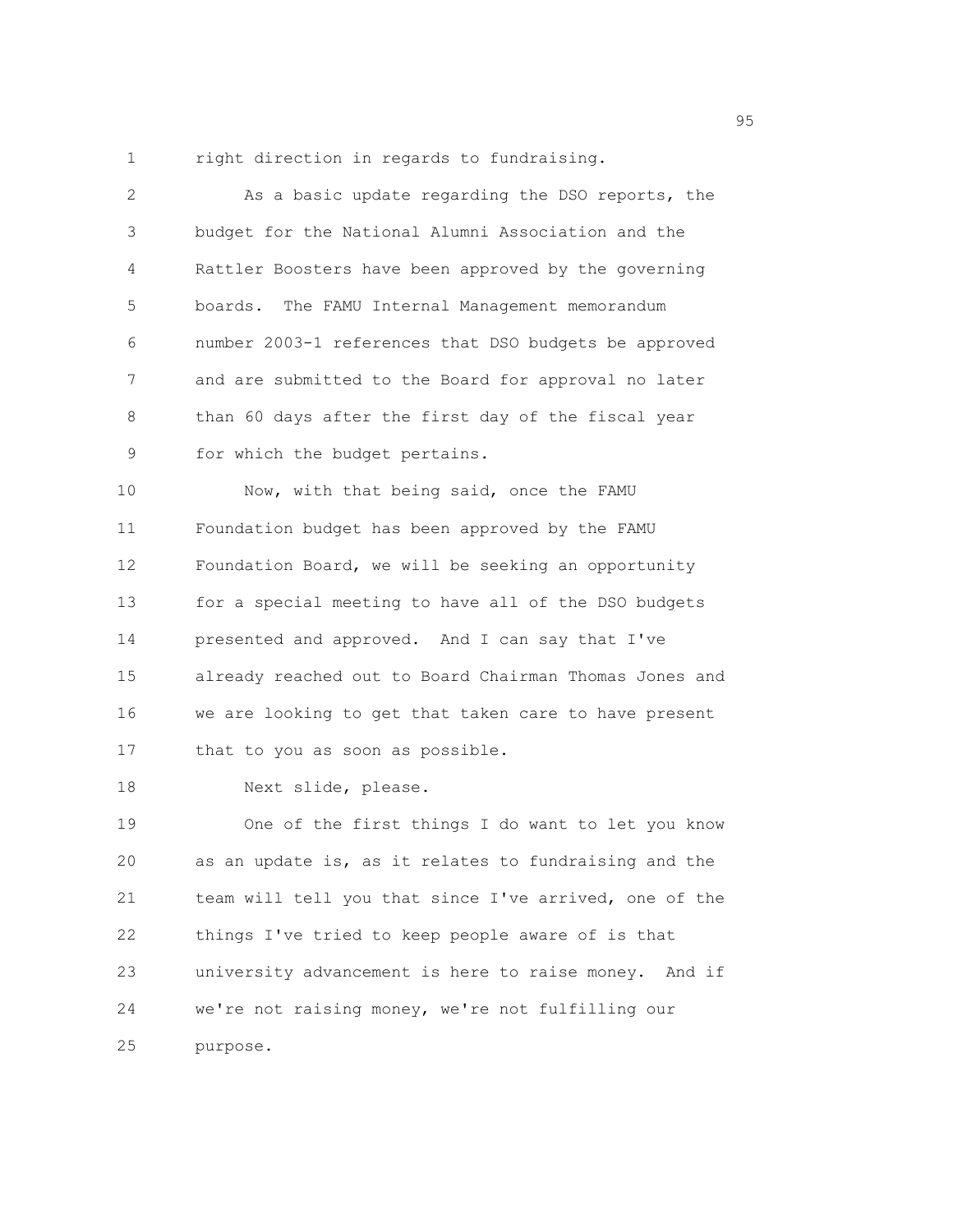1 I am pretty excited to point out and if you'll 2 take a look at the numbers on the screen, as it 3 relates to last year, we had a really good year. We 4 finished the year at 5.8, and if you take a look at a 5 four-year average, we were always hovering around the 6 three-million-dollar range. I can say that the reason 7 we've done that is we have got some really committed 8 Rattlers. The Alumni Association has pretty much 9 raised all of that money, and were it not for your 10 committed alumnus, we would be significantly below the 11 1 million mark. 12 So my hat is off to the Alumni Association and

13 roughly the 4500 Rattlers across this nation who have 14 been raising the money. My focus is to expand us 15 beyond the Rattlers, because while that four-year 16 average, getting us to 5.8 is impressive, we've got to 17 a much better job of raising money and the way to do 18 that is to reach out to the stakeholder community and 19 to increase the number of people that are in a 20 position to help us.

21 A bit of good news on yesterday -- or I guess 22 Tuesday. We received our first gift for the new 23 fiscal year. Taking a look at our July total, we have 24 raised roughly \$338,000 in one month, which puts us 25 roughly \$50,000 behind where we were last year.

<u>96 September 2005 September 2006 September 2006 September 2006 September 2006 September 2006 September 2006 S</u>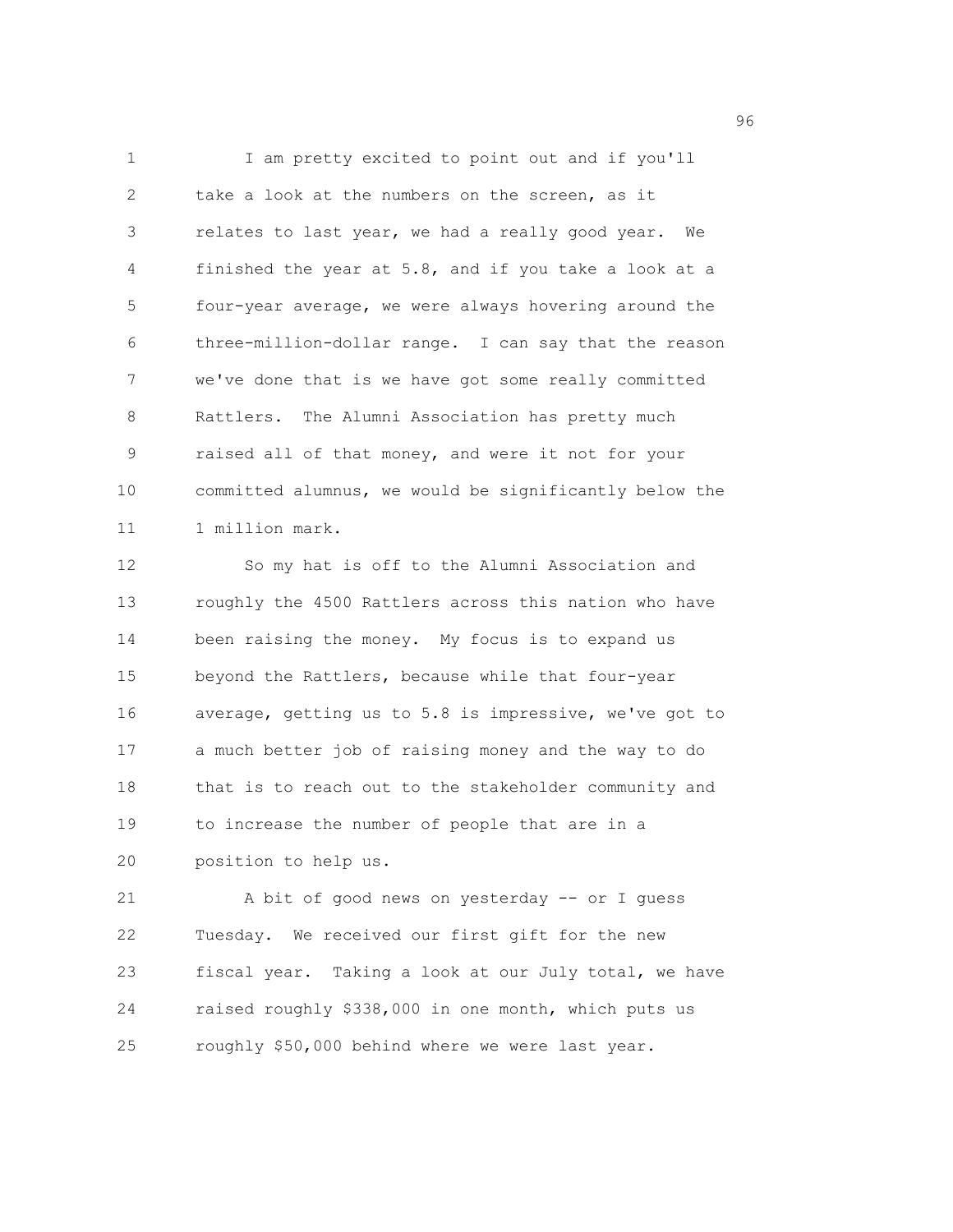1 But the good thing is, on earlier this week, 2 Tuesday or Wednesday, we received our first \$100,000 3 contribution, single contribution, from an individual 4 who has had had no giving history with FAMU at all. 5 That gift was facilitated by our own Dr. Lindsey 6 Sergeant (phonetic) and Associate VP Angela Poole. 7 And I highlight them specifically, because I was 8 traveling when the phone call came in. Dr. Sergeant 9 reached out to the prospect, cultivated a good 10 conversation, and Ms. Poole closed the hundred-11 thousand-dollar deal. We have since had an 12 opportunity to speak with her, and Ms. Poole and I are 13 making arrangements to go out to Arizona and to meet 14 her, and hopefully we can include the President, 15 because she is really excited about FAMU and the 16 opportunity. And again, this is not someone who has 17 given us a dime before.

18 I think that points to the possibility that we've 19 got tons of stakeholders and Rattlers all across this 20 country who need to be cultivated and if they are, we 21 can raise -- as I said the first time I was before you 22 -- a "bucket load of money." So I'm counting on us 23 doing that.

24 The "10 for \$10 campaign" is in progress and was 25 initiated by our own Cecka Rose Green, and to-date we

experience of the contract of the contract of the contract of the contract of the contract of the contract of the contract of the contract of the contract of the contract of the contract of the contract of the contract of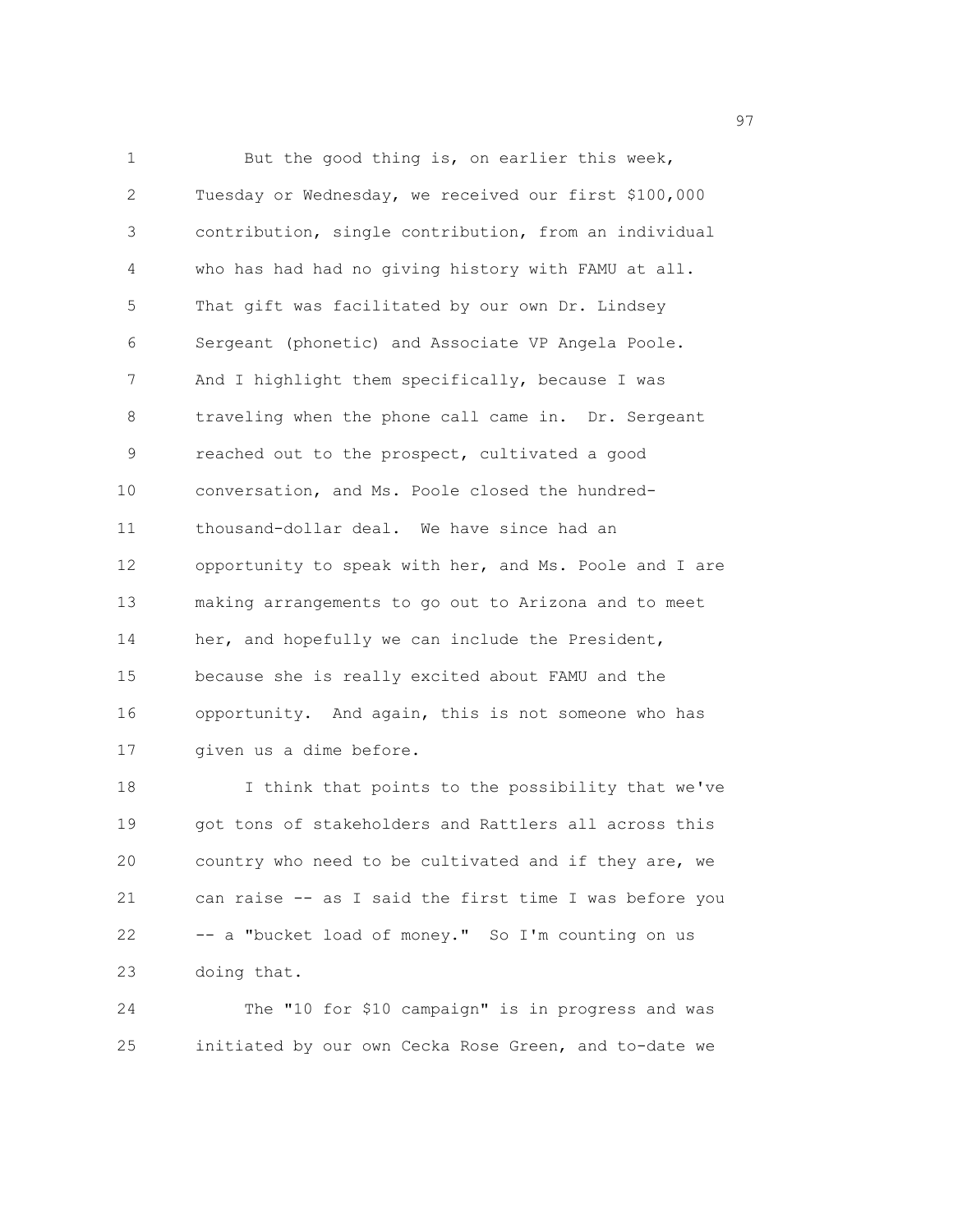1 have raised a little bit over \$185,700 in cash, and 2 the money continues to come in. And we roughly have 3 2900 donors, actually 2,958 donors, that have 4 participated in that. 5 Our faculty staff campaign is doing extremely 6 well. As a matter of fact, I've been told by the 7 campaign coordinator Sadiqi Perry (phonetic) that 8 we're ahead of last year's numbers. We have a 9 \$250,000 goal and as of right now, we're at the 10 24-thousand-dollar range, barely 10 percent there. 11 And last year, we did 194,000, but again, we're trying 12 to do 250,000 next year. 13 As it relates to Alumni Affairs, President Mangum 14 served as a keynote speaker for two alumni events: 15 The FAMU NAA Midwest Regional Convention was held July 16 30th through August the 2nd in Detroit, and as well as 17 the FAMU NAA Gadsden County Chapter Inaugural 18 Scholarship Gala. And Board Chairman Rufus Montgomery 19 will serve as the keynote speaker at the FAMU NAA, 20 Northeast Regional Conference on August 13th. 21 And on this last slide, you'll get a chance to 22 take a look at our FAMU alumni body numbers. Our 23 alumni participation is at 8.9 percent. We're 24 right -- if you take a look at the national average 25 for all institutions, that's about 13 percent. So

en 1980 en 1980 en 1980 en 1980 en 1980 en 1980 en 1980 en 1980 en 1980 en 1980 en 1980 en 1980 en 1980 en 19<br>De grote en 1980 en 1980 en 1980 en 1980 en 1980 en 1980 en 1980 en 1980 en 1980 en 1980 en 1980 en 1980 en 19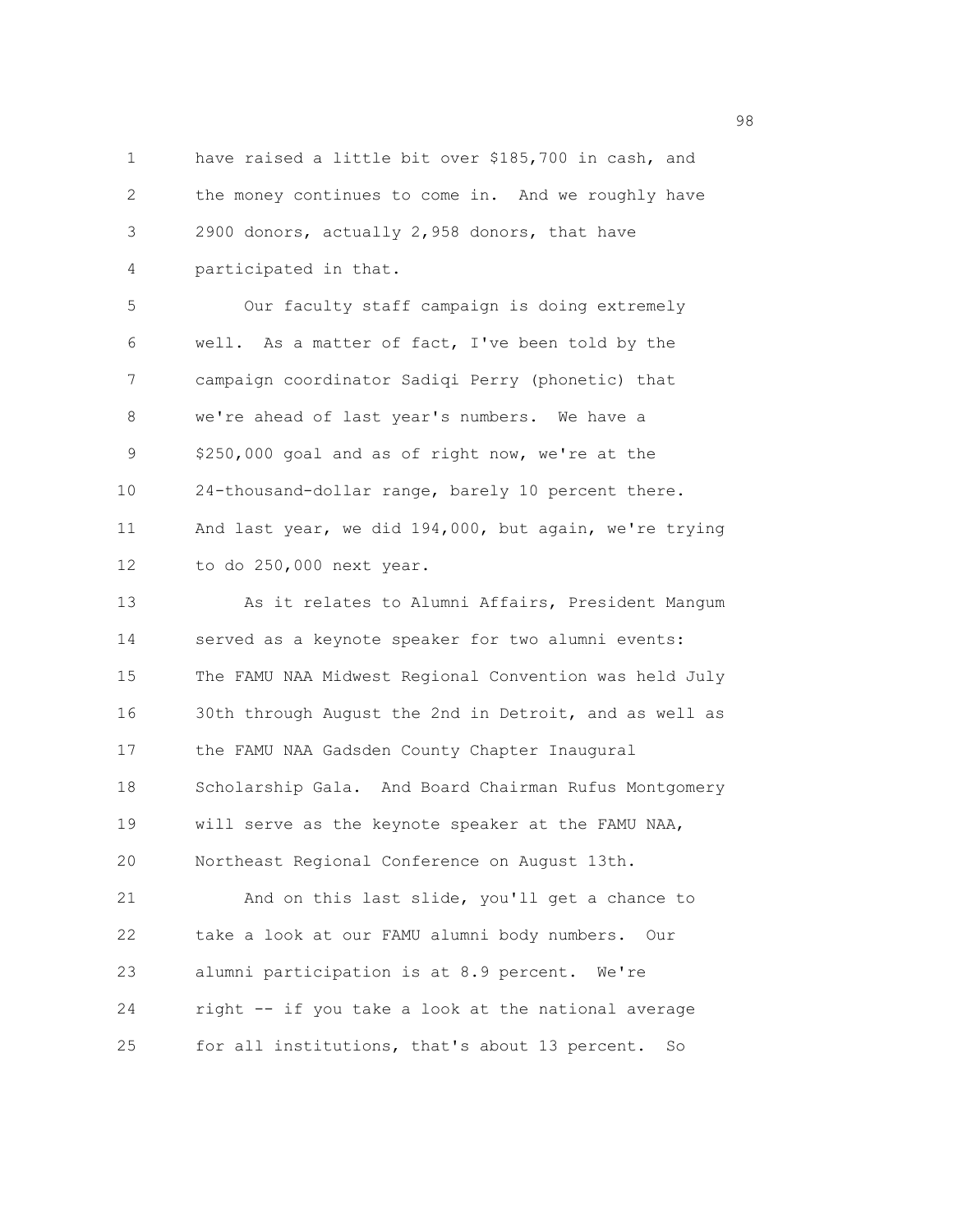1 that let's you know that all though we're doing well 2 as it relates to alumni, we have a little work to do. 3 The HBCU average is 10 percent based on US News and 4 World Report.

5 And the last slide, as I said earlier, the FAMU 6 alumni is really our base, and I can't underscore that 7 enough. The national associations across the country 8 and the associations right here have been the anchor. 9 Without them, we would be in serious financial shape. 10 They have contributed more than \$2.7 million, and when 11 I take a look at the contributions from last year, the 12 alumni counted for close to 80 percent of all of the 13 money that was raised.

14 Mr. Chairman and Madam President, that concludes 15 my report.

16 TRUSTEE GRAHAM: Mr. Chair?

17 CHAIRMAN MONTGOMERY: Thank you. I hear Trustee 18 Graham.

19 TRUSTEE GRAHAM: Real quick.

20 Just a special thank you to you, VP Cotton, and 21 your office, to the board members. Two students, 22 Jacory Borders (phonetic) and Melody Troyler 23 (phonetic) brought a project, the 1887 reasons to give 24 campaigns, to his office. And they have been trying 25 to get this off of the ground and going for months,

99 and 2012 and 2012 and 2012 and 2012 and 2012 and 2012 and 2012 and 2012 and 2012 and 2012 and 201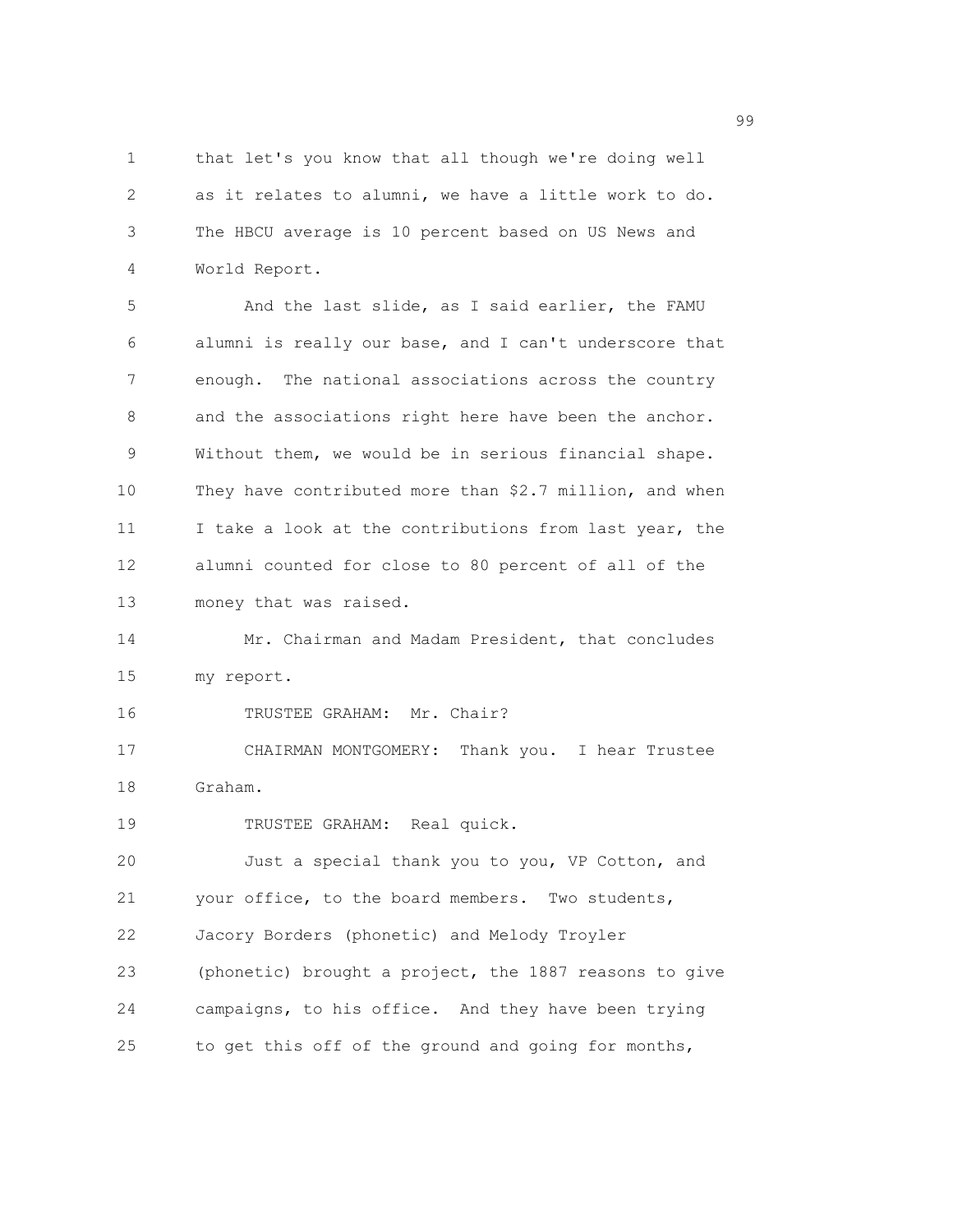1 and within a week, VP Cotton with the assistance 2 Ms. Casey Lowe, (phonetic), got us a video in 3 communications with VP Miller, got a video, graphics, 4 and everything. And the official launch will take 5 place tomorrow at graduation.

6 Starting with the class of 2015, they are asking 7 each student each graduate to give \$18.87. When they 8 do that, they'll get a medal. I am also now extending 9 a challenge to the FAMU alumns on the Board: --10 Chairman Montgomery, Vice-Chair Lawson, and Chairman 11 Alston -- that you-all reach out to your classmates 12 and ask that they participate in the campaign. It may 13 seem small right now, but every donation makes a 14 difference and it does my heart good to see these are 15 two students who aren't necessarily involved but just 16 had an idea and wanted some support, and with your 17 office in the matter of a week got that accomplished. 18 So those of you come out tomorrow, make sure you 19 see the launch and the video from them. I made a 20 promise and I'm going to do it on Monday: I'm going 21 to write my check to become a life member of the 22 National Alumni Association. 23 VP COTTON: Thank you very much. It's our 24 pleasure.

25 CHAIRMAN MONTGOMERY: Hold on, before you leave.

100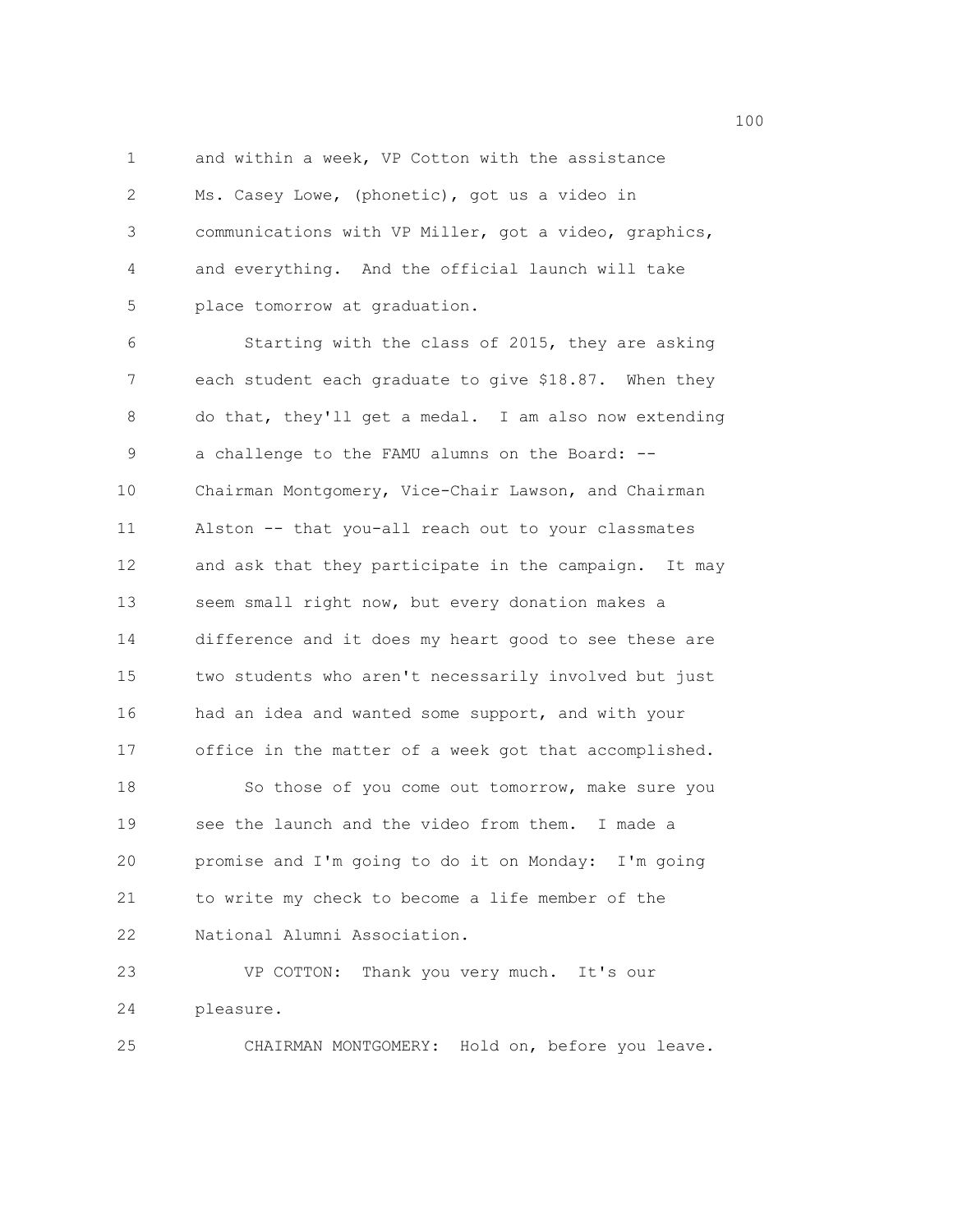1 So if we give \$18, we get a medal, too?

| 2  | TRUSTEE GRAHAM: Yes, you can get your medal.         |
|----|------------------------------------------------------|
| 3  | CHAIRMAN MONTGOMERY: Okay.                           |
| 4  | TRUSTEE GRAHAM: It's \$18.87.                        |
| 5  | CHAIRMAN MONTGOMERY: \$18.87.                        |
| 6  | VP COTTON: \$18.87.                                  |
| 7  | CHAIRMAN MONTGOMERY: I will give you 19. And I       |
| 8  | think I can say we'll probably unanimously all       |
| 9  | participate. But thank you for the encouragement,    |
| 10 | Trustee Graham, and for working with you on that.    |
| 11 | TRUSTEE GRABLE: Chair Montgomery?                    |
| 12 | CHAIRMAN MONTGOMERY: Trustee Grable?                 |
| 13 | TRUSTEE GRABLE: Governor Graham, I, too, am a        |
| 14 | FAMU graduate.                                       |
| 15 | TRUSTEE SHANNON: As am I.                            |
| 16 | TRUSTEE GRAHAM: Thank you. Get y'all                 |
| 17 | classmates.                                          |
| 18 | CHAIRMAN MONTGOMERY: All right. VP Moore,            |
| 19 | research.                                            |
| 20 | VP MOORE: Mr. Chairman, Madam President, members     |
| 21 | of the Board. Thank you very much.                   |
| 22 | Trustee McWilliams, I have a complaint. As an        |
| 23 | Auburn alumn, I can't believe we hired somebody from |
| 24 | Tuscaloosa. We're going to have to have assigned     |
| 25 | seating, Mr. Milton, just to make sure we're not in  |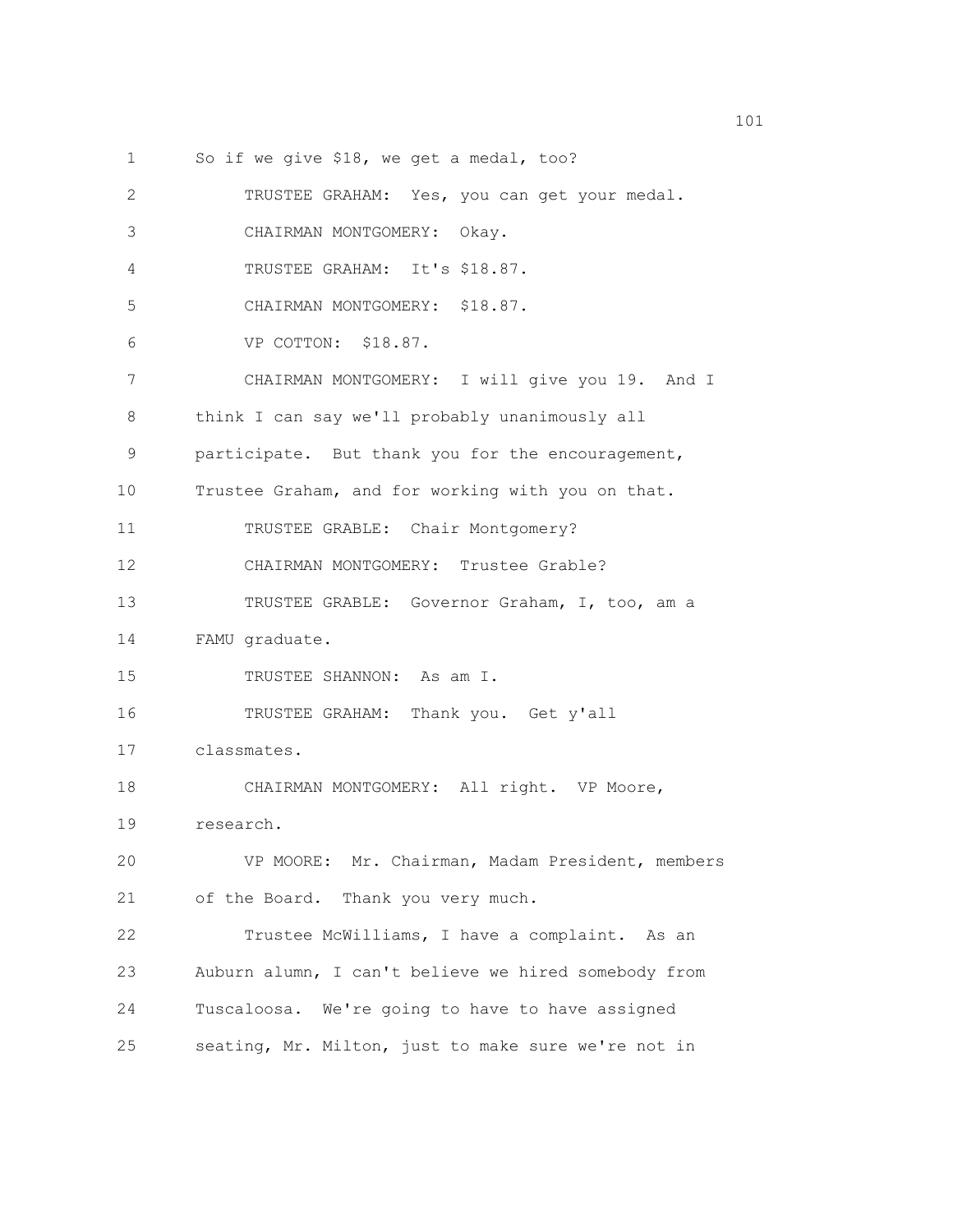1 the same row. Good man.

| 2  | All right. It's a pleasure to come before you          |
|----|--------------------------------------------------------|
| 3  | today. Got some good news with regard to the           |
| 4  | research. Next slide, please, sir.                     |
| 5  | This is just an update and overview of where we        |
| 6  | are doing at the Division of Research.                 |
| 7  | We have had a very good year, as you see with the      |
| 8  | numbers here. This is a five-year rolling average.     |
| 9  | We did 47 million, slightly over, in awards with       |
| 10 | almost 109 million in proposals. That's phenomenal.    |
| 11 | When you think about we have 600 faculty, we're        |
| 12 | punching way above our weight.                         |
| 13 | Our rolling average is about 41-and-a-half             |
| 14 | million in awards per year; 114 in proposals per year. |
| 15 | That's about a 39 percent rate. In the industry, you   |
| 16 | try to shoot for at least a 50 percent win rate, so    |
| 17 | we're doing very, very well on what we have, so we     |
| 18 | have outstanding faculty.                              |
| 19 | Out of the 10 performance metrics, Number 10 is        |
| 20 | research. These numbers insure that we stay at a       |
| 21 | level of maximum point allowance for the Board of      |
| 22 | Governor's formula.                                    |
| 23 | Next slide, please, sir. I want to make sure           |
| 24 | it's clear that I'm just calling out and highlighting  |
| 25 | to the board members here, with regard to the          |
|    |                                                        |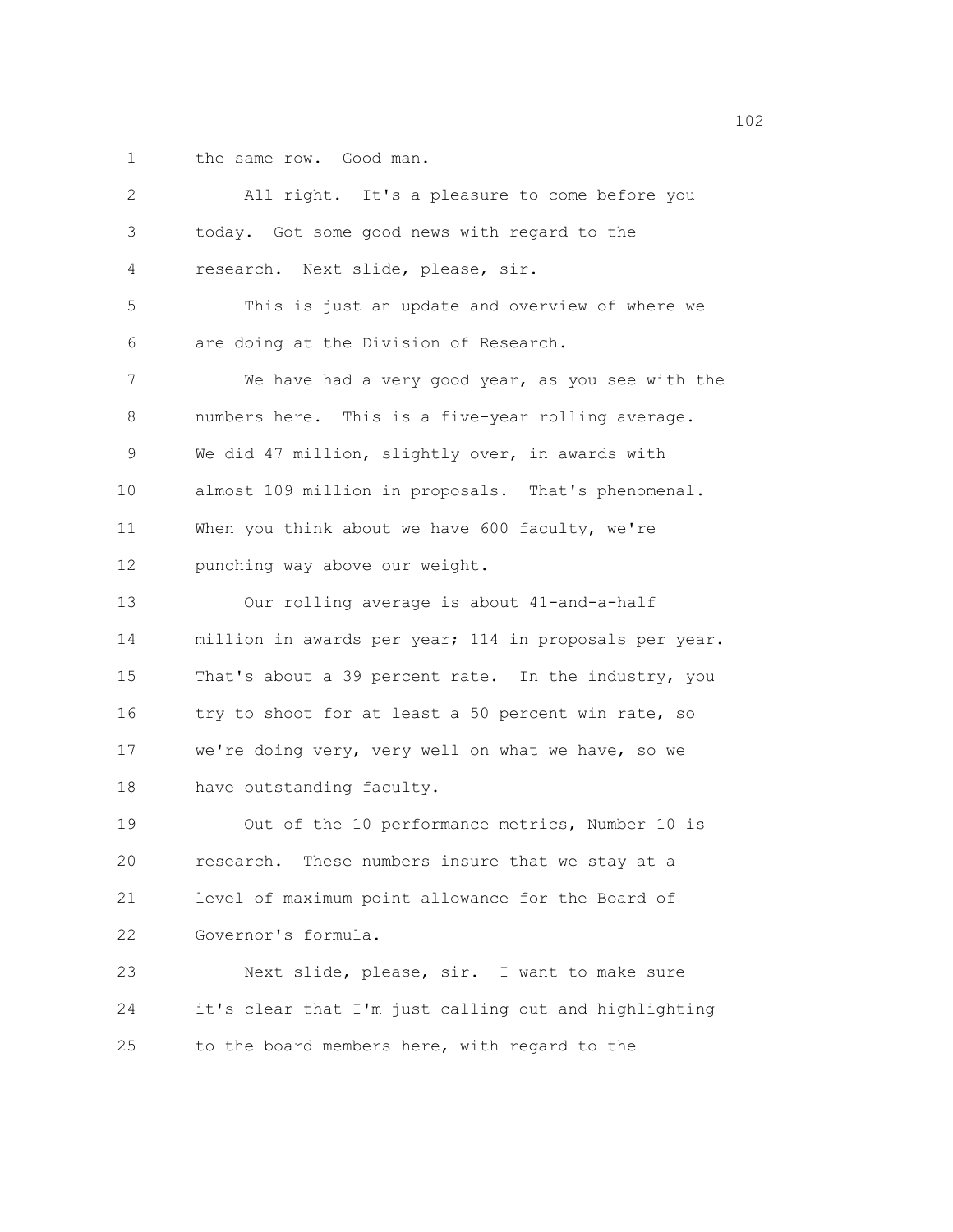1 research, as it's going by college. I think it's 2 important to see where our revenue generations and 3 sources are. Trying to get a snapshot, and it helps 4 me focus my tomorrow and my team's time on how we're 5 going to help these faculty members generate more 6 research proposals.

7 These were awards for last year. You can see 8 college of pharmacy had almost 9.3; college of science 9 and tech, almost 11 million; agriculture, about 9 10 million. We're doing very well.

11 I've also highlighted in yellow there, the 12 College of Engineering. And for the need in the 13 engineering sciences area, that number is a bit low 14 and we're going to work there.

15 Next slide, please. Same theme here. This is 16 about research, submissions to proposals by college. 17 You can see within the College of Pharmacy they have 18 laid out almost \$41 million in proposals for the 19 upcoming fiscal year. So these will be reviewed by 20 our federal clients and sponsors, and we're very 21 hopeful we're going to have a very good year this 22 coming year.

23 I call your attention to the bottom box. It's 24 589,000 proposal submission. I want to call something 25 out and make sure that you all understand what that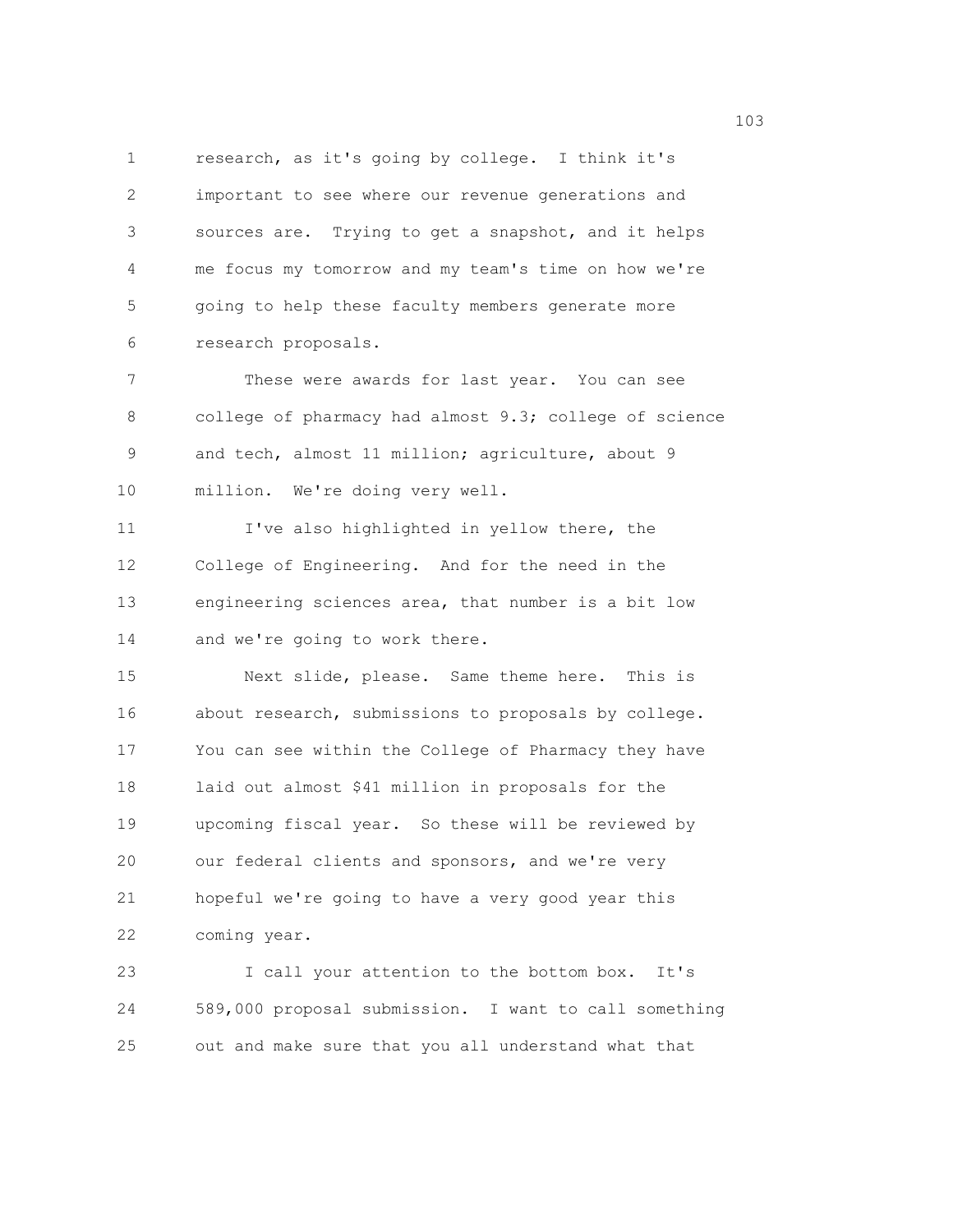1 means to this institution. Individual PIs or PI teams 2 are generating almost \$600,000 proposals on average. 3 Auburn University, with twice the faculty, slightly 4 bigger research base, the average proposal at Auburn 5 University with 800 projects submitted per year is 6 approximately \$61,000 per proposal.

7 The significance to that number is the faculty 8 there at Auburn are trying to cover their summer 9 salary gap. Our faculty are obviously reaching much 10 further than that and so that's something we really 11 need to take into account. Our faculty are really 12 swinging hard for the fence.

13 Next slide, sir. A couple of highlights for you. 14 We've consolidated per President Mangum's to get 15 everybody out of trailers. And Madam President, we 16 don't live in the trailer neighborhood anymore.

17 (Inaudible) -- and consolidate on Foote-Hilyer so 18 contracts and grants, office sponsor programs, as well 19 as our tech transfer office are all on the 4th floor.

20 So I thank my staff for that. They went through 21 a lot of pain and agony but we're getting there.

22 We're announcing that Mr. Reis Alsbury is going 23 to be coming from Old Dominion University and he'll be 24 taking over as our tech transfer officer, beginning 25 the 24th of this month, and we're very excited about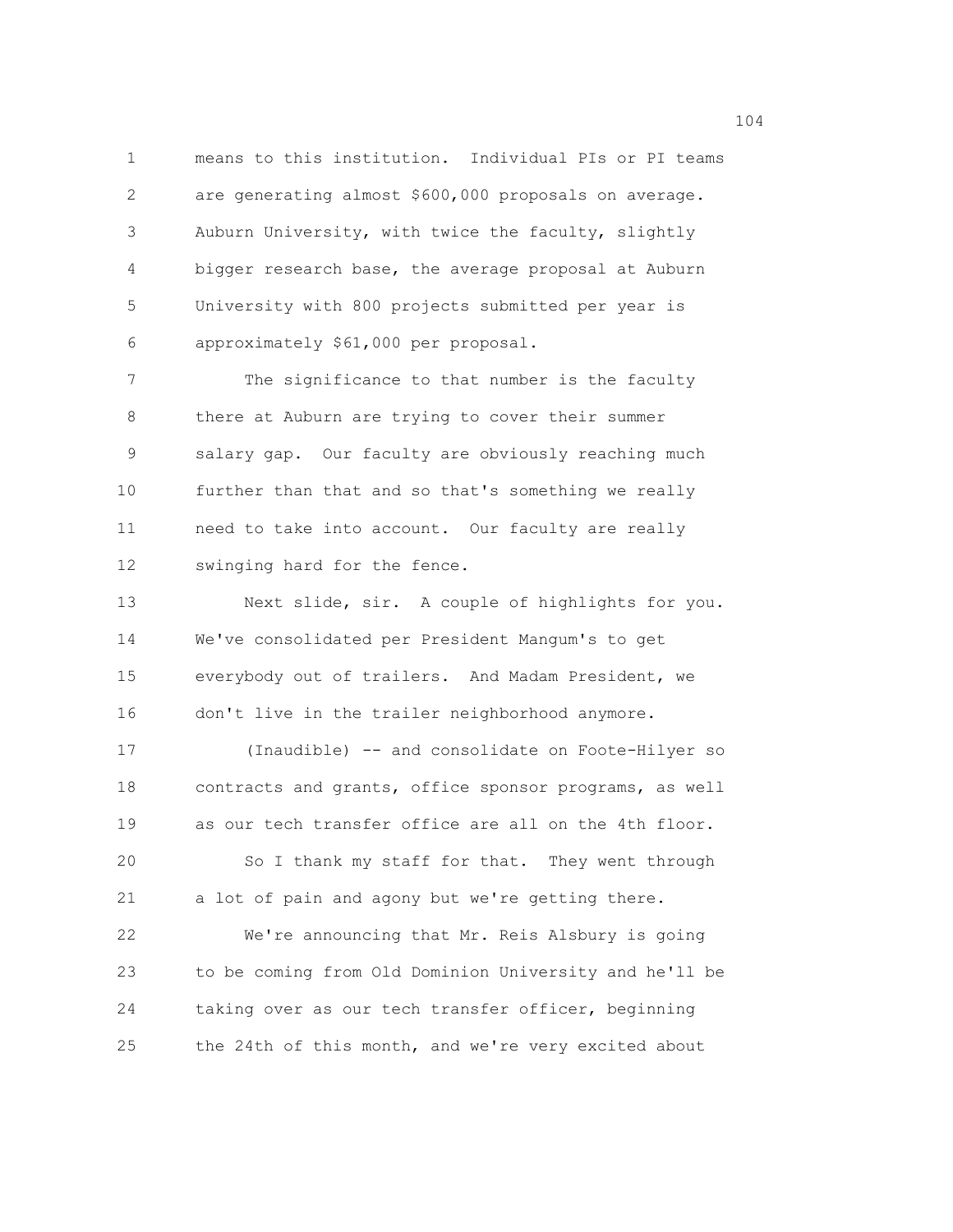1 that. He's juris doctor in patent law and a very 2 bright young man, and I believe he's going to change 3 course of how we do our intellectual property here. 4 Within the division, as you know, we inherited a 5 past deficit this past fiscal year when I came on 6 board. I was trying to reduce payroll by 7 aapproximately 10 percent and operating budget by 12 8 percent to make sure we're in conformance and within 9 our means. 10 I would also like to announce, President Mangum, 11 yesterday -- thank you, ma'am -- our second technology 12 transfer license in the last six years. This is 13 something that gets reported to the Board of 14 Governors. It's not a great number, but it is 15 something that signifies our engine for 16 commercialization is beginning to sputter in life. 17 Also, I would point out on December 1st, Florida 18 A&M is going to meet, along with Florida State and 19 Tallahassee community college will host the first ever 20 innovation showcase on December 1st. And I invite 21 y'all to come. 22 One thing I want to point out that we're very 23 proud about. Mr. bill gates approached the Thurgood 24 Marshall fund. The University of Phoenix to look at 25 how to help HBCUs and we directed that support into

<u>105</u>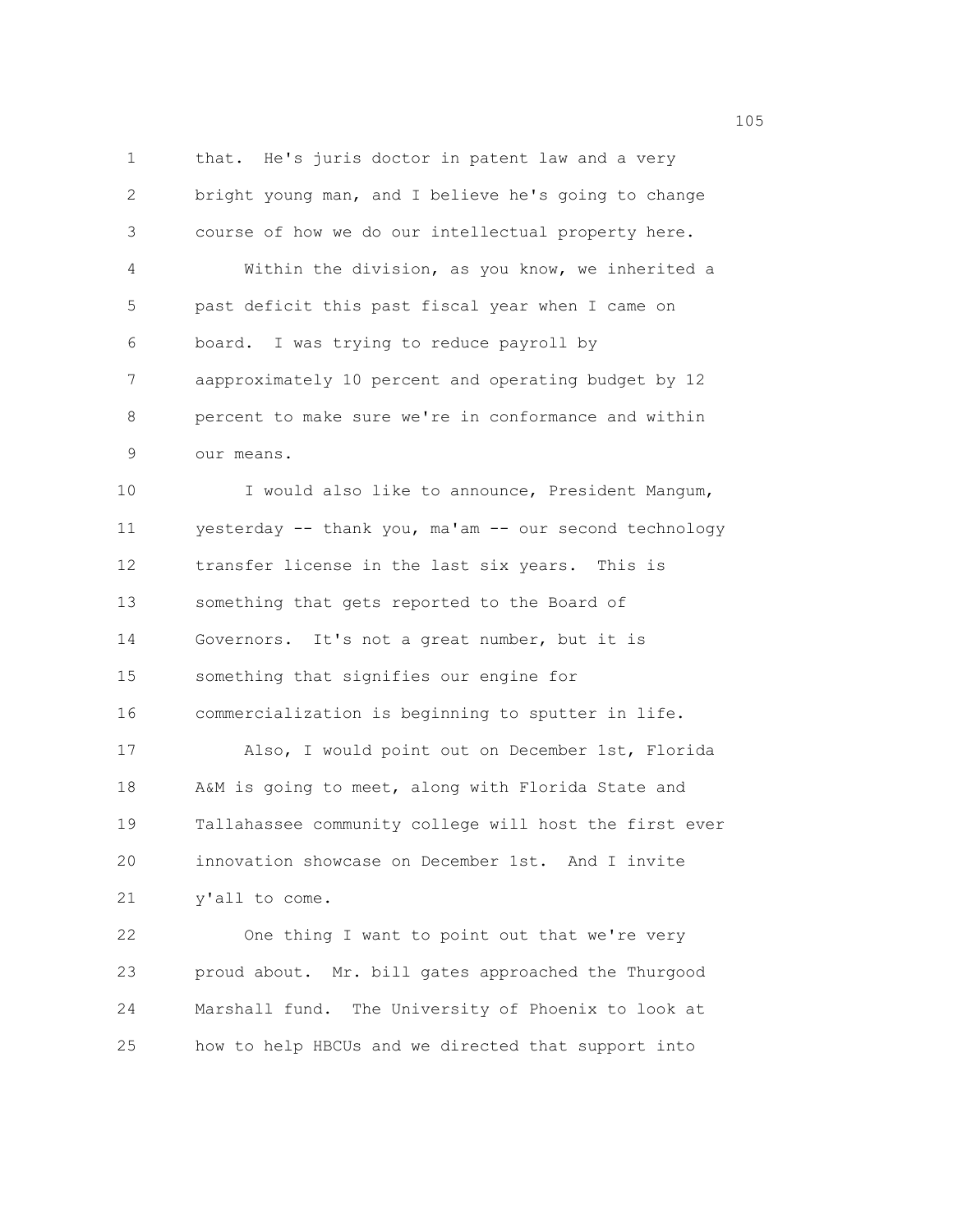1 our DRS program. What we're going to do is build a 2 first ever in the United States, center for excellence 3 for under-represented minority online or blended 4 learning, and that award will come in probably in the 5 next 45 days with a rolling start of sometime starting 6 around January 1st.

7 My goal with this program, if it's successful -- 8 and it is research and it's a developmental research 9 school -- if we're successful, what I want to do is 10 build an excellence academy so that our young minds of 11 the DRS are dual-enrolled at FAMU, and by the time 12 they graduate, they're either associate degrees or 13 three-quarters of the way towards a baccalaureate 14 degree so we pick up the best and brightest right here 15 at FAMU.

16 Next slide. A couple of issues for this board to 17 consider. In this time frame, one of the things I 18 want to throw out is our faculty is doing great work. 19 Funding and salary support recognition is always an 20 issue, and Trustee Grable and I have had many 21 conversations. This is not a policy discussion. This 22 is an idea that I would like to get feedback on. 23 I think we need to look at a way to take salary 24 savings that are working on sponsored contracts off of 25 EMG funds and giving back a yearly, annual bonus.

106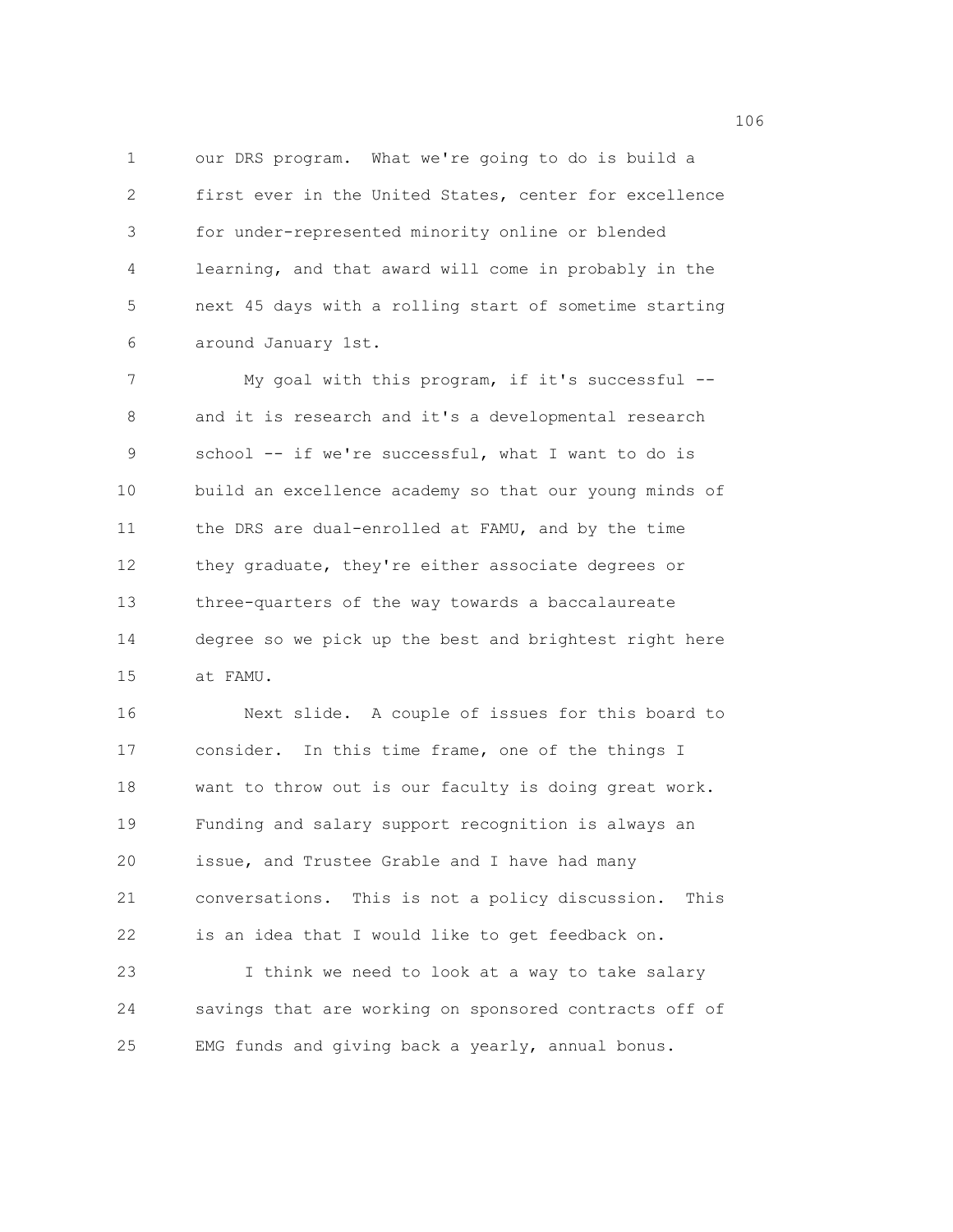1 What does that do? It takes pressure off of 2 promotions. It takes pressure off of our faculty 3 looking to leave, and it recognizes people that do 4 more. It's a paid-in-place system that's done at 5 other universities around the country, and I think 6 it's something that is high-time we have, because our 7 faculty are underpaid -- we know that -- they are 8 working hard, and this is a way to say "if you work 9 hard, you earn more." That's what the American way is 10 all about.

11 Research space. I called the Board's attention 12 to the DRS platform. We have faculty in that program 13 and I wouldn't put my dog in some of those labs. It's 14 tough. We have to figure out a way together to find 15 beyond the state's funding, to put money in our 16 research infrastructure so we can elevate our 17 enterprise.

18 Start-up packages. If I'm successful in what I'm 19 doing here to generate C&G dollars so we can put it to 20 meaningful start-up packages for our faculty. At 21 Auburn, one of the things they did there was they 22 incentivize online education by splitting the funds 23 1/3 to general fund, 1/3 to the college, and 1/3 to 24 the instructor. What that allowed little schools like 25 the School of Physiology to do -- (inaudible) \$200,000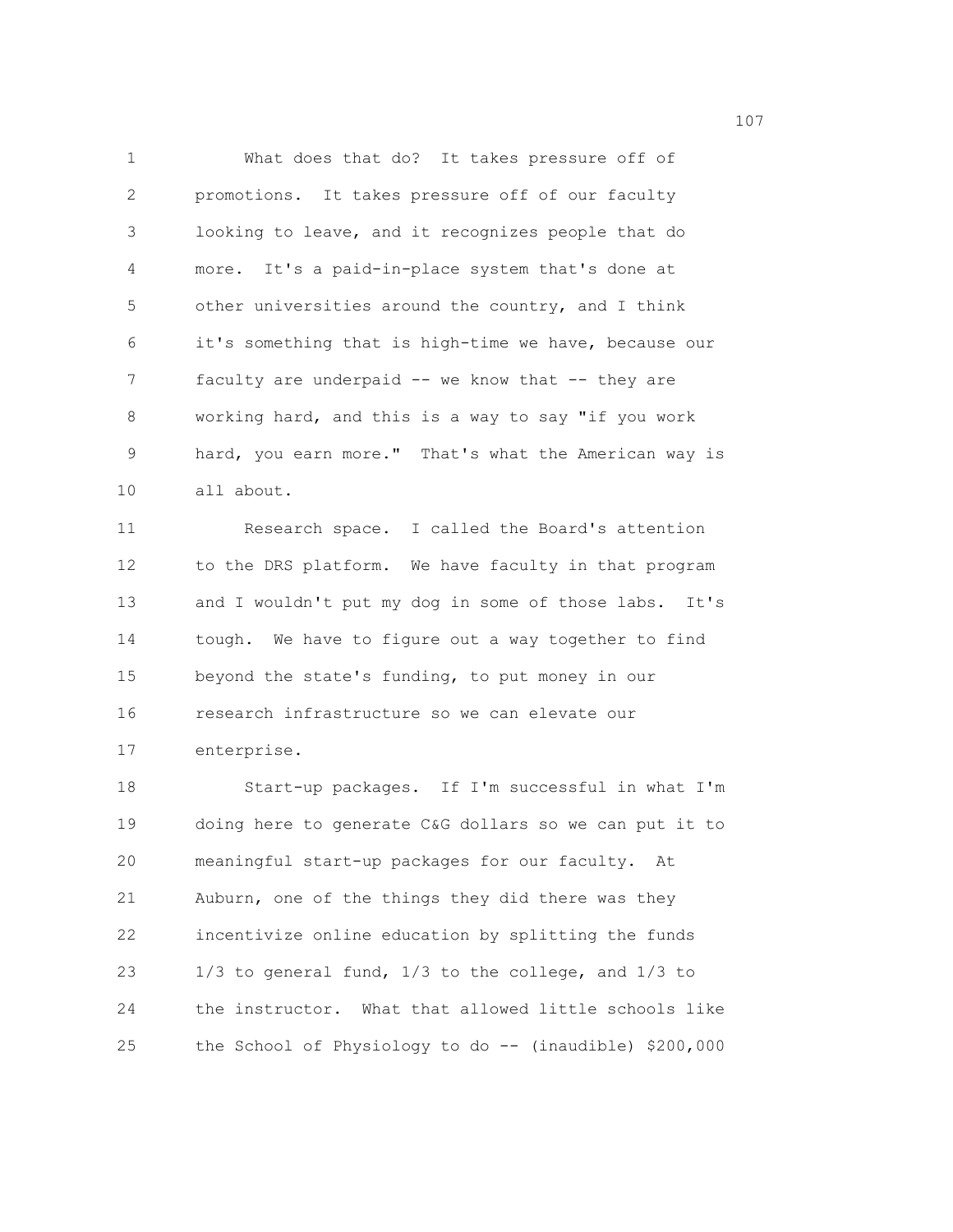1 start-up packages, all from online revenue. It's not 2 coming out of the state base.

3 And then the last part is, I'm going to begin 4 this year as we kind of stabilize this process, 5 building a strategic plan for research that will fit 6 into the President's strategic vision of what she 7 wants with the University so we can start doing key 8 research cluster hires. We're going to have to focus 9 on the where the markets are, not where we've been. 10 We've got to chase these dollars so that our 11 students -- we have some fantastic students -- can 12 actually get out there, compete, win for jobs that pay 13 high dollar and make impact in society at large. 14 Mr. Chairman, subject to any comments, questions, 15 concerns, that concludes my comments, sir. 16 CHAIRMAN MONTGOMERY: Thank you. I did have a 17 brief comment. I wanted to get feedback from Trustee 18 Grable and also Dr. Mangum. 19 The idea to have the development of the faculty 20 compensation plan predicated upon annual bonus, was it 21 derived from salary savings? That's forward thinking 22 and it's a common-sense idea. Trustee Grable, any 23 comments with regard to that proposal? 24 TRUSTEE GRABLE: I just want to say, I look 25 forward to working with you through the Faculty Senate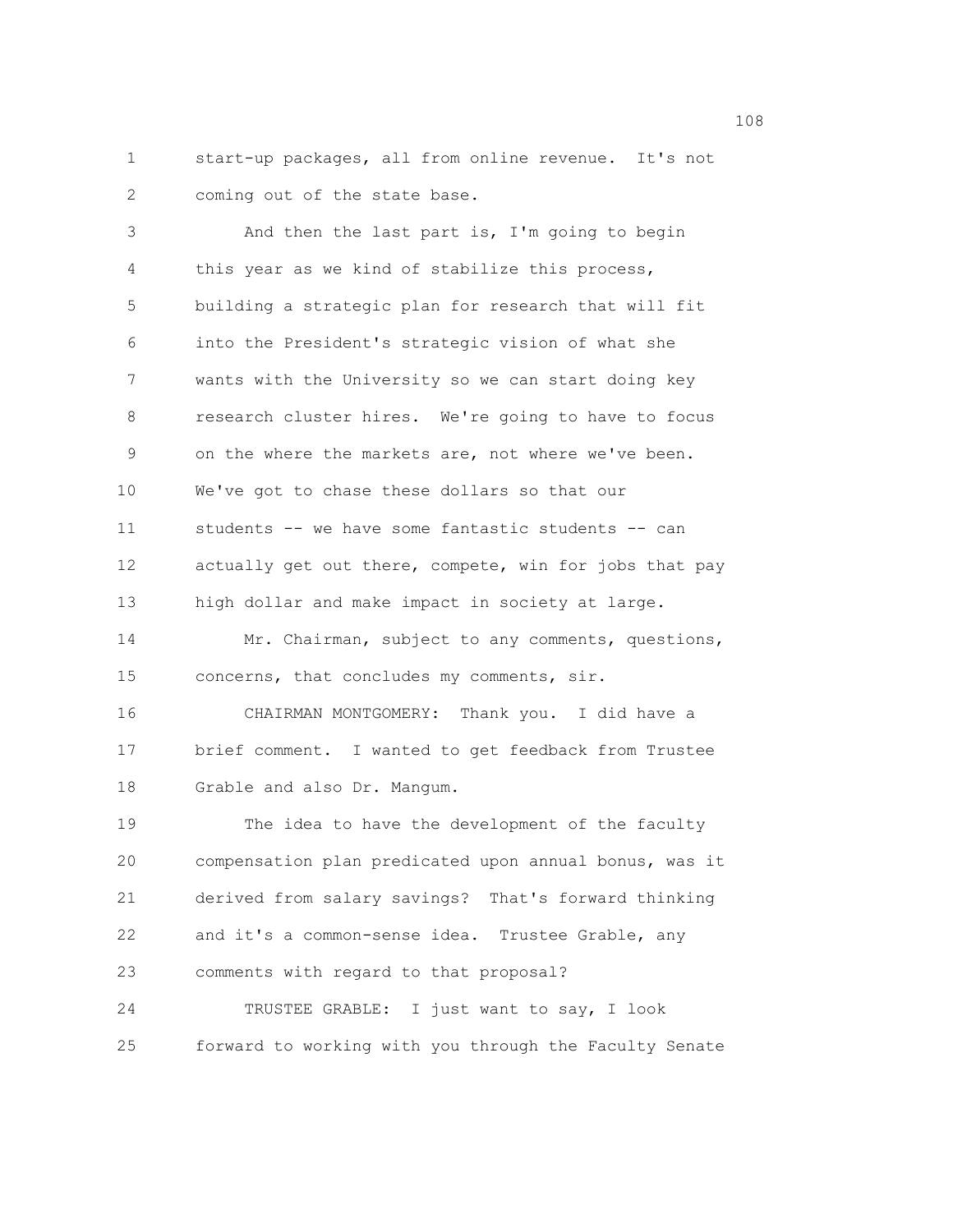1 steering committee and our full faculty Senate in 2 moving this forward. As mentioned earlier to Chairman 3 and to Vice-President Moore, the Faculty Senate 4 Steering Committee is working on trying to come up 5 with specific initiatives that we think we can 6 accomplish this year, and certainly I will take that 7 back as one of the ideas that we may consider working 8 on with you and we certainly look forward to having 9 the opportunity to have you come out and speak to the 10 steering committee as well as the faculty Senate. 11 Thank you. It's a good idea, and we are 12 certainly willing to work, with you and Madam 13 President, in moving this idea forward. 14 Thank you, Trustee Montgomery. Chairman 15 Montgomery. 16 VP MOORE: Trustee Grable, I appreciate your 17 comments and I appreciate your commitment to the 18 University. As I've indicated before, we have at 19 times locked horns, but it's always out of respect of 20 what our desires are to advance this University. And 21 I look forward working in any format you wish. One 22 idea that you might consider about with the faculty 23 Senate's input, maybe what we do is Beta test this 24 process. We pick a particular college to see how this 25 works, gauge faculty receptivity, and then come back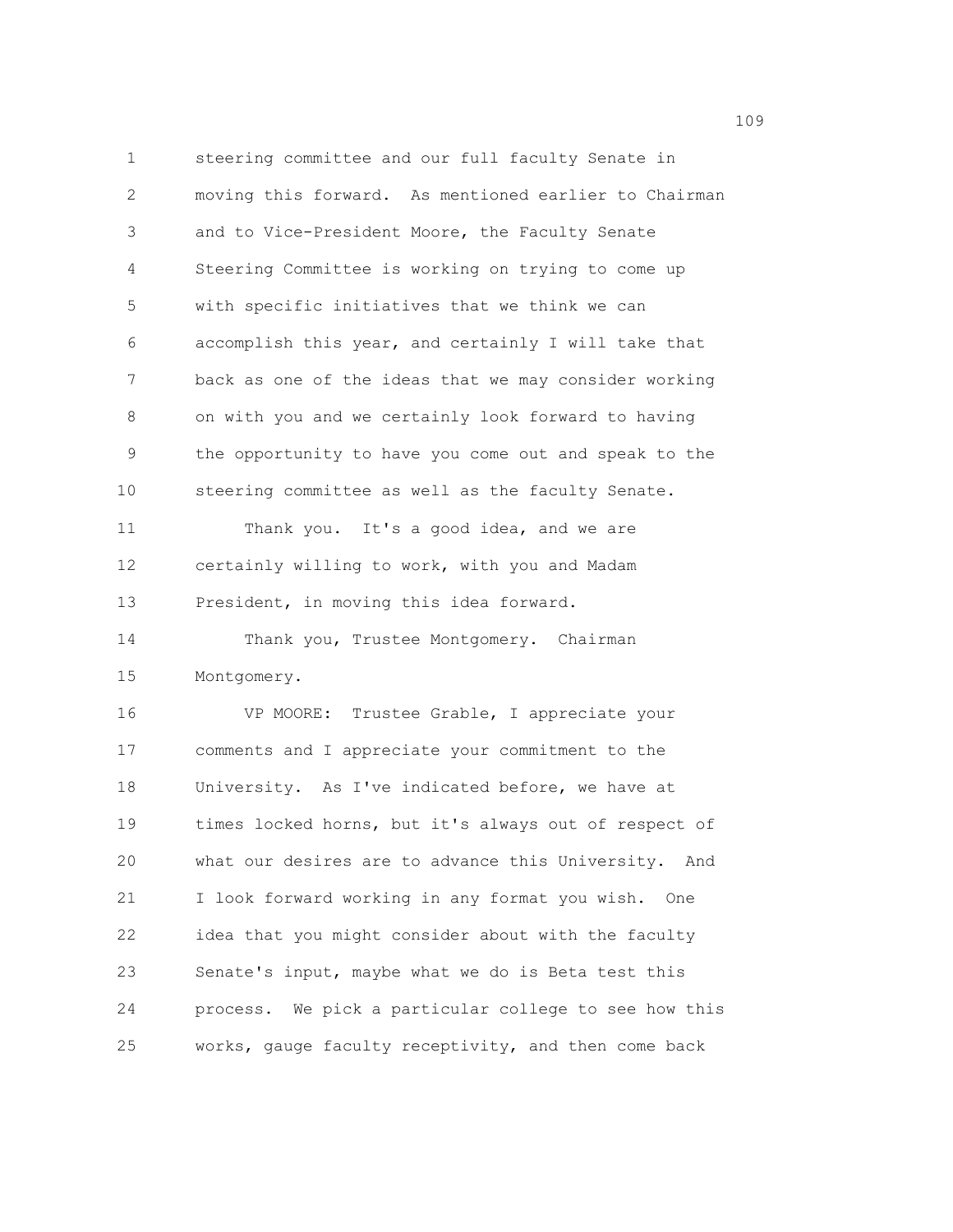1 with a broader strategy to roll across the university. 2 There's lots of ways to do this. We have a lot 3 of creative and bright minds within the faculty, and 4 this board as well, and the President I know is 5 committed to making sure this university's research 6 portfolio and economic rise and impact rise to the 7 challenge. We have got to pay our people to do that 8 because talent requires it, so thank you, ma'am. 9 CHAIRMAN MONTGOMERY: Thank you. 10 Dr. Mangum? 11 PRESIDENT MANGUM: Thank you for the opportunity. 12 I think what VP Moore has described is common best 13 practice in college and university administration, 14 especially around research. 15 I met with major researchers on the campus last 16 year to talk about these ideas. They were receptive 17 to it, and it's kind of surprising it had not been 18 brought forward before, but I think we also as part of 19 the process have to consider and conclude the UFF in 20 the discussions with regard to compensation. 21 But the idea of faculty release time from courses 22 based upon their research activity, salary payments or 23 enhancing their salary opportunities from their 24 research activities, is a best practice in higher 25 education, and I'm happy we are talking about with the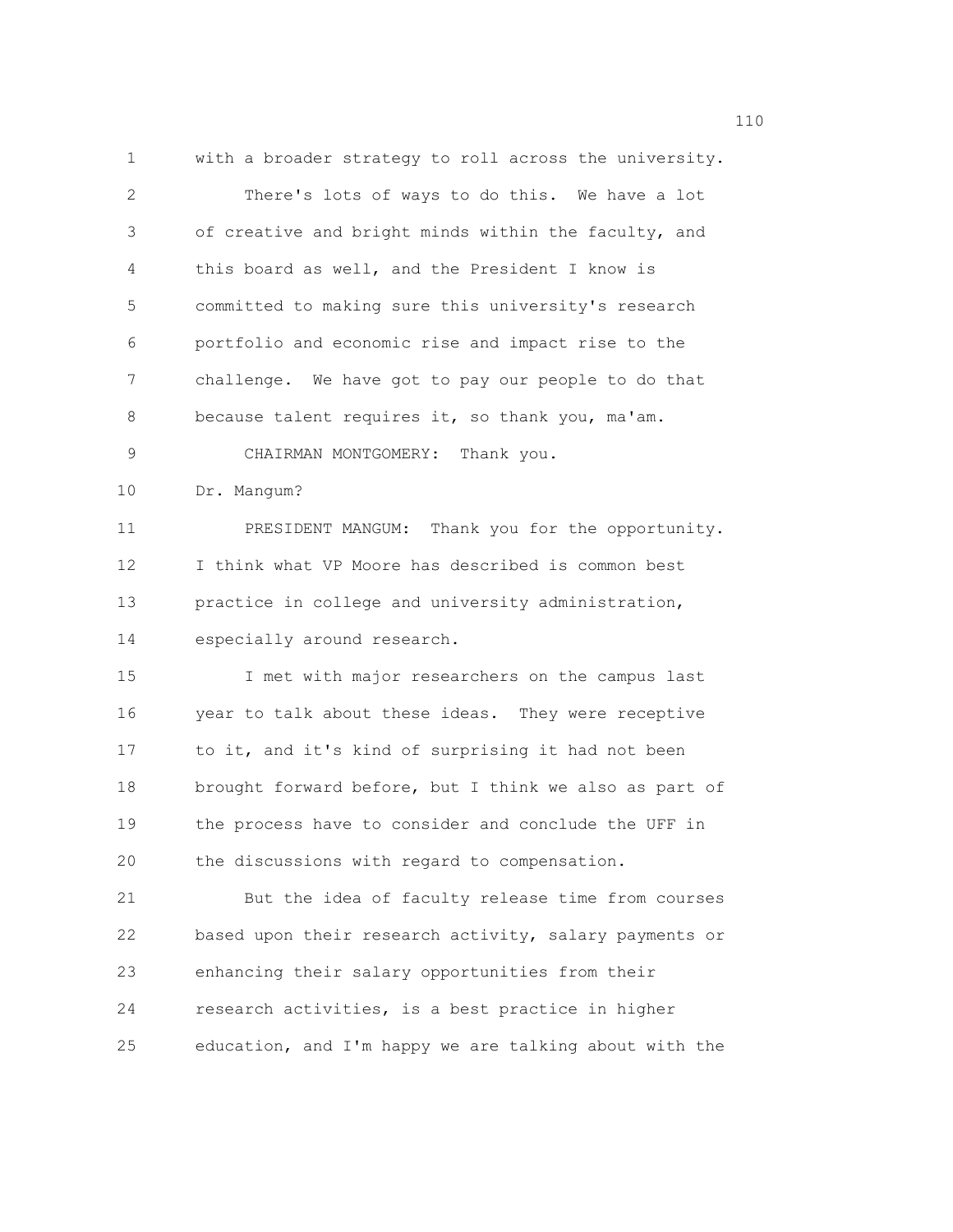1 board. I certainly hope that during our compensation 2 studies and questions, we can negotiate and we can 3 talk with UFF about acceptance of it, as part of the 4 working conditions we have on campus. 5 So we're very supportive of the idea, and 6 hopefully we'll be able to move it forward and incent 7 more faculty to engage in research, because that's one 8 of the primary motives for changing the policy. 9 VP MOORE: Yes, ma'am. Thank you. 10 CHAIRMAN MONTGOMERY: Thank you. 11 Any comments? Thank you, VP Moore. 12 That will conclude our status updates. This is a 13 continued edition to the agendas for our Board. 14 Although it extends the time, I think they're very 15 helpful. I would appreciate your feedback if you see 16 otherwise. But thank you all for the brief updates. 17 I am going to move to comments of the Chair. 18 Again, thank you all for your reports and updates. 19 I'll share with you a few items. Dr. Mangum has 20 requested time to address the Board in the form of a 21 retreat, and we'll be working through the details, 22 which will also allow us to time to discuss board 23 priorities, goals and objectives to help move that 24 along.

25 There's also a Board of Governor's meeting in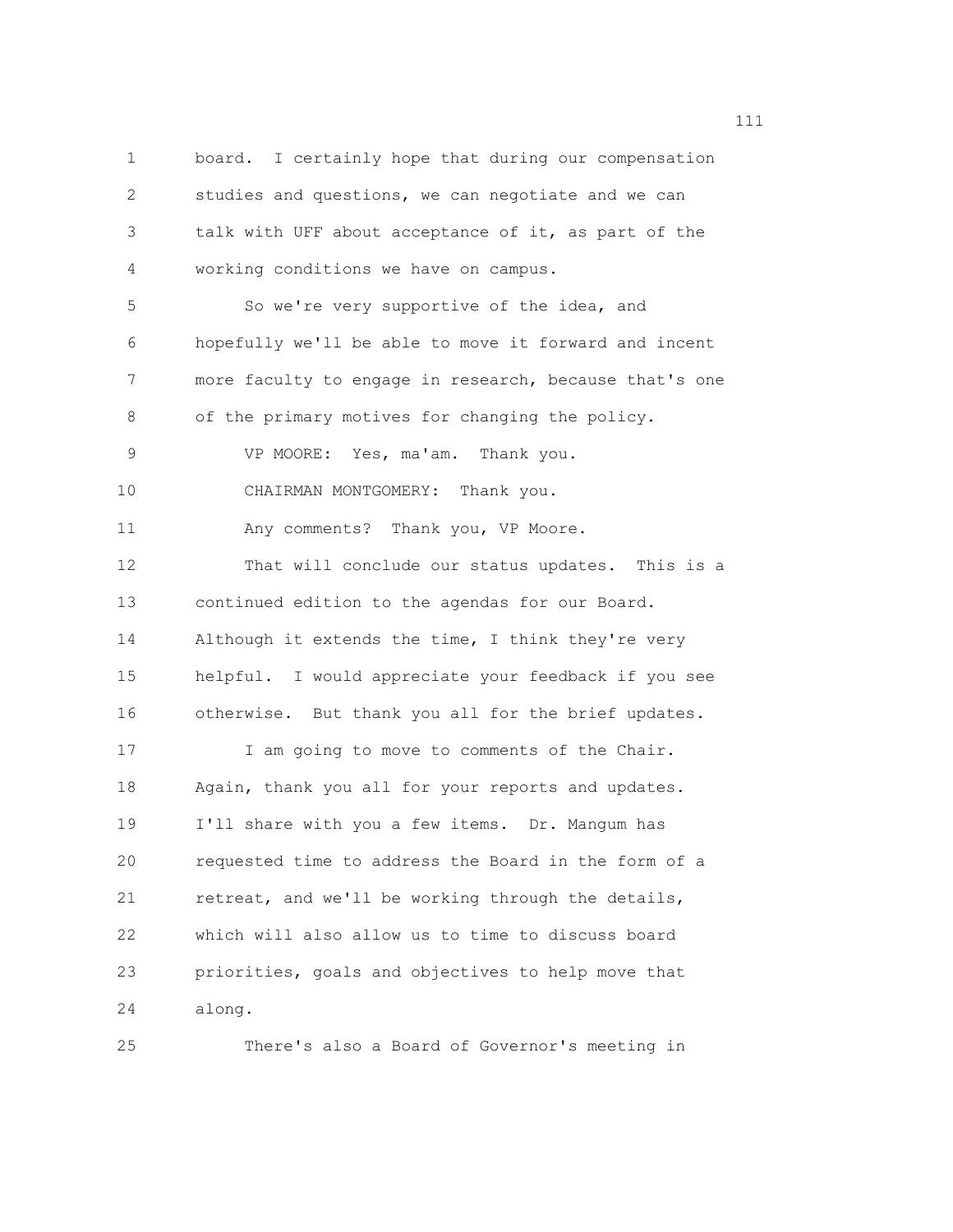1 September that I would encourage members of the Board 2 who are able or have the time to travel, to go to that 3 meeting and become comfortable with that process and 4 how it works. And it also sends a message of where we 5 are in terms of Board support, when we know and 6 understand and interact with the governing body of the 7 State University System. 8 In November -- I'm sorry -- did I see 9 Mr. Mitchell walk in? 10 Mr. Mitchell, can you come forward just a second? 11 We have Mr. Mitchell, the head of our National Alumni 12 Association, and I shared with you before that we have 13 changed being -- moved the December meeting up to 14 November in an effort at one time bring forward the 15 Board of Trustees, the fundraising arm which is our 16 Foundation, but also formally asking the Alumni 17 Association if they would participate, whether in mass

18 or by executive committee. We didn't expect 19 Mr. Mitchell to be there, but just asking you publicly 20 openly if you can join us at The Classic in November. 21 MR. MITCHELL: Yes. I'll try to make it. 22 CHAIRMAN MONTGOMERY: Would you like to share 23 anything with the Board while you're here, sir? 24 MR. MITCHELL: No, I'm just proud of the fact 25 that the National Alumni Association was recognized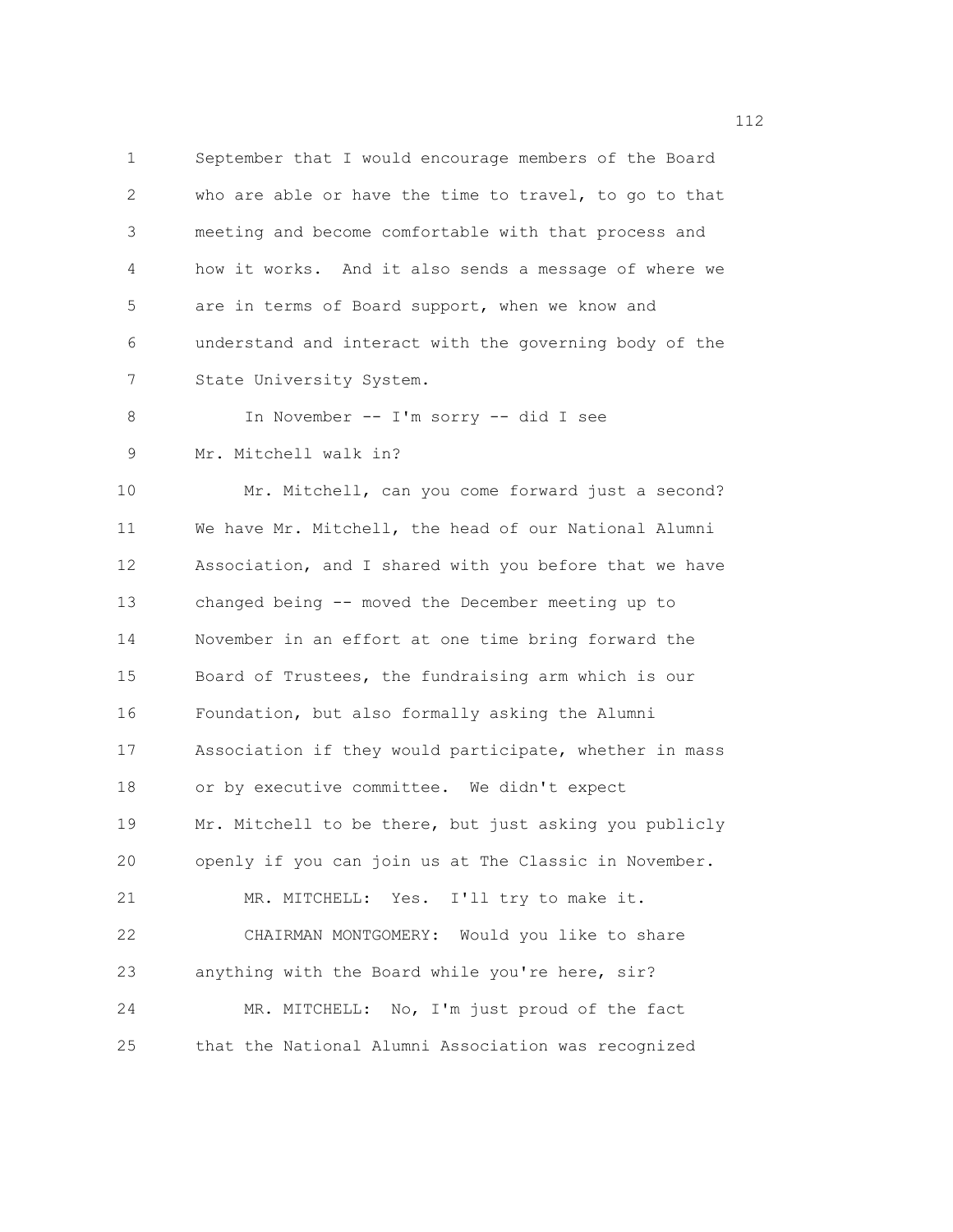1 for their hard work, so it's always a pleasure to get 2 around and move around the country and see excitement 3 that the alumni has -- I think Pam Oliver said it all 4 this morning with her emotion and passion for FAMU. 5 CHAIRMAN MONTGOMERY: Thank you, sir. 6 So we'll also get details about the plan retreat 7 and details about the November meeting and how that's 8 structured. I've asked Attorney Barge-Miles, and 9 we'll work with Dr. Mangum to pull that together. 10 There will be some changes to the committee 11 make-ups, but today making three changes. 12 The new chair of the DSO Committee will be 13 Trustee Woody. The new chairman of the Audit 14 Committee will be Trustee Moore. And Trustee Woody 15 will also serve as the Board Chair's Representative to 16 the FAMU Foundation. And those changes are effective 17 immediately. 18 The last one is that Trustee Woody will also 19 serve as the representative to the Foundation. With 20 the DSO Committee and responsibility, we have 21 historically separated the two, but I believe the 22 committee chair that is responsible and has the DSO in 23 its purview, it makes sense to have that person 24 directly involved with the Foundation, so by default 25 or by position, he will also serve as a full vested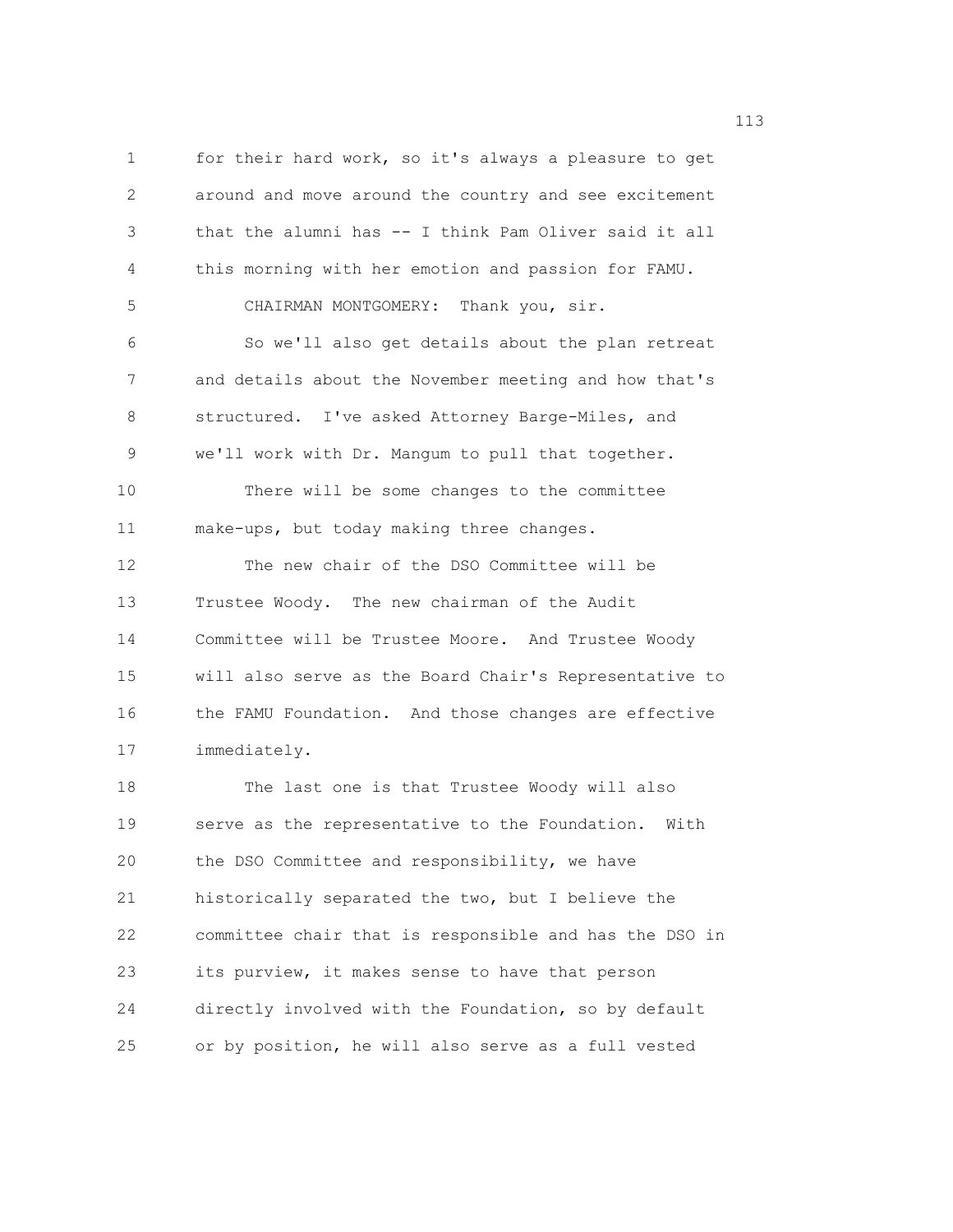1 member of the FAMU Foundation.

| 2  | TRUSTEE WOODY: Yes, sir.                               |
|----|--------------------------------------------------------|
| 3  | CHAIRMAN MONTGOMERY: So I thank you all again          |
| 4  | for the confidence and trust you have placed with me   |
| 5  | as a chair. I'm really humbled and honored by your     |
| 6  | support and the opportunity to continue to serve, so I |
| 7  | thank you.                                             |
| 8  | Before we move into Trustee open forum, I'm going      |
| 9  | to ask if the vice-chair has any comments he would     |
| 10 | like to share.                                         |
| 11 | TRUSTEE LAWSON: No, not at this time.                  |
| 12 | CHAIRMAN MONTGOMERY: No comments from the              |
| 13 | Vice-Chair.                                            |
| 14 | We will move to Trustees Open Forum. If there          |
| 15 | are any -- this is the time for anything on the table  |
| 16 | for any members of the Board.                          |
| 17 | TRUSTEE ALSTON: Yes, Mr. Chair?                        |
| 18 | CHAIRMAN MONTGOMERY: Trustee Alston?                   |
| 19 | TRUSTEE ALSTON: Thank you, Mr. Chair. I did            |
| 20 | want to announce -- this is coming from the School of  |
| 21 | Business, SBI and other schools across the campus --   |
| 22 | are hosting the inaugural Southeast Learning           |
| 23 | Conference here at FAMU September 24 through 26, 2015. |
| 24 | So this is just an FYI for those who may want to       |
| 25 | attend.                                                |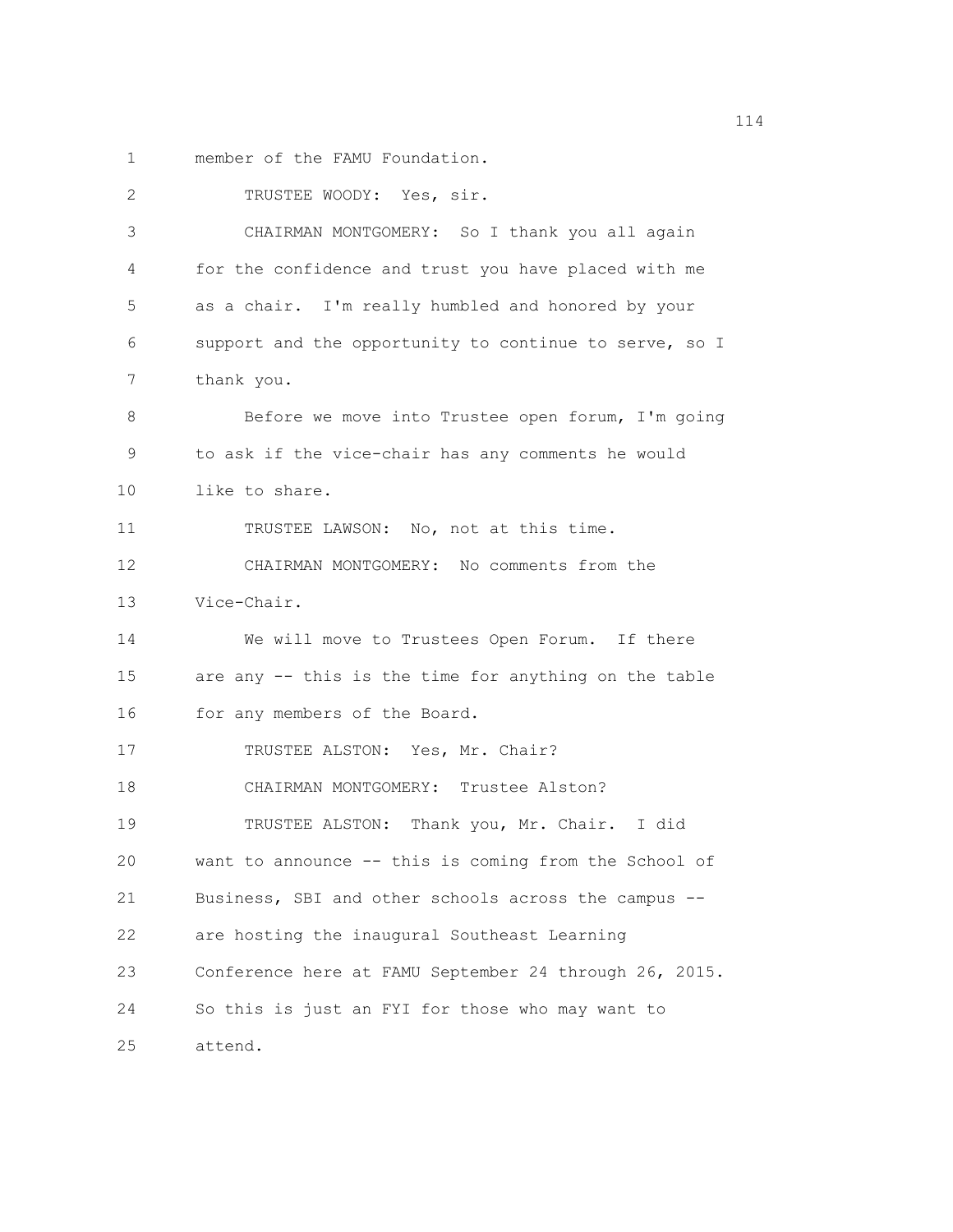1 CHAIRMAN MONTGOMERY: Thank you, Trustee Alston.

2 Trustee Graham?

3 TRUSTEE GRAHAM: Thank you, Chair.

4 Board members, those of you who will be sticking 5 around for commencement tomorrow, I ask that you join 6 Trustee Grable and I tonight as we support the FAMU 7 freshman experience program. Trustee Grable is a 8 professor and I'm going to be a mentor. This is the 9 class of FAMU '19 students that will perform talent, 10 music, fashion, and everything in between from 6 to 11 8 p.m. tonight in Lee Hall. So if you're sticking 12 around, please join us tonight and in support of FAMU 13 '19. Thanks.

14 CHAIRMAN MONTGOMERY: Thank you.

15 Trustee McWilliams?

16 TRUSTEE MCWILLIAMS: Thank you, Mr. Chair.

17 We are starting a new year, and I hope we started 18 on the right foot, like as James Brown says.

19 There were two things brought up in the last 20 board meeting that were not covered in the governance 21 agreement that I thought were important, and one had 22 to do with the relationship between the President and 23 the liaison person to the Board. And I think that 24 this was because -- I think the Chair felt that should 25 be a close relationship there; there some proximity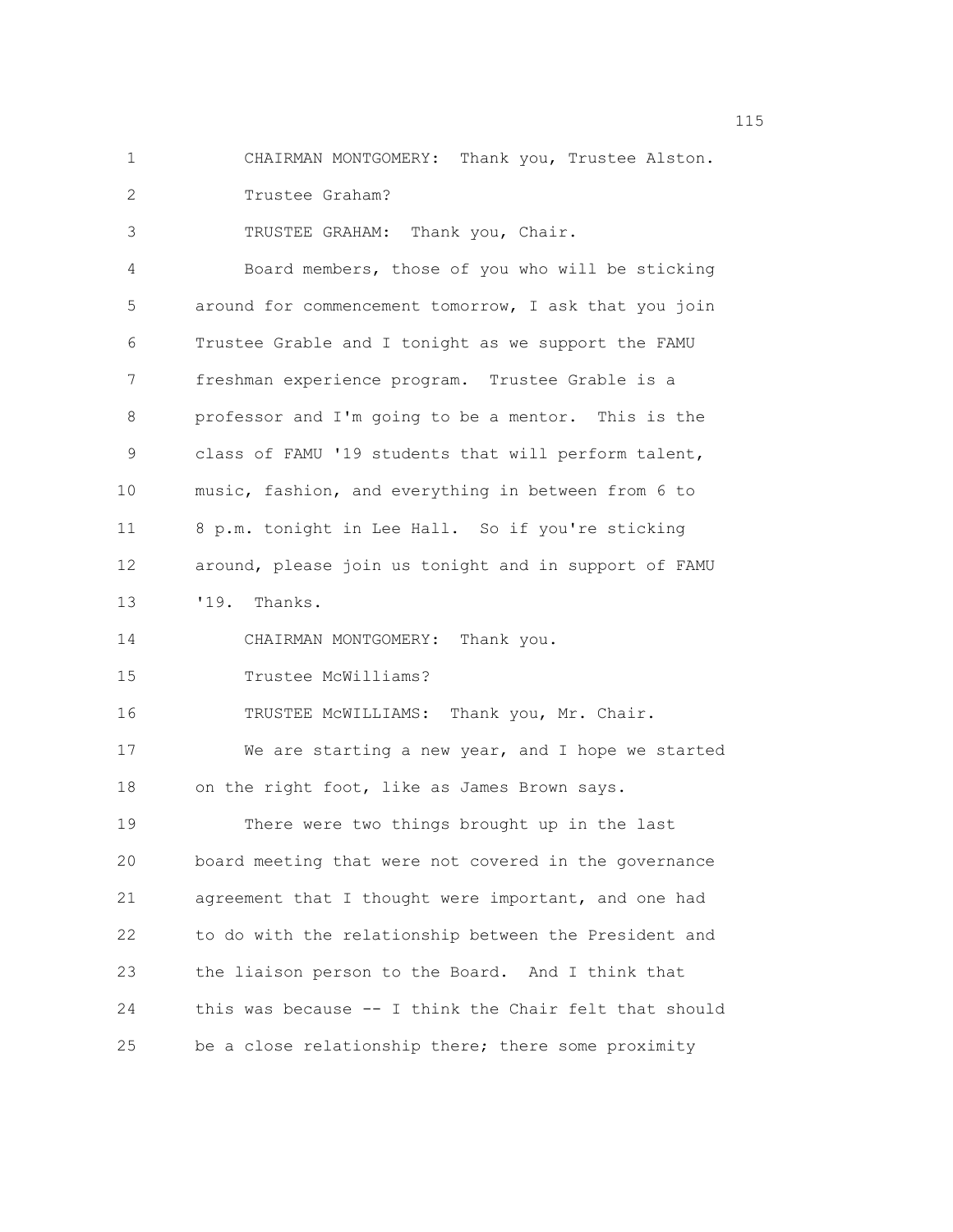1 that even the physical disconnect spoke negatively 2 about the relationship of the administration of the 3 board. And the President said, you know, well, modern 4 technology, it doesn't matter what this -- (inaudible) 5 but I didn't like that answer, and I still don't think 6 that's been corrected.

7 I think that Chairman was right. I think that, 8 for example, I came over to meet with facilities 9 personnel to talk about the agenda a few weeks ago, 10 and after that meeting, I said, well, I'm going to go 11 meet with the liaison, the board liaison, about the 12 agenda. I called and she said, "Well, I'm no longer 13 at the --" whatever building it was -- "I'm at the SBI 14 now."

15 I go in, and this looks like an abandoned office, 16 with water on the floor and a bucket catching water in 17 the corner, and a, "Watch it, Trustee. Don't get your 18 feet wet." That isn't the kind of thing I think 19 should be going on at Florida A&M.

20 Now, you know, I know there have been a lot of 21 upgrades to Lee Hall, a lot of pictures on the wall 22 and all kinds of nice things, and this is a nice 23 setting for the President, and that's good. But I 24 think the person who represents the board should share 25 in that, and I just don't think this is the way to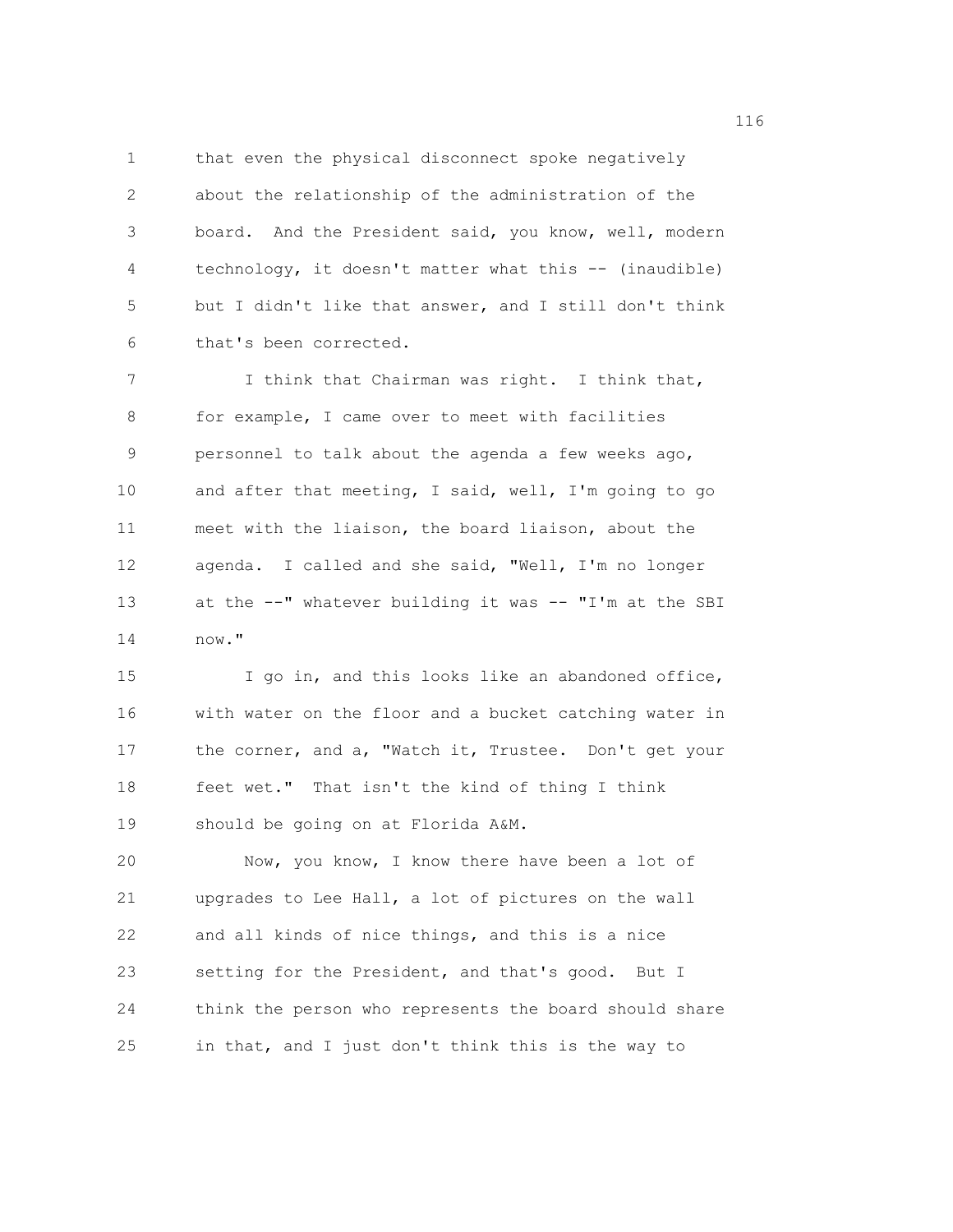1 start a year.

| 2  | Now, when it comes to President, I had only one         |
|----|---------------------------------------------------------|
| 3  | question, because I think we set up some format where   |
| 4  | we talked -- my only question was, "Where is your       |
| 5  | Liaison?" And she said, "Well, y'all say she's over     |
| 6  | in SBI. I don't know where she is physically." That     |
| 7  | isn't a good answer.                                    |
| 8  | And the other thing was, "Well, she doesn't             |
| 9  | report directly to me, so I didn't make the             |
| 10 | assignment."                                            |
| 11 | That's the only question I have, because you can        |
| 12 | put all of these metrics and stuff that you-all have;   |
| 13 | if you don't have that relationship -- we're not        |
| 14 | talking about the letter of the law. We're talking      |
| 15 | about the spirit of the law, and I think it's the       |
| 16 | spirit is that we need to be together. I don't think    |
| 17 | we need all of this internal strife.                    |
| 18 | The other thing had to do with the alumni person,       |
| 19 | Dr. Lee. And the question was asked about some          |
| 20 | negative comments that he had made about the Board,     |
| 21 | prior to his being assigned in a leadership role here.  |
| 22 | And the President's response was, "Well, you know,      |
| 23 | it's freedom of speech and everybody can do it."<br>And |
| 24 | I don't think that's the right answer either.           |
| 25 | I think if we're talking about Mr. Mitchell, he         |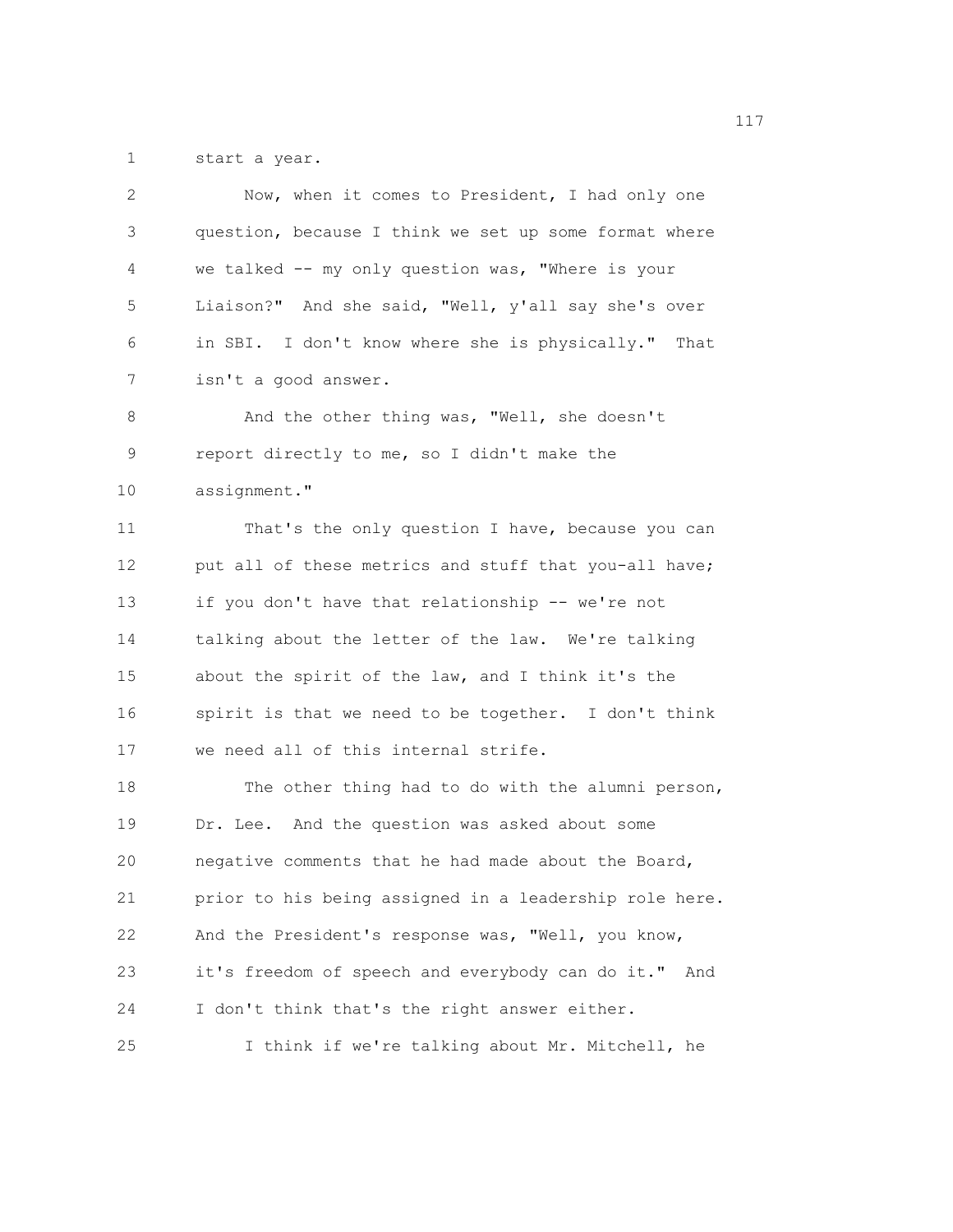1 is an agent of the Alumni Association. He's up here 2 telling us whatever he wants to tell us, but if you 3 are an employee, then I think that whatever message 4 you give is tied to the employer as an instrument of 5 your beliefs or your feelings about the Board.

6 So the Board of Trustees kicked around in the 7 papers here, and that's okay. But we almost remember 8 that this is none of our own doing; that it's part of 9 the Governor's structure of the State of Florida. We 10 have a Governor here, Board of Governors; they select 11 people to serve the universities as a board, and they 12 have supervisory power and they go out and select the 13 president, and that president should respect that 14 power, and they should all get along. And until that 15 happens, I think we're going to have problems.

16 So I would hope that the Chair and the President 17 can get together and look at certainly -- and I'm not 18 saying anything negative about Dr. Lee; I think he is 19 a good person. I heard him speak about the 20 commencement and he did a great job, but I think you 21 can't have a person representing the alumni who has 22 negative feelings about the Board of Trustees. So 23 that needs to be corrected.

24 And I think both of these strained relationships 25 work to the disadvantage of Florida A&M University and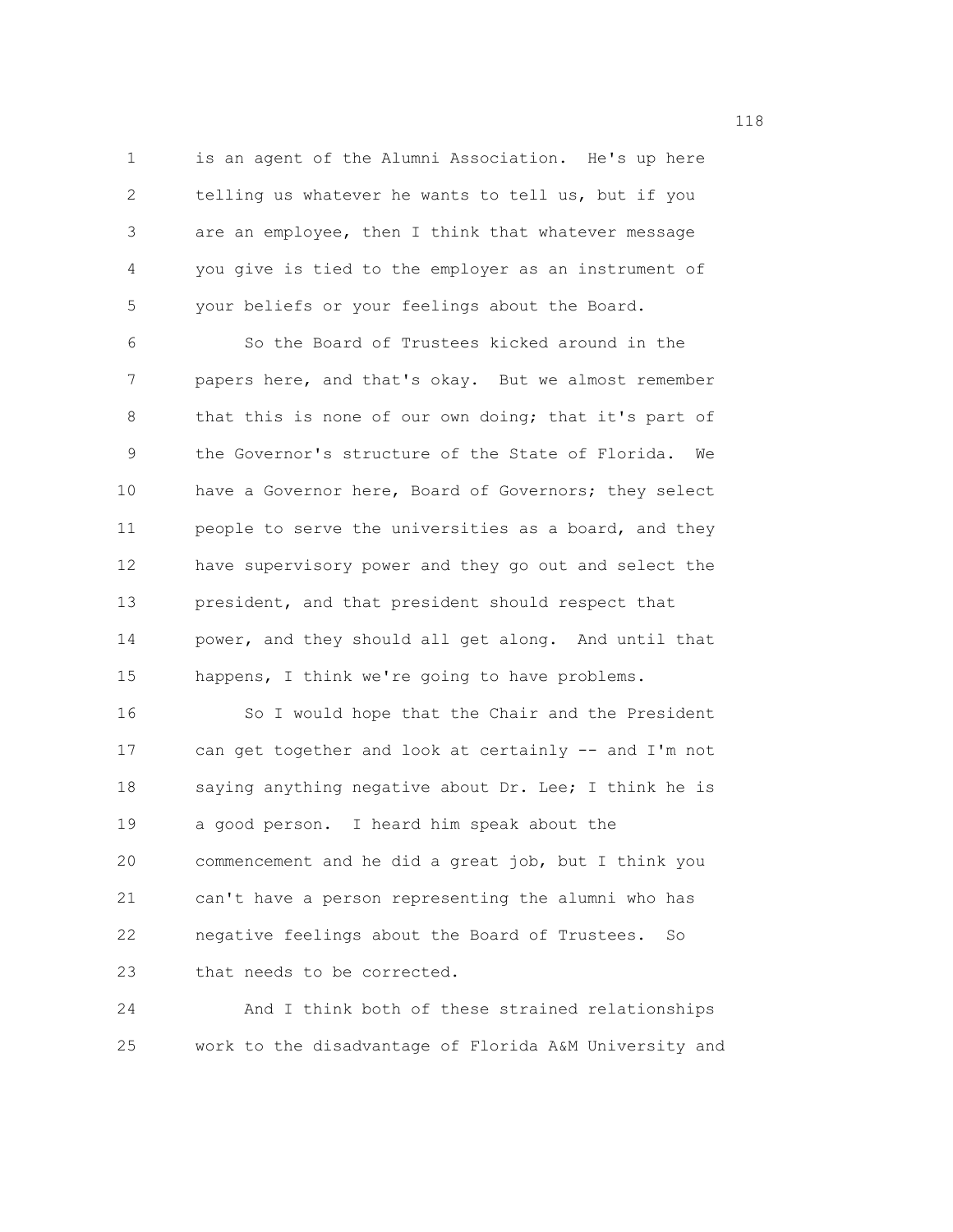1 not to our best interest, and I hope the Chair of the 2 Board and the President will address them and give us 3 hopefully an update at the next meeting. 4 CHAIRMAN MONTGOMERY: Dr. Mangum? 5 TRUSTEE SHANNON: Mr. Chair? 6 CHAIRMAN MONTGOMERY: Trustee Shannon? 7 TRUSTEE SHANNON: Yes. I think I heard earlier 8 you mention that -- and correct me if I'm wrong -- 9 that we are looking to formulate a board retreat 10 sometime in the near future. And I just wanted to ask 11 that we spend some time, also, at that board retreat 12 really refining our vision as a board and the 13 expectations of us. 14 We spent a tremendous amount of time at the last 15 scheduled hearing on the presidential evaluation. We 16 have spent time giving statements on internal 17 relationships, but I think that, also, as a board we 18 have some work to do in clarifying, again, what we 19 represent as a board and how we expect to get to that 20 result. Because all of those parties, whether it be 21 internal staff, whether it be board or whether it be 22 the President and her immediate staff, we all have a 23 shared passion and desire to see FAMU be the best that 24 it can be.

25 And so, I think while we are together in retreat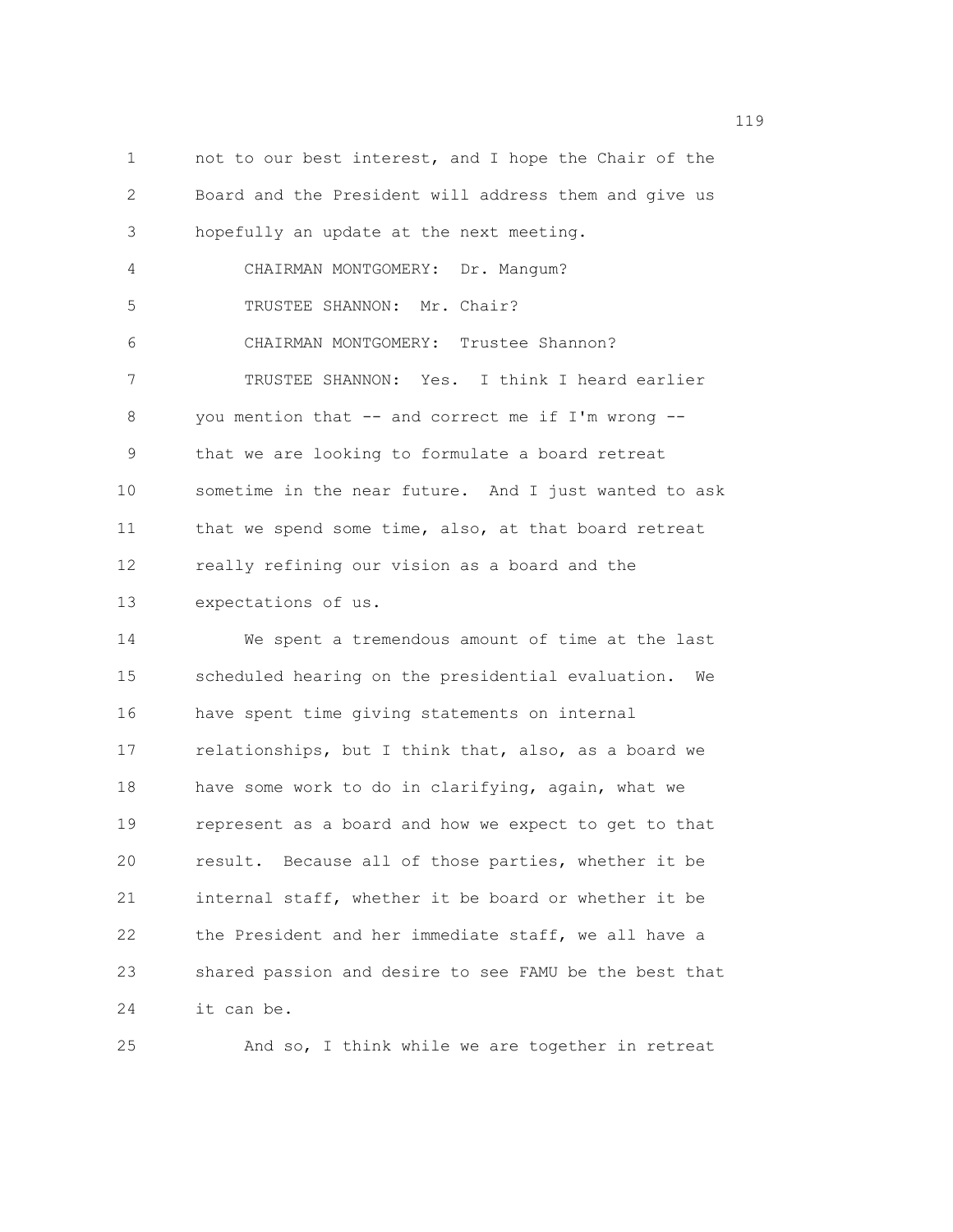1 format that it would be a good use of time to really 2 be clear of what all of our responsibilities are in 3 getting to that result and not only the what but the 4 how we will work together collegiately to get to that 5 result. And so, that's my request.

6 CHAIRMAN MONTGOMERY: Trustee Shannon, I 7 mentioned we were headed in that direction in the June 8 meeting, and I mentioned it again earlier today. The 9 delay has been to allow for an election to determine 10 who would be on the board over the next two years, and 11 so I didn't want to be presumptive in scheduling such 12 a time. But now that we're where we are, we will move 13 forward with this.

14 I've approved Dr. Mangum's request and we will 15 include as part of that process the things that you 16 outlined -- mostly what Dr. Holder outlined earlier, 17 but I think everyone needs to be mindful. I think you 18 and I have served on the Board for the same amount of 19 time and we haven't gotten here, so if we haven't 20 gotten here in four years, it's not likely to get done 21 in a compressed period of time. But I will commit to 22 the Board that we will move in that direction, and I 23 personally started there by the appointment of a 24 Special Committee on Governance.

25 So thank you. Your comments are appreciated and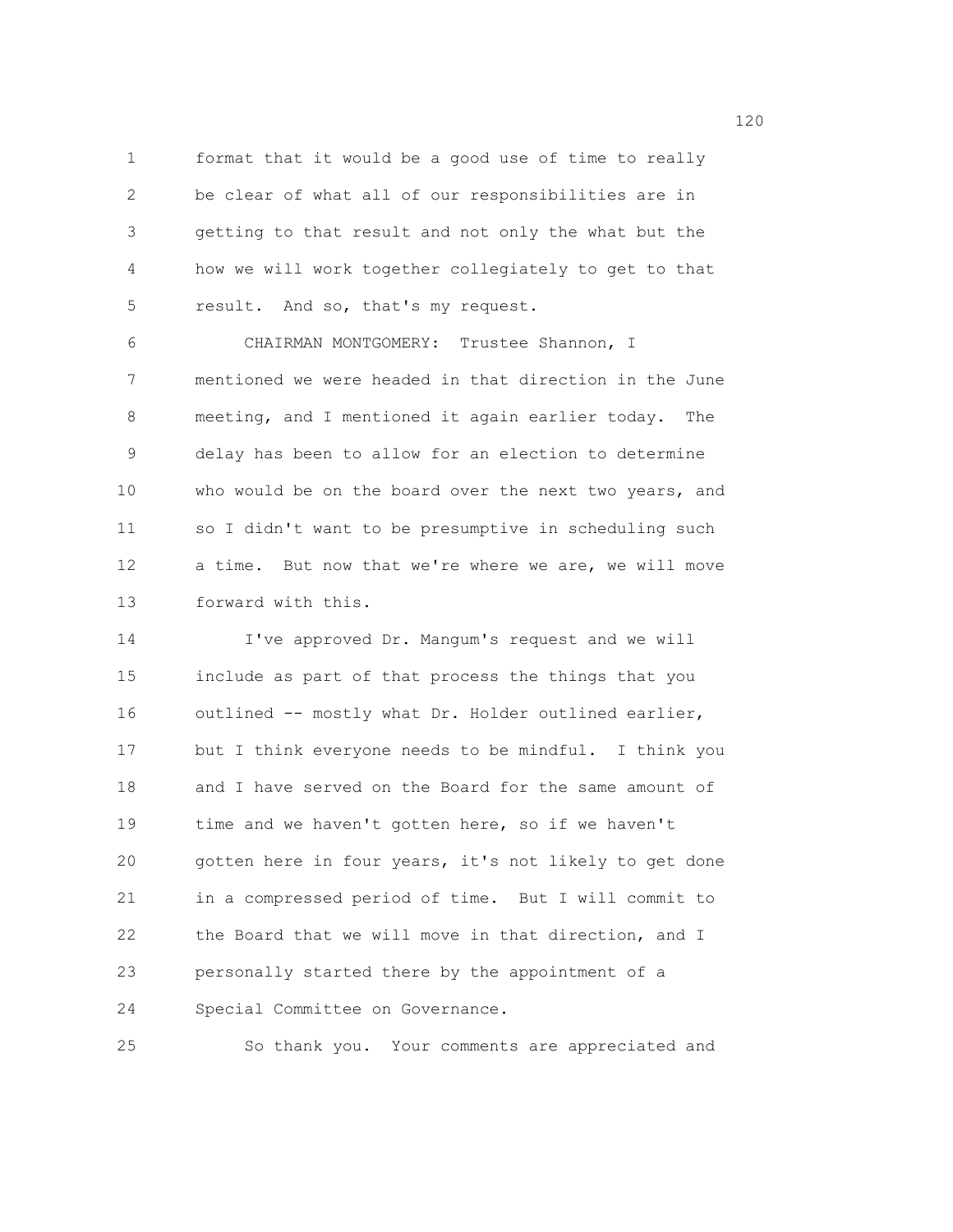1 if you would be in touch with Dr. Mangum and with our 2 liaison to share suggestions -- and this is for all 3 members of the Board -- questions, concerns, thoughts, 4 ways to move that process along, we're open. We will 5 employ best practices. And again, it will be a forum 6 to have an exchange, not a one-way conversation, but 7 an exchange between the Board and the administration 8 so we can help crystallize what we're doing. The 9 Board is going to hold itself responsible in the same 10 light as we hold the President responsible. It's very 11 difficult to do if we haven't set the goals and the 12 priorities. And in all fairness, that's what actually 13 needs to be done. 14 TRUSTEE SHANNON: Thank you. 15 CHAIRMAN MONTGOMERY: Okay, thank you. 16 Any additional comments, members of the Board? 17 Hearing none, and there being no further business of 18 the board, this meeting is adjourned. 19 (Meeting concluded at 11:47 a.m.)  $20$ 21 22 23 24 25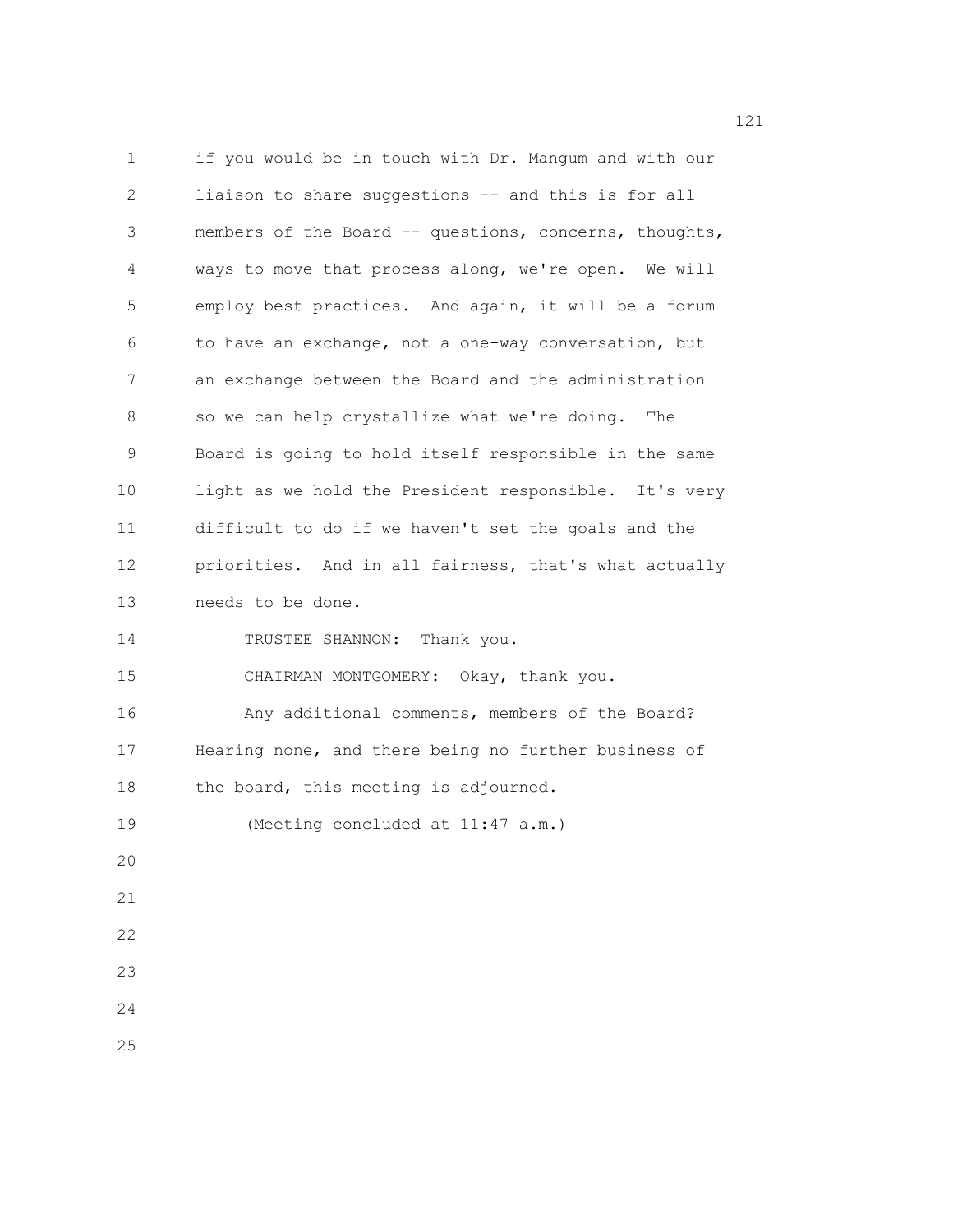- -
- 
- 
- 
- 
- 
- 
- 
- 
- 
- 
- 
- 
- 
- 
- 
- 
- 
- 
- 
- 
- 
- 
-